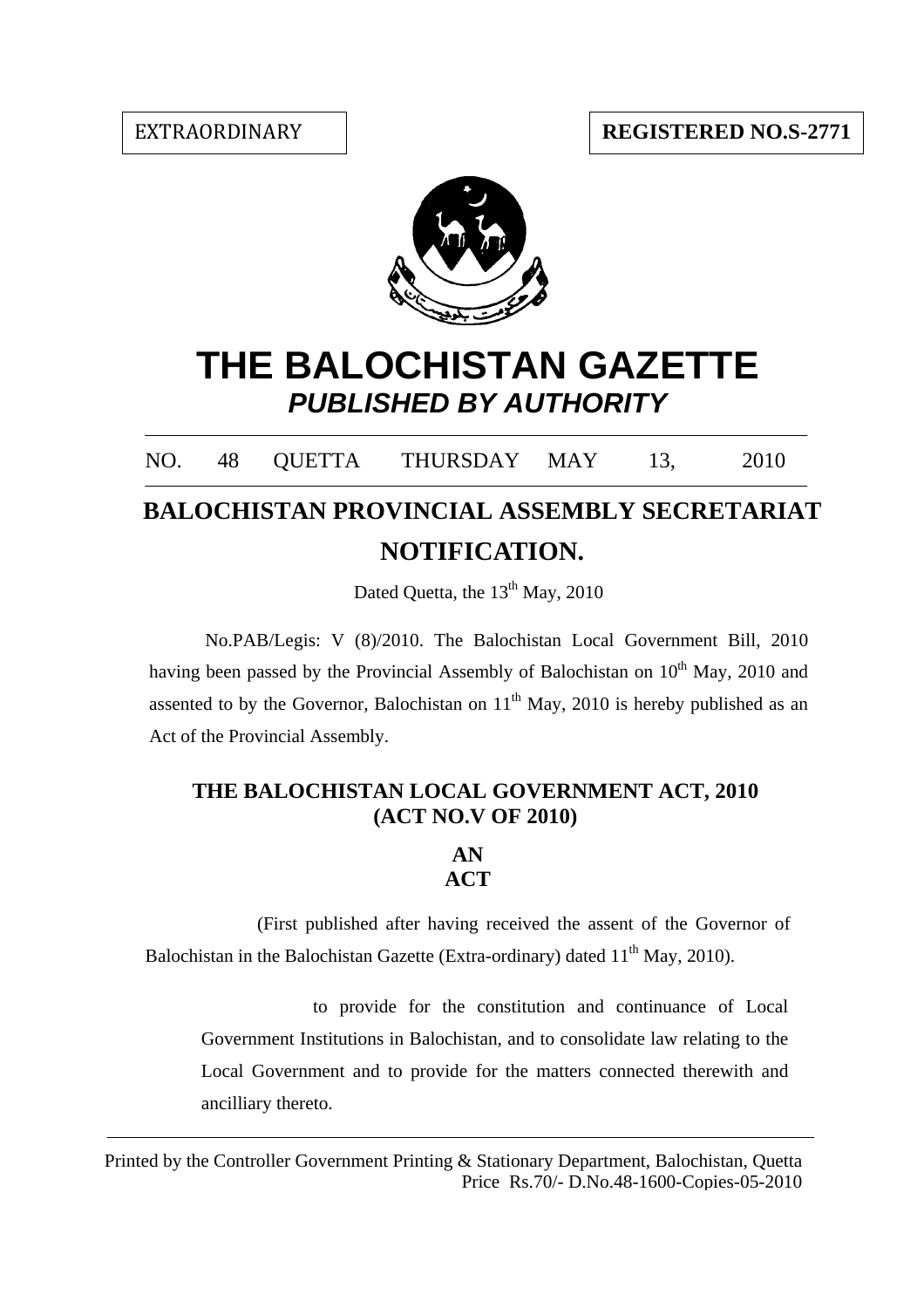**Preamble — WHEREAS** the Constitution of Islamic Republic of Pakistan under Article 32 requires the State to encourage Local Government Institutions composed of elected representatives of the areas concerned and having special representation of peasants, workers and women;

 **WHEREAS** the Constitution requires the provincial government to decentralize the government administration under Article 140-A so as to facilitate expeditious disposal of its business to meet the convenience and requirements of the public;

 **AND WHEREAS** it is expedient to consolidate the law relating to Local Government Institutions so as to fulfill the obligation in line with the requirements of the Constitution;

 **NOW THEREFORE** it is enacted as under: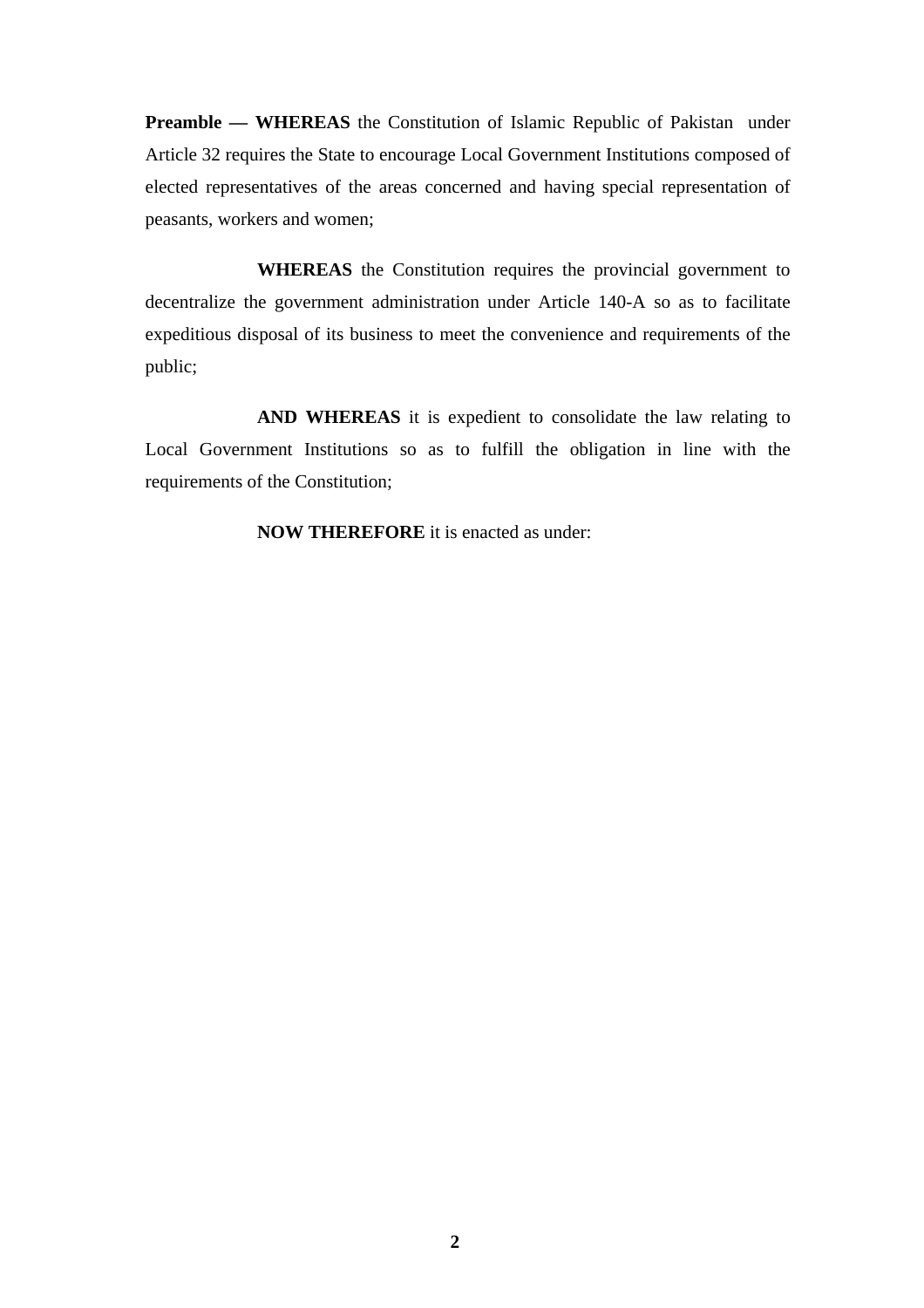#### **CHAPTER 1**

#### **PRELIMINARY**

**1. Short title, extent and commencement** (1) This Act may be called the Balochistan Local Government Act, 2010.

(2) It extends to the whole of the Province of Balochistan except areas notified as Cantonments under the Cantonments Ordinance, 2002 (CXXXVIII of 2002).

- (3) It shall come into force at once.
- **2. Definition.** (1) In this Act, unless the context otherwise requires.
	- (i) **"Annual Rental Value"** means the gross annual rent at which a building or land may be let from year to year;
	- (ii) **"Annual Letting Value"** means the annual rent which a building or land exclusive of furniture or machinery contained or situated therein or thereon, may reasonably be expected to be let from year to year, and shall include all payments made or agreed to be made by a tenant to the owner of the building or land on account of occupation, taxes, insurance or other charges incidental to the occupancy;
	- (iii) **"Body Corporate"** means a body having perpetual succession and a common seal, with power to acquire and hold movable and immovable property, and transfer any property held by it, and enter into any contract and may sue and be sued in its name;
	- (iv) "**Budget**" means an official statement of income and expenditure of a Local Council for a financial year;
	- (v) "**Building**" includes any shop, house, hut, outhouse, shed, stable or enclosure built of any material and used for any purpose, and also includes a wall, well, verandah, platform, plinth, ramp, stair-case and steps;
	- (vi) **"Building Line"** means a line beyond which the outer face or any part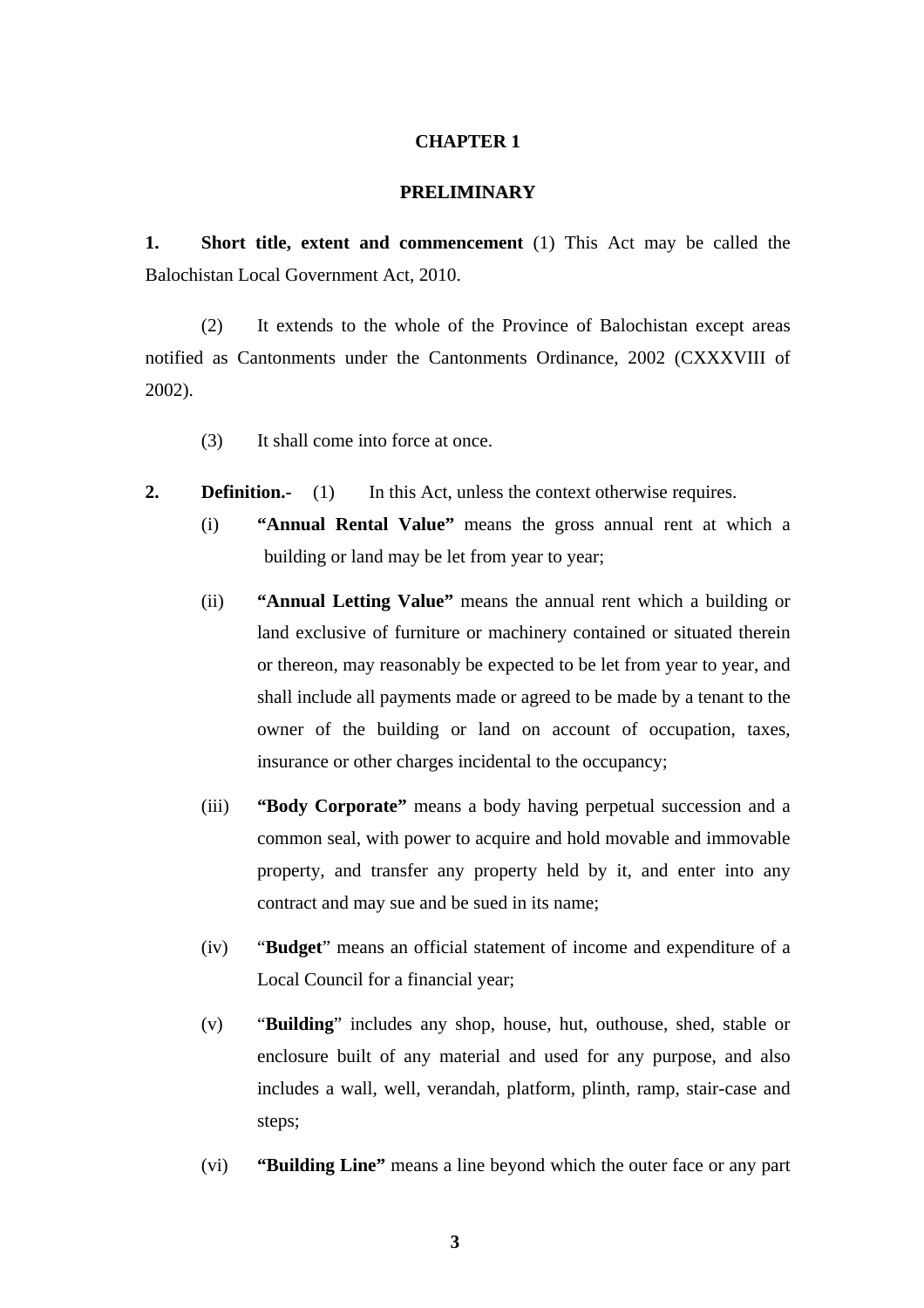of an external wall of a building may not project in the direction of any street, existing or proposed;

- (vii) **"Bye-laws"** means bye-laws made under this Act;
- (viii) **"Chairman"** means the Chairman of a Local Council;
- (ix) **"Chief Officer"** means the officer incharge of the administration of a District Council, Municipal Corporation and Municipal Committee;
- (x) "**Cattle**" means cows, buffaloes, bulls, oxen, bullocks, heifers, calves, camels, sheep and goats;
- (xi) "**City**" means an urban area declared to be a city under this Act;
- (xii) "**Collector**" means the collector appointed under the Balochistan Land Revenue Act, 1967;
- (xiii) "**Constitution**" means the Constitution of Islamic Republic of Pakistan, 1973;
- (xiv) "**Conservancy**" means the collection, treatment, removal and disposal of refuse;
- (xv) **"Consumption"** means utilization of an Article by causing change in its existing position and nature, which may include conversion of a ship or any other floating structure into its pieces, scrap and other article of similar nature, commonly known and styled as ship breaking;
- (xvi) "**Dairy**" includes any farm, cattle-shed, cow-house, milk store, milk shop or other place from where milk or milk products are supplied or stored;
- (xvii) **"Dealer"** means any person who within a market area sets up, establishes, or allows any place to be used for the purchase or sale of farm produce or any other marketable commodity;
- (xviii) "**District**" means a District notified under the Balochistan Land Revenue Act, 1967;
- (xix) "**Drain**" includes a sewer, a house drain, a drain of any other description a tunnel, a culvert, a ditch, a channel or any other device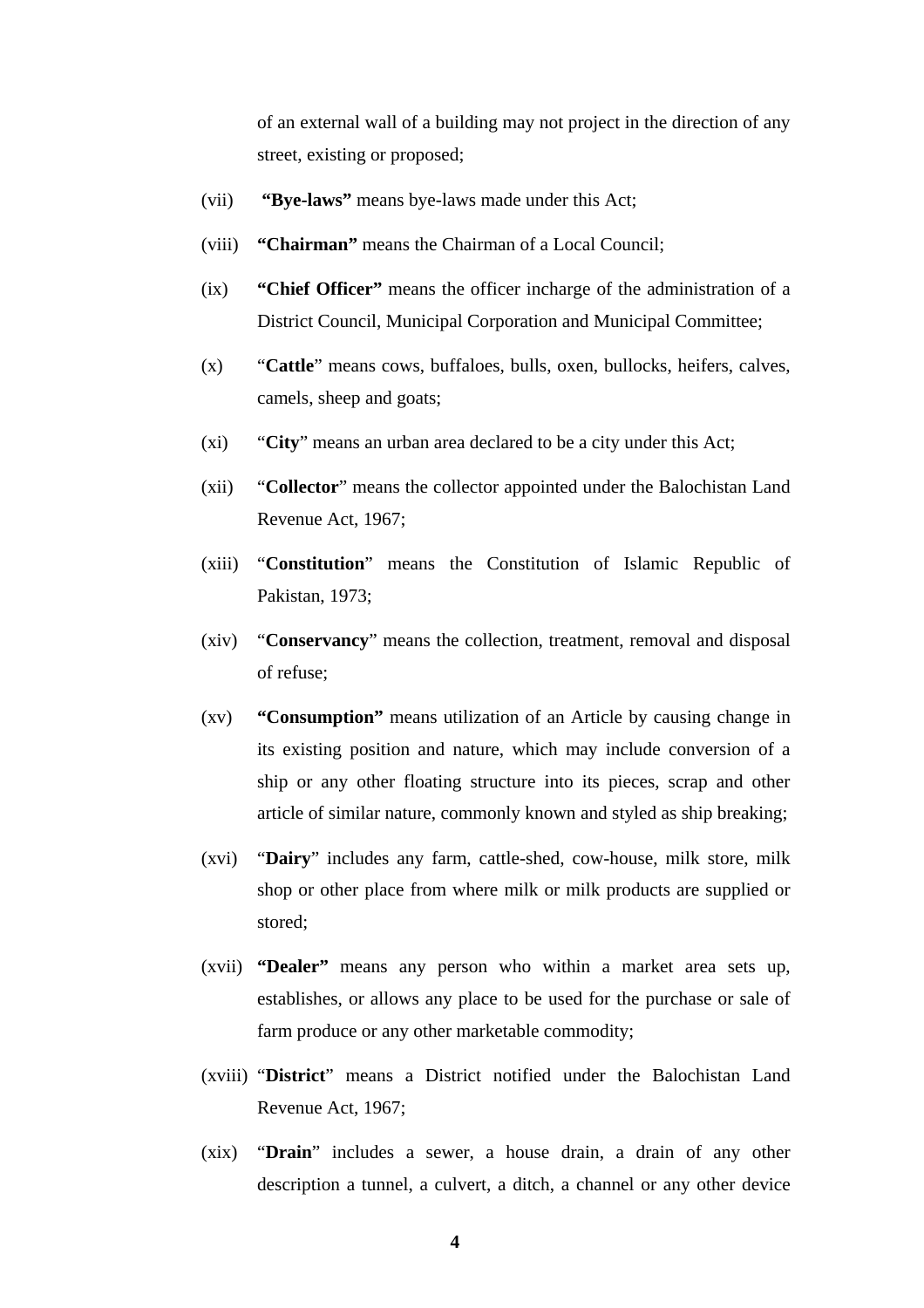for carrying sullage or rain water;

- (xx) "**Drug**" means any substance used as medicine or in the composition or preparation of medicine, whether for internal or external use;
- (xxi) "**Dwelling House**" means any building used substantially for human habitation;
- (xxii) **"Local Council"** means Local Council constituted under Section 7 of this Act;
- (xxiii) **"Divisional Coordination Committee"** means Committee constituted under Section 130 of this Act;
- (xxiv) **"Election Commission"** means the Election Commission of Pakistan constituted under Article 218 of the Constitution of Islamic Republic of Pakistan, 1973;
- (xxv) **"Elected Member"** means a Member who has been elected under the provisions of this Act;
- (xxvi) "**Erect or Re-erect a Building**" means the construction of a new building and includes such material alterations of building as enlargement of any wall, verandah, fixed platform, plinth or a part of the building; structural conversion of two or more places of a building for human habitation not originally meant for the purpose, structural conversion of two or more places of a building into a greater number of such places; addition of one or more rooms; building substance or other structure of a building; re-construction of a whole or any part of the external walls of a building or the renewal of the parts of a wooden building; construction of a wall adjoining any street or land not belonging to the owner of the wall, or opening of a door to such street or land; such alteration of the internal arrangements of a building as affects its drainage, ventilation or other sanitary arrangements or its security or stability;
- (xxvii) "**Factory**" has the meaning assigned to it under the Factories Act, 1934 (XXV of 1934);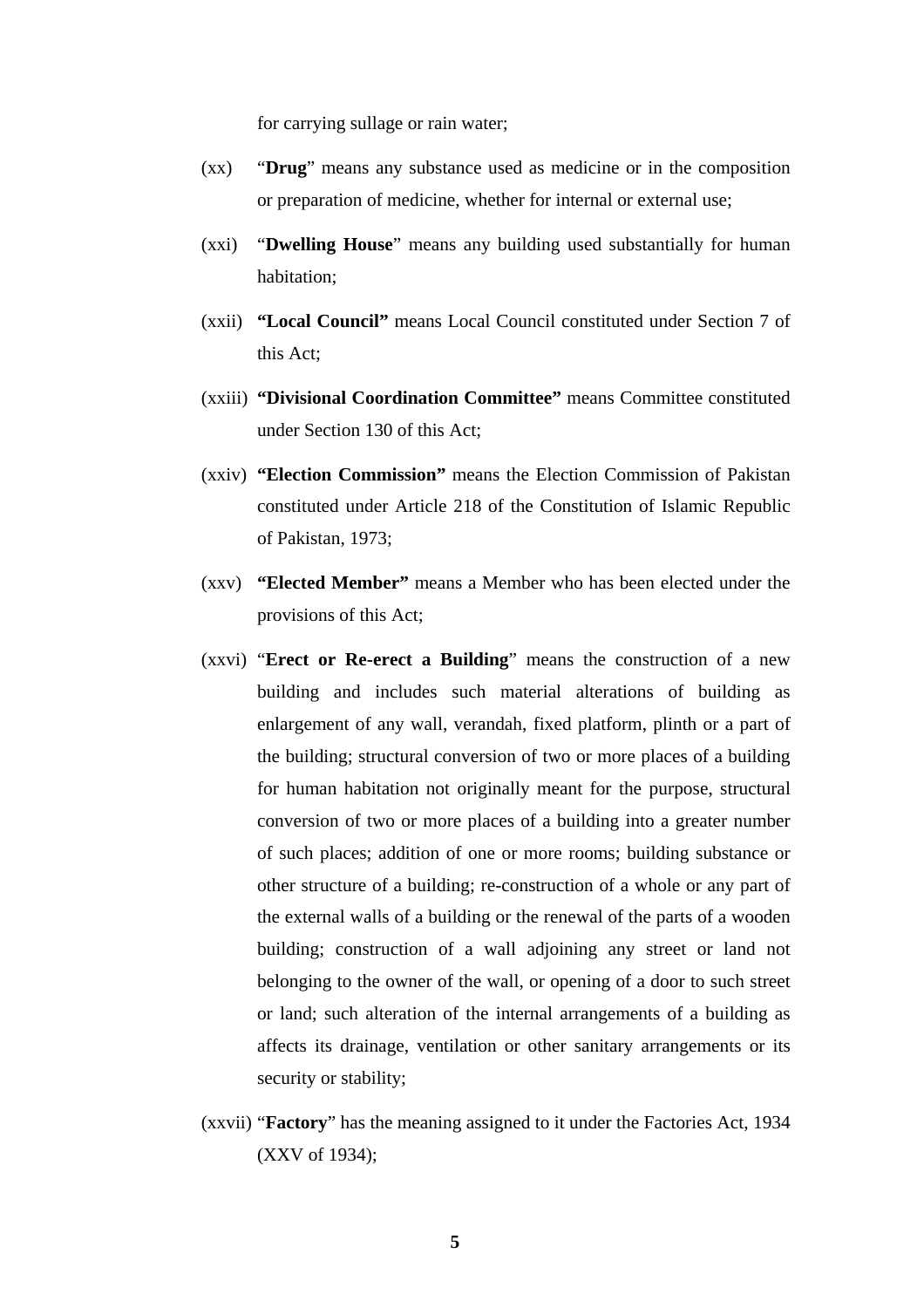- (xxviii)**"Farm Produce"** means all agricultural crops/produces including Livestock produces and hides, skins, woolen and ghee or any other product derived from any one of these or any other commodity that may be declared by Notification to be farm produce;
- (xxix) "**Food**" includes all edibles used for food or drink by human beings but does not include drugs or water;
- (xxx) "**Government**" means the Government of Balochistan;
- (xxxi) "**Grower**" means a person who grows farm produce personally or through tenant or otherwise;
- (xxxii) "**Infectious disease**" means cholera, plague, smallpox, tuberculosis, AIDS, dengue fever, hepatitis, yellow fever, bacterial meningitis, gonorrhea, syphilis, typhoid fever, Malaria, Scabies, and includes such other disease as Government may, by notification, declare to be an infectious disease for the purpose of this Act;
- (xxxiii)"**Land**" includes land which is being built up or is built up or is covered with water or is under cultivation or is fallow, and in relation to Town Improvement Committee includes land as defined in clause (a) of Section 3 of the Land Acquisition Act, 1894;
- (xxxiv)"**Local Area**" means an area under the jurisdiction of a Local Council;
- (xxxv) **"Local Council Grant"** means monies declared as such for distribution among local governments in accordance with the provisions of this Act;
- (xxxvi)"**Local Fund**" means the fund of a Local Council;

(xxxvii) "**Mal-administration**" means-

- (a) an act of omission or commission, a decision, process or recommendation, which –
	- (i) is contrary to the law, rules, or regulations or is a departure from established practice or procedure; or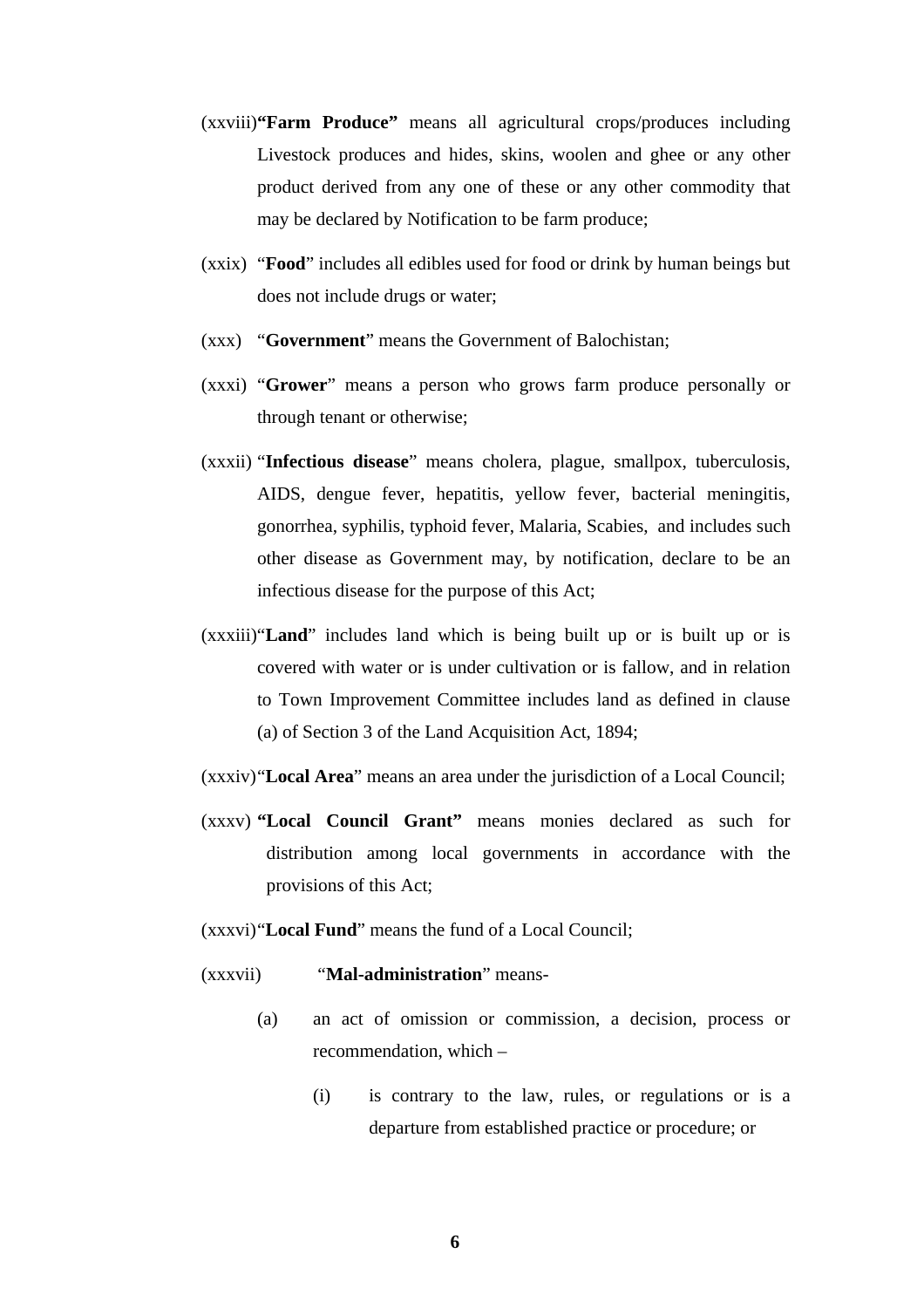- (ii) is arbitrary, biased, discriminatory, oppressive, perverse, unjust or unreasonable; or
- (iii) is based on irrelevant grounds; or
- (iv) involves the exercise of powers or the failure or refusal to do so, for corrupt or improper motives, such as administrative excess, bribery, favoritism, jobbery and nepotism;
- (b) delay, inaction, incompetence, inefficiency, ineptitude or neglect in the administration or discharge of duties and responsibilities;
- (c) repeated notices, prolonged hearings or unnecessary attendance while deciding cases; or
- (d) avoidance of disciplinary action against an officer or official whose action is held by a competent authority to be biased, capricious, patently illegal or vindictive;
- (xxxviii) "**Market**" means a place where persons assemble for the sale and purchase of meat, fish, fruit, poultry, vegetables or any other eatable food or other commodities or for the sale and purchase of livestock or animals and includes any place which may, from time to time, be notified as Market;
- (xxxix) "**Mauza"** means a revenue estate declared under the Balochistan, Land Revenue Act, , 1967(XVII of 1967);
- (xl) "**Member**" means a Member of Local Council;
- (xli) "**Member of Minority Community** " means a person other than a Muslim as defined in the Constitution of Islamic Republic of Pakistan;
- (xlii) "**Metropolitan Corporation**" means a Metropolitan Corporation constituted under this Act;
- (xliii) "**Misconduct**" means transgression of prescribed Code of Conduct or dereliction from duty or deliberate unlawful behaviour or violation of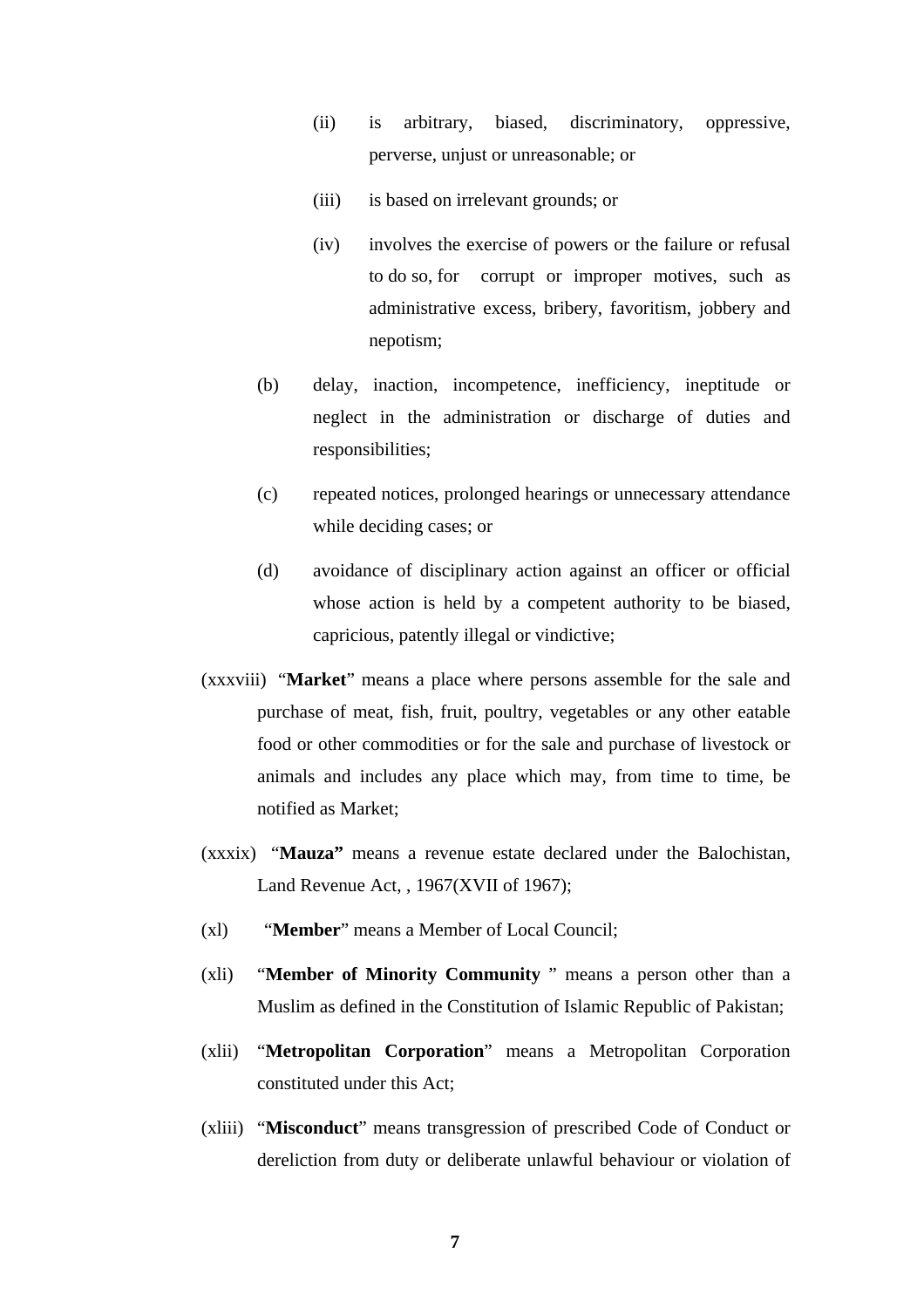law or rules or lawful behaviour or violation of law or rules or lawful directions or orders of Government and includes:-

- (a) gross negligence in performance of duties with manifest wrongful intent or evil design;
- (b) an act that results in wrongful gain to any person by wrongful application of law; or
- (c) making or managing appointment, promotion or transfer of an officer or official in violation of law or rules or for extraneous consideration;
- (xliv) "**Municipality**" means an area declared to be a Municipality under this Act;
- (xlv) "**Municipal Committee**" means a Municipal Committee constituted under this Act;
- (xlvi) "**Municipal Corporation**" means a Municipal Corporation constituted under this Act;
- (xlvii) "**Municipal Services**" means the services performed by a Local Council under this Act and include laying and maintaining intra-city network of water supply and sanitation; conservancy; garbage, sewer or storm water, solid or liquid waste, drainage, public toilets, express ways bridges, flyovers, public roads, streets, foot paths, traffic signals, pavements and lighting thereof, public parks, gardens, arboriculture, landscaping, bill boards, hoardings, fire fighting, land use control, zoning, master planning, classification /declassification or reclassification of commercial or residential areas, markets, housing, urban or rural infrastructure, environment and construction, maintenance or development thereof and enforcement of any law or rule relating thereto;
- (xlviii) "**Musalihat Anjuman**" means a Musalihat Anjuman constituted under Section 81 of this Act;
- (xlix) "**Nuisance**" includes an act, omission, place or thing which causes or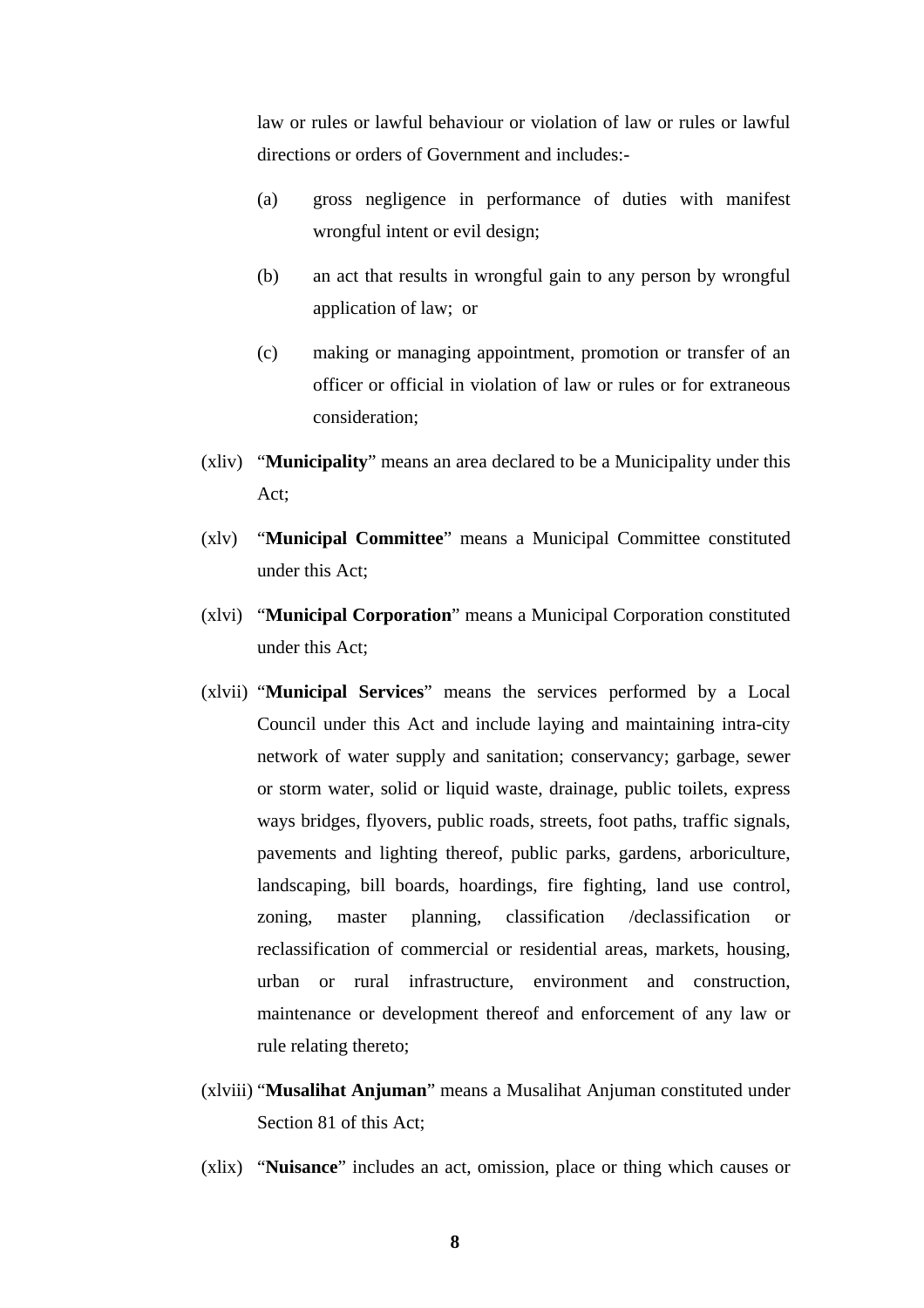is likely to cause injury, danger, annoyance or offence to the sense of sight, smell or hearing, or which is or may be dangerous to life or injurious to health or property;

- (l) "**Occupier**" means a person in actual possession of land or building whether as an owner or otherwise;
- (li) "**Owner**" includes the person for the time being receiving the rent of land and buildings or either of them, whether on his own account or as agent or trustee for any person or society or for any religious or charitable purpose or who would so receive the same if land or building were let to a tenant;
- (lii) "**Peasant"** means a person who is a landless tenant or who for a continuous period of five years preceding the year in which election is held is or has been the owner of not more than five acres of land and engages himself personally in cultivation for his maintenance;
- (liii) "**Prescribed**" means prescribed by rules or bye-laws;
- (liv) **"Presiding Officer"** means a person presiding over the session of a Local Council, and for the purpose of election, a person appointed as such under Section 20;
- (lv) "**Prohibited Zone**" means any area or areas within a municipality or a City declared as prohibited zone by a public notice by Local Council concerned;
- (lvi) "**Province**" means the Province of Balochistan;
- (lvii) "**Provincial Consolidated Fund"** means the Fund referred in article 118 of the Constitution of Islamic Republic of Pakistan;
- (lviii) "**Public Road**" means a road maintained by Government or by a Local Council or other Local Authority;
- (lix) "**Public Street**" means a street maintained by Government or by a Local Council or other Local Authority;
- (lx) "**Public Place**" means any building, premises or place to which the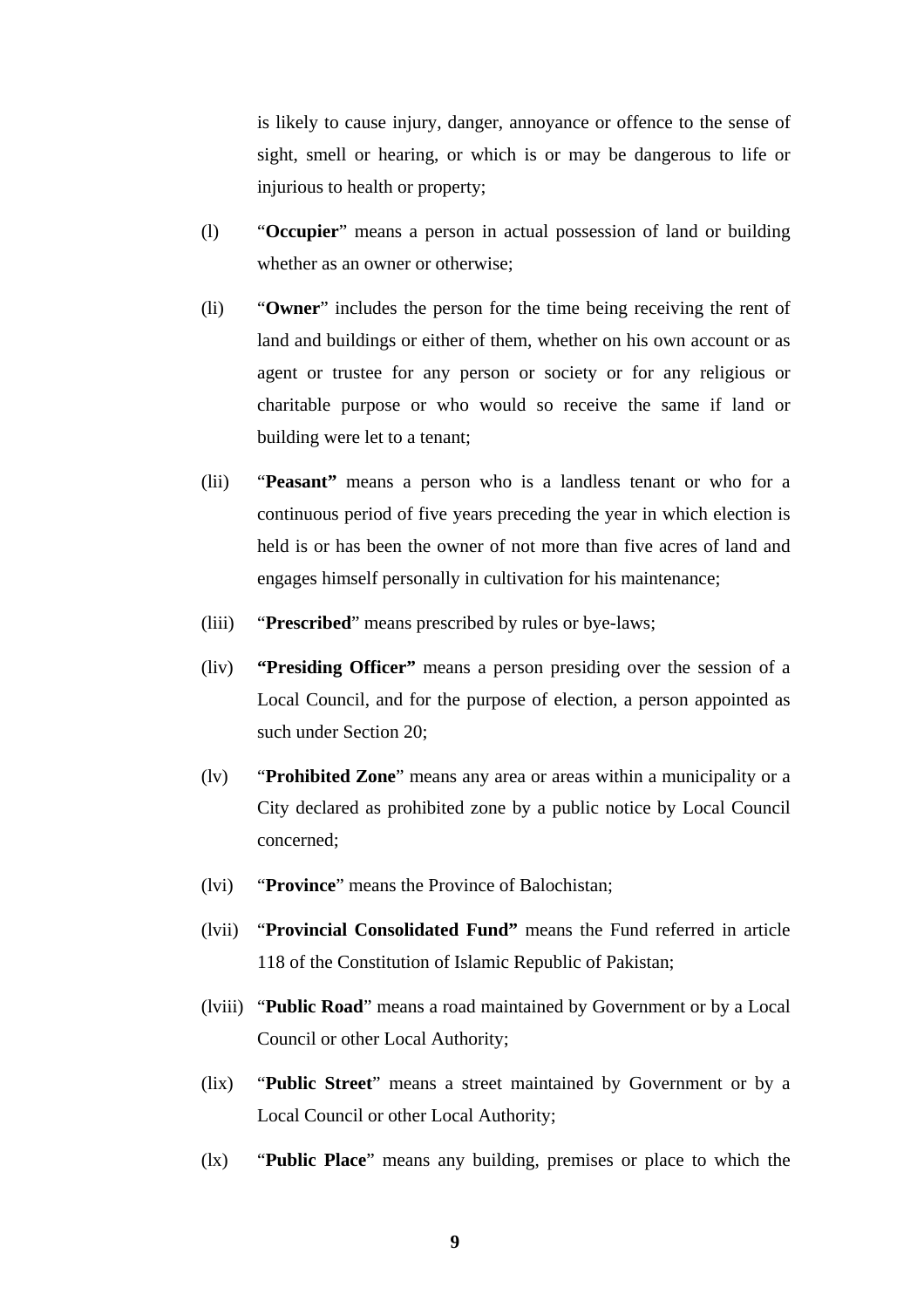public have access;

- (lxi) "**Rate**" means an impost levied for the purpose of recovering expenses incurred on providing a service facility to the residents of any area or on any work of public utility;
- (lxii) "**Relative**" means parents, guardians, wife, husband, Children, adopted children, brother and sister;
- (lxiii) "**Refuse**" includes rubbish, offal, night-soil, carcasses of animals, deposits of sewerage, waste and any other offensive matter;
- (lxiv) "**Regulations**" means regulations made under this Act;
- (lxv) "**Rent**" means what ever is by law payable in money or kind by a tenant or lessee on account of the use or occupation of any building or land;
- (lxvi) "**Road**" includes also a road which is not a thoroughfare;
- (lxvii) "**Rules**" means rules made under this Act;
- (lxviii) "**Rural Area**" means any area which is not an urban area;
- (lxix) "**Secretary**" means an officer incharge of the administration of Local Council established under this Act, provided that the Secretary of the District Council, Municipal Committee and Municipal Corporation shall be designated as Chief Officer and the Secretary of the Metropolitan Corporation shall be designated as Chief Metropolitan Officer;
- (lxx) "**Schedule**" means a Schedule to this Act;
- (lxxi) "**Specified**" means specified by Standing Orders of Government;
- (lxxii) "**Special interests**" include worker, peasant, tenant, women and such other interest as government may specify;
- (lxxiii) "**Street**" includes also a street which is not a thoroughfare;
- (lxxiv) "**Streets Line**" means a line dividing the land comprised in, and forming part of a street from the adjoining land;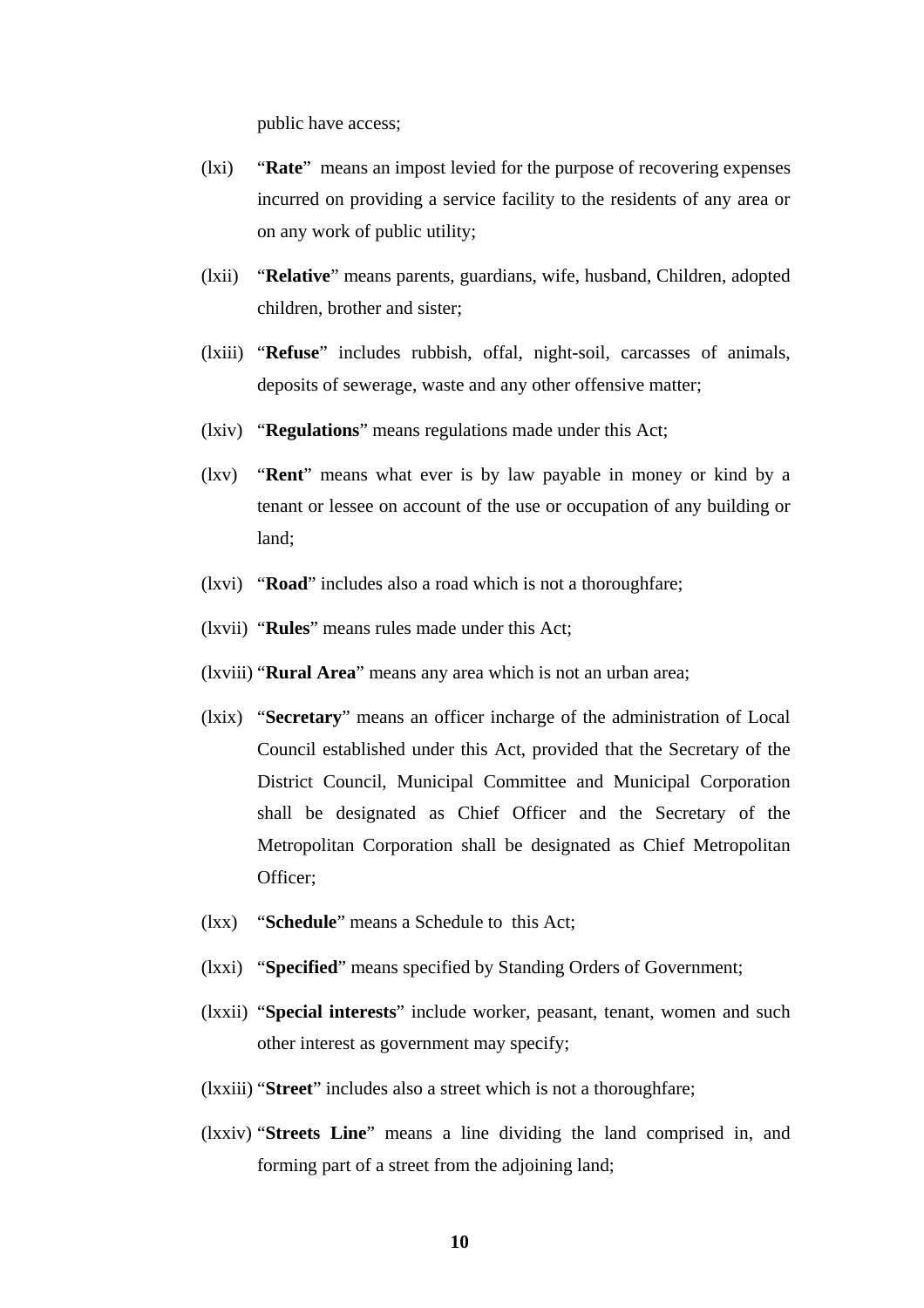- (lxxv) "**Sullage**" includes sewerage, polluted water, rain water, industrial waste and any other offensive matter carried by a drain;
- (lxxvi) "**Tax**" includes any cess, fee, rate, toll or other impost leviable under this Act;
- (lxxvii)"**Trade allowance**" includes such allowances as have the sanction of custom (riwaj) in a Market area;
- (lxxviii) "**Tribunal**" means a Election Tribunal constituted under Section 38 of this Act;
- (lxxix) **"Union"** means Union declared under this Act;
- (lxxx) "**Union Council**" means a Union Council constituted under this Act;
- (lxxxi) "**Urban Area**" means an area within the jurisdiction of a Municipal Committee or a Municipal Corporation or a Metropolitan Corporation and includes any other area which Government may, by notification, declare to be an urban area for the purposes of this Act;
- (lxxxii)"**Vehicle**" means a wheeled conveyance capable of being used on a street;
- (lxxxiii) "**Vice Chairman**" means the Vice Chairman of a Local Council;
- (lxxxiv) "**Village**" means the area comprising of a revenue estate under the Balochistan Land Revenue Act, 1967;
- (lxxxv) "**Voter**" means a person, whose name for the time being appears on the electoral rolls prepared or adopted for the purposes of election under this Act;
- (lxxxvi) "**Ware**-**Houseman**" includes a person who stores any farm produce not belonging to himself and charges rent therefor in any form, from the person at whose instance the said produce is so stored.
- (lxxxvii)"**Water works**" includes a lake, stream, spring well, pump, reservoir, karez, cistern, tank, duct, sluice, pipe, culverts, engine and other appliances and any thing used for supply of water;
- (lxxxviii) "**Worker**" means a person directly engaged in work, or is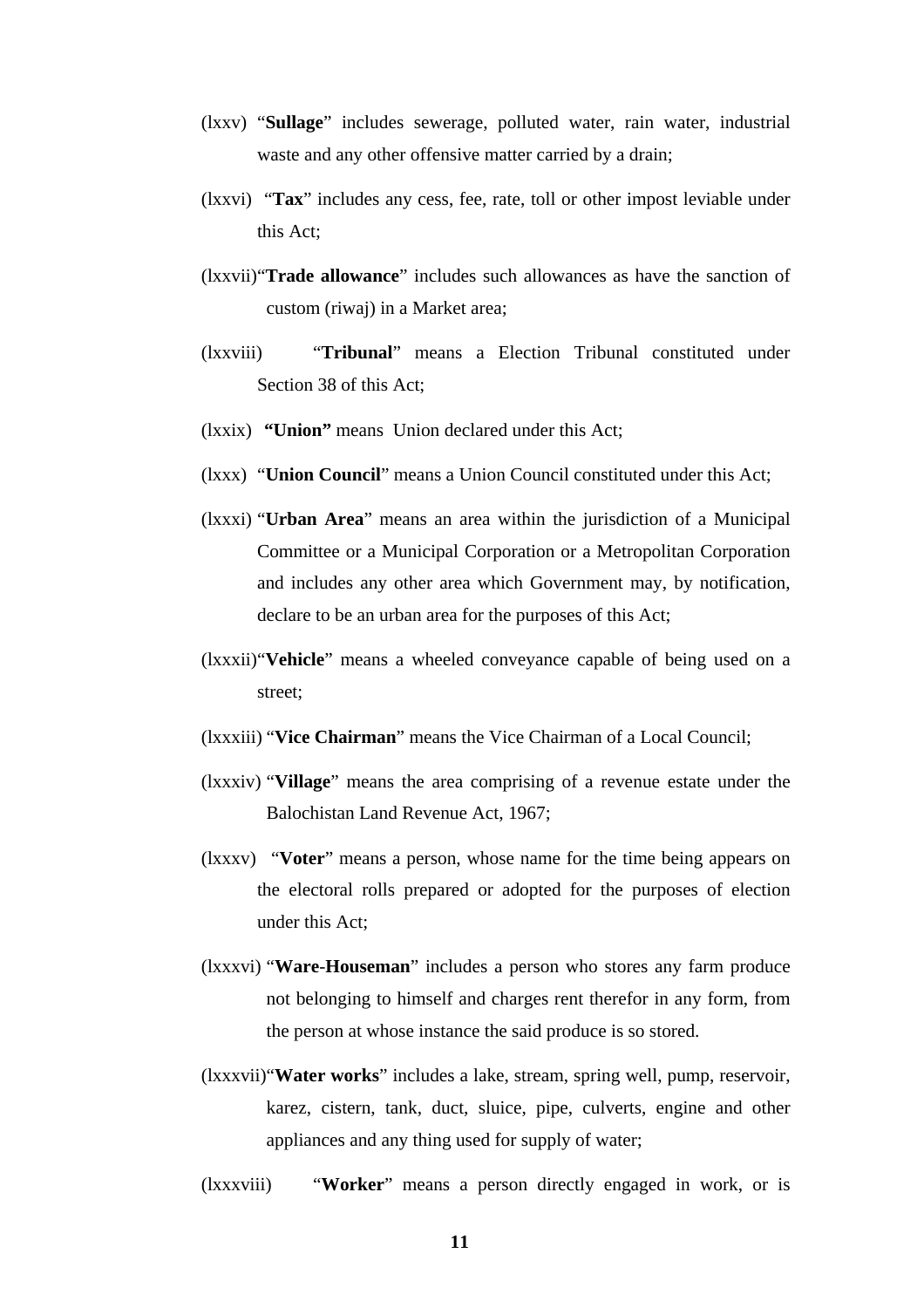dependent on personal labour, for subsistence living and includes a worker as defined in the Industrial Relations Ordinance, 2002 (XCI of 2002);

- (2) Unless the context otherwise requires:
	- a) the words and expressions complaint, cognizable offence, Officer Incharge of a Police Station and Police Section shall have the same meaning as are respectively assigned to them in Section 4 of the Code of Criminal Procedure, 1898 (Act V of 1898); and
	- b) the words and expressions decree and movable property shall have the same meanings as are respectively assigned to them in Section 2 of the Code of Civil Procedure, 1908 (Act V 1908).

**3. Repeal and Savings** (1) The Balochistan Local Government Ordinance, 2001 (XVIII of 2001) is hereby repealed.

(2) Notwithstanding the repeal of Balochistan, Local Government Ordinance, 2001 (XVIII of 2001), any appointment, rules, regulations or bye-laws made or saved, notification, order or notice issued, tax imposed or assessed, scheme prepared or executed, contract entered into, suit instituted, rights acquired, claims made, legal or administrative proceedings or action taken under the said Ordinance shall, so far as it is not inconsistent with the provisions of this Act, and not in contravention of the prescribed procedure or prejudicial to public interest, be deemed to have been respectively made or saved, issued, imposed or assessed, prepared or executed, entered into, instituted, acquired, made or taken, under this Act.

**4. Act to override other laws -** The provisions of this Act shall take effect notwithstanding any thing contained in any other law.

**5. Succession** - On the commencement of this Act, all Local Governments established or continued under the Balochistan Local Government Ordinance, 2001 (XVIII of 2001), shall be succeeded -

i) In case of Town Municipal Administrations created in City District of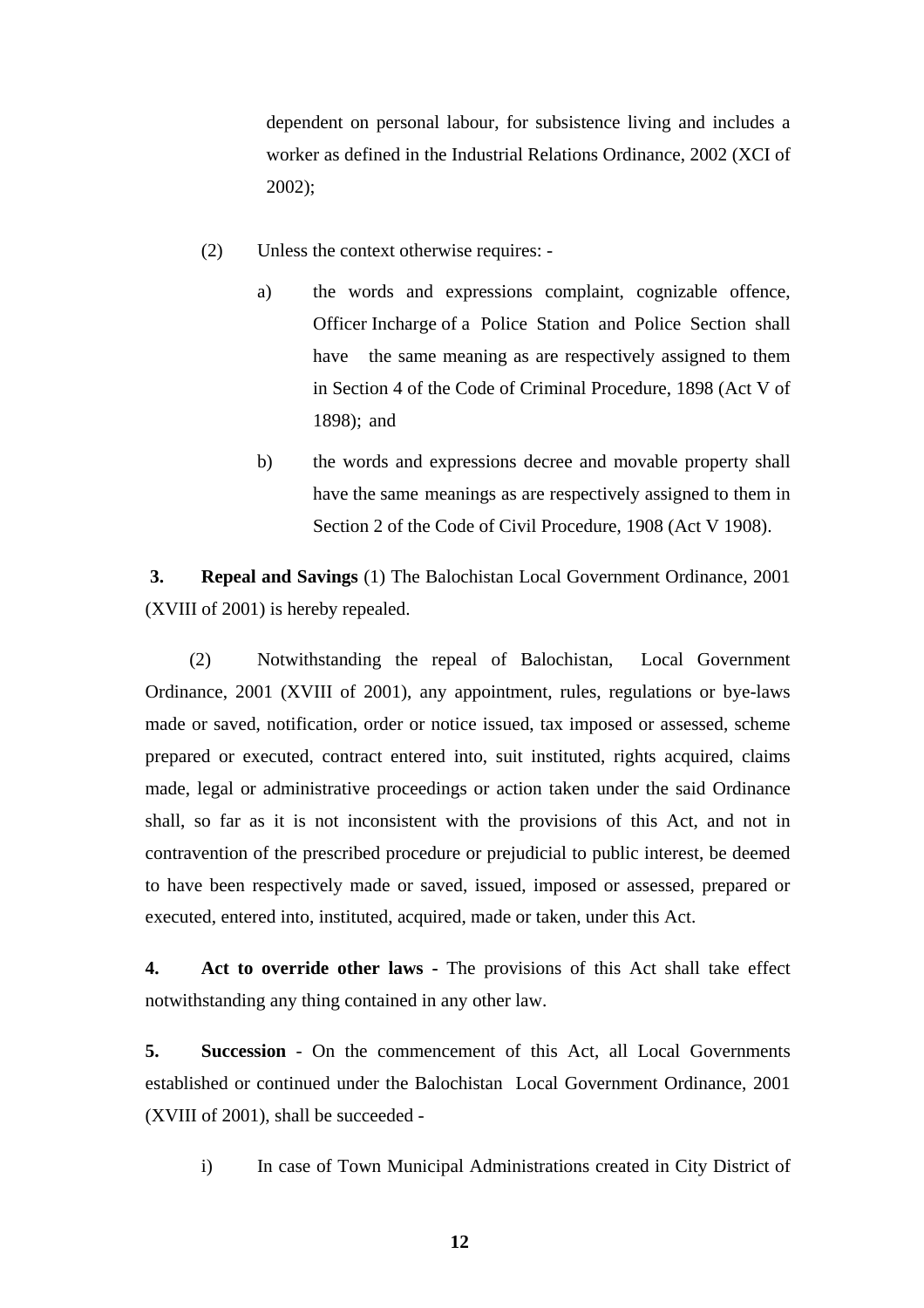Quetta by the Metropolitan Corporation, Quetta to the extent of notified urban areas and functions assigned to the Corporation under this Act;

- ii) In case of Tehsil Municipal Administrations having succession under the Balochistan Local Government Ordinance, 2001 (XVIII of 2001) of the erstwhile Urban Councils under Balochistan Local Government Ordinance, 1980, by the Urban Council to the extent of notified Urban area and to the extent of functions assigned to the Urban Council; and by the District Council to the extent of Rural areas and to the extent of the functions assigned to the District Council;
- iii) In case of Tehsil Municipal Administration created without any succession of urban councils to the District Councils.
- iv) In case of City District Government Quetta and the District Governments, by the respective District Councils to the extent of rural areas and to the extent of functions assigned to District Councils under this Act; and
- v) In the case of Union Councils except for urban Union Councils, by the respective union councils to the extent of functions assigned to Union Councils under this Act.

**6. Certain matters to be prescribed** - Where this Act makes any provision for anything to be done but no provision or no sufficient provision has been made as respects the authority by whom, or the manner in which it shall be done, then it shall be done by such authority and in such manner as may be prescribed.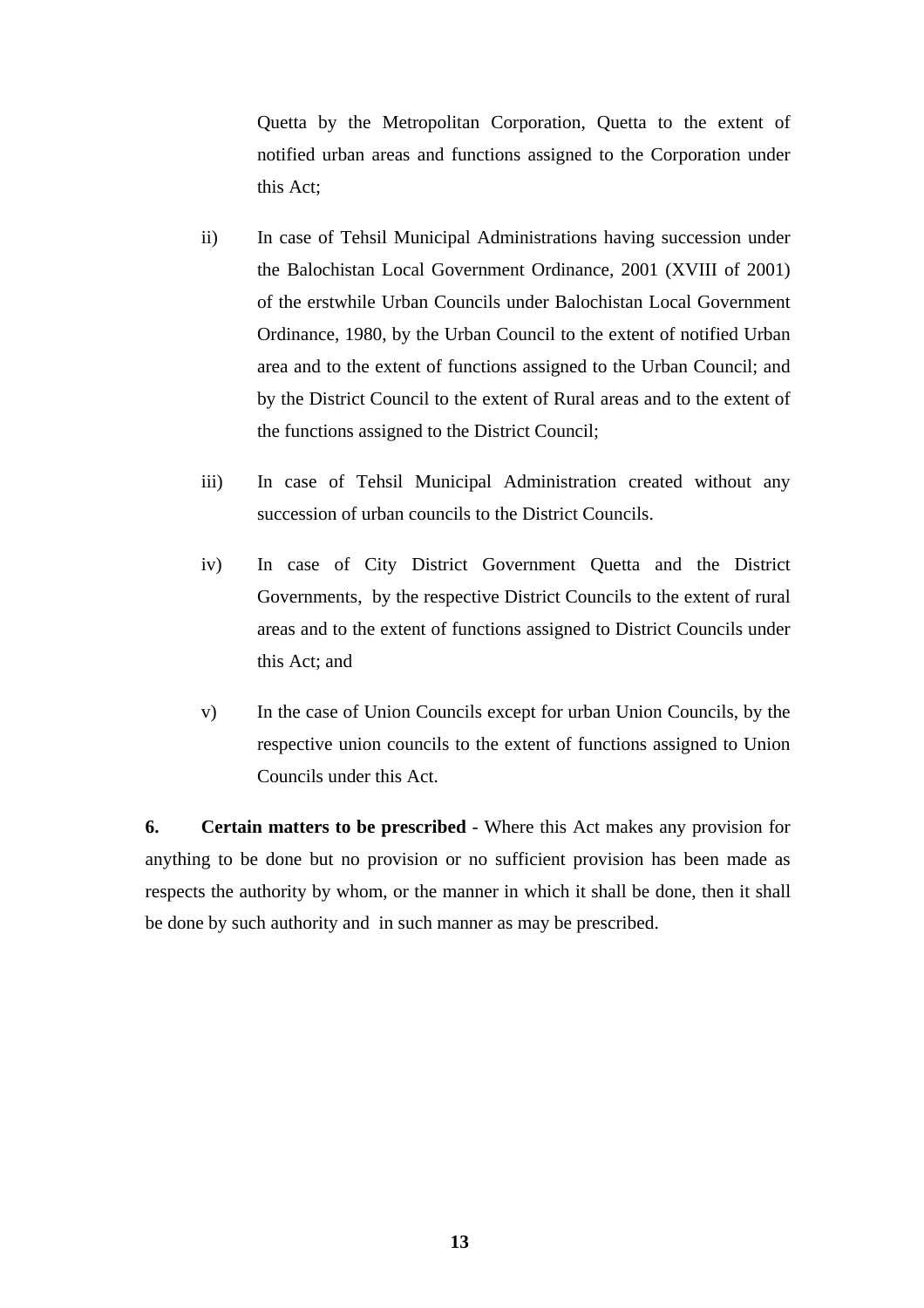#### **CHAPTER II**

#### **CONSTITUTION OF LOCAL COUNCILS**

**7. Constitution of Local Councils–** (1) As soon as may be, the following local councils shall be constituted : -

- (a) A Union Council for each Union;
- (b) A District Council for each District;
- (c) A Municipal Committee for each Municipality;
- (d) A Municipal Corporation for each City;
- (e) A Metropolitan Corporation for the Capital City.
- (2) Government may, by notification, declare an area: -
- (a) comprising a village or a number of villages having, as far as possible, an aggregate population between 7000 and 15000, excluding its urban areas and the cantonment areas, to be a Union Council ;
- (b) comprising the area of a revenue district, excluding its urban areas and the cantonment areas, to be a District Council;
- (c) comprising an urban area having a population exceeding 15000 but not exceeding one lac to be a Municipal Committee;
- (d) comprising an urban area having a population exceeding one lac but not exceeding five lac to be a Municipal Corporation; and
- (e) comprising an urban area having population exceeding five lac to be a Metropolitan Corporation.

(3) The notification issued under sub-section (2) shall also specify the extent and limits of the areas comprising in each local council.

(4) The local area comprising a local council shall, as far as possible, be compact, contiguous and constitute a territorial unity.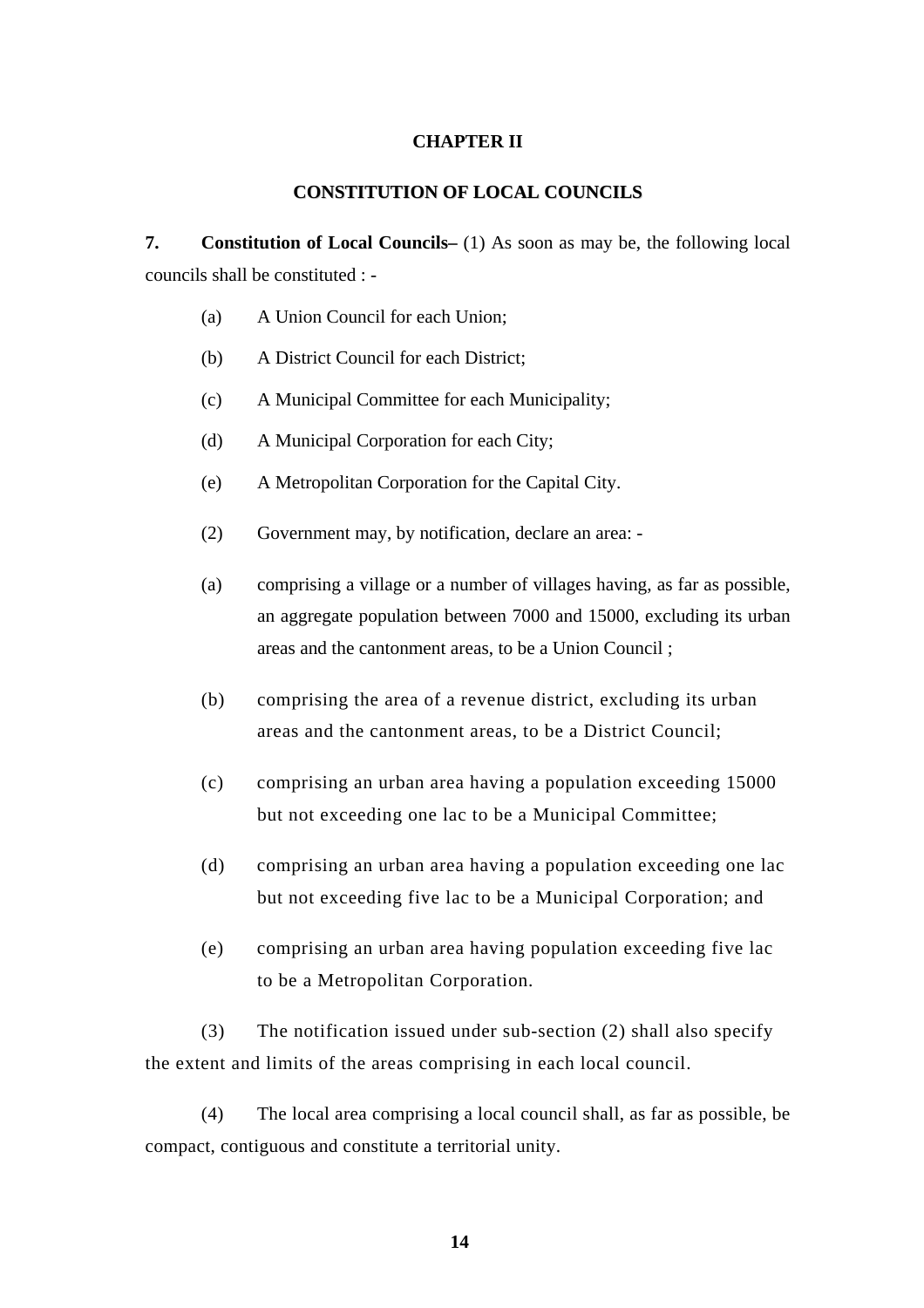(5) Government may, by notification, extend, curtail or otherwise alter the limits of a local council or declare that any local council shall cease to be a local council with the following consequences and such other consequences as may be enumerated in the declaration :-

- (a) in cases where the whole local area comprising a local council ceases to be a local council :
	- (i) if the control of the local area is placed under any other local authority, the balance of the local council fund and other property vesting in the local council shall vest in such local authority and the liabilities of the local council shall stand transferred to such local authority; and
	- (ii) if the control of the local area is not placed under any other local authority, the balance of the local council fund and other property vesting in the local council shall vest in Government and the liabilities of the local council shall stand transferred to the Government;
- (b) in cases where any local area forming part of a local council ceases to be a part of that local council : -
	- (i) if the control of that part of the local area is placed under some other local authority, such portion of the local council fund and other property vesting in the local council and such portion of the liabilities of the local council, as the Government may, by general or special order, direct shall be transferred to other local authority; and
	- (ii) if the control of that part of a local area is not placed under some other local authority, such portion of the local council fund, and other property vesting in the local council shall vest in Government and such portion of the liabilities of the local council shall be transferred to the Government, as the Government may, by general or special order, direct.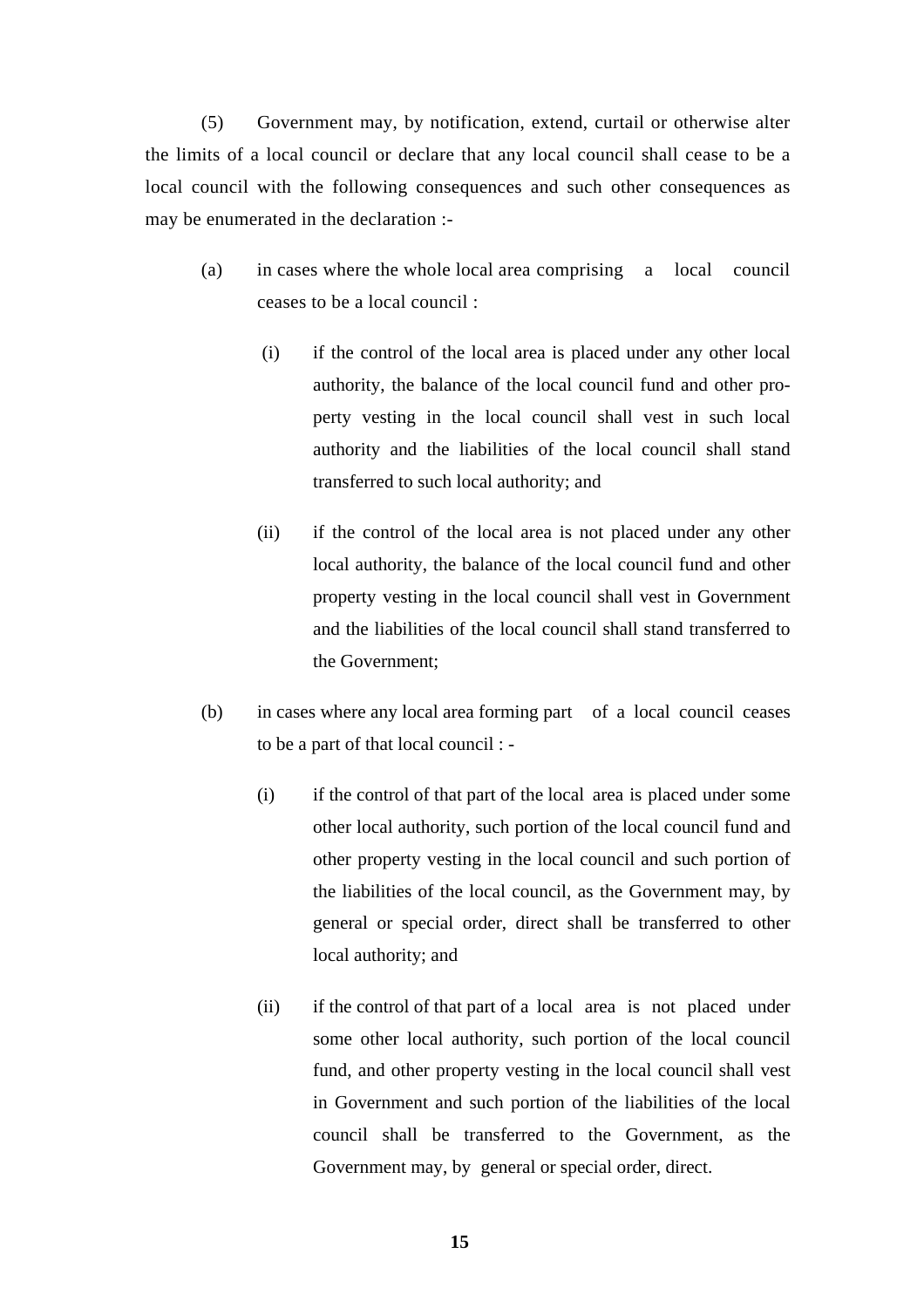(6) Any local council fund or portion of a local council fund or other property of the local council transferred to Government or, as the case may be, to any other local authority, under the provision of sub-section (5) shall be applied in the first place to satisfy any liabilities of the local council or part of the local council and in the second place for the benefit of the inhabitants of the local area which has ceased to be a local council or, as the case may be, part of a local council.

(7) Subject to the provisions of the Act and the rules, a local council shall be a body corporate having a perpetual succession and common seal with power to acquire, hold and transfer property, movable and immovable, and may, by its name, sue and be sued.

(8) Government may, by notification, specify the name by which a local council shall be known and unless the name of local council is so specified, it shall be known as the local council of the place where its office is situated.

**8. Division, amalgamation and reconstitution of local council**. (1) Government may, by notification, divide a local council into two or more local councils or amalgamate two or more local councils into one local council and may specify in the notification the consequences which shall ensue upon the publication of such notification.

(2) When as a result of such division or amalgamation any new local council is constituted in accordance with the provisions of the Act or in the manner specified in the notification, the existing members of any local council so divided or amalgamated shall become the members of such local council or local councils as Government may, by notification, specify as if such members had been elected to that local council.

**9.** Bar of Suit – No suit or other legal proceedings shall lie against Government or any person or authority for any loss or damage of any kind caused by the dissolution or suspension of any Local Council.

**16**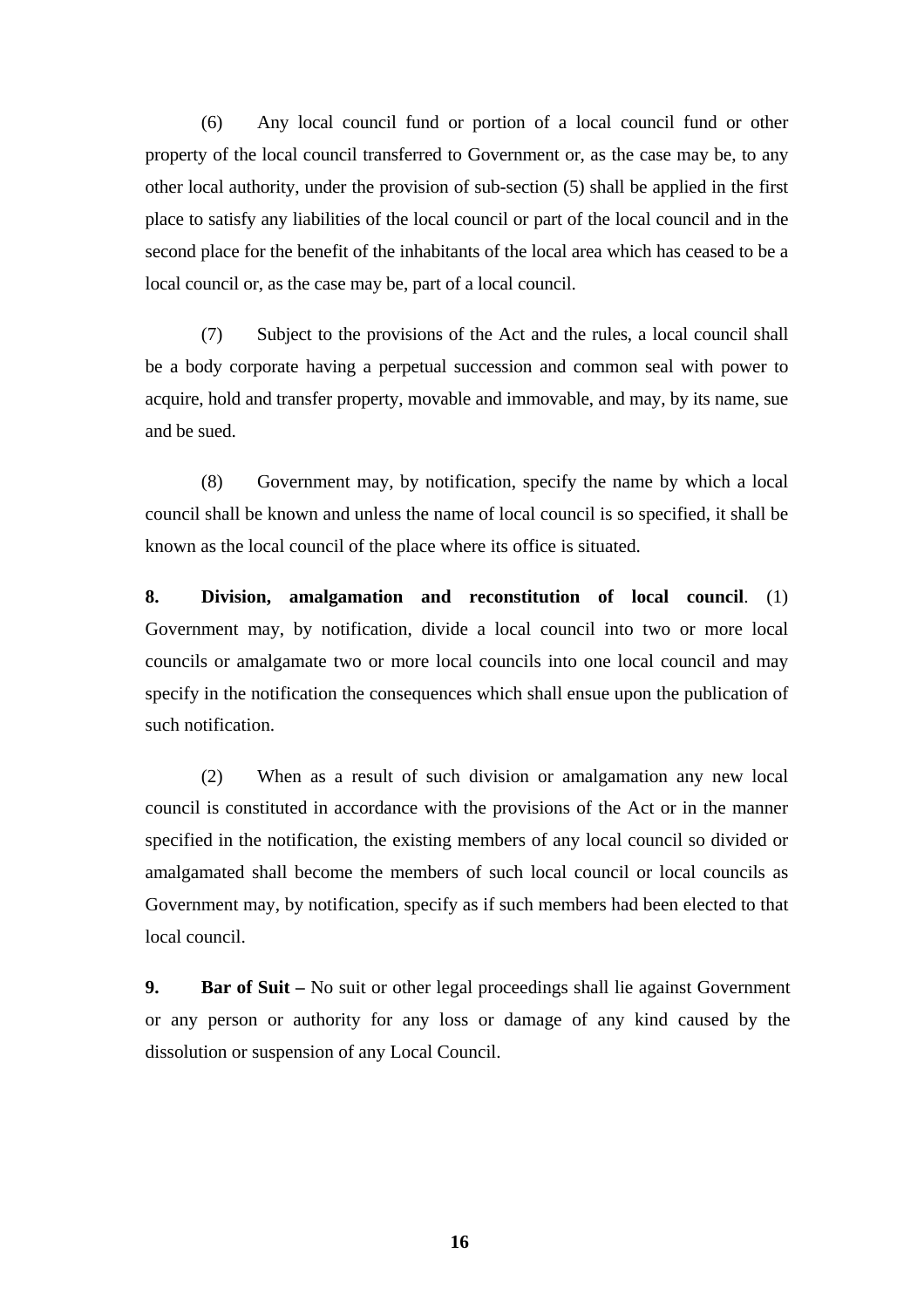#### **CHAPTER III**

#### **COMPOSITION OF LOCAL COUNCILS**

**10. Composition of Local Councils: -** As far as possible, the composition of District Councils, Union Councils, Municipal Committees, Municipal Corporations and Metropolitan Corporation shall be as follows: -

#### **Rural Councils**

#### **i. District Councils**

- (a) General members equal to the number of Union Councils in the District;
- (b) Such number of Non-Muslim members as determined under Section 11;
- (c) Such number of members belonging to peasants, workers and women as are determined under Section 12; and
- (d) all elected Chairmen of Municipal Committees, Municipal Corporation and in the case of Metropolitan Corporation an elected member also of that Corporation nominated by the Corporation in a special meeting for that purpose:

 Provided that they shall have no right to vote or to stand as candidates in any meeting which is presided over by an officer appointed by the Government or Authority.

#### **ii. Union Councils**

- (a) Seven to Fifteen General members as are determined on the basis of population ranging between 1000 to 1500 with a marginal adjustment of 100 in the lower and upper stage;
- (b) Such number of Non-Muslim members as are determined under Section 11; and
- (c) Such number of members belonging to peasants, workers and women as are determined under Section 12;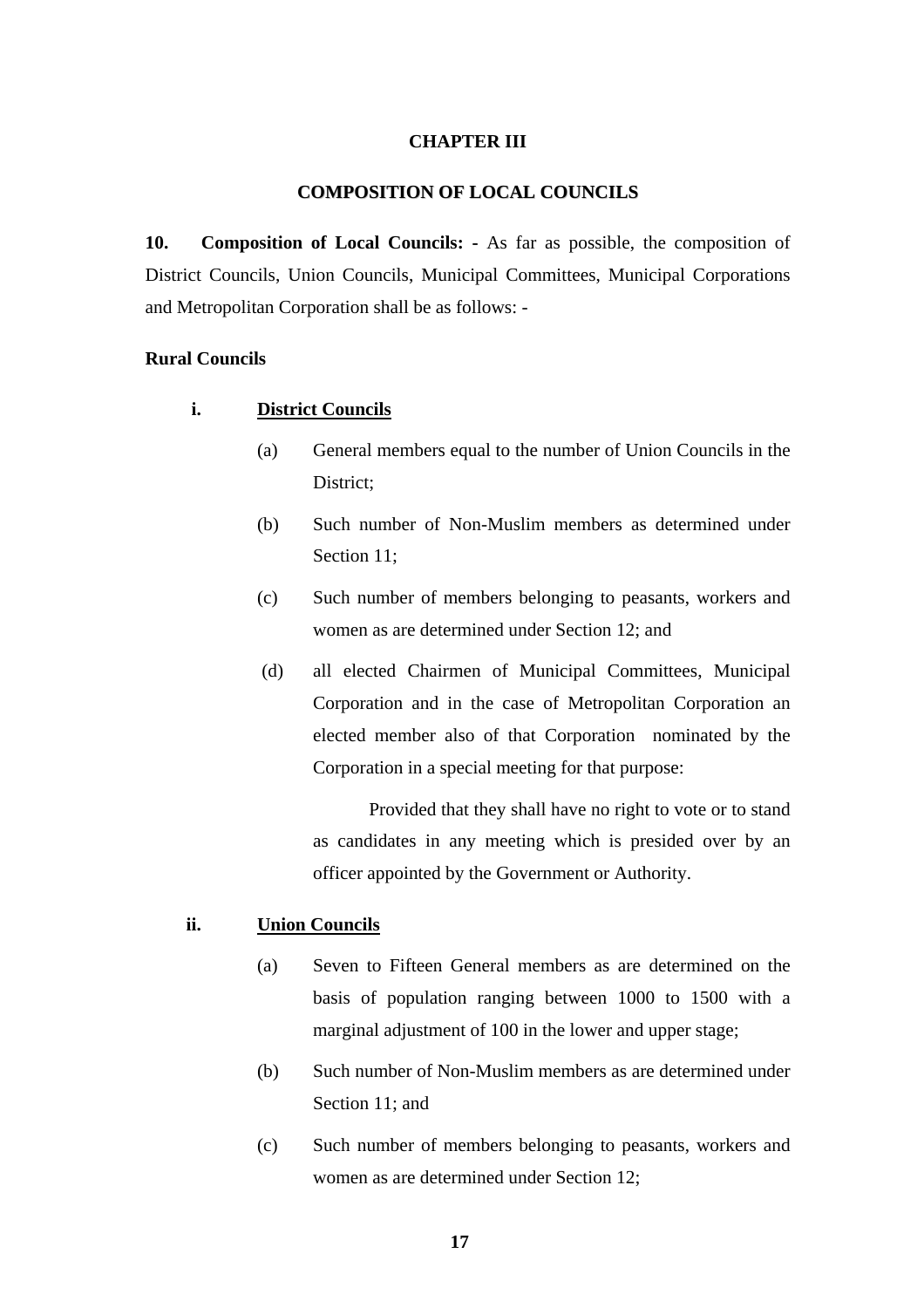#### **Urban Councils**

#### **iii. Municipal Committees**

- (a) Eight to thirty six General members as are determined on the basis of population ranging between 2000 to 2500 with a marginal adjustment of 200 in the lower and upper stage;
- (b) Such number of Non-Muslim members as are determined under Section 11; and
- (c) Such number of members belonging to peasants, workers, and women as are determined under Section 12;

#### **iv. Municipal Corporation**

- (a) 30 to 50 General members as are determined on the basis of one member for a population between 3500 and 10000 with a marginal adjustment of 500 in the lower and upper stage;
- (b) Such number of Non-Muslim members as are determined under Section 11; and
- (c) Such number of members belonging to peasants, workers, and women as are determined under Section 12;

#### **v. Metropolitan Corporation**

- (a) 50 to 70 General members as determined on the basis of one member for a population between 10000 and 20000 with a marginal adjustment of 1000 in the lower and upper stage;
- (b) Such number of Non-Muslim members as are determined under Section 11; and
- (c) Such number of members belonging to peasants, workers, and women as are determined under Section 12.

**11. Representation of Non-Muslims –** The number of Non-Muslims members in a Local Council shall be such as may be fixed by Government keeping in view the population of non-Muslims in that local area;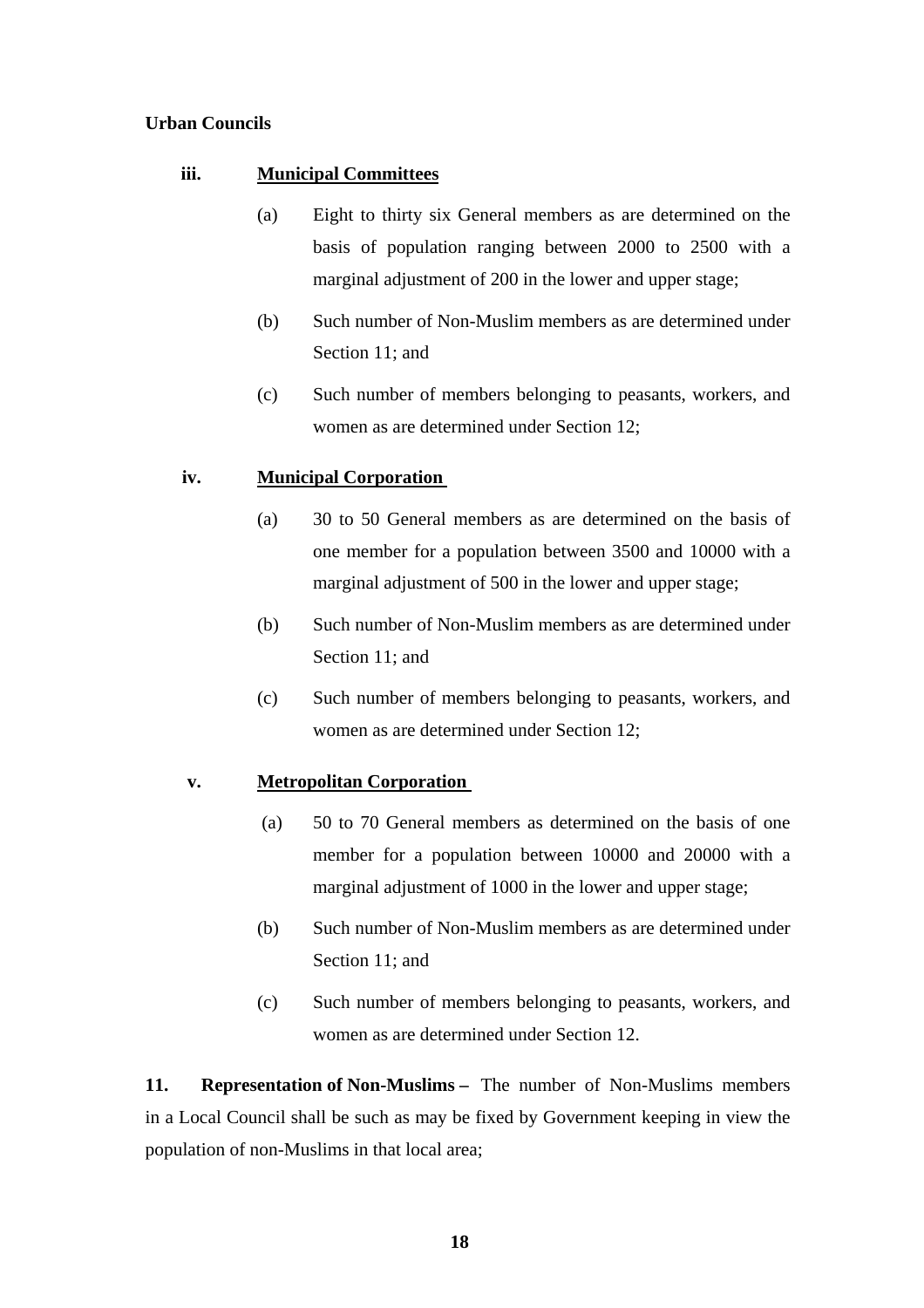Provided that the number of seats for Non-Muslims in a Local Council shall be over and above the number of general seats and number of members representing special interest groups mentioned in Section 12.

**12. Representation of women, workers and peasants– (1) A Local Council** may have women members from the local area, elected to the council in the prescribed manner, whose number shall be 33% of the number of general members subject to a minimum of one such member.

(2) A Local Council may have members representing peasants and workers from the local area, elected to the council in the prescribed manner, whose number, in each category, shall be 5% of the number of general members subject to a minimum of one member under each category.

(3) Nothing contained in sub-sections (1) and (2) shall prevent the member of the special interest groups mentioned in the said sub-section from being elected to the general seats in any Local Council from that local area.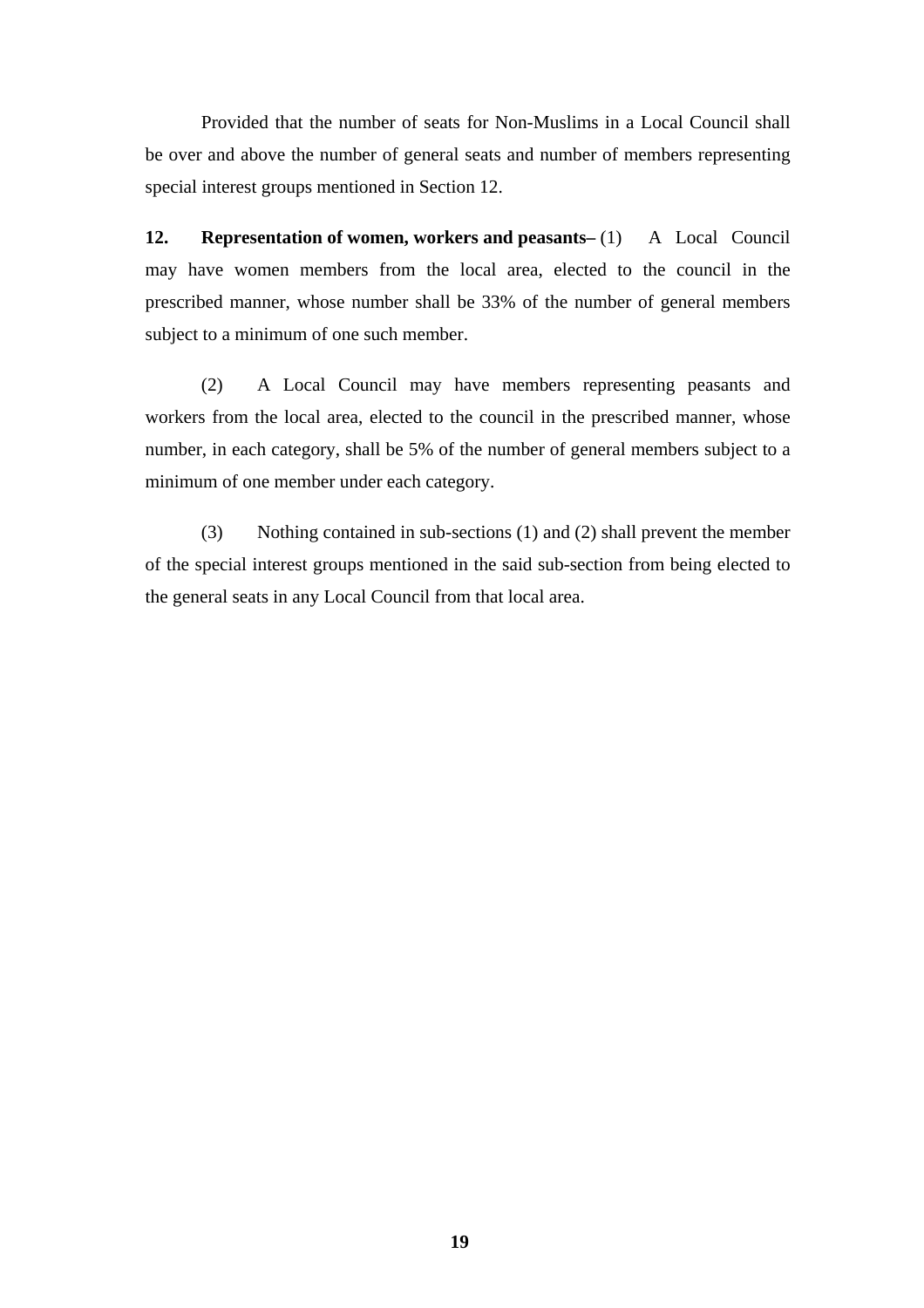#### **CHAPTER IV**

#### **LOCAL COUNCIL ELECTIONS**

**13. Franchise and Wards-** (1) Save as otherwise provided, election of members of all local councils shall be held on the basis of adult franchise and on the basis of joint electorate through secret ballot.

(2) Government may, for the purpose of election, divide a local area into such number of wards having a definite boundary as it may determine.

(3) The wards may be multi-member or single-member as may be specified by Government.

(4) Every voter within the ward shall have only one vote irrespective of the number of members to be elected from the electoral unit.

**14. Election of Chairmen of Local Councils.-** For every Local Council there shall be a Chairman who shall be elected in the prescribed manner:

Provided that the Chairman of Metropolitan Corporation may be designated as Mayor.

**15. Election of Vice Chairmen.-** For every Local Council there shall be a Vice Chairman who shall be elected in the prescribed manner, and shall perform the functions of the Convenor of the Local Council:

Provided that the Vice Chairman of Metropolitan Corporation may be designated as Deputy Mayor:

Provided further that the Vice Chairman shall not exercise the executive authority of the Local Council.

**16. Election Commission. -** (1) Elections to the local councils shall be conducted by the Election Commission.

(2) The Government shall, in consultation with the Election Commission, make an announcement of the date or dates on which elections to the local councils

**20**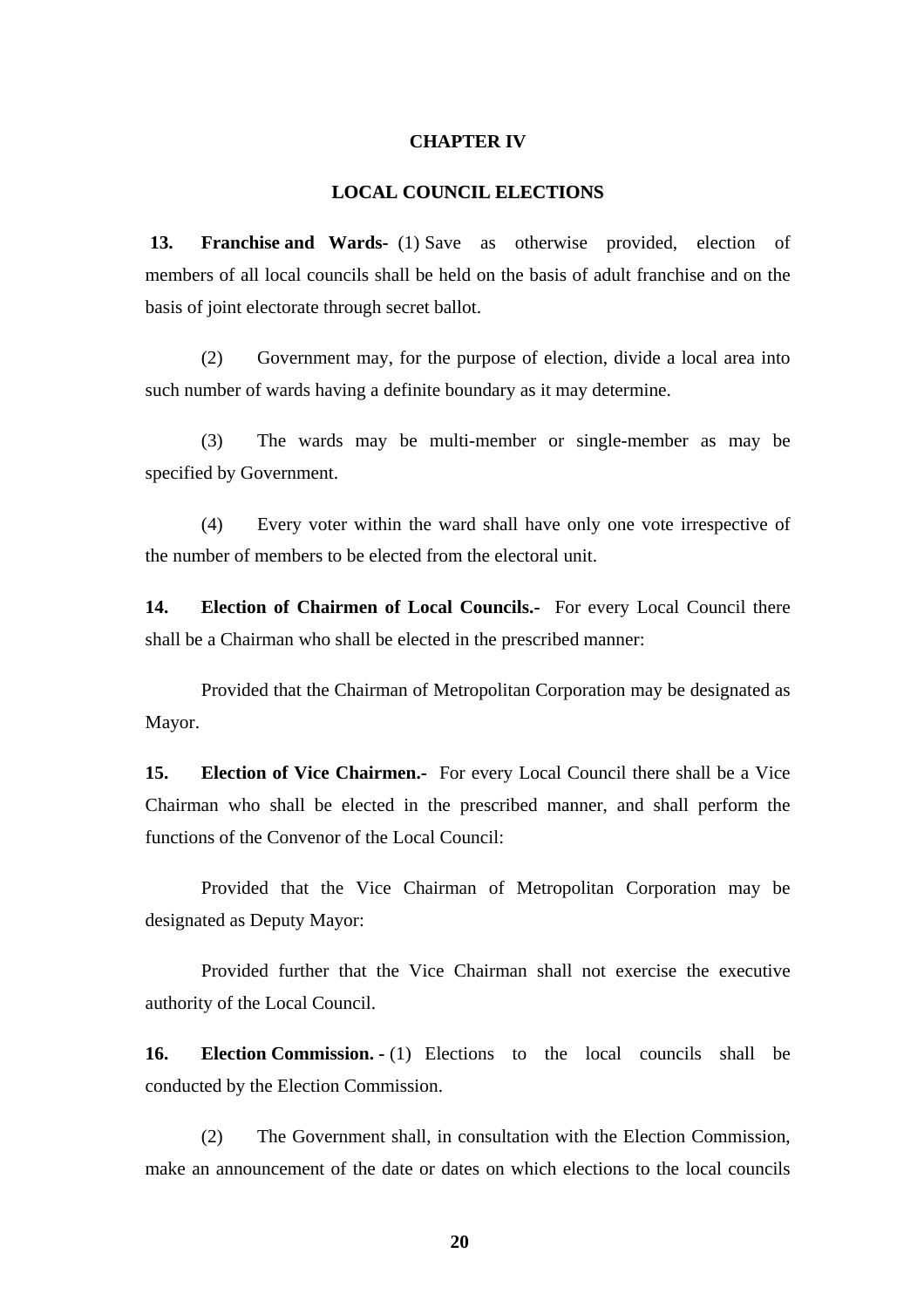shall be conducted in the Province or part thereof:

Provided that the date or dates of such elections shall not be less than 90 days and more than 120 days from the date of such announcement:

Provided further that the first elections to the local councils under this Act shall be conducted within one year of commencement of this Act.

(3) Upon announcement of the date or dates of elections of local councils under sub-section (2) the Election Commission shall make necessary arrangements to ensure that the election is conducted honestly, justly, fairly and in accordance with law, and that corrupt practices are guarded against.

(4) The provisions of the Representation of the People Act, 1976 shall, mutatis mutandis and in so far as these are not inconsistent with this Act, apply to the elections to the local councils under this Act.

**17. Executive Authority to assist the Election Commission. -** It shall be the duty of all executive authorities in the Province to assist the Election Commission in the discharge of its functions under this Act.

**18. Election Cell. –** The Government shall establish a Local Councils Election Cell in the Local Government Department which shall perform such functions as are entrusted to it by the Government or the Election Commission.

**19.** Appointment of Returning Officer, etc. - (1) The Election Commission shall appoint, from amongst the officers of government, corporations or other institutions controlled by Government, a Returning Officer for each local area for the purpose of election of members for that local area:

Provided that a person may be appointed as Returning Officer of two or more local area.

(2) The Election Commission may appoint, from amongst the officers of Government, corporations or other institutions controlled by Government, as many Assistant Returning Officers as may be necessary.

(3) An Assistant Returning Officer shall assist the Returning Officer in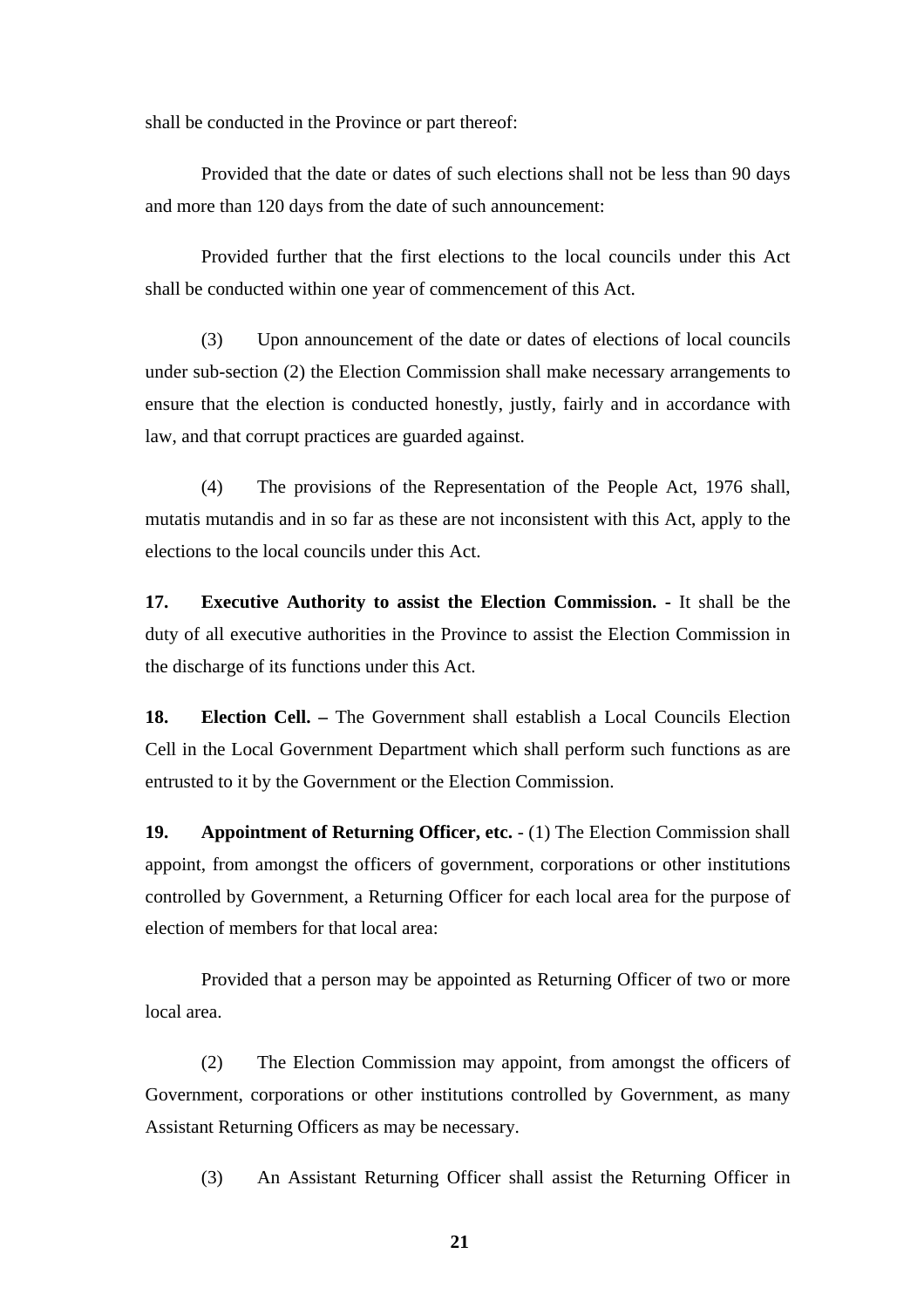performance of his functions under this Act and may, subject to any condition imposed by the Election Commission, exercise and perform, under the control of the Returning Officer, the powers and functions of the Returning Officer.

(4) It shall be the duty of a Returning Officer to do all such acts as may be necessary for effectively conducting an election in accordance with the provisions of this Act and the rules made thereunder.

**20.** Polling Station :- (1) The Returning Officer shall, before such time as the Election Commission may fix, submit to Election Commission, a list of polling stations he proposes to provide in a constituency for the purpose of election of a member for that constituency.

(2) The Election Commission may make such alterations in the list of polling stations submitted under sub- section (1) as it deems necessary and shall forward to the Returning Officer the final list of polling stations.

(3) The Returning Officer shall establish in each constituency polling stations according to the final list forwarded to him by the Election Commission, specifying the electoral area and the electors thereof who will be entitled to vote at such polling station, and shall, at least twenty -four hours before the polling day, give wide publicity, in such manner as he may deem fit, to the polling stations so established.

(4) No polling station shall be located in any premises which belongs to, or is under the control of any candidate.

**21. Presiding Officer and Polling Officer.-**(1) A Returning Officer shall appoint for each polling station a Presiding Officer and such number of Assistant Presiding Officers and Polling Officers to assist the Presiding Officer as the Returning Officer may consider necessary:

Provided that a person who is, or has at any time been, in the employment of any candidate shall not be appointed as a Presiding Officer, Assistant Presiding Officer or Polling Officer.

(2) A list of such Presiding Officers, Assistant Presiding officers and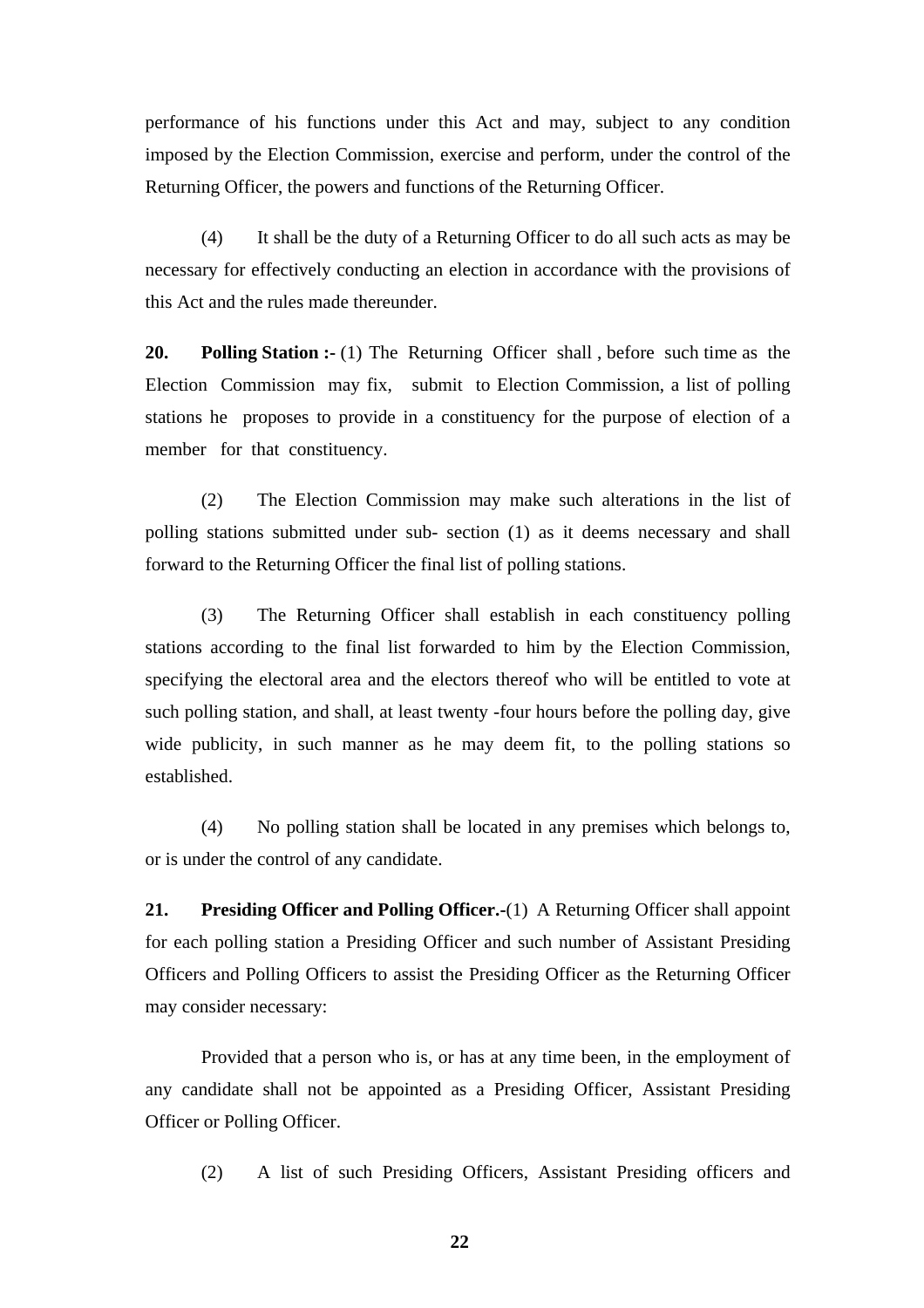Polling Officers shall be submitted to the Election Commission at least fifteen days before the polling day for its approval and no change in the personnel shall be made except with the approval of the Election Commission.

(3) A Presiding Officer shall conduct the poll in accordance with the provisions of this Act and the rules, and shall be responsible for maintaining order at the polling station and shall report to the Returning Officer any fact or incident which may, in his opinion, affect the fairness of the poll:

Provided that, during the course of the poll, the Presiding Officer may entrust such of his functions as may be specified by him to any Assistant Presiding Officer and it shall be the duty of such Assistant Presiding Officer to perform the functions so entrusted.

(4) The Returning Officer shall authorize one of the Assistant Presiding Officers to act in place of the Presiding Officer if the Presiding Officer is at any time during the poll, by reason of illness or other cause, not present at the polling station, or is unable to perform his functions; and any absence of the Presiding Officer, and reason therefor, shall, as soon as possible after the close of the poll, be reported to the Election Commission.

(5) The Returning Officer may, at any time during the poll, for reasons to be recorded in writing, suspend any Presiding Officer, Assistant Presiding Officer or Polling Officer and make such arrangements as he may consider necessary for the performance of the functions of the Officer so suspended.

**22. Supply of Electoral Material.** (1) The Election Commission shall provide the Returning Officer with copies of electoral rolls and other material necessary for the conduct of election for all the electoral areas within his jurisdiction.

(2) The Returning Officer shall provide the Presiding Officer of each polling station with copies of electoral rolls containing the names of the electors entitled to vote at that polling station and other material necessary for the conduct of election at that polling station.

**23.** Electoral rolls. (1) A person shall be entitled to be enrolled as a voter if he-

**23**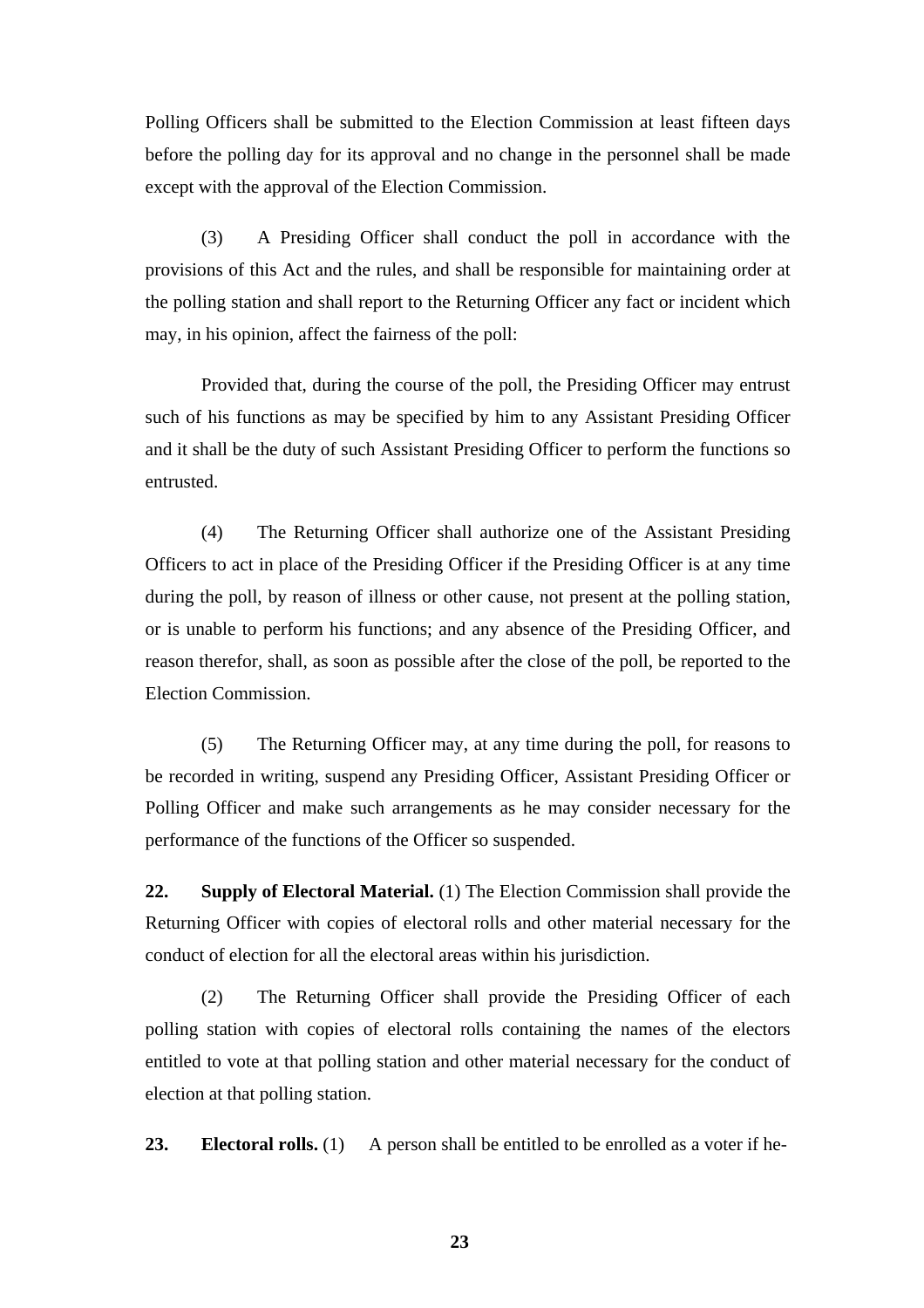- (a) is a citizen of Pakistan;
- (b) is not less than eighteen years of age on the first day of January of the year in which an election is to be held; and
- (c) fulfils such other conditions as the Election Commission may specify.

(2) The electoral rolls for the local council elections shall be prepared by the Election Commission in the manner it may deem appropriate or adopt the electoral rolls prepared for the elections of Provincial Assembly and the electoral rolls shall not be invalid by reason of any erroneous description therein of any person listed or of an omission of the name of any person entitled to be enrolled or of inclusion of the name of any person not so entitled.

(3) Every person whose name is entered in the electoral roll, and no person whose name is not so entered, shall be entitled to cast a vote at an elections to the Local Council.

**24. Qualifications for candidates and elected members.**(1) A person shall qualify to be elected or to hold an elective office or membership of a local council, if he-

- (a) is a citizen of Pakistan;
- (b) is not less than twenty one years of age on the last day fixed for filing the nomination form;
- (c) is enrolled as a voter in the electoral roll of the relevant ward;
- (d) is of good character and is not commonly known as one who violates Islamic injunctions:

Provided that the condition at (d) shall not apply to a person who is a Non-Muslim, but such a person shall have a good reputation;

- (e) has not been declared by a competent court to be of unsound mind;
- (f) is not in the service of the federal government, a provincial government or a local council or any statutory body or a body which is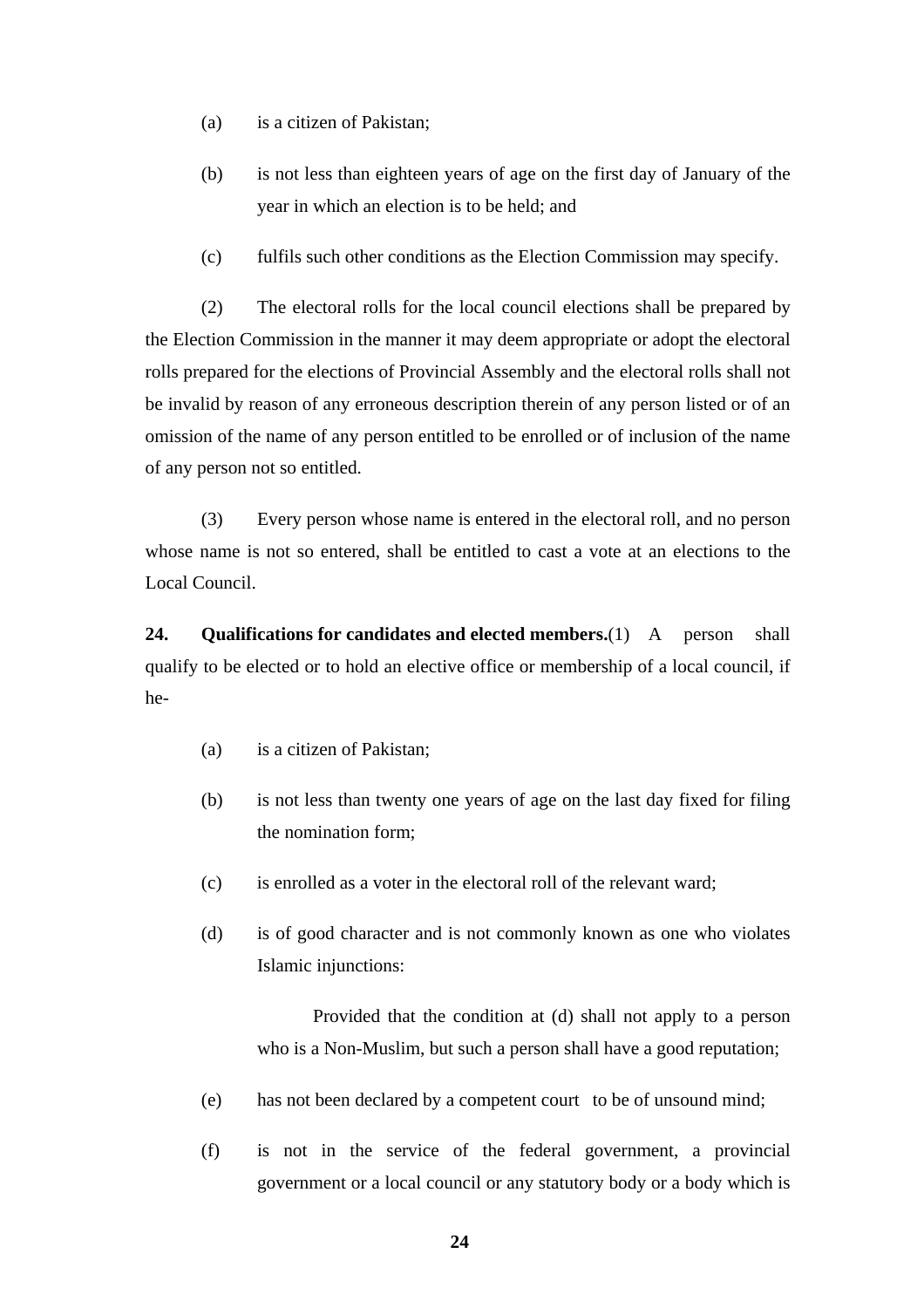controlled by any such government or council or, in which any of such government or council has a controlling share or interest, except the holders of elected public office and part-time officials remunerated either by salary or fee:

Provided that in case of a person who has resigned or retired from such service, a period of not less than six months has elapsed since his retirement;

- (g) is not under contract for work to be done or goods to be supplied to the Local Council concerned or has otherwise any pecuniary interest in its affairs;
- (h) has not been dismissed, removed or compulsorily retired from public service on the grounds of moral turpitude;
- (i) does not possess assets which are inconsistent with his declaration of assets or justifiable means, whether held in his own name or of the dependents or any other person or corporate body in whose name assets are held in trust or under any other formal or informal arrangement whereby the defacto control of such assets including their sale, transfer or pecuniary interest is retained by him;
- (j) has not been adjudged a wilful defaulter of any tax or other financial dues owed to the federal government, a provincial government, or a local council or any financial institution, including utility bills outstanding for six months or more;
- (k) has not been convicted by a court of competent jurisdiction on a charge of corrupt practice, moral turpitude or misuse of power or authority under any law for the time being in force;
- (l) has not been sentenced to imprisonment for more than three months for an offence under any law unless a period of not less than five years has elapsed since his release; and in case of a member or a holder of a public office, has not been sentenced to imprisonment;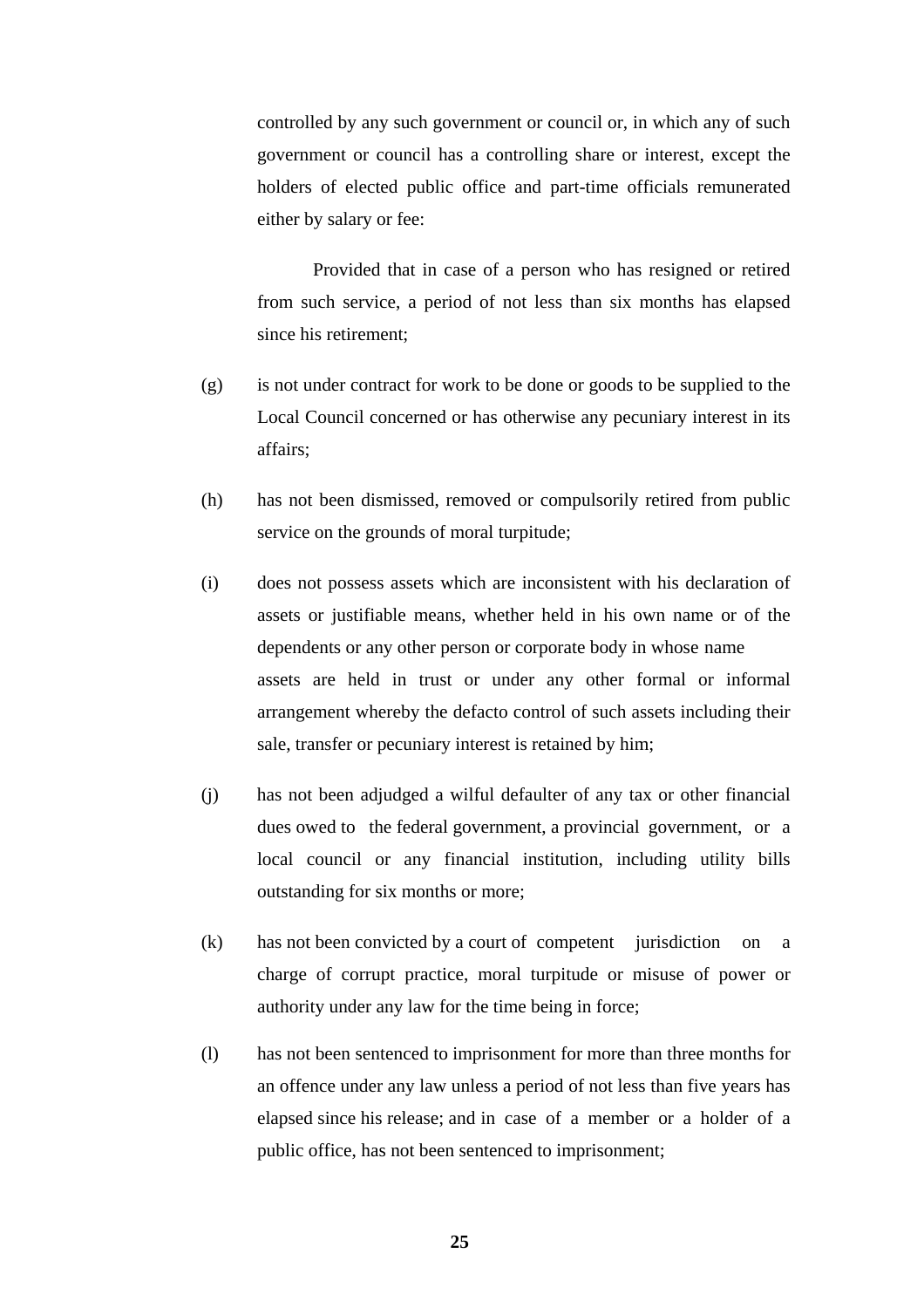- (m) has not failed to file the required return of election expenses or is not convicted for exceeding the prescribed limits of election expenses;
- (n) has not been declared an un-discharged insolvent by any court;
- (o) does not engage in any transaction involving pecuniary interest with the local council of which he is a member;
- (p) does not absent himself without reasonable cause from three consecutive meetings of the council of which he is a member:

Provided that a member shall not be disqualified if the absence was necessitated by an emergency or force majeure; and

- (q) has not been, and is not, involved, in activities prejudicial to the ideology, interest, security, unity, solidarity, peace and integrity of Pakistan and its people, and the good order and harmony of society.
- (2) Whoever-
- (a) is found by the Election Commission to have contravened the provisions of sub-section (1) shall stand disqualified from being a candidate for election to any office of the local council for a period of four years; or
- (b) having been elected as a member of a local council or being a holder of an elective office of the local council is found by the Election Commission to have contravened the provisions of sub-section (1) shall cease forthwith to be an elected member or to hold the office of such Local Council and shall also stand disqualified from being a candidate for election to a local council for a period of four years.

**25. Non-Party-based elections-** Election to the Local Council shall be held on non-party basis.

**26. Term of office**.- (1) The term of office of a Local Council shall be four years; or such other period as the Government may specify commencing on the day on which it assumes office; provided that the Government may : -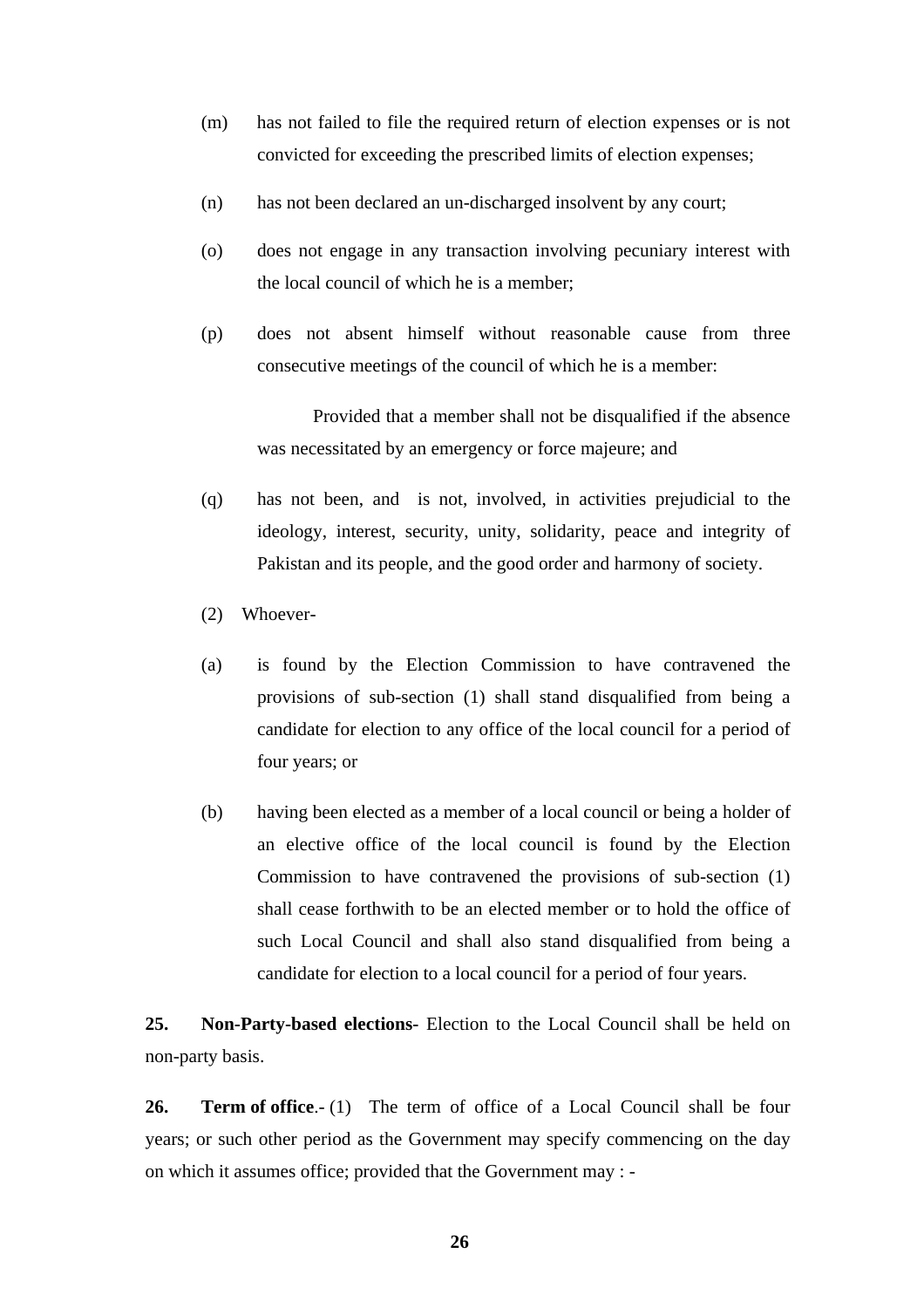- (a) Before the expiry of such term of office, and for the purpose of holding fresh elections, dissolve any or all local councils and appoint any person as Administrator to perform such functions of the local council;
- (b) on the expiry of such term of office, extend it for such period and appoint any person as Administrator to perform such functions of the local council;

(2) Nothing provided in this Act regarding elections to General and Non-Muslim seats or elections to fill reserved seats shall be deemed to prevent the holding of election of the Mayor / Deputy Mayor or Chairman / Vice Chairman of a Local Council if, as a result of any order of a Court of competent jurisdiction, any of the seats of the local council remain vacant or an elected member of the Local Council is restrained from participating in the proceedings for the election of the Mayor or Chairman.

**27. Declaration of Assets.-** Every Chairman or Vice Chairman or member of Local Council, shall before he enters in office, submit to the prescribed authority in such manner as the Government may direct, a declaration in writing of properties, both movable and immovable, whether within or outside Pakistan, which he or any member of his family owns, or which he has in his possession or under his control, or in which he or any member of his family has any pecuniary interest.

 **EXPLANATION:** In this Section, the expression member of his family in relation to a person, includes:-

- (a) the spouse of such person, and
- (b) such of the legitimate or adopted children or parents; or servants; or relatives as reside with him and are wholly dependent upon such person.

**28. Oath of office. -**A member shall, before taking his seat, make and subscribe to an oath in such form as may be prescribed.

29. Bar against double membership.  $- (1)$  Subject to Section 10, no person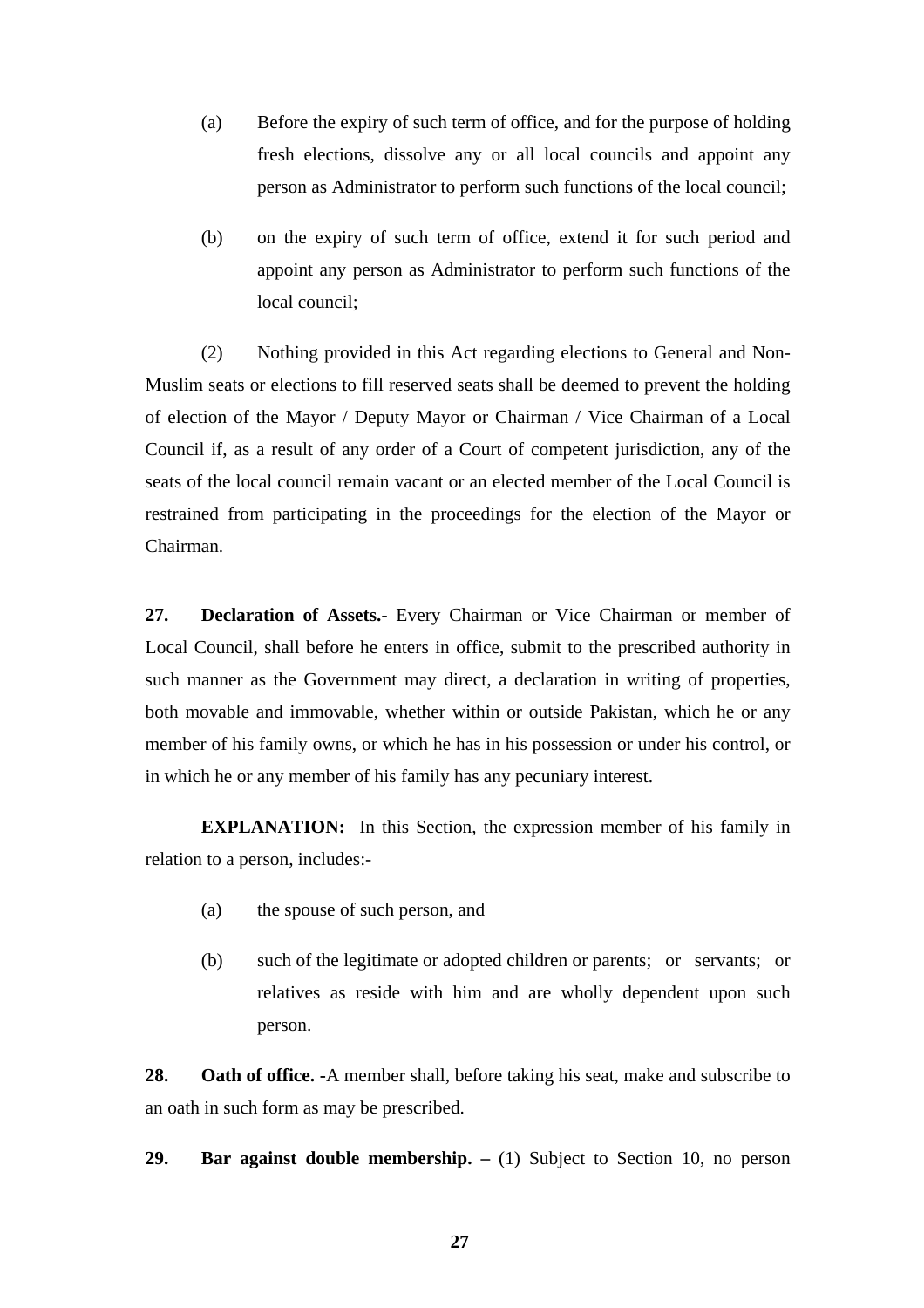shall, at the same time, be a member of more that one council or more than one ward of the same council.

(2) Nothing in sub-section (1) shall prevent a person from being a candidate for two or more seats at the same time whether in the same Local Council or in different Councils, but if he is elected to more than one seat he shall, within a period of 60 (sixty) days after the declaration of the result for the last such seats, resign all but one of the seats and retain the seat of his choice and that until he has opted for one of such seats, he shall not take oath of office in any Local Council in terms of Section 28.

(3) A member who has subscribed to oath in pursuance of Section 28 and has also submitted declaration of assets as is required under Section 27, of a Local Council shall assume office on such date as may be fixed by the Government after issuance of notification by the Election Commission.

**30.** Casual vacancy.  $- (1)$  If the office of a member or a Vice Chairman or a Chairman for any reason, falls vacant during the term of office of a Local Council, a new member or Vice Chairman or Chairman, as the case may be, shall be elected in the prescribed manner, and he shall hold office for the residue of such term.

(2) If the vacancy in the office of member occurs within four months of the expiry of the term of a Local Council, the vacancy shall not be filled.

(3) Notwithstanding anything contained in sub-section (2) unless the time is extended by the Government, the vacancy in the office of the Chairman or Vice Chairman shall be filled within fifteen days from the date such vacancy is notified:

Provided that if the office of the Chairman falls vacant in pursuance of Section 31, 32 and 33, the Government shall appoint an Administrator till new Chairman is elected and assumes his office:

Provided that if the office of the Vice Chairman falls vacant in pursuance of Section 31, 32 and 33, the member of the panel of the Presiding Officers elected under Section 64 (7) securing the highest number of votes shall act as the convenor of the Local Council till new Vice Chairman is elected and assumes his office.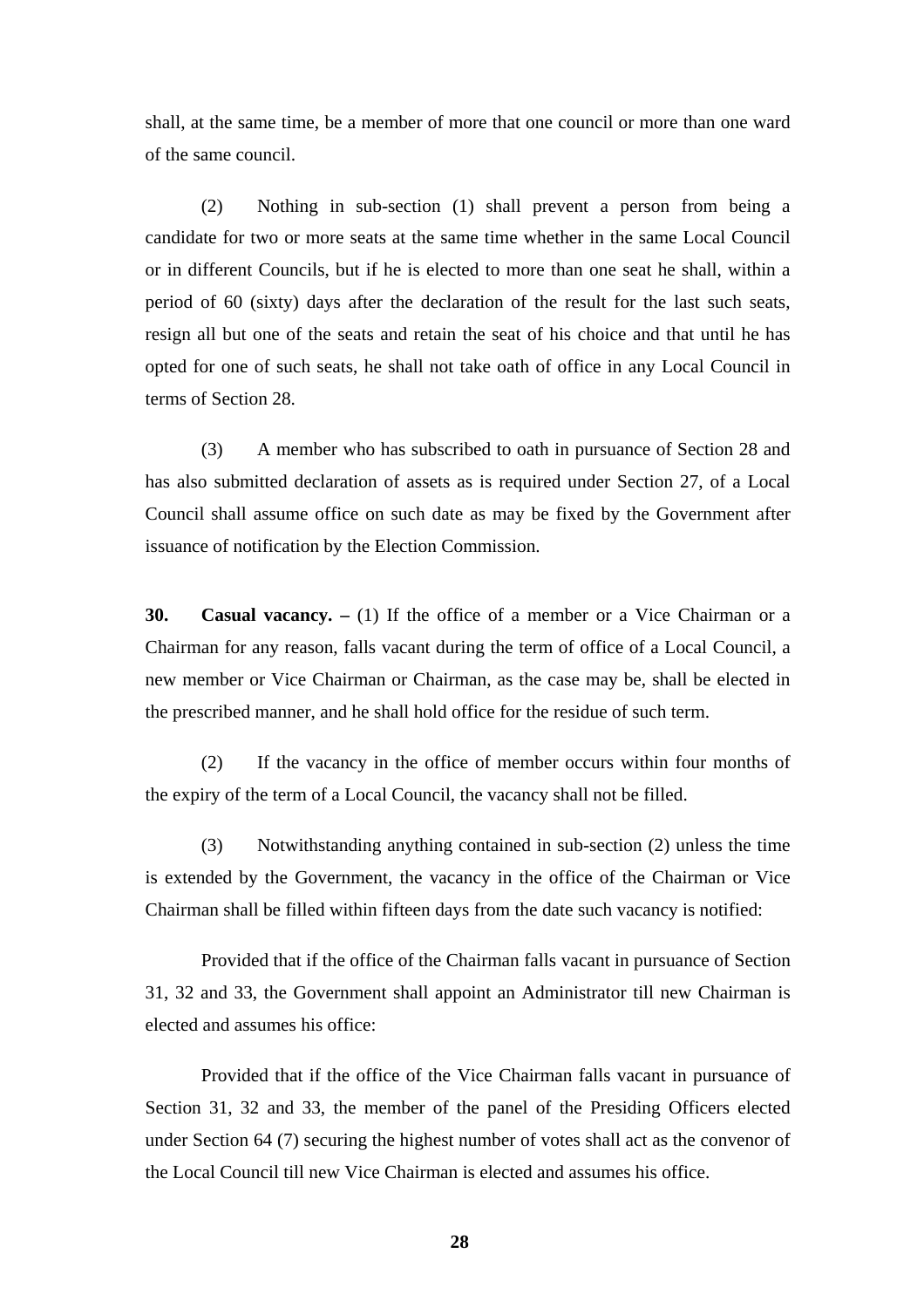**31. Removal.** (1) Government may, after giving him an opportunity of being heard, remove a Chairman/Vice Chairman or a Mayor/ Deputy Mayor or a member of a Local Council from office in the prescribed manner if he -

- (a) has incurred any of the disqualifications enumerated in Section 24;
- (b) absents himself without reasonable cause form three consecutive meetings of the Local Council;
- (c) refuses to take oath of office as member;
- (d) fails to submit a declaration of assets and liabilities as required under the Act;
- (e) is guilty of misconduct involving bribery, corruption, misappropriation or misapplication of Local Council funds or any attempt of such misconduct.

(2) A Chairman or a Vice Chairman or a member of a Local Council removed under sub-section (1) may, within 30 days of the order of removal, file a review petition to Government, whereupon Government may pass such orders as it may deem fit.

(3) A Chairman or a Vice Chairman removed from office shall cease to be a member.

**32. Resignation.** – (1) A Chairman or a Vice Chairman or a member may resign his office by tendering resignation in writing to the Government and a copy thereof shall be submitted to the Local Council of which he is a Chairman or a Vice Chairman or a member.

(2) On receipt of the resignation under sub-Section (1), the Government shall proceed under Section 36.

**33. Vote of no-confidence -** A Chairman or a Vice Chairman shall vacate office if a vote of no-confidence is passed against him in the prescribed manner by a minimum of two third number of the total number of members of the Local Council electing him;

**29**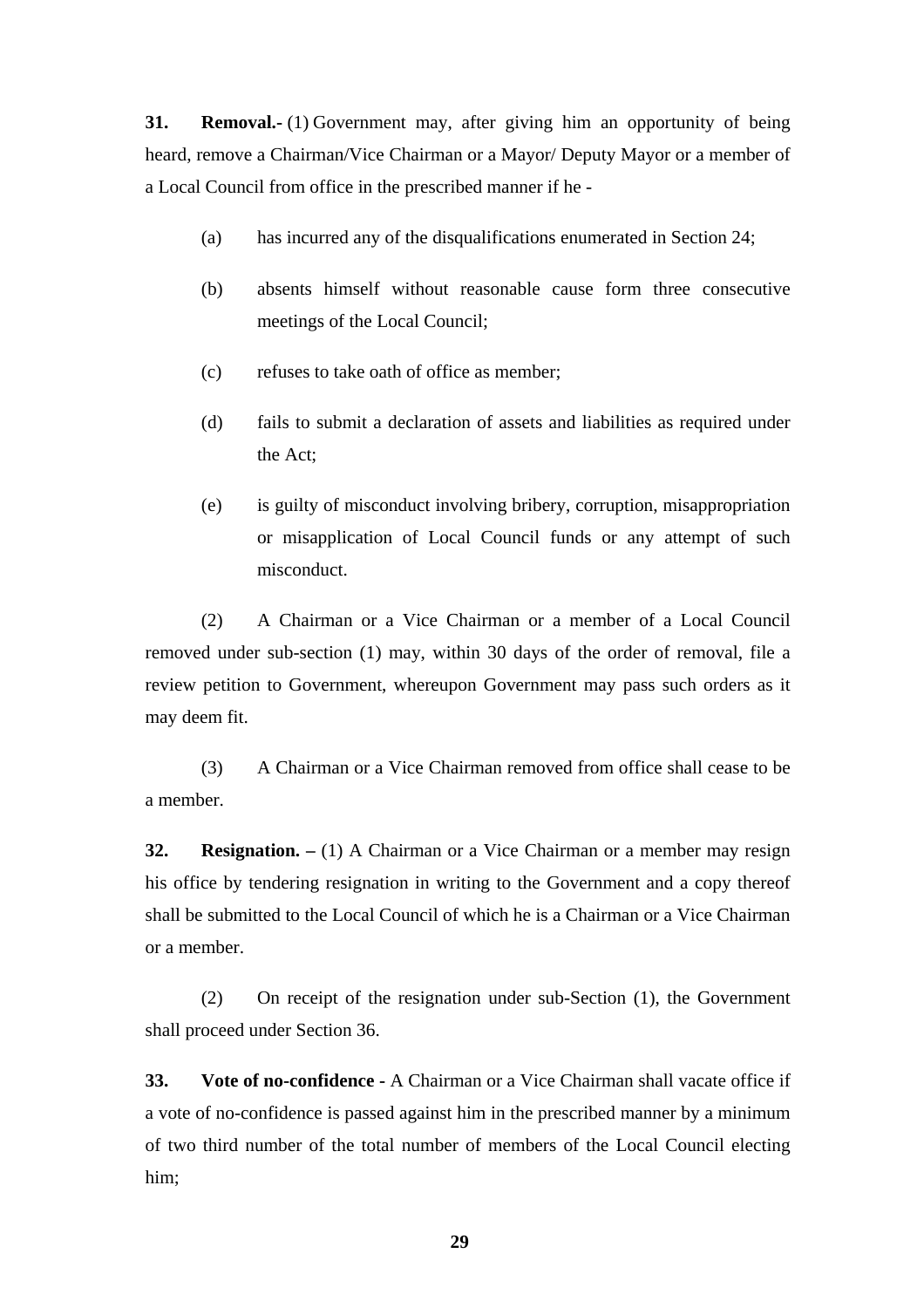Provided that -

- (a) A motion of no-confidence shall not be moved before the expiry of six months of his assumption of office as Chairman; and
- (b) Where a motion of no-confidence against a Chairman has been moved and has failed to secure the requisite majority of votes in its favour at the meeting, the proposer and seconder shall forthwith cease to be the members of the council, and no similar motion shall be moved against him before the expiry of six months from the date such motion was moved.

**34. Bar against re-election. -**When a Chairman or a Vice Chairman or a member is removed from office under section 33, he shall not, during the unexpired period of the term of his office, be eligible for re-election to the said office of any Local Council.

**35. Remuneration.-** (1) A Chairman / Vice Chairman of a Council may receive such remuneration as may be prescribed.

(2) A Chairman / Vice Chairman of a Local Council shall not have any pecuniary interest in the affairs of any of the Local Councils in the Province.

**36. Notification of election, resignation and removal of Chairman, Vice Chairman and Members, etc. -** Every election, and vacation of office as a result of death, removal or resignation from the office or vote of no-confidence of Chairman or Vice Chairman or member, shall be notified by the Election Commission or an authority designated by the Election Commission.

**37. Election Petition. -** No election under this Act shall be called in question, except by an election petition made by a candidate for the election.

**38. Election Tribunal.** - (1) For the hearing of an election petition the Election Commission shall, by notification, appoint an officer to be an Election Tribunal for such areas as may be specified in the notification.

(2) Where the person constituting an Election Tribunal is succeeded by

**30**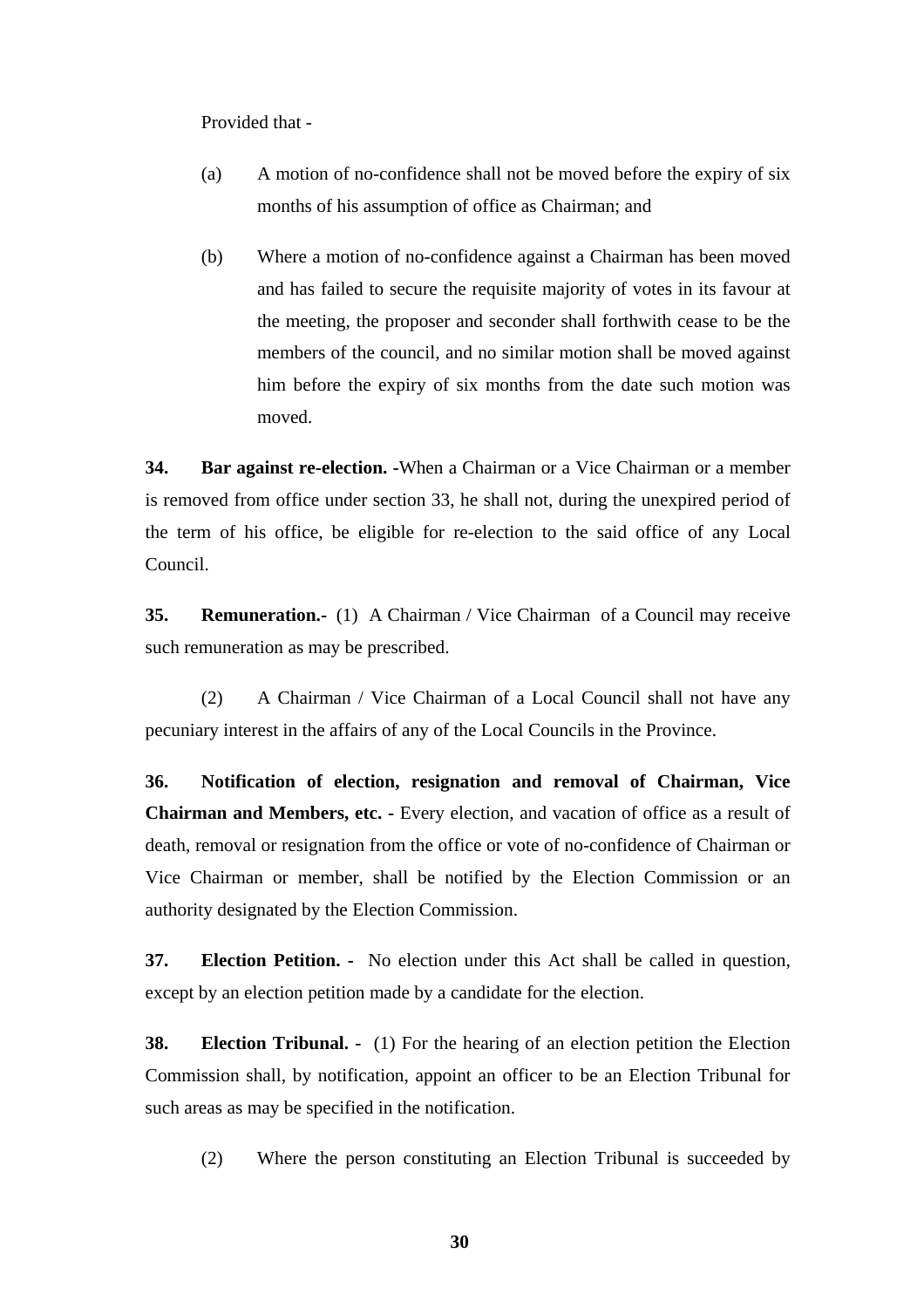another, the hearing of a petition shall continue before the person succeeding and any evidence already recorded shall remain upon the record and it shall not be necessary to re-examine the witnesses who have already been examined and discharged.

**39. Procedure for hearing of election petition.-** Subject to the provisions of this Act, every election petition shall be made and tried in such manner as may be prescribed.

**40. Powers of the Election Tribunal. –** The Election Tribunal shall have all the powers of a civil court trying a suit under the Code of Civil Procedure, 1908 (V. of 1908) and shall be deemed to be a Court within the meaning of sections 480 and 482 of the Code of Criminal Procedure, 1898 (V of 1898).

**41.** Decision of the Election Tribunal.  $\cdot$  (1) The Election Tribunal may, upon the conclusion of hearing of an election petition, make an order -

- (a) dismissing the petition;
- (b) declaring the election of the returned candidate to be void;
- (c) declaring the election of the returned candidate to be void and the petitioner or any other contesting candidate to have been duly elected; or
- (d) declaring the election as a whole to be void.

(2) The decision of the Election Tribunal on an election petition shall be final and shall not be called in question in any court or before any other authority.

(3) The decision of the Election Tribunal shall take effect from the date on which it is made and shall be communicated to the Election Commission.

**42. Ground for declaring election of returned candidate void.** (1) The Election Tribunal shall declare the election of the returned candidate to be void if it is satisfied that-

- (a) the nomination of the returned candidate was invalid; or
- (b) the returned candidate was not, on the nomination day, qualified for or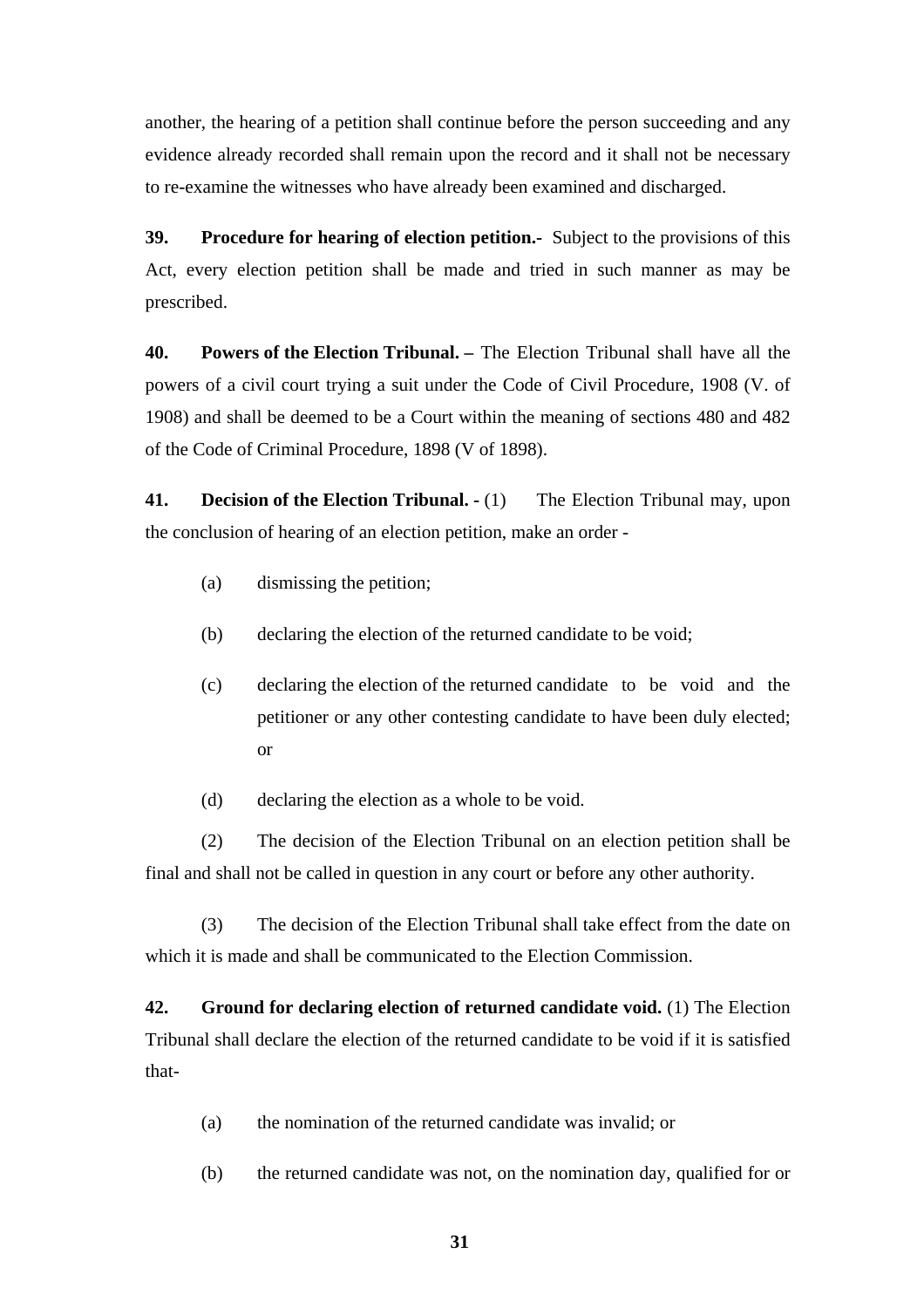was disqualified from, being elected as a member; or

- (c) the election of the returned candidate has been procured or induced by any corrupt or illegal practice; or
- (d) a corrupt or illegal practice has been committed by the returned candidate or his election agent or by any other person with the connivance of the candidate or his election agent.
- (2) The election of a returned candidate shall not be declared void on the ground –
	- (a) that any corrupt or illegal practice has been committed, if the Election Tribunal is satisfied that it was not committed by, or with the consent or connivance of that candidate or his election agent and that the candidate and the election agent took all reasonable precautions to prevent its commission; or
	- (b) that any of the other contesting candidates was, on the nomination day, not qualified for or was disqualified from, being elected as a member.

#### **43. Ground for declaring a person other than a returned candidate elected. -**

The Election Tribunal shall declare the election of the returned candidate to be void and the petitioner or any other contesting candidate to have been duly elected, if it is so claimed by the petitioner or any of the respondents and the Election Tribunal is satisfied that the petitioner or such contesting candidate was entitled to be declared elected.

**44.** Ground for declaring elections as a whole void. - The Election Tribunal shall declare the election as a whole to be void if it is satisfied that the result of the election has been materially affected by reason of -

- (a) the failure of any person to comply with the provisions of this Act or the rules, or
- (b) the prevalence of extensive corrupt or illegal practice at the election.

**45.** Decision in case of equality of votes.  $\cdot$  (1) Where after the conclusion of the hearing, it appears that there is an equality of votes between two or more contesting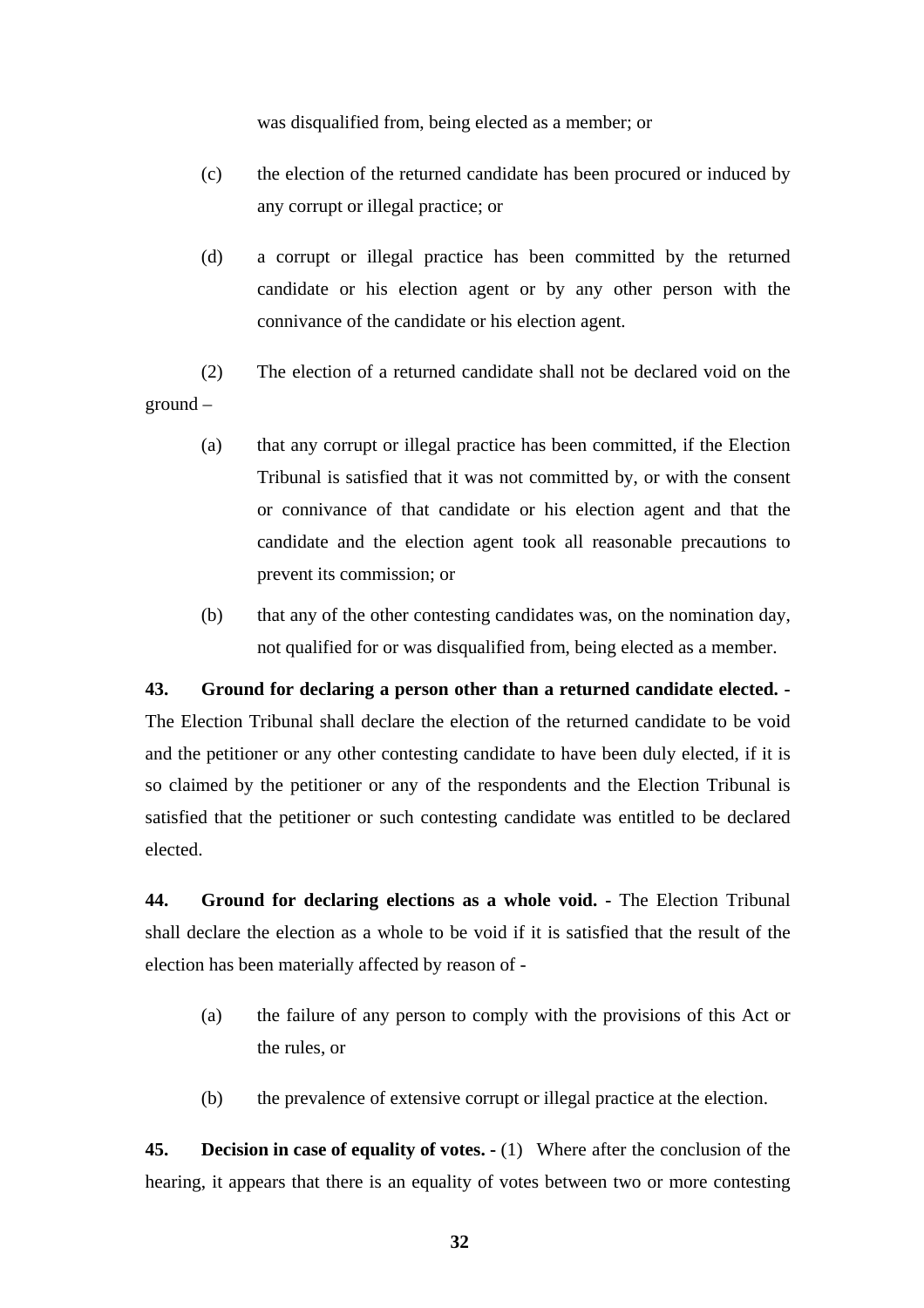candidates and the addition of one vote for one such candidate would entitle him to be declared elected, the Election Tribunal shall draw a lot in respect of such candidates and the candidate on whom the lot falls shall be deemed to have received the highest number of votes entitling him to be declared elected.

(2) Before proceeding to draw a lot under sub-section (1) the Election Tribunal shall give notice to the contesting candidates among whom there is an equality of votes and shall proceed to draw a lot on the day and at the time and place stated in the notice:

Provided that, the contesting candidates are present when it appears that there is an equality of votes among them, the Election Tribunal may proceed forthwith to draw a lot without giving notice as aforesaid.

**46. Corrupt practice.** A person guilty of bribery, personating, or undue influence shall be punishable for an offence of corrupt practice with imprisonment for a term which may extend to three years, or with fine which may extend to fifteen thousand rupees, or with both.

**47. Bribery.** A person is guilty of bribery, if he, directly or indirectly, by himself or by any other person on his behalf-

- (a) Receives, agrees or contracts for any gratification for voting or refraining from voting or for being or refraining from being a candidate at, or withdrawing or retiring from, an election;
- (b) Gives, offers or promises any gratification to any person for the purpose of-
	- (i) inducing a person to be or to refrain from being a candidate at an election; or
	- (ii) inducing a voter to vote or refrain from voting at any election; or
	- (iii) inducing a candidate to withdraw or retire from an election; or
	- (iv) rewarding a person for having been or for having refrained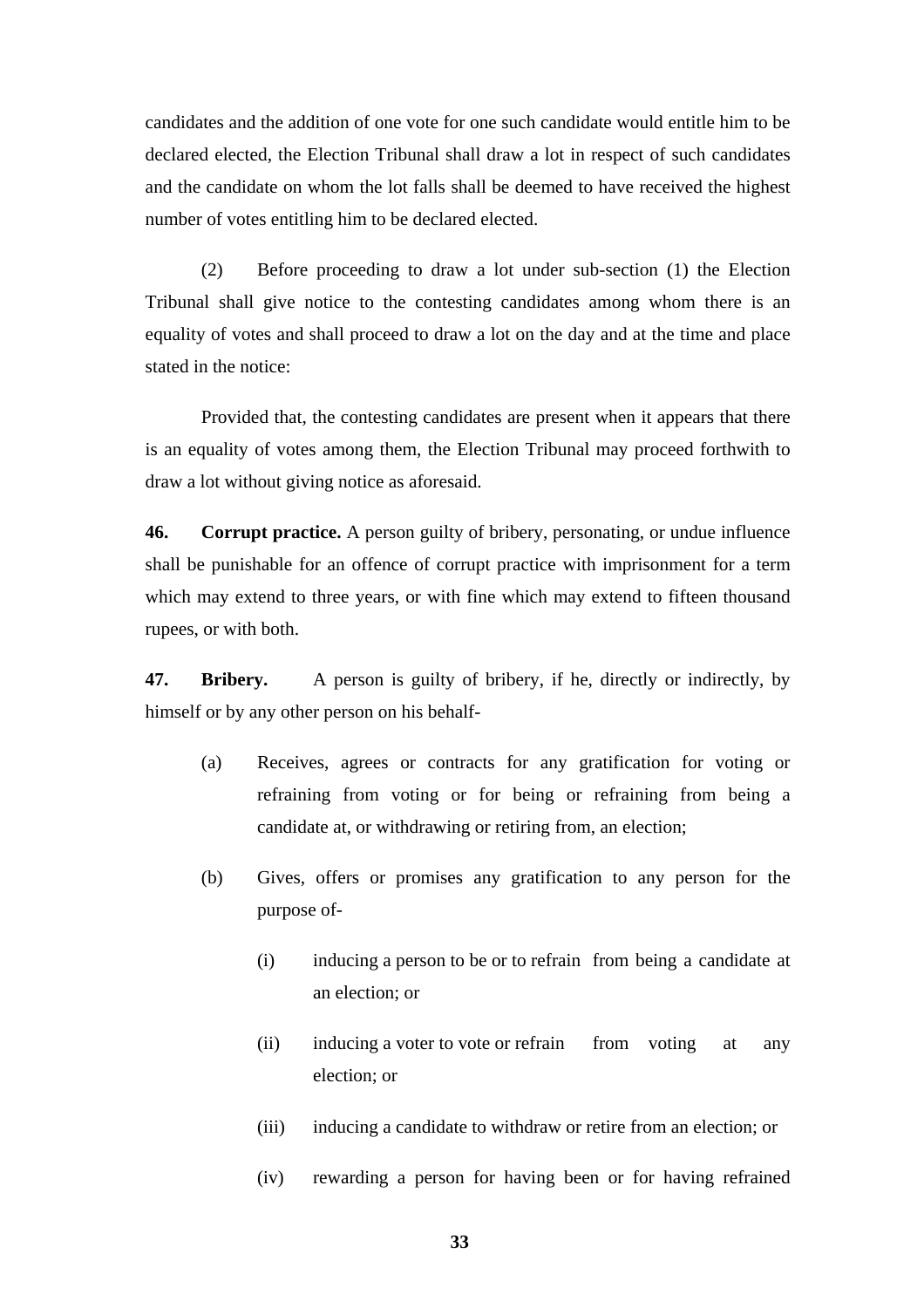from being a candidate at an election; or

- (v) rewarding a voter for having voted or refrained from voting at an election; or
- (vi) rewarding a candidate for having withdrawn or retried from an election.

**Explanation.** In this section, 'gratification' includes a gratification in money or estimable in money and all forms of entertainment or employment for reward.

**48. Personating.** A person is guilty of personating, if he votes or applies for a ballot paper for voting as some other person whether that other person is living or dead or fictitious.

**49. Undue influence.** A person is guilty of undue influence, if he-

- (a) in order to compel any person to vote, refrain from voting, or to induce or compel any person to withdraw his candidature at an election, directly or indirectly, by himself or by any other person on his behalf
	- i) makes or threatens to make use of any force, violence or restraint;
	- ii) inflicts or threatens to inflict any injury, damage, harm or loss; or
	- iii) uses any official influence or Governmental patronage; or
- (b) on account of any person having voted or refrained from voting, or having withdrawn his candidature, does any of the acts specified in clause (a); or
- (c) by abduction, duress or any fraudulent device or contrivance
	- i) impedes or prevents the free exercise of the franchise by a voter; or
	- ii) compels, induces or prevails upon any voter to refrain from voting or compels any voter to vote.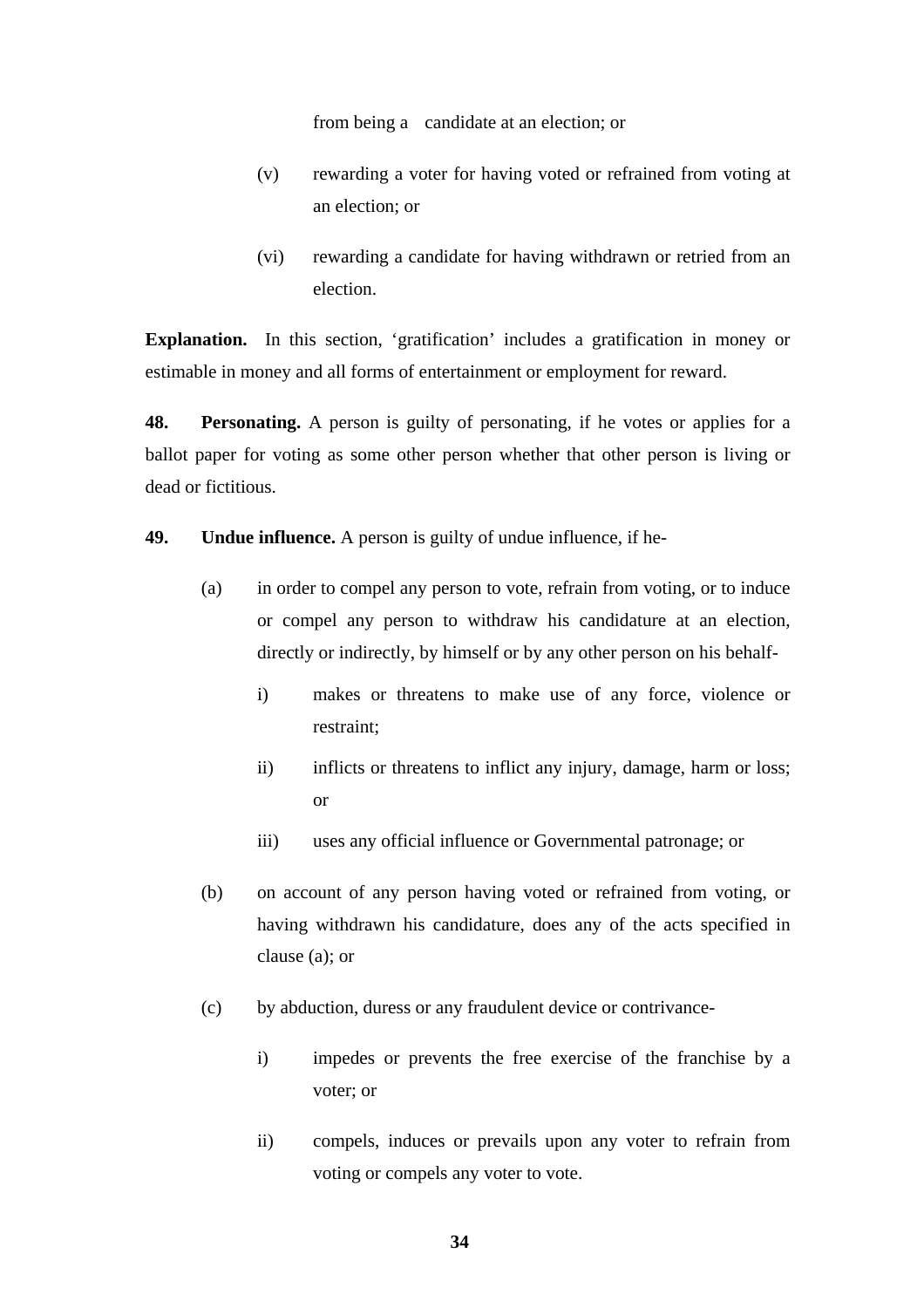**Explanation.-** In this section, 'harm' includes social ostracism or ex-communication or expulsion from any caste or community.

**50. Illegal Practice.** A person is guilty of illegal practice punishable with fine which may extend to ten thousand rupees, if he-

- (a) obtains or procures, or attempts to obtain or procure, the assistance of any officer or official of the Federal Government, a Provincial Government or a Local Government or Authority to further or hinder the election of a candidate;
- (b) votes or applies for a ballot paper for voting at an election knowing that he is not qualified for voting or is disqualified from voting;
- (c) votes or applies for a ballot paper for voting more than once at any polling station;
- (d) removes a ballot paper or a ballot box from a polling station or destroys, damages or tampers with the ballot-box used at a polling station;
- (e) knowingly induces or procures any person to do any of the aforesaid acts; or,
- (f) fails to provide statement of election expenses as required under this Act.
- (g) makes or publishes a false statement
	- i) concerning the personal character of a candidate or his relation calculated to adversely affect the election of such candidate or, for the purpose of promoting or procuring the election of another candidate, unless he proves that he had reasonable ground for believing, and did believe, the statement to be true;
	- ii) relating to the symbol of a candidate whether or not such symbol has been allocated to such candidate; or
	- iii) regarding the withdrawal of a candidate;
- (h) knowingly, in order to support or oppose a candidate, lets, lends, employs, hires, borrows or uses any vehicle or vessel for the purpose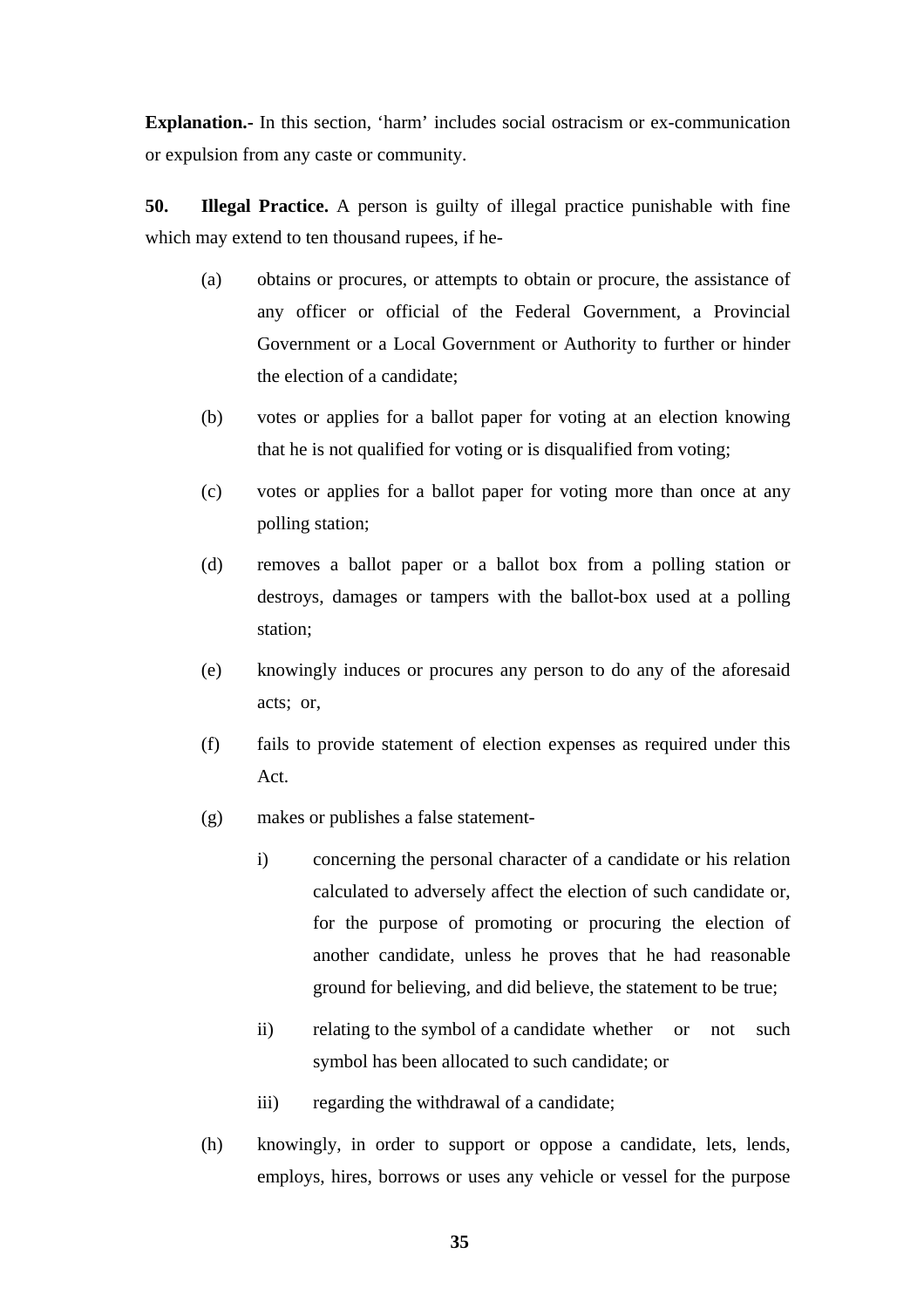of conveying voters to or from the polling station, except when a person conveys himself or any member of the household to which he belongs, to or from the polling station;

(i) causes or attempts to cause any person present and waiting to vote at the polling station to depart without voting.

**51.** Prohibition of Canvassing. A person is guilty of an offence punishable with fine which may extend to ten thousand rupees, if he, on the polling day in connection with the election-

- (a) convenes, calls or organises within a ward any meeting; or
- (b) within a radius of two hundred meters of the polling station-
	- (i) canvasses for votes;
	- (ii) solicits vote of any voter;
	- (iii) persuades any voter not to vote at the election or for a particular candidate; or
	- (iv) exhibits, except with the permission of the Returning Officer and at a place reserved for the candidate or his polling agent beyond the radius of one hundred meters of the polling station, any notice, sign, banner or flag designed to encourage the voters to vote, or discourage the voters from voting, for any contesting candidate.

**52. Disorderly conduct near polling station.** A person is guilty of an offence punishable with imprisonment for a term which may extend to three months, or with fine which may extend to ten thousand rupees, or with both, if he-

- (a) uses, in such manner as to be audible within the polling station any gramophone, megaphone, loudspeaker or other apparatus for reproducing or amplifying sounds; or
- (b) persistently shouts in such manner as to be audible within the polling station; or
- (c) does any act which—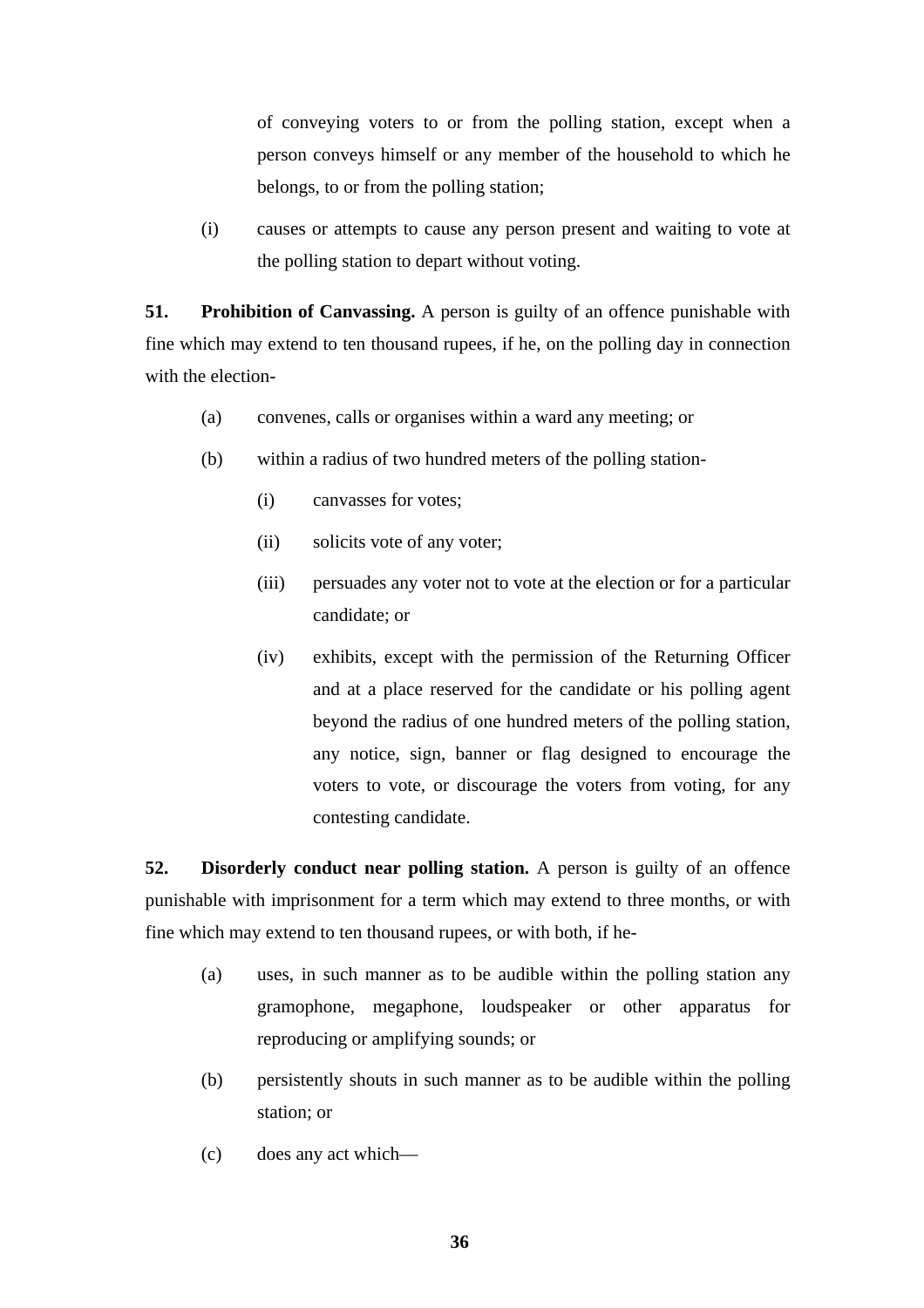- i) disturbs or causes annoyance to any voter visiting a polling station for the purpose of voting; or
- ii) interferes with the performance of the duty of a Presiding Officer, Polling Officer or any other person performing any duty at a polling station; or
- (d) abets the doing of any of the aforesaid acts.

**53. Tampering with papers.** A person is guilty of an offence punishable with imprisonment for a term which may extend to six months, or with fine which may extend to ten thousand rupees, or with both, if he;

- (a) fraudulently defaces or destroys any nomination paper or ballot paper;
- (b) fraudulently takes out of the polling station any ballot paper or puts into any ballot box any ballot paper other than the ballot paper he is authorized under the rules to put in;
- (c) without due authority-
	- (i) supplies any ballot paper to any person;
	- (ii) destroys, takes, opens or otherwise interferes with any ballot box or packet or ballot papers in use for the purpose of election; or
	- (iii) breaks any seal affixed in accordance with the provisions of the rules; or
- (d) causes any delay or interruption in the beginning, conduct or completion of the procedure required to be immediately carried out on the close of the poll; or
- (e) fraudulently attempts or abets to do any of the aforesaid acts.

**54.** Interference with the secrecy of voting. A person is guilty of an offence punishable with imprisonment which may extend to six months, or with fine which may extend to ten thousand rupees, or with both, if he:

(a) interferes or attempts to interfere with a voter when he records his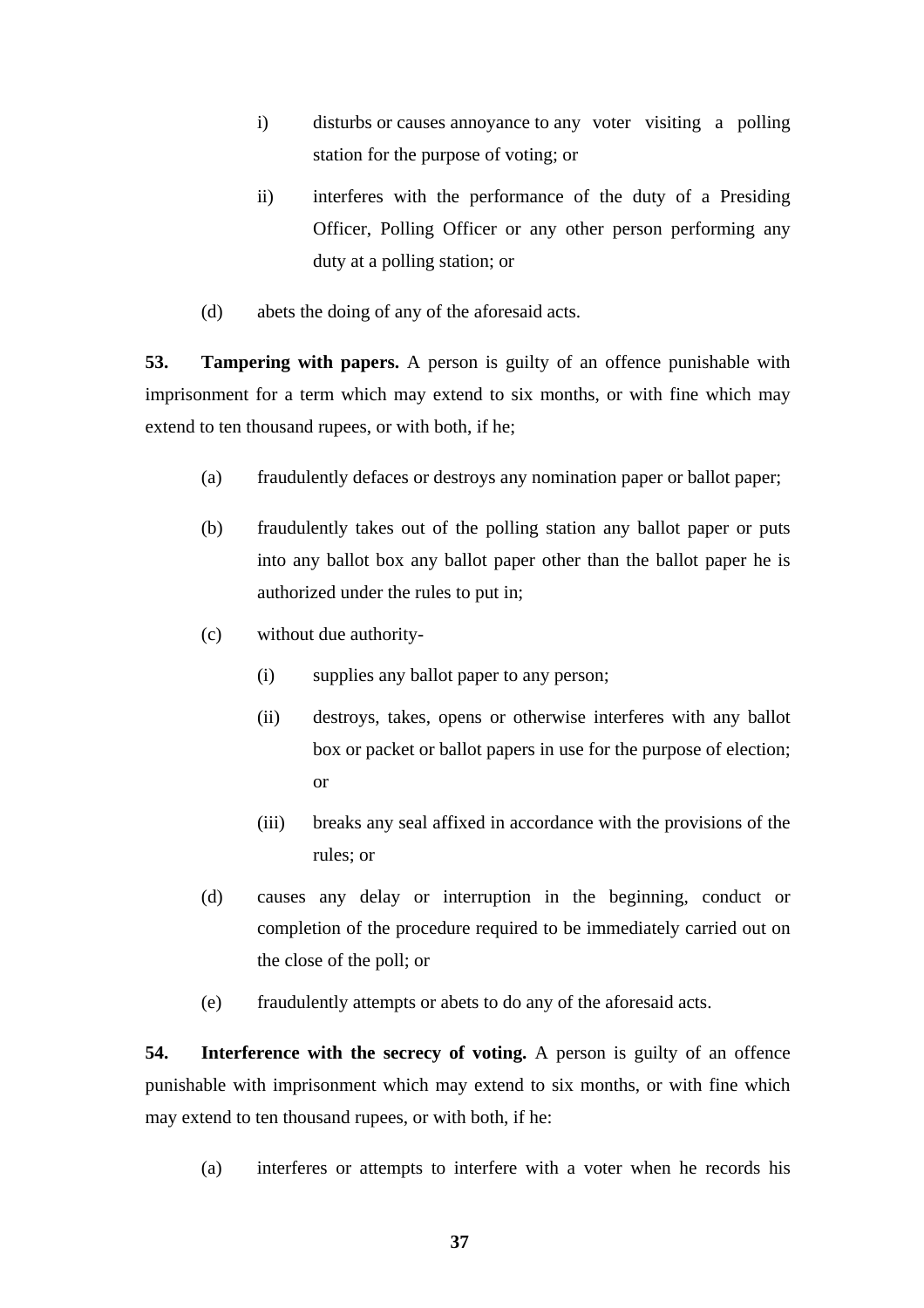vote;

- (b) in any manner obtains or attempts to obtain, in a polling station, information as to the candidate for whom a voter in that station is about to vote or has voted, or
- (c) communicates at any time any information obtained in a polling station as to the candidate for whom a voter in that station is about to vote or has voted.

**55. Failure to maintain secrecy-** Any candidate or polling agent attending a polling station, or any person attending the counting of votes, is guilty of an offence punishable with imprisonment which may extend to six months, or with fine which may extend to ten thousand rupees, or with both, if he-

- (a) fails to maintain or aid in maintaining the secrecy of voting; or
- (b) communicates any information obtained at the counting of votes as to the candidate for whom any vote is given by any particular ballot paper.

**56. Conduct of officials-** A Presiding Officer, Polling Officer or any other officer or official performing a duty in connection with an election, or any member of a police force, is guilty of an offence punishable with imprisonment for a term which may extend to six months, or with fine which may extend to fifteen thousand rupees, or with both, if he, during the conduct or management of an election or maintenance of order at the polling station:

- (a) persuades any person to give his vote;
- (b) dissuades any person from giving his vote;
- (c) influences in any manner the voting of any person;
- (d) does any other act amounting to further or hinder the election of a candidate;
- (e) fails to maintain or aid in maintaining the secrecy of voting;
- (f) communicates, except for any purpose authorised by any law, to any person before the poll is closed, any information as to the name or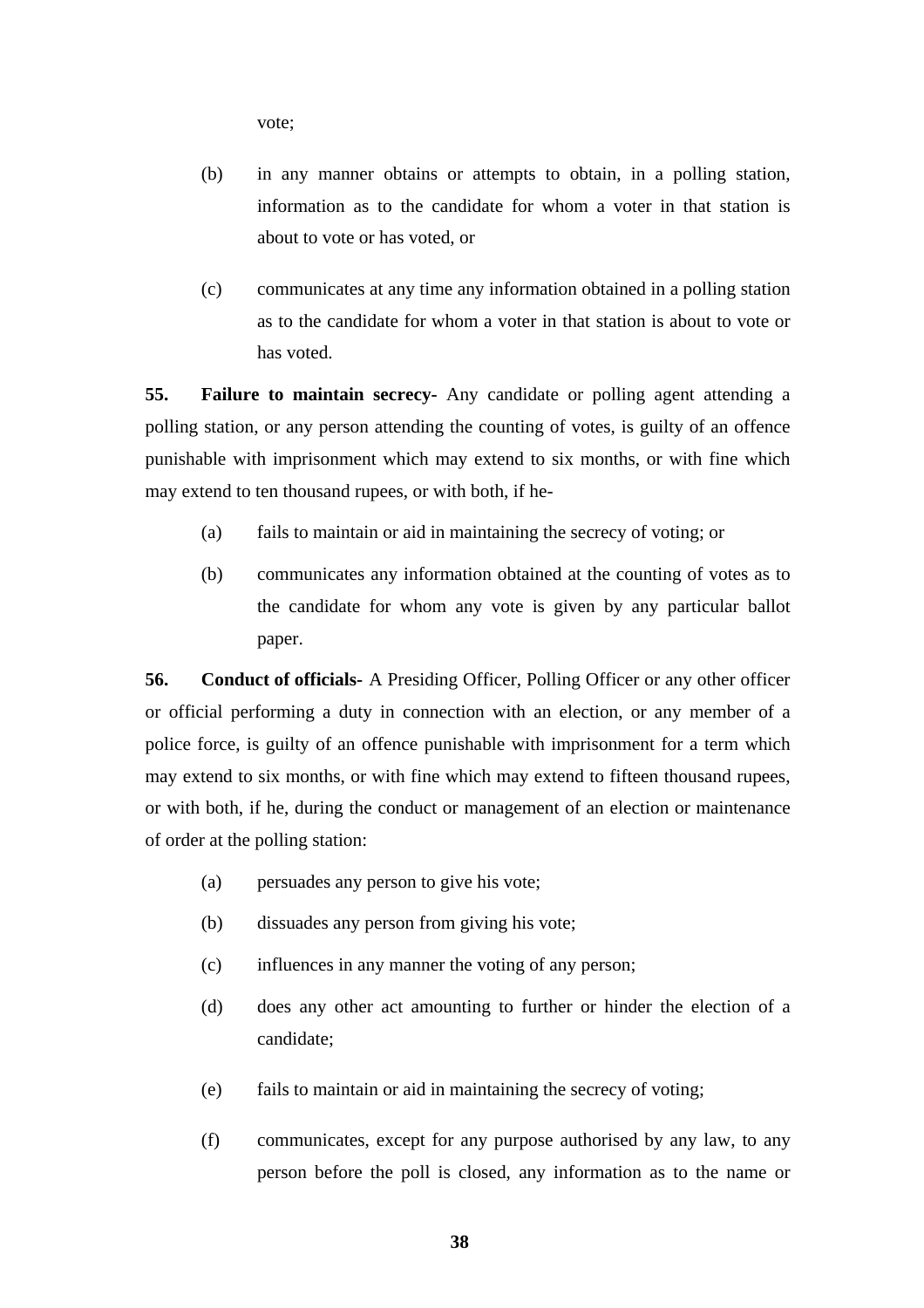number on the electoral roll of any voter who has or has not applied for a ballot paper, or has or has not voted at a polling station; and

(g) communicates any information obtained at the counting of votes as to the candidate for whom any vote is given by any particular ballot paper.

**57.** Breaches of official duty in connection with election - A Returning Officer, Assistant Returning Officer, Presiding Officer, Assistant Presiding Officer, or any other person employed by any such officer in connection with his official duties imposed by or under this Act is guilty of an offence punishable with imprisonment for a term which may extend to two years, or with fine, or with both, if he, willfully and without reasonable cause, commits breach of any such official duty, by act or omission.

**58. Assistance by government servants.** A person in the service of the Federal Government, a Provincial Government, a Local Council, or a body owned or controlled by the Federal or a Provincial Government or a Local Council is guilty of an offence punishable with imprisonment for a term which may extend to six months, or with fine which may extend to five thousand rupees, or with both if he, in any manner, gives any assistance calculated to further or hinder the election of a candidate.

**59. Summary trial-** All offences under this Act except the offences under sections 46 shall be tried summarily under the provisions of the Code of Criminal Procedure 1898 (Act V of 1898).

**60. Cognizance-** No court shall take cognizance of the offences under sections 56, 57 and 58 except on the complaint in writing of the Returning Officer concerned:

Provided that if the Returning officer has committed a breach of his official duty, the complaint shall be made by the Election Commission.

**61. Certain offences to be cognizable-** An offence punishable under sections 46, 50, 51, 52, 53, 54, 55, 56, 57 and 58 shall be cognizable offences.

**62. Prosecution of offences under this Chapter-** Notwithstanding anything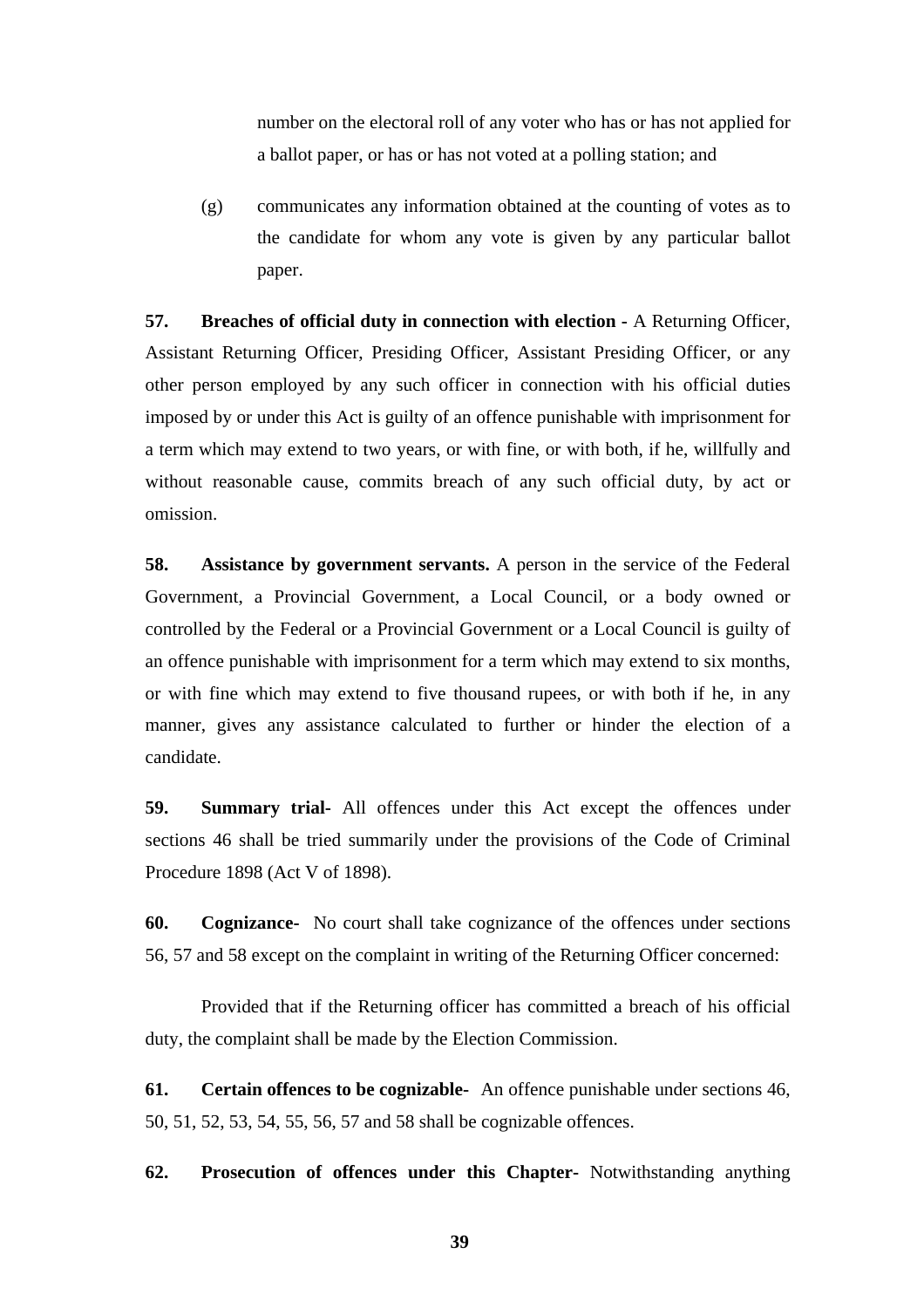contained in Chapter XV of this Act, no Court shall take cognizance of an offence under sections 46, 50, 51, 52, 53, 54, 55, 56, 57 and 58 except upon a complaint in writing made by order or, under authority from, the Election Commission.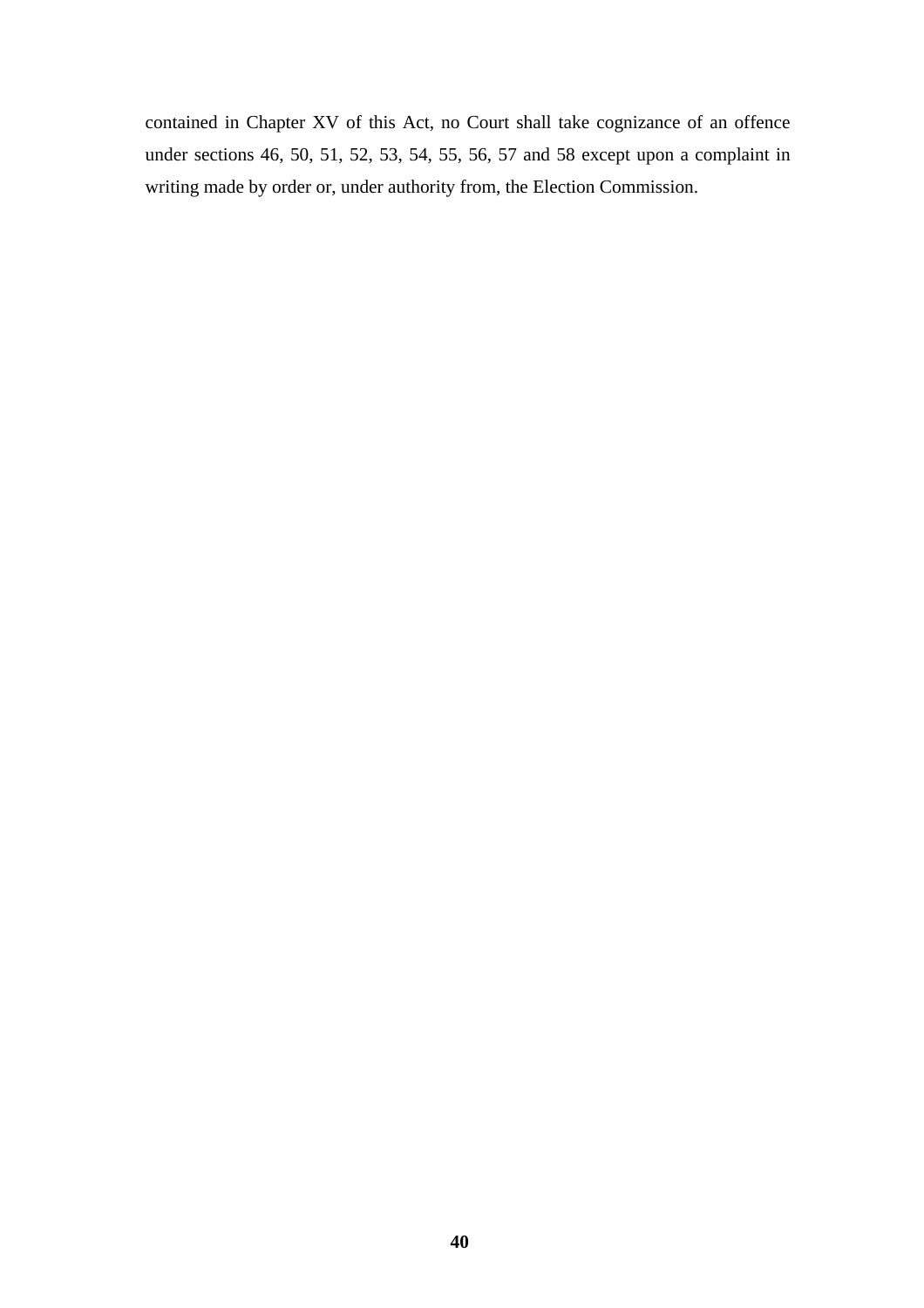#### **CHAPTER V**

#### **EXECUTIVE POWERS AND CONDUCT OF BUSINESS**

**63.** Executive authority and conduct of business - (1) The executive authority of a Local Council shall extend to the doing of all acts necessary for the due discharge of its functions under this Act.

(2) Save as other wise provided, the executive authority of Local Council shall vest in and be exercised by its Chairman or Mayor as the case may be.

(3) All acts of a Local Council, whether executive or not, shall be expressed to be taken in the name of the Local Council and shall be authenticated in the manner prescribed.

**64. Disposal of Business. -** (1) The business of a Local Council to the extent and in the manner prescribed shall be disposed of at its meetings.

(2) A Local Council shall have the power to act notwithstanding any vacancy in its membership.

(3) No proceedings of a Local Council shall be invalid by reason only of the existence of any vacancy in, or any defect in the constitution of the Local Council, or by reason only that some person, who was not entitled to do so, sat or voted, or otherwise took part in its proceedings.

(4) Quorum of the ordinary meetings of a Local Council shall be not less than one third of the total membership of the Council.

(5) Save as otherwise provided, decisions of the Local Council shall be taken by resolutions passed by a simple majority of the members present and voting.

Provided that the Presiding Officer shall not vote except in the case of equality of votes.

(6) Ordinarily, the Vice Chairman shall preside over the meetings of the Local Council.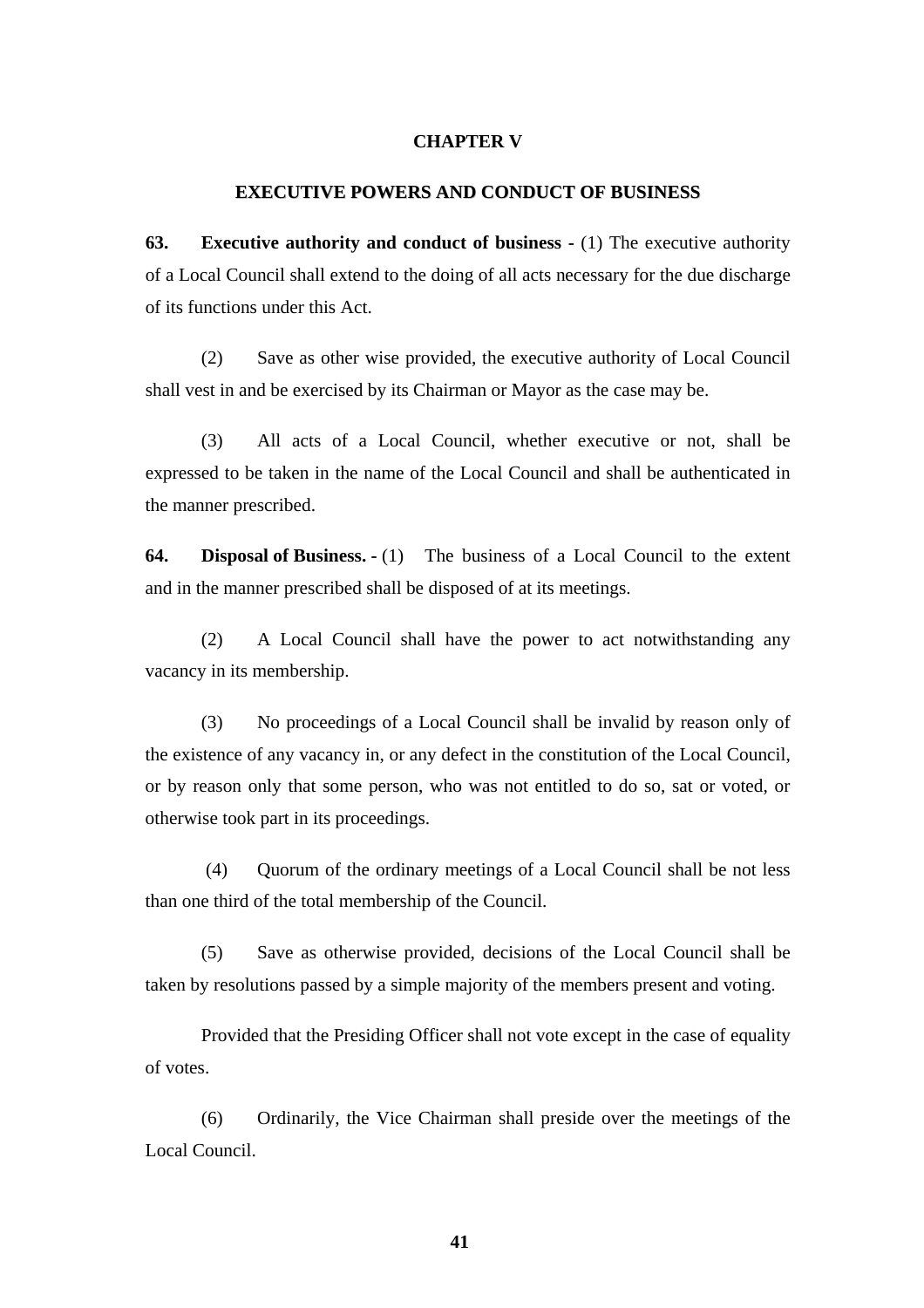(7) In the first meeting of a Local Council after the election of Chairman and Vice Chairman presided over by the Vice Chairman, the members shall elect, from amongst them, in order of precedence, a panel of not less than three presiding officers securing highest number of votes who shall, in absence of the Vice Chairman preside over the meeting of the Council.

(8) A Local Council may appoint sub-committees consisting of such number of its members and other persons, if any, to perform such functions in such manner as may be prescribed.

**65.** Meeting - (1) A Local Council shall within three months of the assumption of office frame bye-laws for the conduct of its meetings which may, besides other matters, provide for -

- (a) the types of meetings, that is to say, ordinary, special or emergent;
- (b) The types of business to be conducted in different types of meetings;
- (c) The place of meetings;
- (d) Notices required for different meetings;
- (e) Authority to call meetings;
- (f) Notice of agenda for the meetings;
- (g) Quorum for special and emergent meetings;
- (h) Order of business to be conducted in meetings;
- (i) The manner of asking questions;
- (j) Motions and amendments and their withdrawal or discussion on them;
- (k) Speeches to be delivered;
- (l) Training discourses or discussions to be arranged at the meeting;
- (m) Preservation of order;
- (n) Decision by votes;
- (o) Language to be used;
- (p) Adjournments or postponements;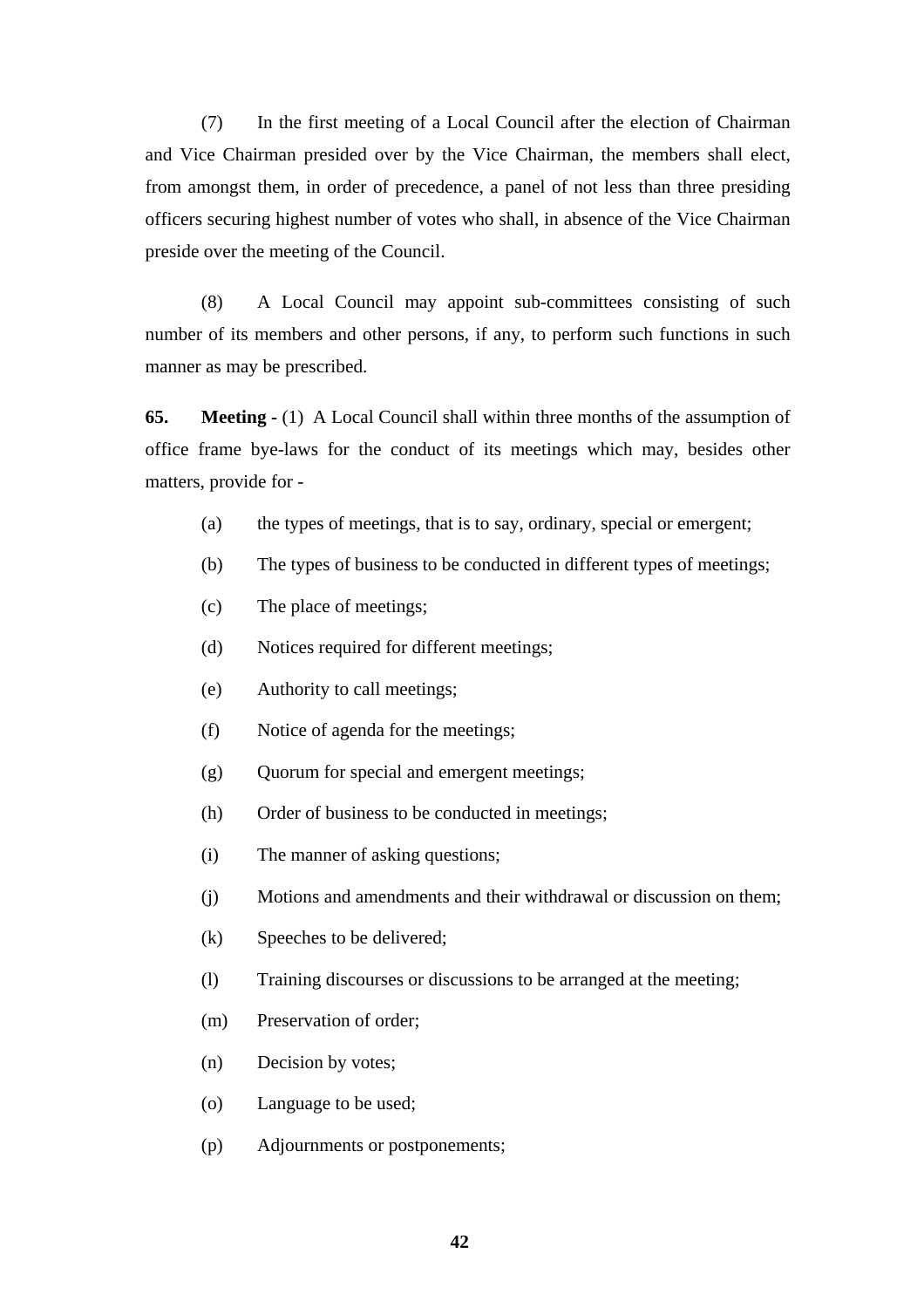- (q) Co-opting of other members or official;
- (r) Re-consideration of the matters once disposed of;
- (s) Entertainment to be arranged at the time of meetings; and
- (t) Suspension of meetings.
- (2) Al Local Councils shall hold at least one meeting during a month.

(3) No member shall be liable to any proceedings in any Court in respect of anything said and any vote given by him in the meeting of Local Council or a committee thereof so long as such action does not-

- a) Undermine the ideology, security, integrity or solidarity of Pakistan;
- b) Seek to create or excite feelings of enmity, ill will, or hatred among different communities, sects, classes or sections of the citizens of Pakistan;
- c) Contain any indecent, obscene, scurrilous or ironical expressions or defamatory remarks against or seek to defame any person; and
- d) relate to any matter basically not relevant to or beyond the scope of this Act.

(4) A member who acts in contravention of the provisions of sub-section (3) shall, without prejudice to any other action against him, be disqualified and removed from membership forthwith.

(5) All meetings of Local Councils shall be public except when a Local Council by majority of votes decides to consider any matter in a session attended exclusively by its members.

(6) Minutes of the names of members present and of the proceedings at each meeting shall be drawn up and recorded in a book to be kept for the purpose which shall be signed by the person presiding at the meeting and shall at all reasonable times and without charge be open to inspection by members; provided that no member shall be entitled to object to the minutes of any meeting in which he was not present.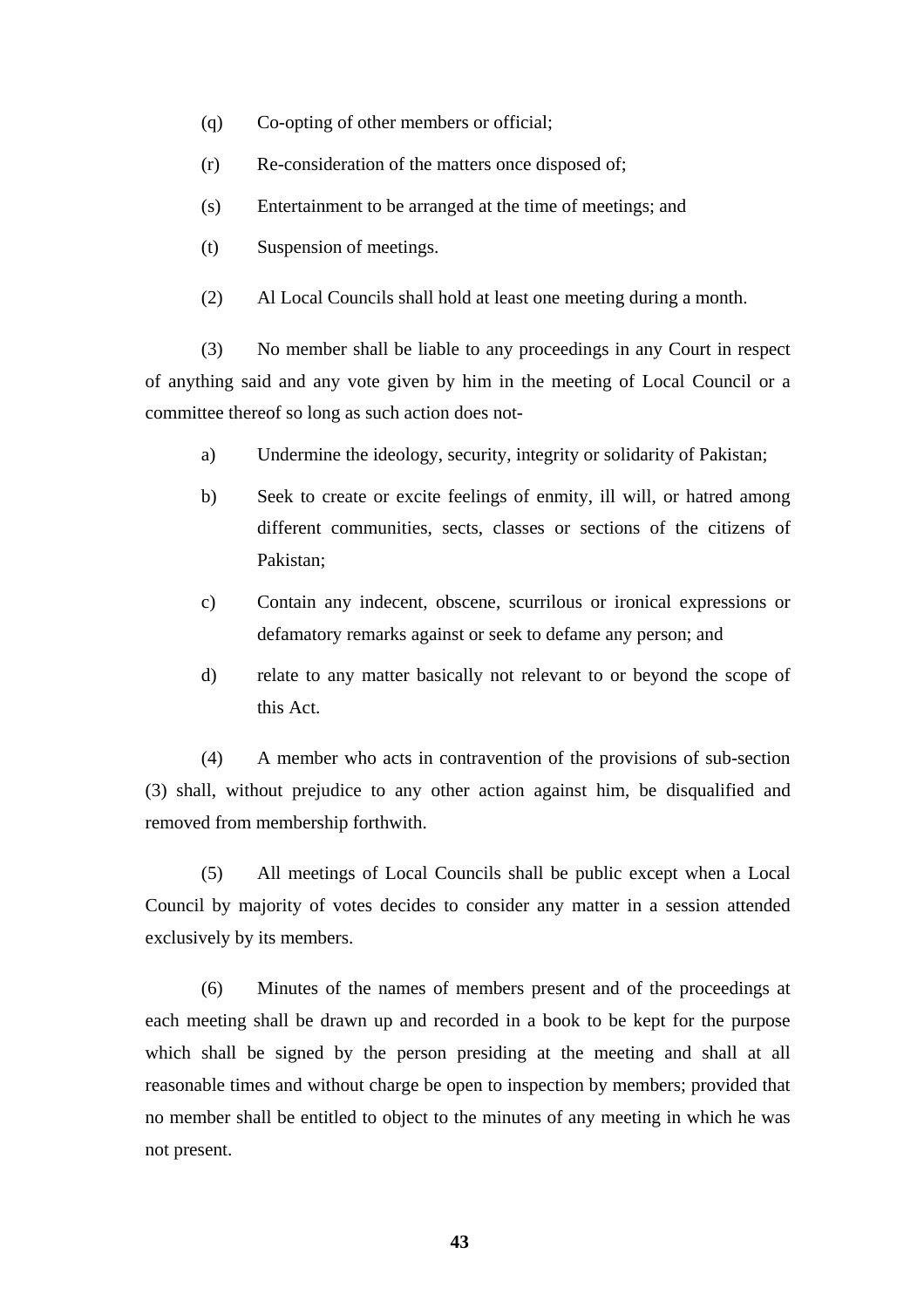(7) A member who directly or indirectly, by himself or by any partner, employer or employee, has any share or interest in respect of any matter or has acted professionally, in relation to any matter on behalf of any person having therein any such shares or interest as aforesaid, shall not vote or take any other part in any proceedings of a Local Council or any of its Committees in relation to that matter.

**66. Contracts.** (1) All contracts made by or on behalf of the Local Council shall be;

- (a) In writing and expressed to be made in the name of the Local Council;
- (b) executed in such manner as may be prescribed; and
- (c) Reported to the Local Council by the Chairman at the meeting next following the execution of the contract.

(2) No contract executed otherwise than in conformity with the provisions of this section shall be binding on the Local Council.

- **67. Works.** Government may, by rules, provide for-
	- (a) The preparation of plans and estimates for works to be executed by a Local Council;
	- (b) The authority by whom and the conditions subject to which such plans and estimates shall be technically sanctioned and administratively approved; and
	- (c) The agency by which such plans and estimates shall be prepared and such works shall be executed.

## **68. Reporting and evaluation. -** A Local Council shall –

- (a) Maintain such record of its working as may be required by Government;
- (b) Prepare and publish such periodical reports and returns as may be required by Government; and
- (c) Adopt such other measures as may be necessary for the publication of information about the working of the Local Council.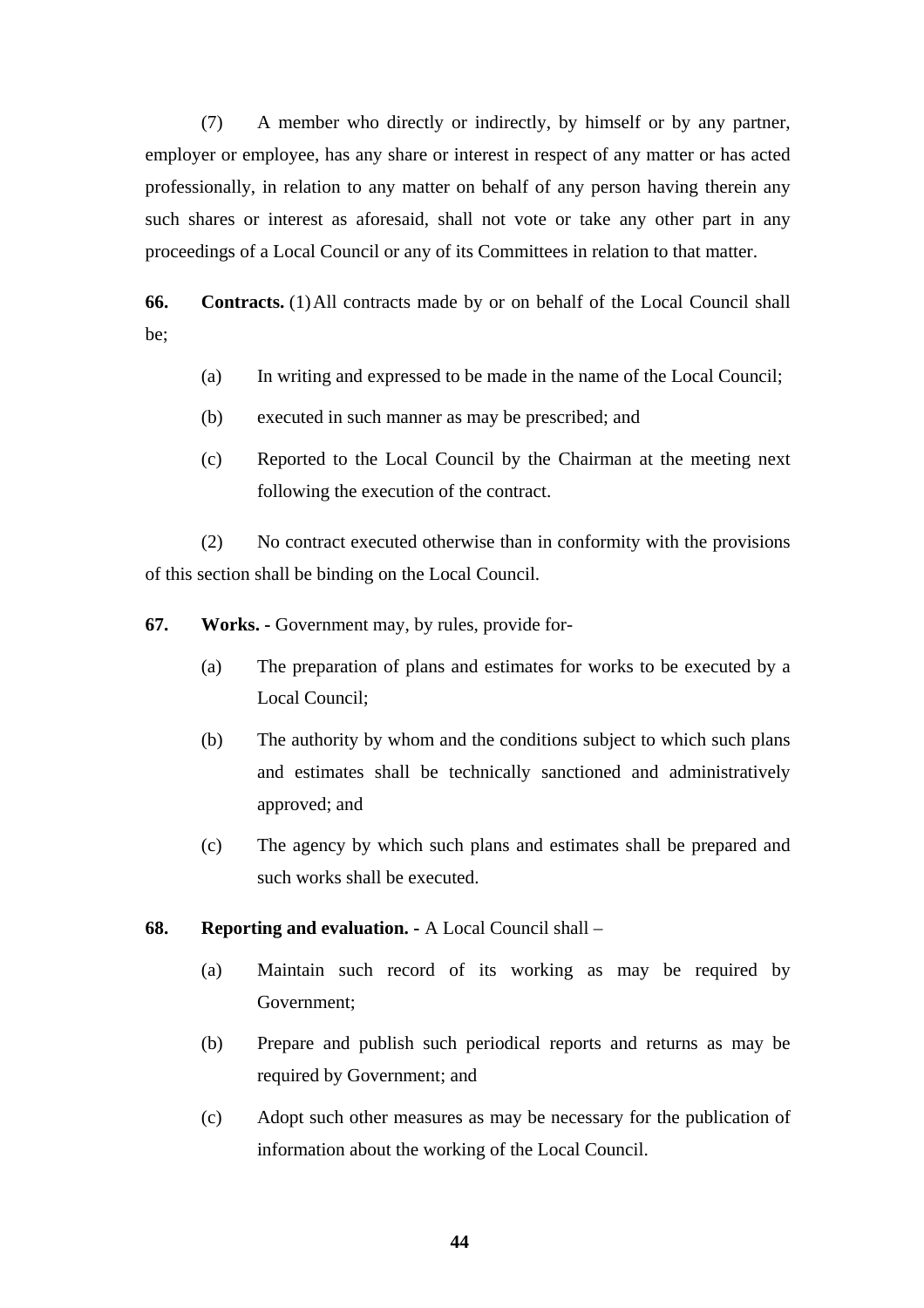### **CHAPTER VI**

#### **ADMINISTRATION OF SERVICES**

**69. Local Council Service.-**(1) Keeping in view the requirement of Local Council the Government shall appoint staff from amongst the officials in Local Councils Service, servants of Local Council borne on the establishment of Local Government Board and the Servants of the respective Local Council.

(2) The Government may from time to time specify the posts in the Local Councils Service and the manner in which they are to be filled, that is to say, from BPS-1 to BPS-15 by the Local Councils Selection Board and B-16 and above by Balochistan Public Service Commission.

**70. Balochistan Local Government Board.** The Balochistan Local Government Board provided continuity under the repealed Balochistan Local Government Ordinance, 2001 (XVIII of 2001) for the administration of officers and officials of the Local Councils Service shall continue to function under relevant Board Rules.

**71. Members and servants of Local Councils to be public servants.** Every member and every servant of a Local Council, and every other person duly empowered to act on behalf of a Local Council, shall be deemed to be a public servant within the meaning of section 21 of the Pakistan Penal Code (XLV of 1860).

**72. Servants of Local Councils.** (1) A Local Council may, with the prior approval of Government and if so required by Government shall, on the prescribed terms and conditions, employ such servants as are deemed necessary for the efficient performance of its functions under the Act:

Provided that Government may classify certain posts as tenure posts and the term of such posts shall coincide with the term of the office of a Local Council.

(2) If in the opinion of Government, the number of servants employed by a Local Council under sub-section (1) or the remuneration fixed for any of them, is excessive, the Local Council shall on being required by Government to do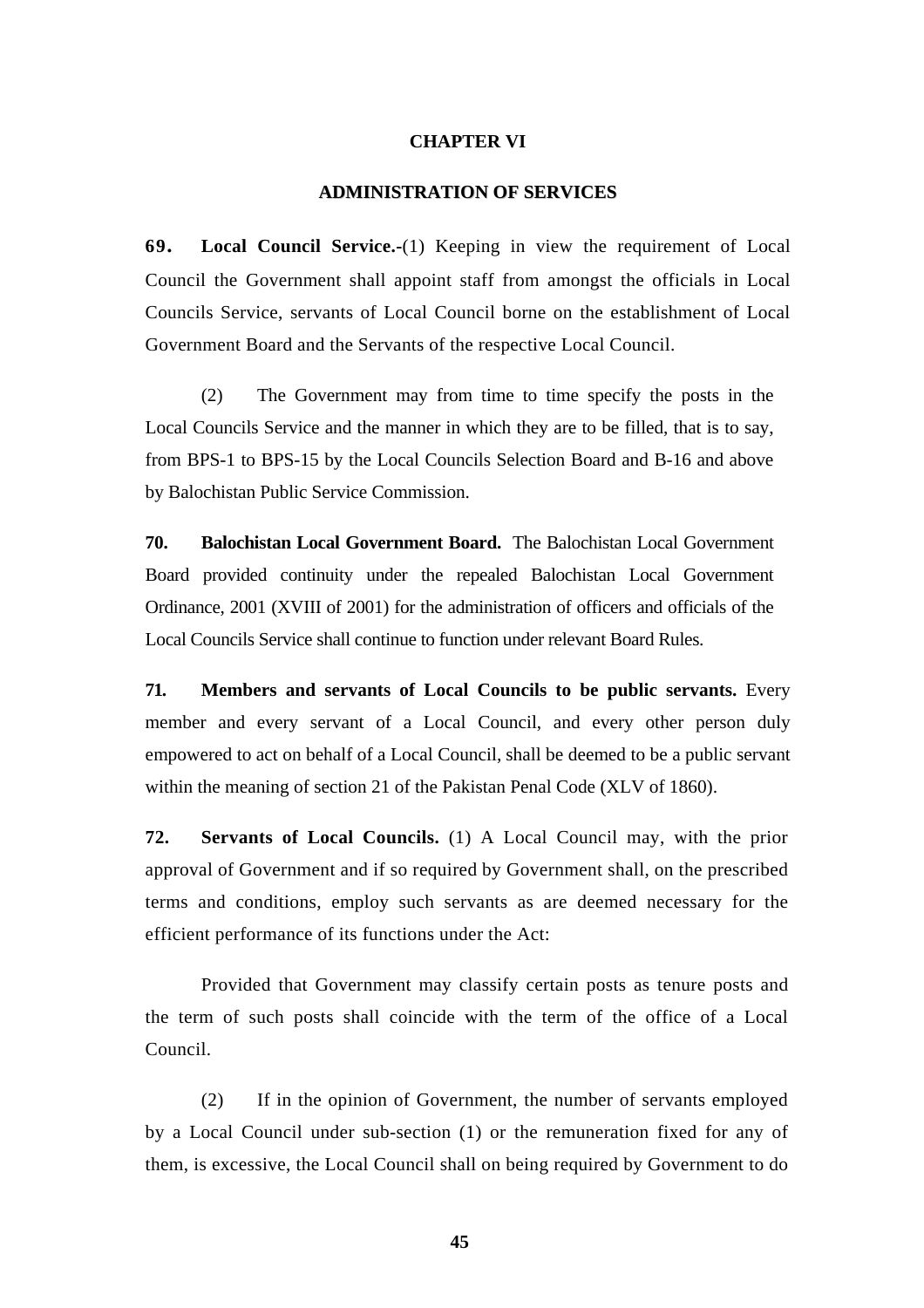so, reduce the number of its servants or the remuneration of any of them, as the case may be.

**73. Functions of Secretary-** A Secretary of a Local Council shall perform such functions as may be prescribed.

**74. Provident Fund, Pension and other facilities for the Servant of Local Council and Members of Local Council Service.-**(1) A Local Council may establish and maintain a Provident Fund and require any of its servants to contribute to such fund, and may itself contribute to it in such manner and in such proportion, as may be prescribed.

(2) A Local Council may, in the prescribed manner, and with the previous sanction of Government, provide for the payment of pension to its servants after retirement.

(3) A Local Council may, with the previous sanction of Government, grant a special pension or gratuity to the family of a servant who dies of disease or injury contracted or suffered in the discharge of his official duties.

(4) A Local Council may, in the prescribed manner, operate scheme of group insurance of its employees and require its employees to subscribe to it.

- (5) The Government may establish and maintain-
- (a) a fund for maintenance of Local Councils Service in Balochistan Local Government Board;
- (b) a Pension Fund out of which shall be paid any pension granted under sub-section (2); and
- (c) a Benevolent Fund out of which shall be paid any special pension or gratuity granted under sub-section (3) or such relief as may be prescribed.

(6) The Local Council shall contribute for the members of Local Councils Service to the funds established and maintained under sub-section (5) in such proportion and in such manner as may be specified by Government.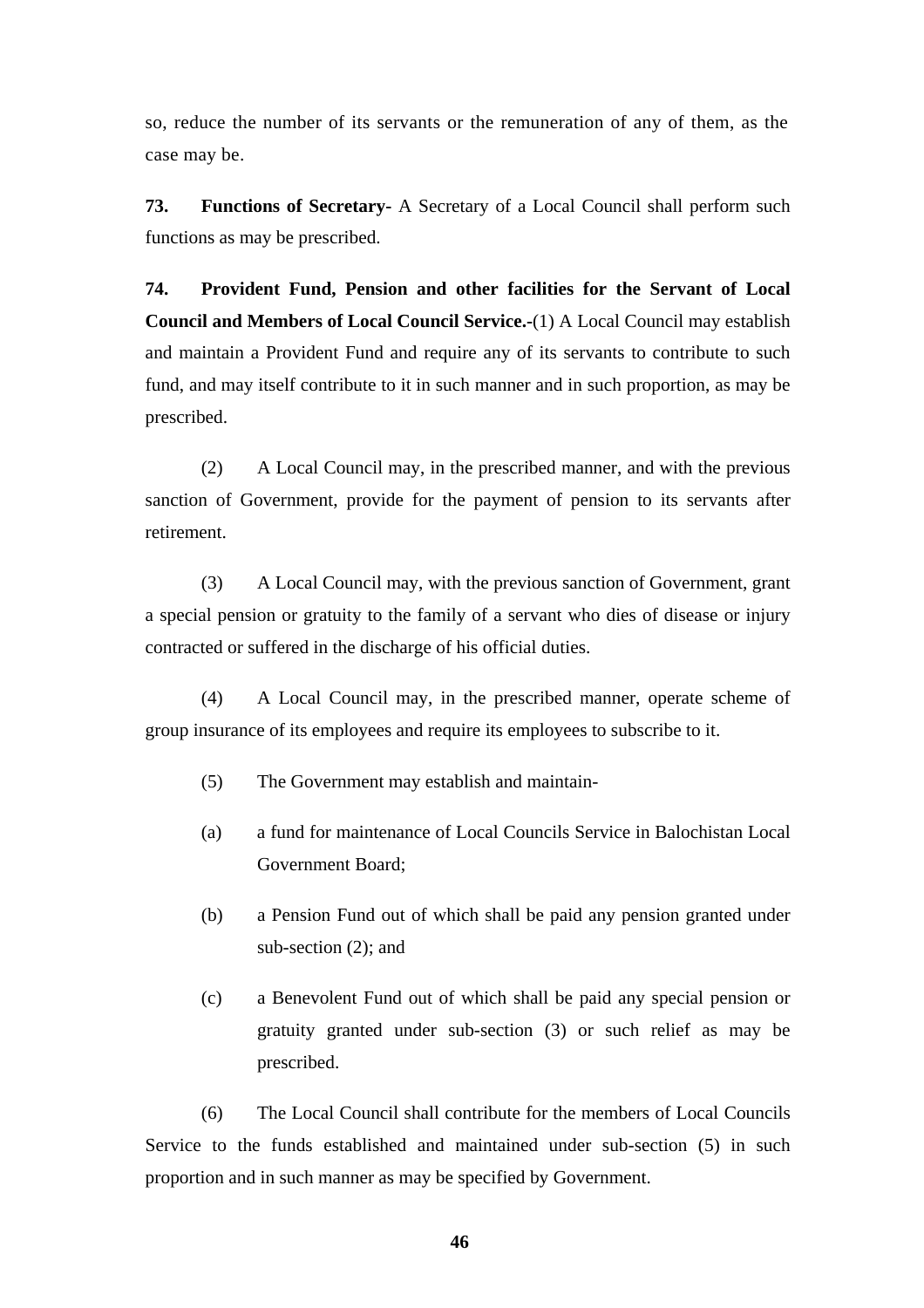**75. Service Rules.** (1) Unless and until the rules are framed by the Government, the services of Local Councils Service (LCS) and the servants of Local Councils shall be governed under the provisions of -

- (a) West Pakistan Local Councils and Municipal Committees (Service) Rules, 1963;
- (b) West Pakistan Local Councils (Service) Rules, 1969;
- (c) a schedule of establishment and schedule of qualification for the staff that shall be employed by a Local Council shall be framed by the Local Council and approved by the Government;
- (d) Appointment of various posts shall be made subject to following the provisions for recruitments under the prescribed service rules and policy of the Government framed from time to time.

(2) Disciplinary action shall be initiated as per prevailing rules and guidelines circulated by the Government.

**76. Legal Adviser.** A Local Council may, with prior approval of Government as to the qualifications, terms and conditions of service, appoint a whole-time or parttime Legal Adviser (not being a member or a servant of a Local Council or Local Councils) to appear in all legal proceedings and to render such advice as may be required.

# **77. Training and Training Institutions:-** Government may-

(1) Set up institutions or make other arrangements as may be necessary for-

- (a) the pre-service and in-service training of the functionaries of Local Council, Government departments and other related agencies ;
- (b) the training of Chairmen and members of Local Councils;
- (c) organizing conferences and seminars on local governance and related subjects ; and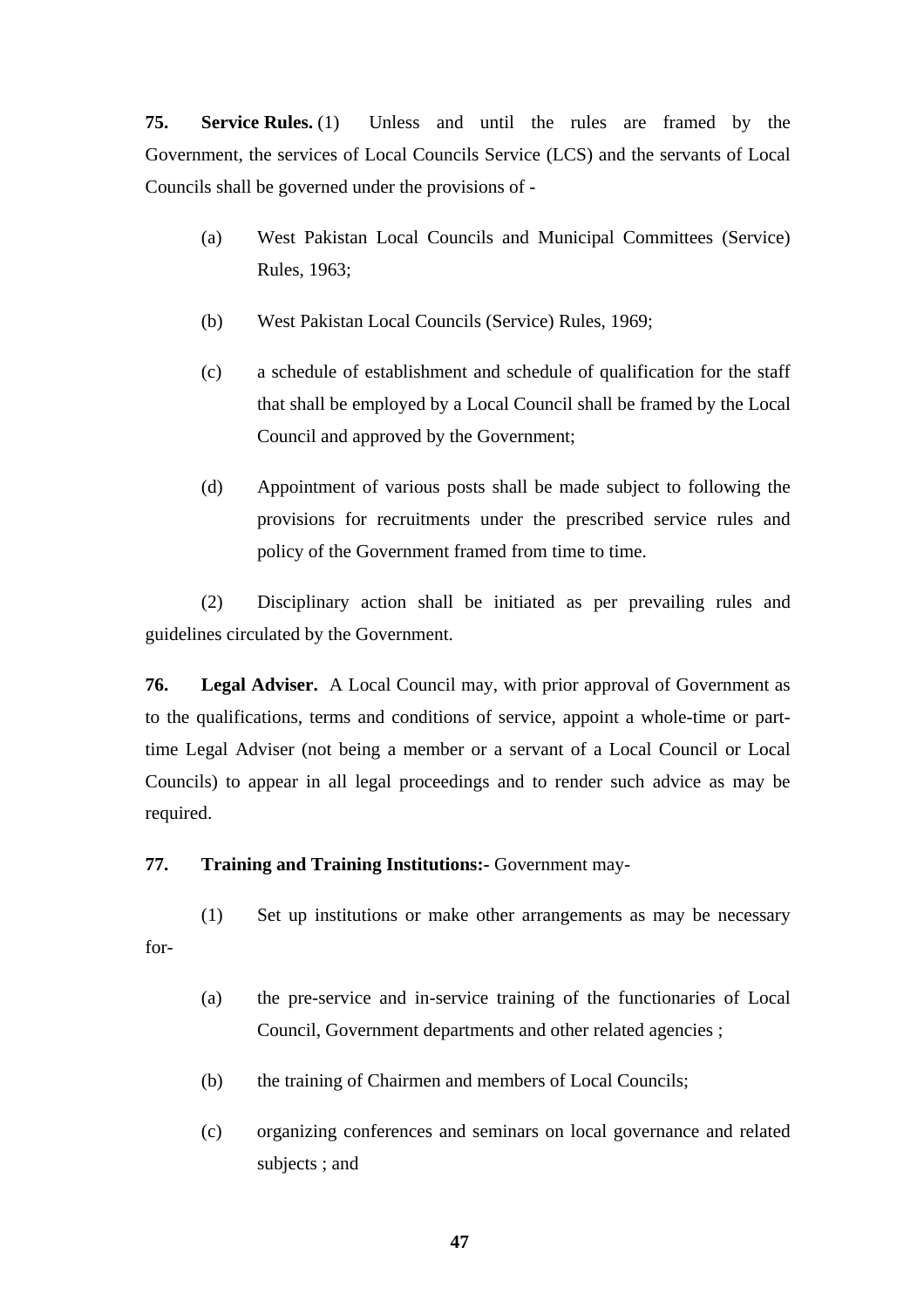- (d) undertaking research on issues in local governance and allied subjects independently or in collaboration with Universities or Research Institutions ;
- (2) Provide for-
- (a) the administration of training institutions ;
- (b) the compulsory training of members and staff of Local Councils;
- (c) curricula and courses to be studied ;
- (d) the holding of examinations and award of diplomas and certificates to successful candidates ;
- (e) affiliating institutions with universities; and
- (f) associating such universities, colleges or training institutes as may be necessary for the training of staff of Local Councils ;

(3) A Local Council may be required to pay towards the cost of the institutions set up or other arrangements made under sub-section (1) and (2) in such proportion as Government may, from time to time, determine.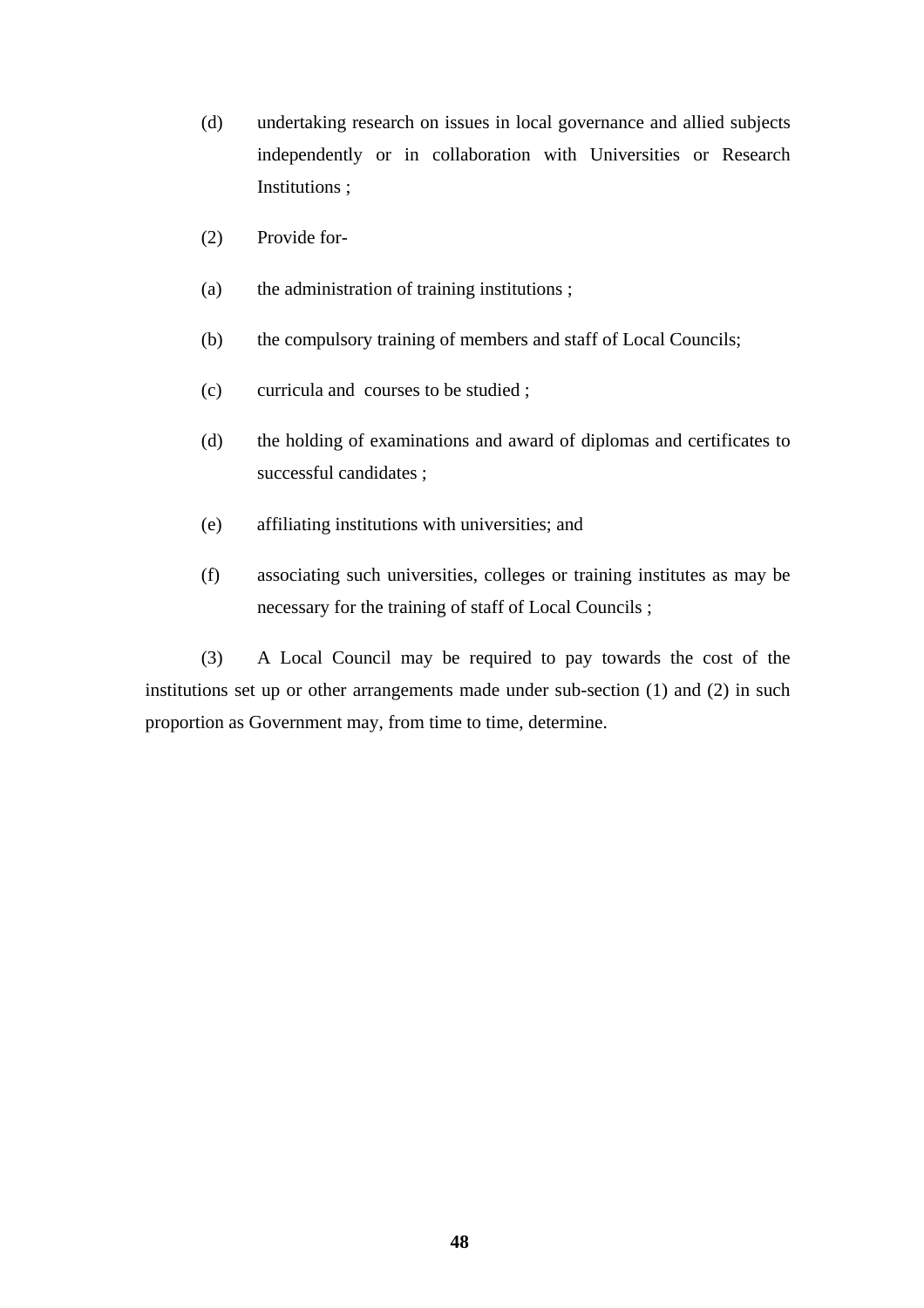#### **CHAPTER VII**

## **FUNCTIONS OF LOCAL COUNCILS**

**78.** (1) A Local Council shall undertake the functions provided in this Act.

(2) A Local Council may, and if the government so directs, shall declare any of its functions as essential services, and impose such restrictions on its officers or servants as it deems appropriate for the efficient delivery of such services.

(3) A Local Council may, subject to rules, regulations and through its byelaws, and if the Government so direct shall, subject to allocation of funds undertake all or any of the functions enumerated in Fifth Schedule.

 **79.** Nothing contained in this Chapter shall preclude a Local Council from performing such functions as may be assigned to it by or under any other law.

**80. Dangerous and offensive trades.-** (1) The articles and trades given in the First Schedule shall be deemed to be dangerous or offensive for the purposes of this section.

(2) Except under, and in conformity with, the conditions of a licence granted by the Local Council -

- (a) no person shall carry on any dangerous or offensive trade ;
- (b) no premises shall be used or suffered to be used for any dangerous or offensive trade; and
- (c) no person shall store or keep in any premises-
	- (i) any dangerous or offensive article except for domestic use ; or
	- (ii) any dangerous or offensive articles in excess of such limits as may be fixed by bye-laws.

(3) A Local Council may, with the previous sanction of the Government, prepare and enforce a scheme providing for the prohibition of dangerous and offensive trades in specified areas within the Local Council, and for the restriction of such trade in any area not so specified.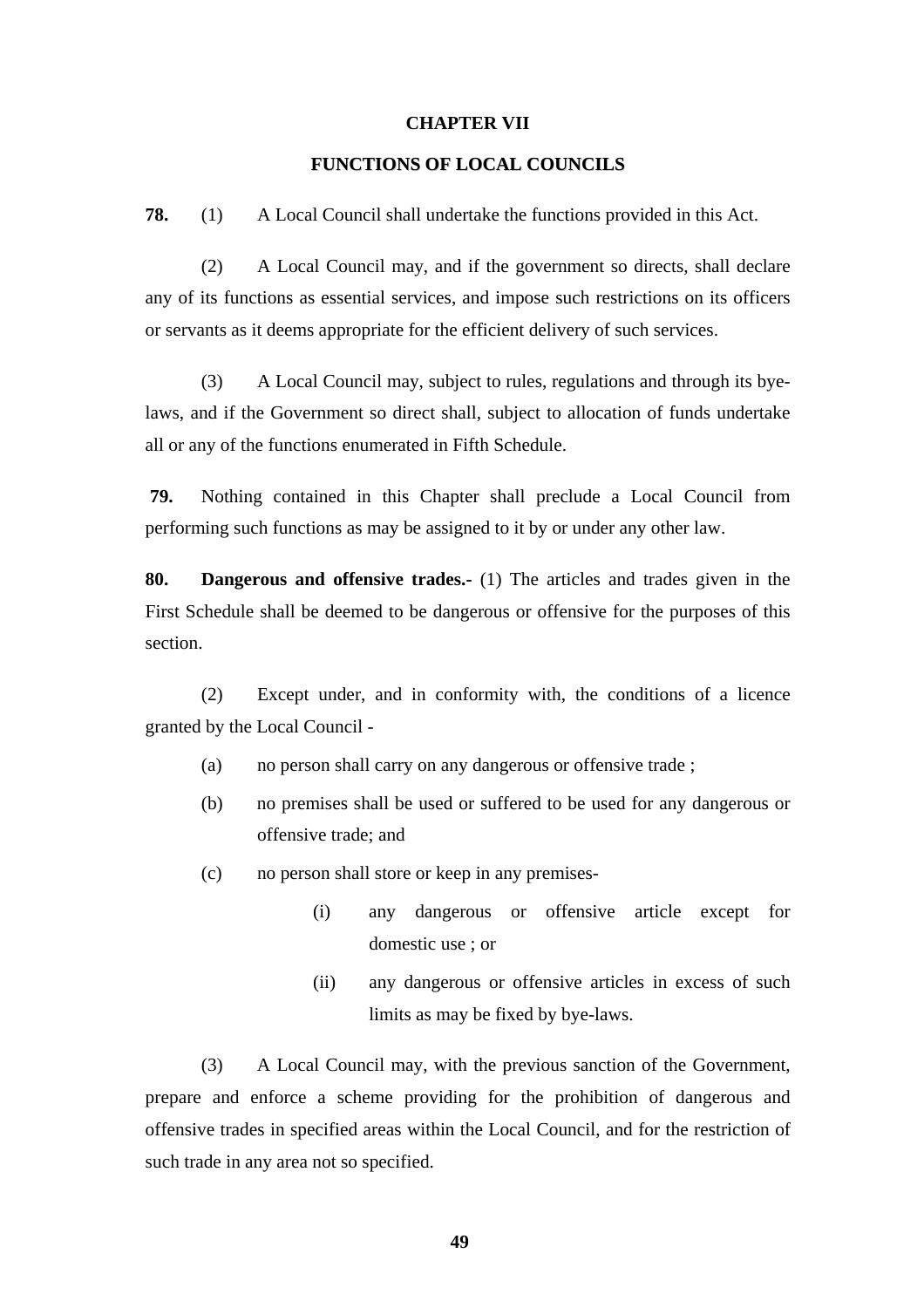**81. Constitution of Musalihat Anjuman.-** (1) In each Local Council, Musalihat Anjuman shall be constituted consisting of a panel of three members including at least one woman member one of whom shall be its Convener, to be selected by the Local Council, within thirty days after its election, from amongst the members of the Local Council:

Provided that the Chairman shall not be appointed as a member of the Anjuman.

(2) Any casual vacancy of a member of the Anjuman shall be filled by the Local Council, as soon as practicable, after occurrence thereof.

(3) The members of the Anjuman shall be selected for the term of the Local Council or until replaced earlier.

(4) Where in the opinion of the Local Council, a member of the Anjuman is accused of consistent partiality and malpractices in performance of his functions, the Local Council may, subject to notice to show cause, remove such member and select another member in his place.

**82. Encouragement for amicable settlement of disputes-** The Chairman, members of the Local Council and the members of Musalihat Anjuman shall use their good offices to achieve amicable settlement of disputes amongst the people in the area through mediation, conciliation and arbitration, whether or not any proceedings have been instituted in a court of law in respect of such disputes:

Provided that such settlement shall be carried out in such case where all parties to the dispute agree thereto and no fee shall be charged for such settlement:

Provided further that in bringing parties to a dispute to an amicable settlement, Musalihat Anjumn shall have regard to the provisions of section 345 of the Code of Criminal Procedure (Act V of 1898), Hadood laws and all other laws for the time being in force where under certain offences are not compoundable:

Provided also that every settlement brought by Musalihat Anjumn in a case pending before a Court shall be subject to the approval of such Court.

**Explanation-** For the purpose of this Section the expression 'dispute' relates to disputes amongst the individuals whether of civil or criminal nature.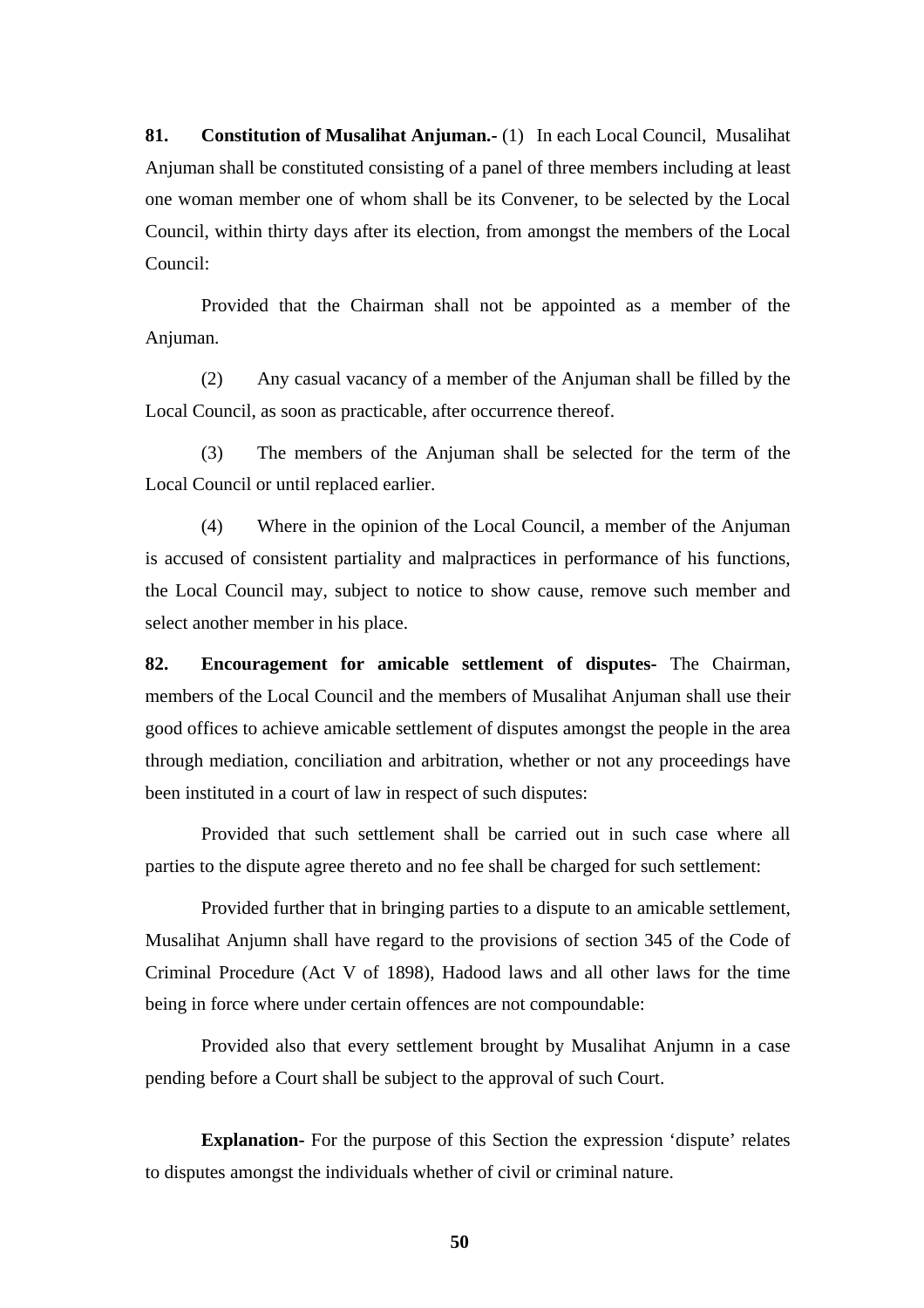**83. Courts may refer cases to Musalihat Anjuman.-** (1) Any court of competent jurisdiction may, in a case where it deems appropriate, refer a matter to the Musalihat Anjuman through the Chairman for settlement.

(2) The court making a reference to Musalihat Anjuman for settlement of a dispute under subsection (1) may lay down the procedure for summoning the parties to the dispute, the terms of reference, the period during which settlement is to be made, the manner in which report of the settlement is to be submitted and such other matters as it may deem appropriate for resolution of the dispute.

(3) Where on a reference made by the court under subsection (1), the dispute is settled between the parties, the court may make such settlement as rule of the court.

(4) The Musalihat Anjuman shall inform the court if the dispute is not settled within the time fixed by the court or, may ask for extension in time for settlement of the dispute.

**84. Appointment of Conciliator for individual cases-** Where in a dispute the parties request for appointment of a person other than the members of the Musalehat Anjuman referred to in section 81 in a particular case as a Conciliator, the Chairman may, in consultation with the Local Council, appoint such person as a co-opted member of the Anjuman for that case.

**85. Procedure of settlement of disputes.-** (1) The Convener of the Musalihat Anjuman selected under section 81 shall-

- (a) convene meetings of the Musalihat Anjuman as necessary and at such place or places in the respective Local Council as he considers appropriate; and
- (b) conduct the proceedings in an informal manner with the object to bring an amicable settlement among the parties.

(2) No legal practitioners shall be permitted to take part in the proceedings on behalf of any party.

(3) The report of the Musalehat Anjuman shall be recorded in writing and copies thereof attested by the Secretary of the Local Council, shall be provided to the parties.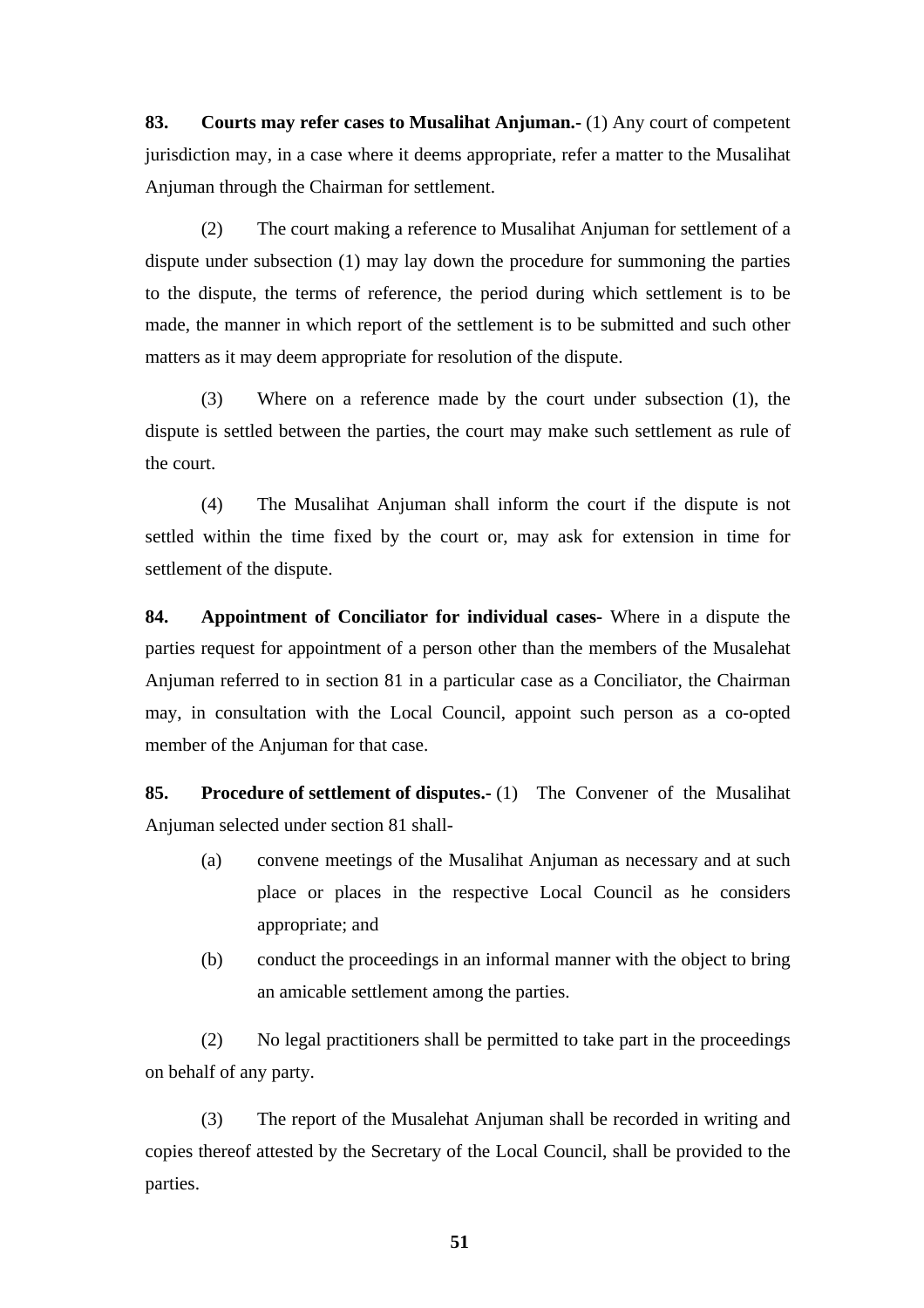### **CHAPTER VIII**

### **DEVELOPMENT PLANNING IN LOCAL COUNCILS**

**86. Development Plans:** Development Plans in Local Councils shall be prepared on specified sectoral proforma with the following as essential information:-

- (a) **Name & Location:** Name of the project and location must be clearly indicated by giving the name of the Area, Union Council and Village along with relevant details to signify the exact locality. Map of the area should be attached to magnify project location.
- (b) **Cost:** Cost estimates should be indicated with source of financing and allocation in the current year budget. The narration should touch on the basis (e.g. market survey, schedule of rates, estimation of previous work done) of determining the capital cost.
- (c) **Objectives:** The Local Council must have clear road map of targets and objectives to achieve in the arena of its responsibility for development. Every project must fit into this frame and should have strong linkage with over all development objectives of the local council.
- (d) **Description and Justification:** This section should describe the project in terms of existing facilities and justification for the Project. This section should also include technical parameters, details of civil works, machinery and other physical facilities required for the project, highlights of issues relevant to the project and strategy to resolve them.
- (e) **Operating and Maintenance Cost:** This section should indicate itemized operational cost for five years after completion of the project with source of financing and responsibility.
- (f) **Financial Plan:** This section should indicate the quantum of total resources required for the project and the sources to provide the cost.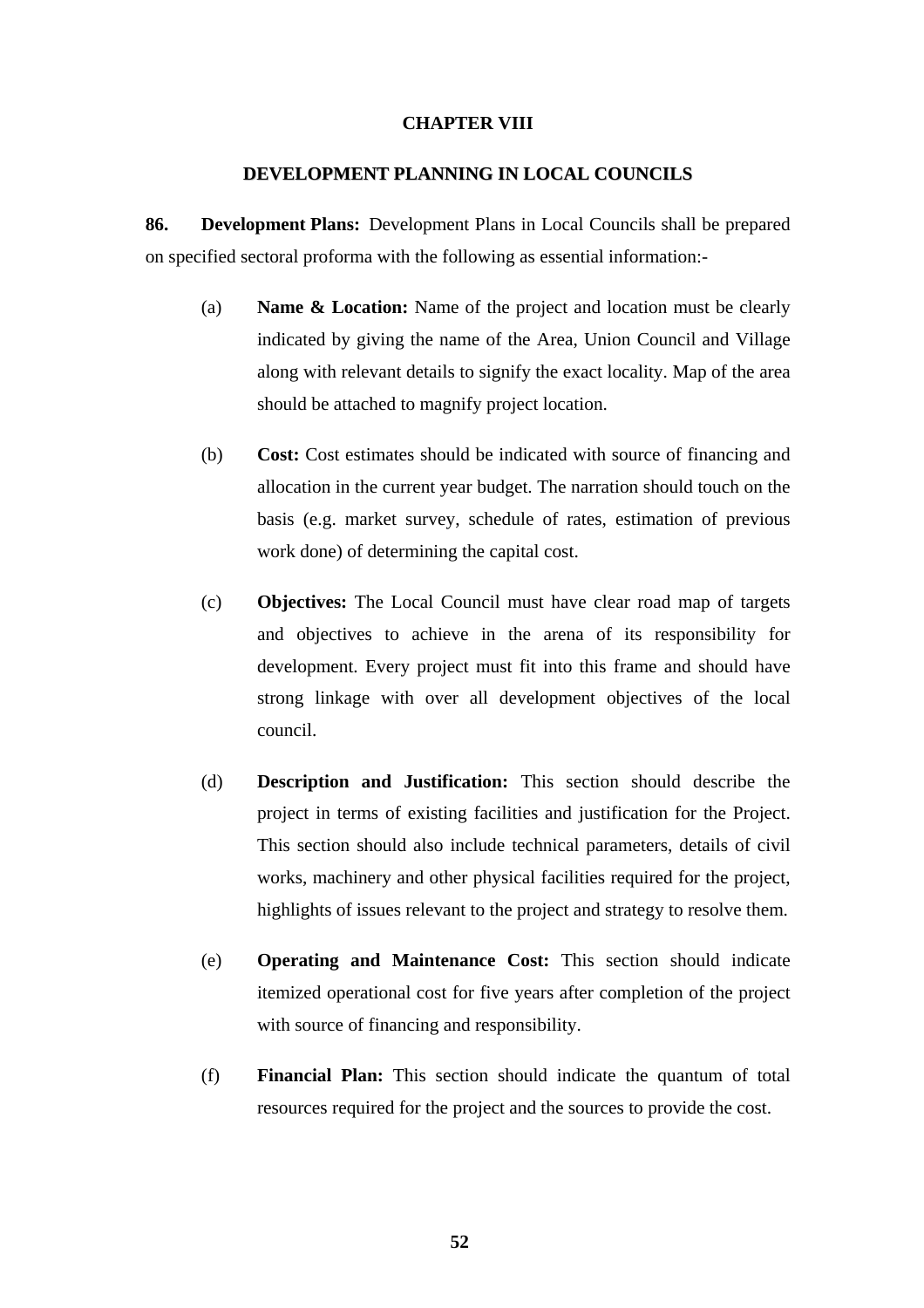- (g) **Project Benefits and Analysis:** This section should give a brief narration of the probable income to be generated due to the project and quantify social benefits to the target group.
- (h) **Environmental Impact:** This section should give a fair assessment of the negative or positive impact of the project on the environment.
- (i) **Implementation Schedule:** This section should indicate the starting and completion date of the project with detailed schedule of physical activities. The details should include administrative arrangements and manpower requirements during execution and operation of the project.

**87. Community Development Projects.** A Local Council may sponsor or promote Community Development Projects for its local area or any part thereof and may in this behalf, subject to the approval of Government, perform such functions as may be necessary.

**88. Commercial Schemes.** A Local Council may, with the previous sanction of Government, promote, administer, execute and implement schemes for undertaking any commercial or business enterprise.

**89. Town Improvement:** A Local Council may, within the area of its jurisdiction, with prior approval of Government, frame projects for Town Improvement and constitute a Town Improvement Committee for the purpose which shall perform such functions and exercise such powers as may be specified by Government.

**90. Development Schemes.** Where a Town Improvement Committee is constituted, Government may, in the prescribed manner, provide for:

- (a) the types of schemes to be undertaken;
- (b) initiation of schemes by Town Improvement Committee on the direction of Government or on move by the Local Council concerned;
- (c) matters to be provided for in a scheme such as acquisition of land subject to the provisions of Land Acquisition Act 1894, retention management or disposal of lands vested in the Council, demolition of unhygienic buildings, re-laying out and redistribution of land in a scheme, laying out and alteration of schemes, provision and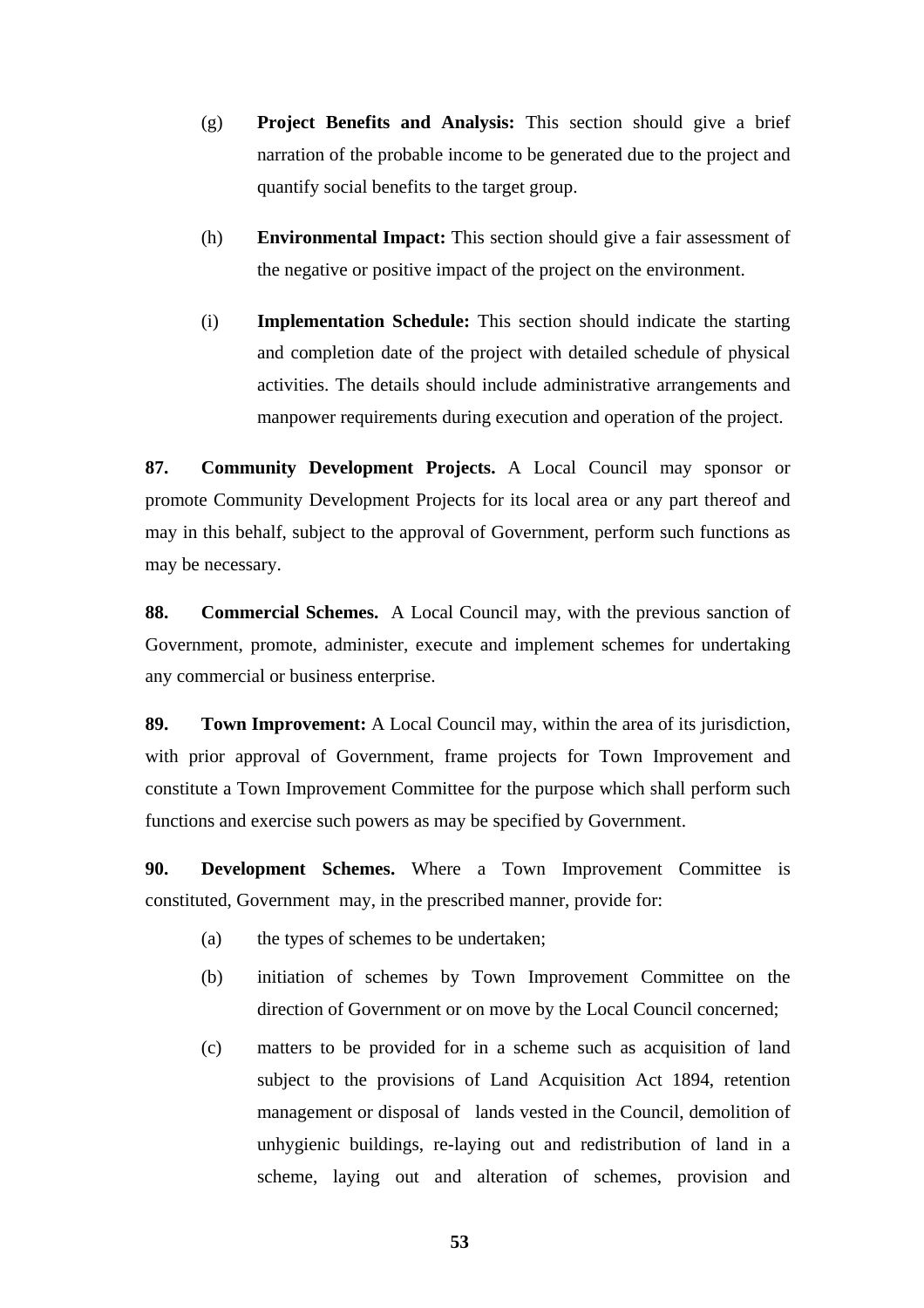management of open spaces, reclamation of land and its reservation for the production of fruit, vegetables, fuel, fodder and the like for the residents of a local area, water supply and lighting, drains and sewerage, health measures, erection and re-erection of buildings, advances to owners, communications and other mater;

- (d) alteration and abandonment of schemes;
- (e) furnishing of information by a Local Council or by Government or other agency and which is necessary for the purpose of framing a scheme or of assistance in its execution or maintenance;
- (f) powers of sanction or, as the case may be, of rejection or modification of a scheme;
- (g) powers to facilitate movement of population and powers of entry;
- (h) powers to make a survey or contribute towards its costs; and
- (i) such other matters as may be necessary.

**91.** Notice of scheme. (1) As soon as may be, after a scheme has been formulated, the Town Improvement Committee shall prepare a notice stating the fact that the scheme has been framed and that the boundaries of the localities comprised therein and the place or places at which and the time at which the scheme including a statement of the land proposed to be acquired and the general map of the locality comprised in the scheme, may be inspected.

(2) The Town Improvement Committee shall, notwithstanding anything contained in the sanctioned scheme, cause the said notice to be notified and also published in a newspaper weekly on three consecutive weeks along with a statement of the period within which objections shall be received.

(3) On the notification and publication of notice under sub-section (2), the scheme shall be deemed to be in force and no person shall thereafter erect, re-erect, add or alter any building or buildings within the area of the scheme except with the permission of the Town Improvement Committee.

(4) The objections under subsection (2) shall be disposed of in the prescribed manner.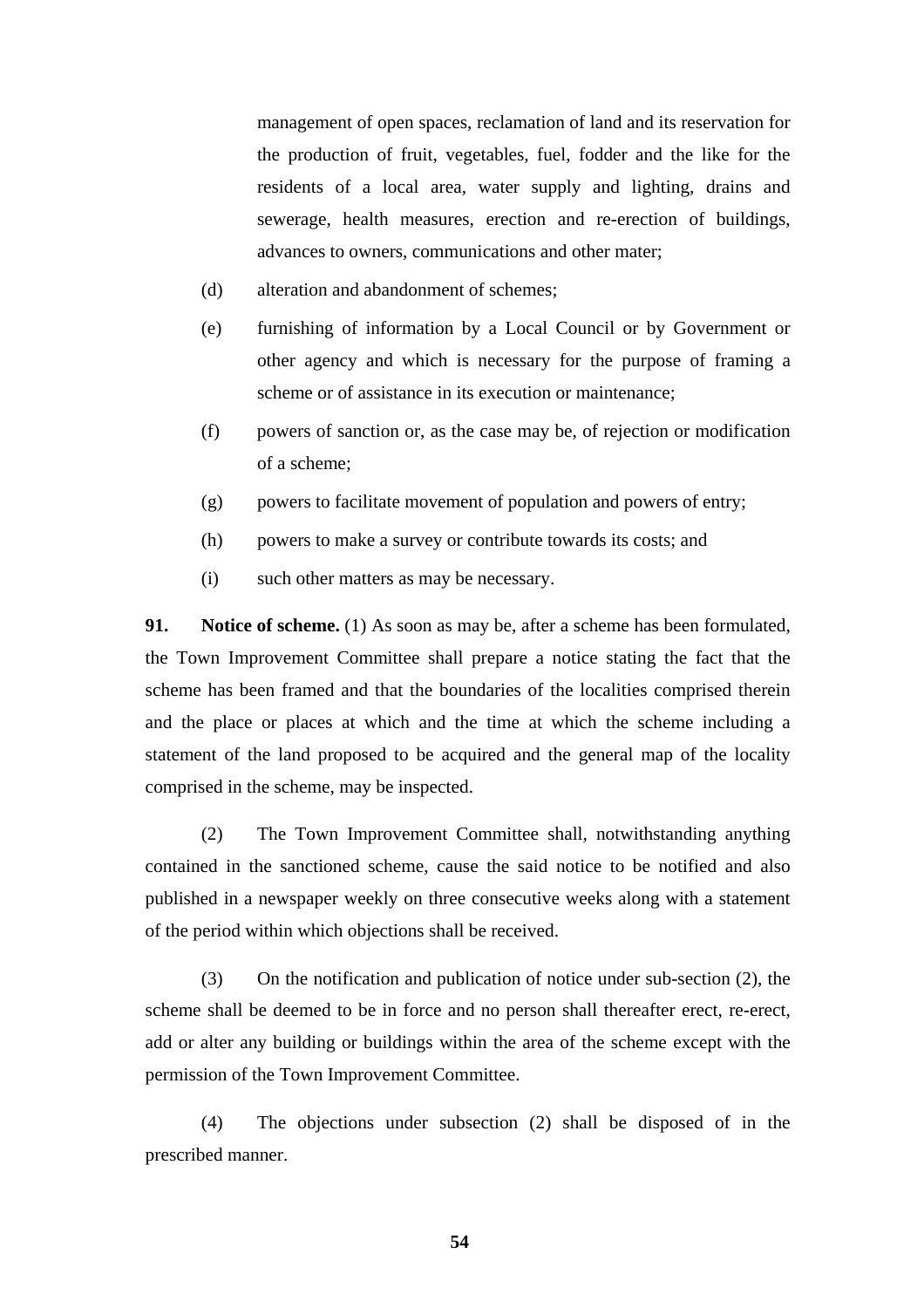**92. Notice of acquisition of land and notification of schemes.** (1) During thirty days next following the first day on which any notice is notified and published, the Town Improvement Committee shall serve a notice on every person whom the Town Improvement Committee has reason to believe to be owner or occupier of any immovable property which is proposed to be acquired in executing the scheme and such notice shall state that the Town Improvement Committee proposes to acquire such property for the purpose of carrying out a scheme, requiring such person, if he objects to such acquisition, to state his reasons in writing within a period of sixty days from the service of the notice.

(2) The sanction of the scheme by the authority competent to do so under the rules shall on notification be conclusive evidence that the scheme has been duly framed and sanctioned.

**93. Finances.-** For every Town Improvement Committee there shall be maintained a Fund, to be known as Town Improvement Fund which shall be treated as local fund.

(a) The Town Improvement Fund shall be made up of contributions by the Local Council and such loans and grants as are approved and made by Government.

**94. Approval of Development Plan:** The Development Plan of a Local Council may be sanctioned in its ordinary meeting.

**95. Development Plans to be Included in the Budget:** As far as may be, the schemes included in the Development Plan shall be included in the budget.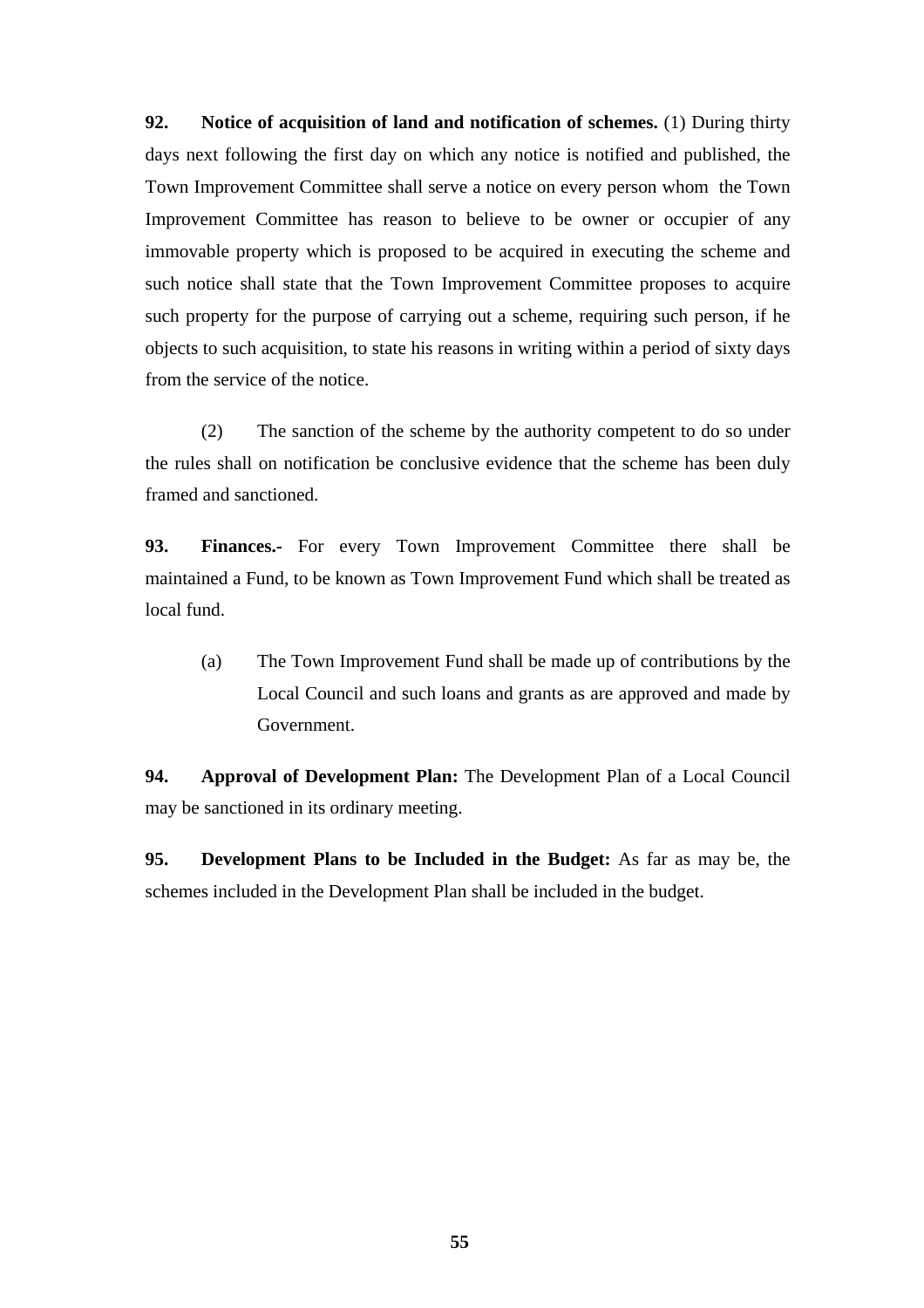### **CHAPTER IX**

#### **LOCAL COUNCIL FINANCE**

**96.** Establishment of Local Fund and Public Account. (1) For every Local Council there shall be established a Local Fund and a Public Account.

(2) To the credit of respective Local Fund shall be placed all revenues received by a Local Council from the following sources:

- (a) monies transferred by another Local Council under this Act.;
- (b) grants made to or monies received by a Local Council from the Government or other authorities in Pakistan.
- (c) the proceeds of taxes, tolls, fees, rates or charges levied by a Local Council under this Act;
- (d) rents and profits payable or accruing to a Local Council from immovable property vested in or controlled or managed by it;
- (e) proceeds or any other profits howsoever known or called from bank accounts and investments of a Local Council.
- (f) gifts, grants or contributions to a Local Council by individual or institutions;
- (g) income accruing from markets or fairs regulated by a Local Council.
- (h) fines and penalties imposed under this Act ;
- (i) proceeds from other sources of income which are placed at the disposal of a Local Council under directions of the Government; and
- (j) All monies transferred to a Local Council by the Government including loans if any.

(3) To the credit of respective Public Account shall be placed all revenues received by a Local Council from the following sources-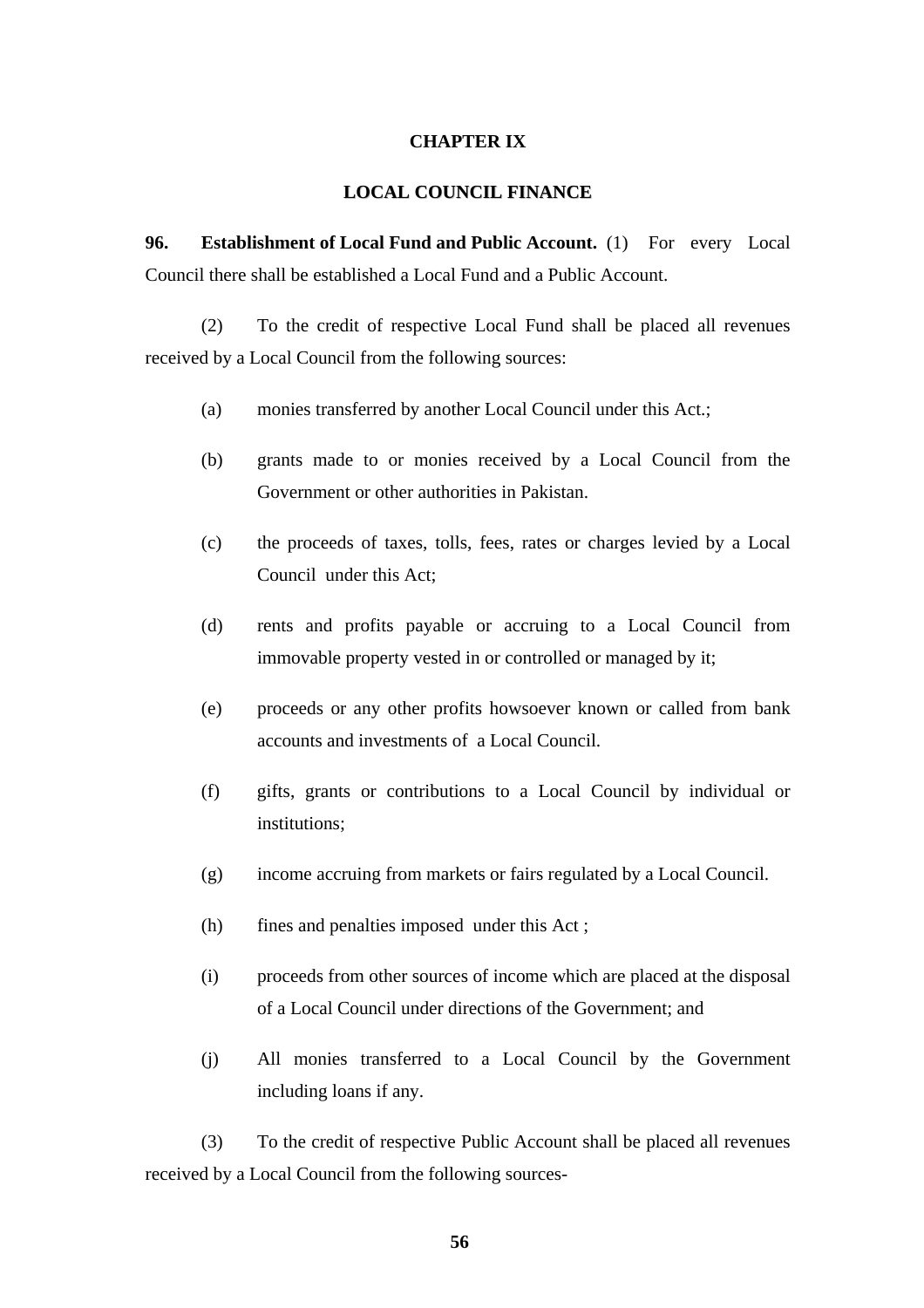- (i) receipts accruing from trusts administered or managed by a Local Council.
- (ii) refundable deposits received by a Local Council; and
- (iii) deferred liabilities.

(4) A Local Council may and if required by Government shall establish and maintain a separate fund for any special purpose to which one or more sources of revenue mentioned in sub-section (2) or any part of these sources or any specified portion of the Local Fund may be assigned and which shall be administered and regulated in such manner as a Local Fund.

### **97. Custody and Operation of Local Fund and Public Account.** (1) Monies

credited to a Local Fund or a Public Account shall be kept in the government treasury, a post office or National Bank of Pakistan in such manner as shall be specified by the Government from time to time.

(2) The Local Fund shall be operated in the manner as provided in the Rules.

**98.** Charged expenditure.— (1) The following expenditure shall be compulsorily charged on the Local Fund, that is to say:

- (a) such sums as are required for repayment of loans;
- (b) any sum required to satisfy any judgment, decree or award against the Local Council by any Court or Tribunal or Authority;
- (c) such sums as the Local Council may be required by Government to contribute towards the conduct of elections, the maintenance of specified Group of Functionaries and the auditing of accounts; and
- (d) any expenditure declared by Government to be so charged.

(2) if any expenditure is a compulsory charge on the Local Fund and is not paid, Government may, by order, direct the person having the custody of the Local Fund to pay such amount, or so much thereof as may be possible from time to time, from the balance of the Local Fund.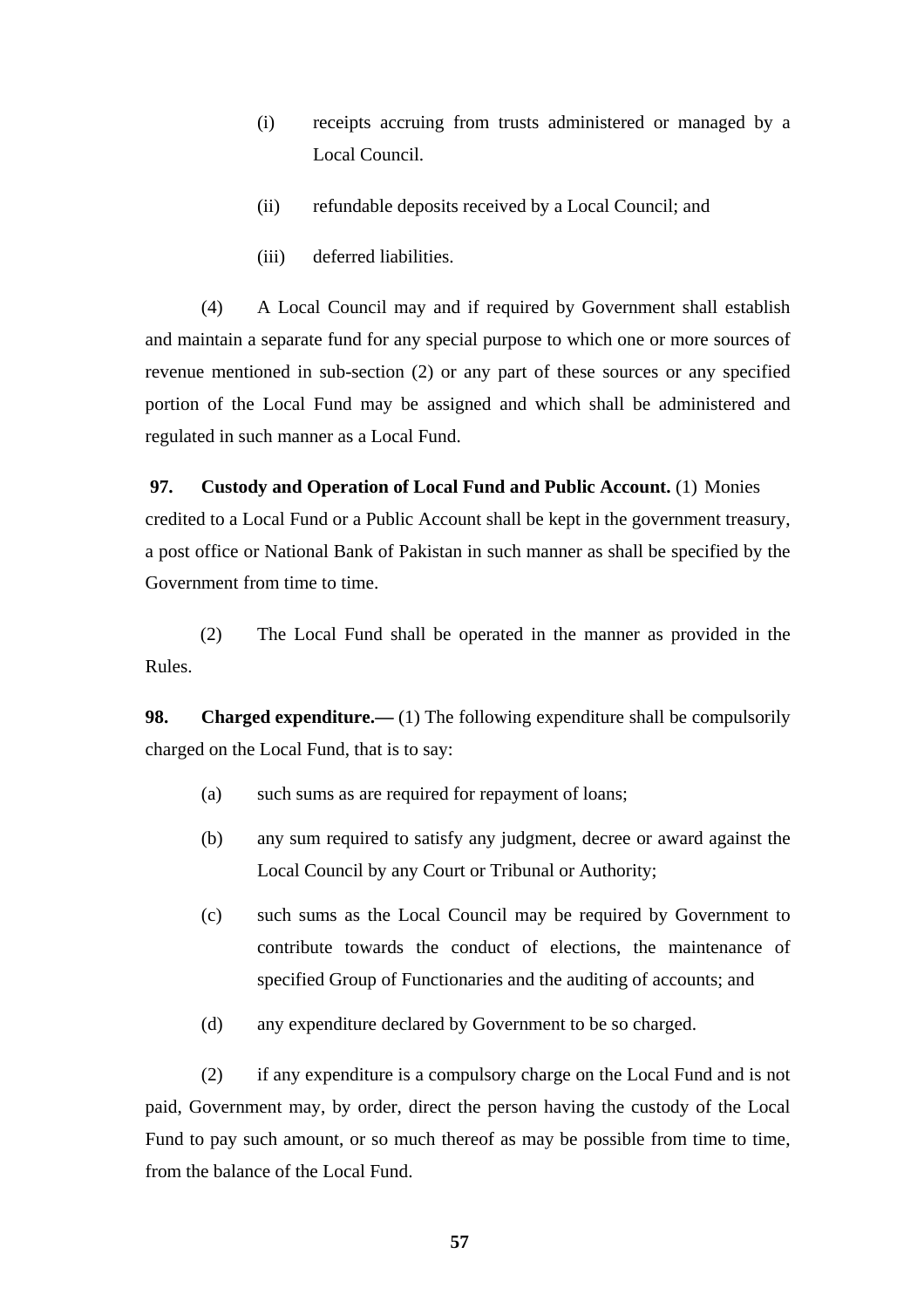**99. Application of Funds.-** (1) Monies credited to a Local Fund shall be expended in accordance with the approved Annual Budget.

(2) No Local Council shall transfer monies to a higher level except by way of repayment of debts or for carrying out deposit works or as prescribed in this Act.

(3) The application of Local Fund shall be subjected to budgetary constraints by ratio to be prescribed for development works and expenditure on prescribed establishment.

(4) Where a new Local Council is to take over during a financial year as a result of fresh elections, the outgoing Council shall not spend funds or make commitments for any expenditure, under any demand for grant or appropriation, in excess of eight percent per mensum of the budgeted funds for remainder of its term in office in that financial year.

**100. Budgets.-** (1) Every Local Council, shall in the prescribed manner, before the commencement of each financial year, prepare a statement of its estimated receipts and expenditure for the year and forward copies thereof for examination, scrutiny and sanction in the following manner and to the following authorities : -

- (i) A Union Council shall prepare and forward the budget for scrutiny and sanction to the District Council concerned;
- (ii) A Municipal Committee shall prepare and forward the budget for scrutiny and sanction to the Divisional Coordination Committee, and in the absence of Divisional Coordination Committee, to the Commissioner;
- (iii) A Municipal Corporation and District Council shall prepare and forward the budget for scrutiny and authentication to the Divisional Coordination Committee who shall, after such scrutiny and authentication, forward it to the Government for final sanction:

Provided that in the absence of Divisional Coordination Committee, the budget shall be forwarded to the Commissioner who shall, after scrutiny and authentication, forward it to the Government for final sanction; and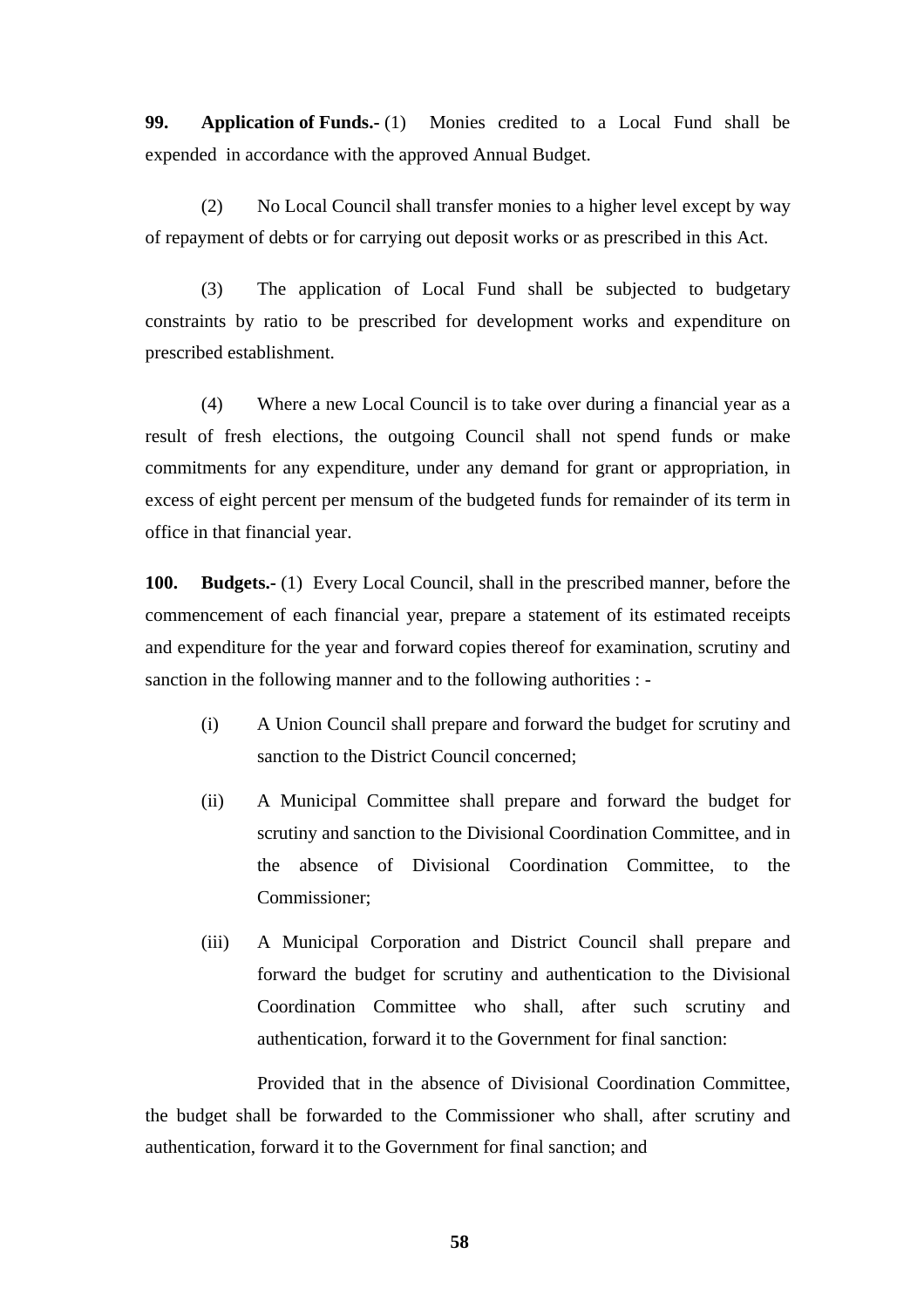(iv) A Metropolitan Corporation shall prepare and forward the budget for scrutiny and authentication to the Divisional Coordination Committee, and in absence of the said Committee, to the Commissioner, who shall, after such scrutiny and authentication, forward it to the Government for final sanction.

(2) If the budget is not prepared by the Local Council before the commencement of any financial year the sanctioning authority may have the necessary statement prepared and certify it and such certified statement shall be deemed to be the sanctioned budget for the concerned Local Council;

(3) At any time before the expiry of the financial year to which budget relates, a revised budget for the year may, if necessary, be prepared and sanctioned and such revised budget shall, so far as may be subject to the provisions of this Section, deemed to be the budget of the Local Council concerned.

(4) All Local Councils enlisted at (i), (ii) of (1) above shall also send a copy of their budgets to Government who, if considered expedient may modify the budget.

**101.** Accounts. (1) The following arrangement for maintaining of accounts in Local Councils shall be followed:

- (a) The District Accounts Officer shall maintain the accounts of each Local Council for funds received from the Government;
- (b) Accounts of all other receipts and expenditure of a Local Council shall be kept in the manner and form prescribed by Government.

(2) An annual statement of the accounts shall be prepared after the close of every financial year and shall be transmitted to Government by fifteenth day of July.

(3) A copy of the annual statement of accounts shall be displayed at a conspicuous place in the office of the Local Council for public inspection, and all objections or suggestions concerning such accounts received from the public shall be considered by the Local Council and brought to the notice of the Audit Authority.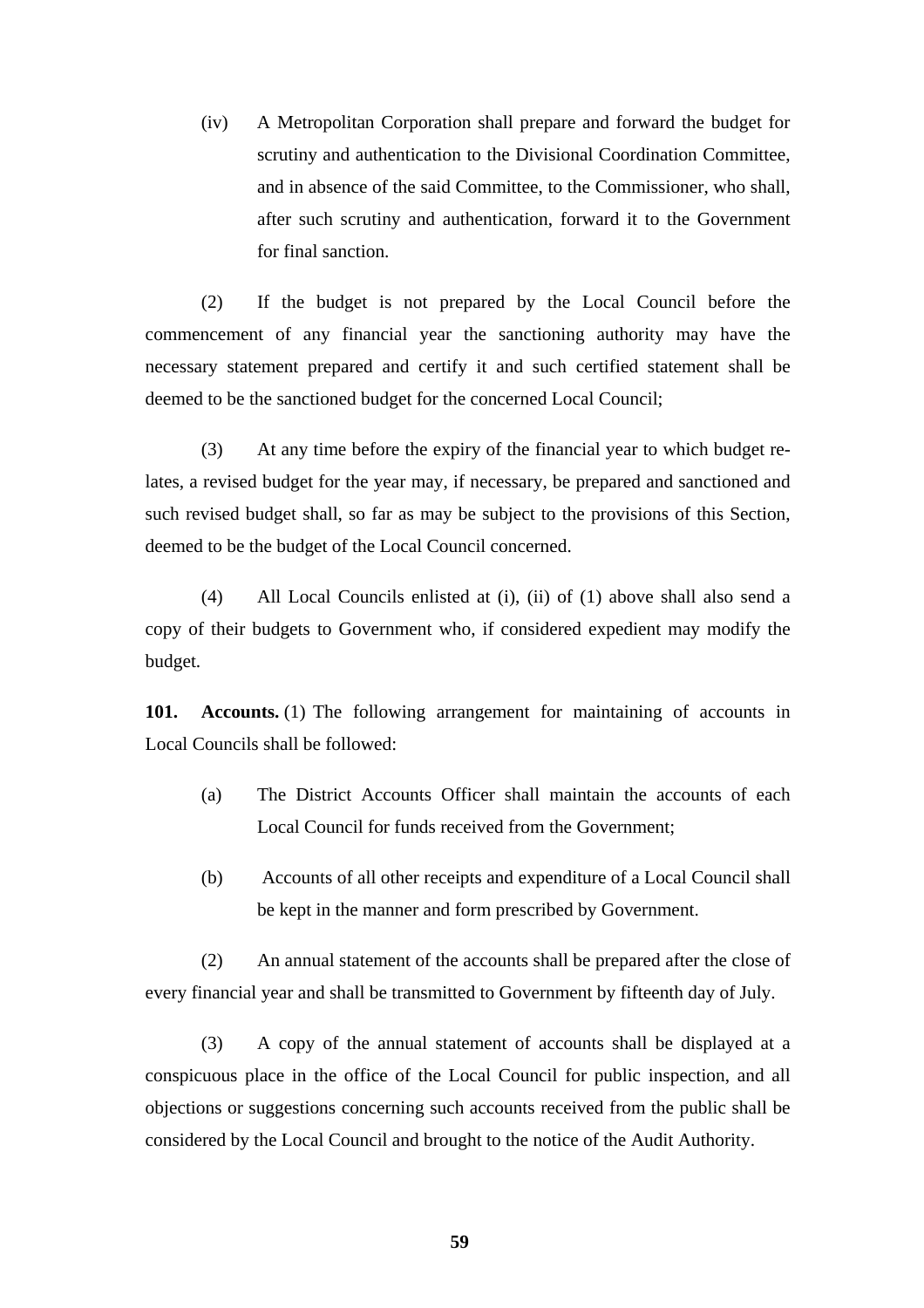(4) The District Accounts Officer shall, quarterly and annually, consolidate the accounts of Local Councils in the District separately for receipts from the Government and local resources and send a copy to the Government, Accountant General and Chairman of the District Council.

**102. Audit.** (1) Director Local Fund Audit, as Audit Authority for Local Councils, shall, on the basis of such audit as he may consider appropriate or necessary, certify the accounts, compiled and prepared by the respective accounts official of the local council for each financial year;

(2) The Director Local Fund Audit shall have the authority to audit and report on the accounts of stores and stock kept in any office of a local council.

- (3) The Director Local Fund Audit shall:
- (a) audit all expenditure from the Local Fund to ascertain whether the moneys shown in the accounts as having been disbursed were legally available for, and applicable to, the service or purpose to which they have been applied or charged and whether the expenditure conforms to the authority which governs it;
- (b) audit all transactions of the local council relating to Public Account; and
- (c) audit all receipts which are payable into a Local Fund and to satisfy himself that all such receipts which are payable into a local Fund have been properly and correctly deposited and rules and procedures relating to such receipts have been fully observed;
- (4) The Director Local Fund Audit shall have the authority:
- (a) to inspect any office of accounts, under the control of a local council, responsible for the keeping of initial or subsidiary accounts of the council;
- (b) to require that any accounts, books, papers and other documents which deal with, or form the basis of, or otherwise relevant to the transactions to which his duties in respect of audit extend, shall be sent to such place as he may direct for his inspection;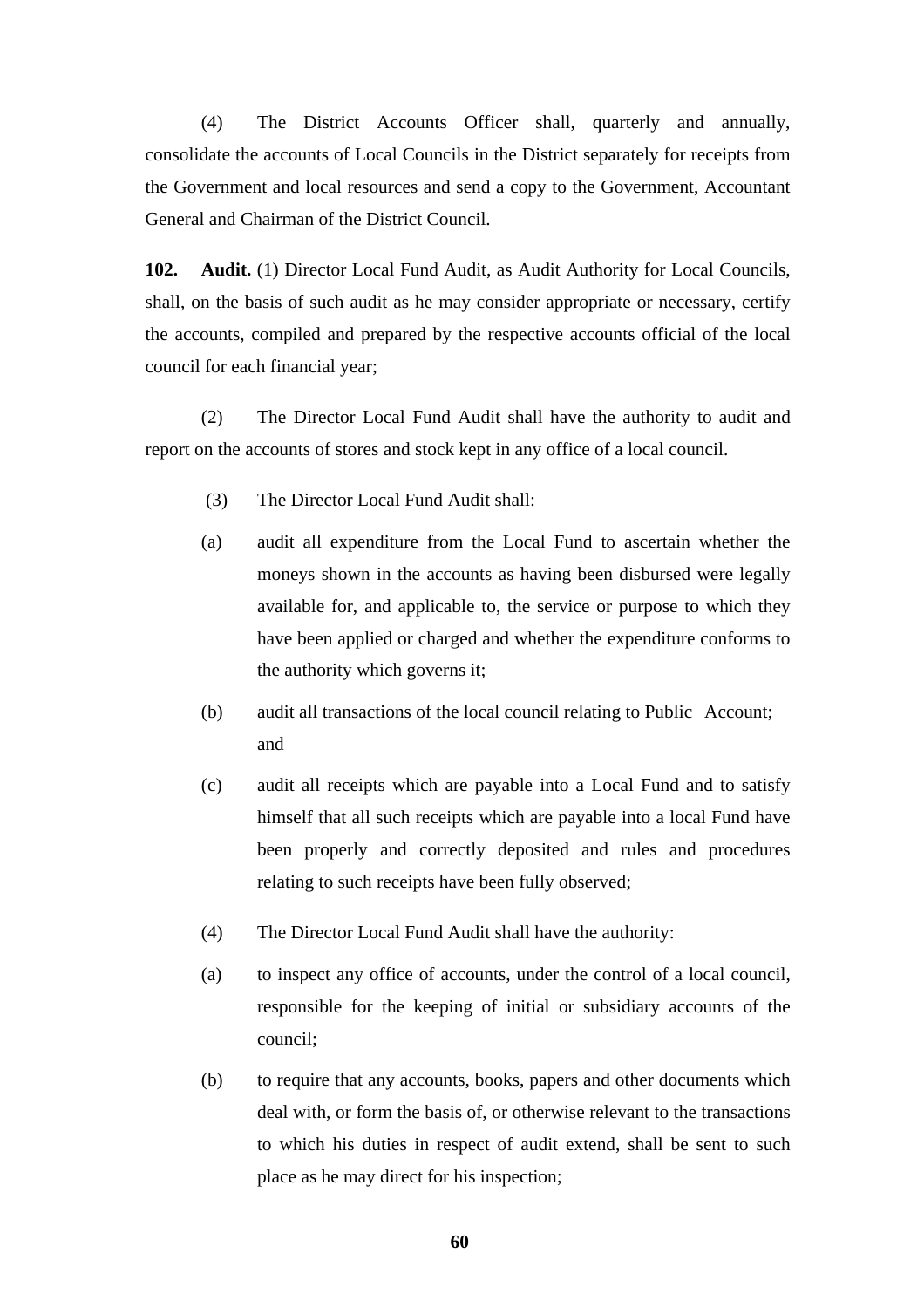- (c) to inquire or make such observations as he may consider necessary, and to call for such information as he may require for the purpose of the audit, and the officials shall afford all facilities and provide record for audit and inspection and comply with requests for information in as complete a form as possible and with all reasonable expedition, and
- (d) to examine the Chairman/ Vice Chairman, or Mayor/ Deputy Mayor as the case may, or any member or servant of the Local Council.

(5) On completion of audit, the Director Local Fund Audit shall submit to Government and to Local Council an audit report which shall, among other things, clearly mention: -

- (a) Cases of embezzlement, if any;
- (b) cases of loss, misappropriation, waste or misapplication;

(c) cases of other irregularities in the maintenance of accounts.

(6) The disposal of audit report shall be as prescribed by the Government and Rules made thereunder.

(7) The annual audit report shall be published by every Local Council for information of public.

(8) The Government shall constitute a Local Council Accounts Committee consisting of elected members and official members to review audit reports of the Local Councils and also to perform such other functions as may be prescribed.

**103. Special Audit.-** Government may appoint any other authority for special audit of the accounts of a Local Council.

**104. Surcharge.** Every member of a Local Council, every official or servant of a Local Council and every person charged with the administration of the affairs of a Local Council or acting on behalf of a Local Council shall be responsible for the loss, waste, misappropriation or misapplication of any money or property belonging to a Local Council which is direct consequence of his negligence or misconduct, and shall be liable to pay such surcharge as may be determined by the Local Councils Accounts Committee and such amount shall be recoverable as a public demand or as arrears of land revenue.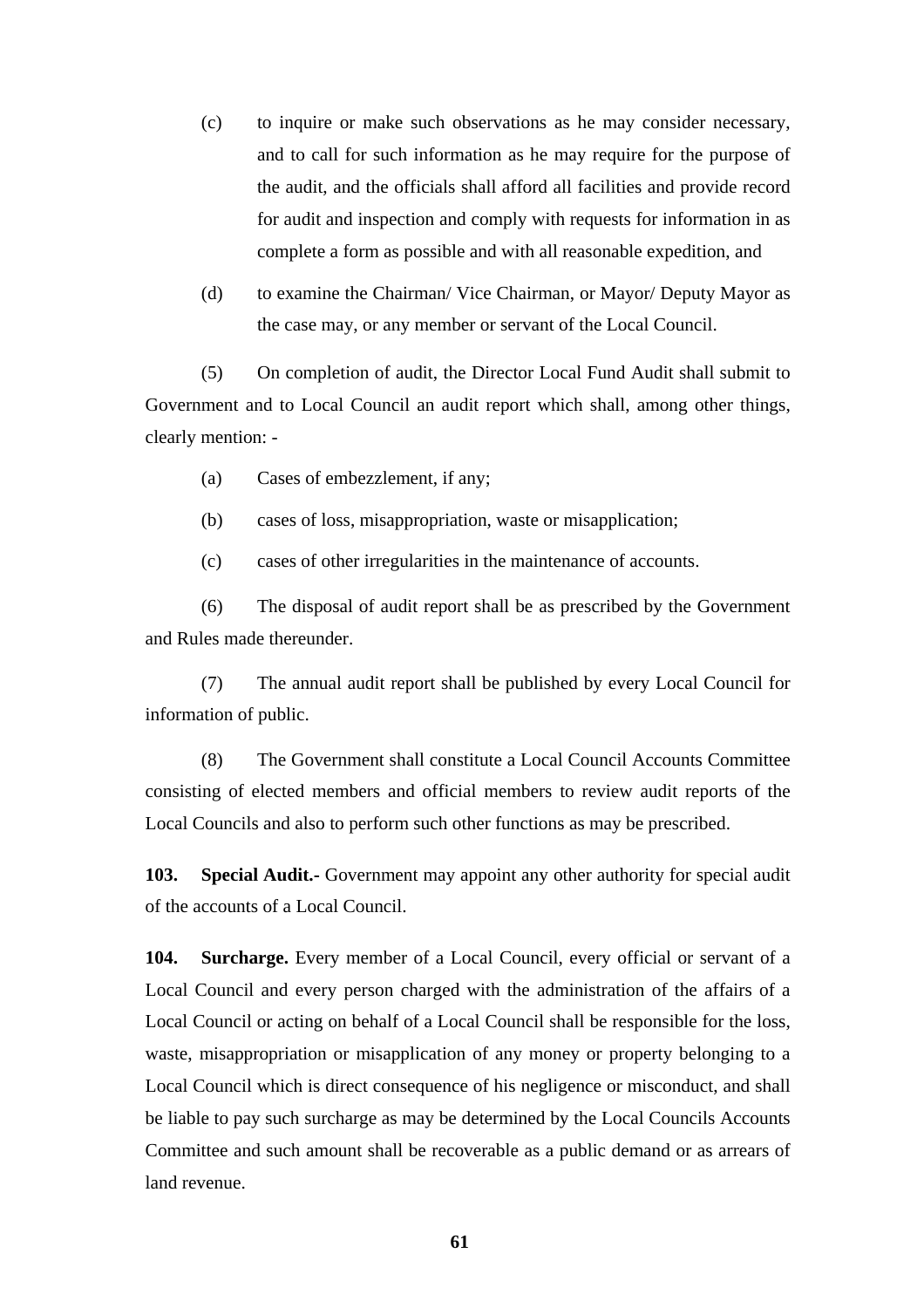**105. Appeal.** Any person aggrieved by the imposition of surcharge under Section 104 may, within a period of thirty days from the date of such imposition, prefer an appeal to Government or any other authority or person authorized by Government in this regard, whose decision shall be final.

Provided that no order shall be passed in appeal except after giving the aggrieved person an opportunity of being heard.

**106.** Local Council not to Incur Debt. (1) No Local Council shall incur any debt.

(2) No monies of the Local Council shall be invested in securities other than those floated or approved by the Federal Government or Provincial Government.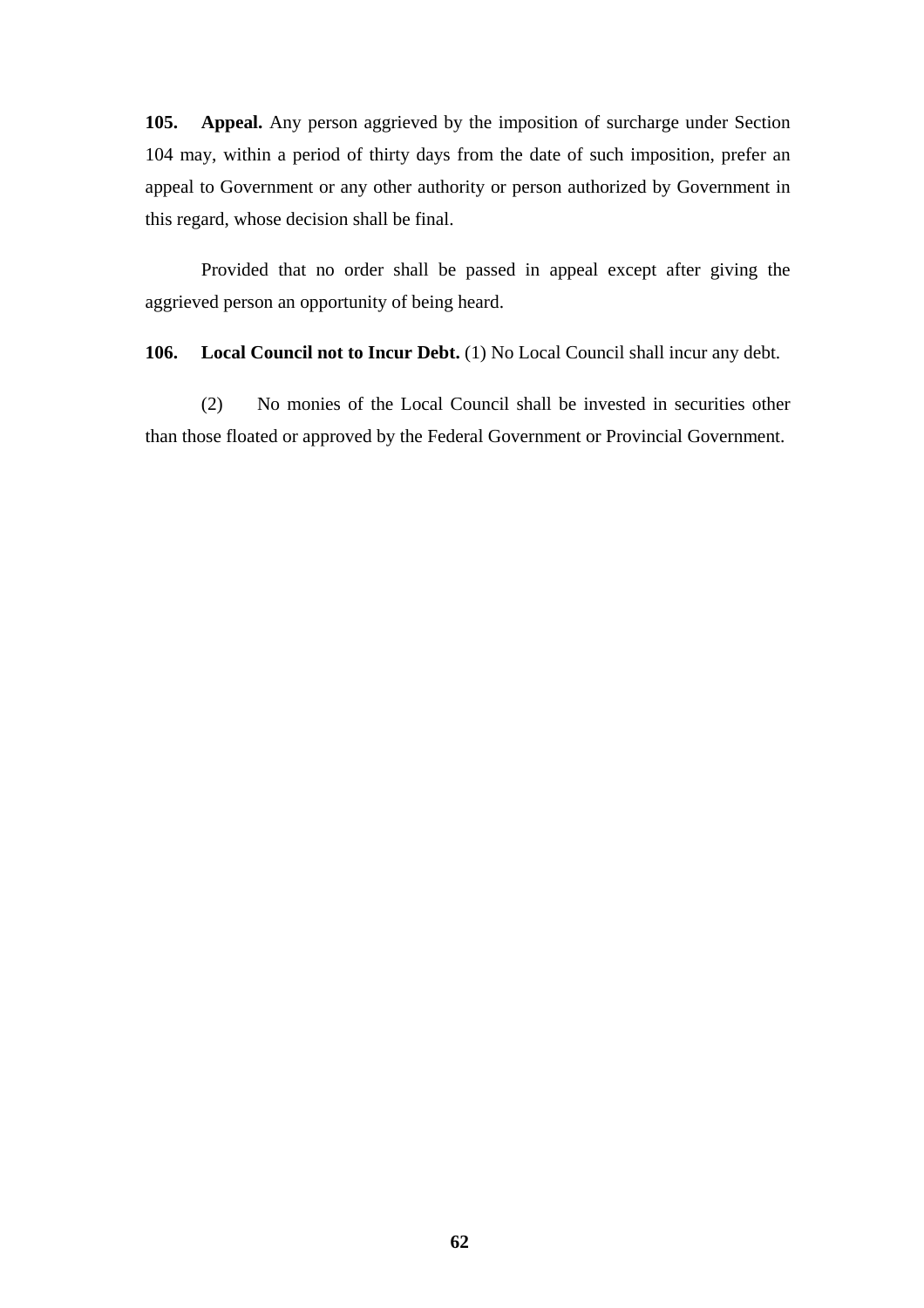### **CHAPTER X**

#### **LOCAL COUNCIL PROPERTY**

**107. Ownership of Property.** (1) Subject to any conditions imposed by the Government, the property specified hereunder shall vest in the respective local council if it is-

- (a) vested in a local council through succession;
- (b) transferred to the local council by the Government or any other authority, organization or an individual; and
- (c) constructed or acquired by a local council with its title.

(2) The properties of the Government in possession of the local governments established under Balochistan Local Government Ordinance, 2001 (XVIII of 2001), shall pass on to their successors as provided in this Act till varied by the Government.

(3) The Government shall make Rules for the use, development, improvement, management and inspection of property which is owned by or vests in it or which is placed under its management charge.

(4) The Government shall not, except with the prior consent of the local council concerned, reallocate or in any manner divest title of properties vested in that local council under this Act.

**108. Transfer of Property by the Government.** The Government may, on its own accord or on a request by a local council, transfer the management of any other Government or public property to it for administration as a trustee.

**109. Stock taking by the Chairman.** (1) Every Chairman or Mayor as the case may be shall, on assumption of his office and thereafter, once in every year on a date fixed by him, take the physical stock of movable and immovable properties of the local council and submit a report to the Council.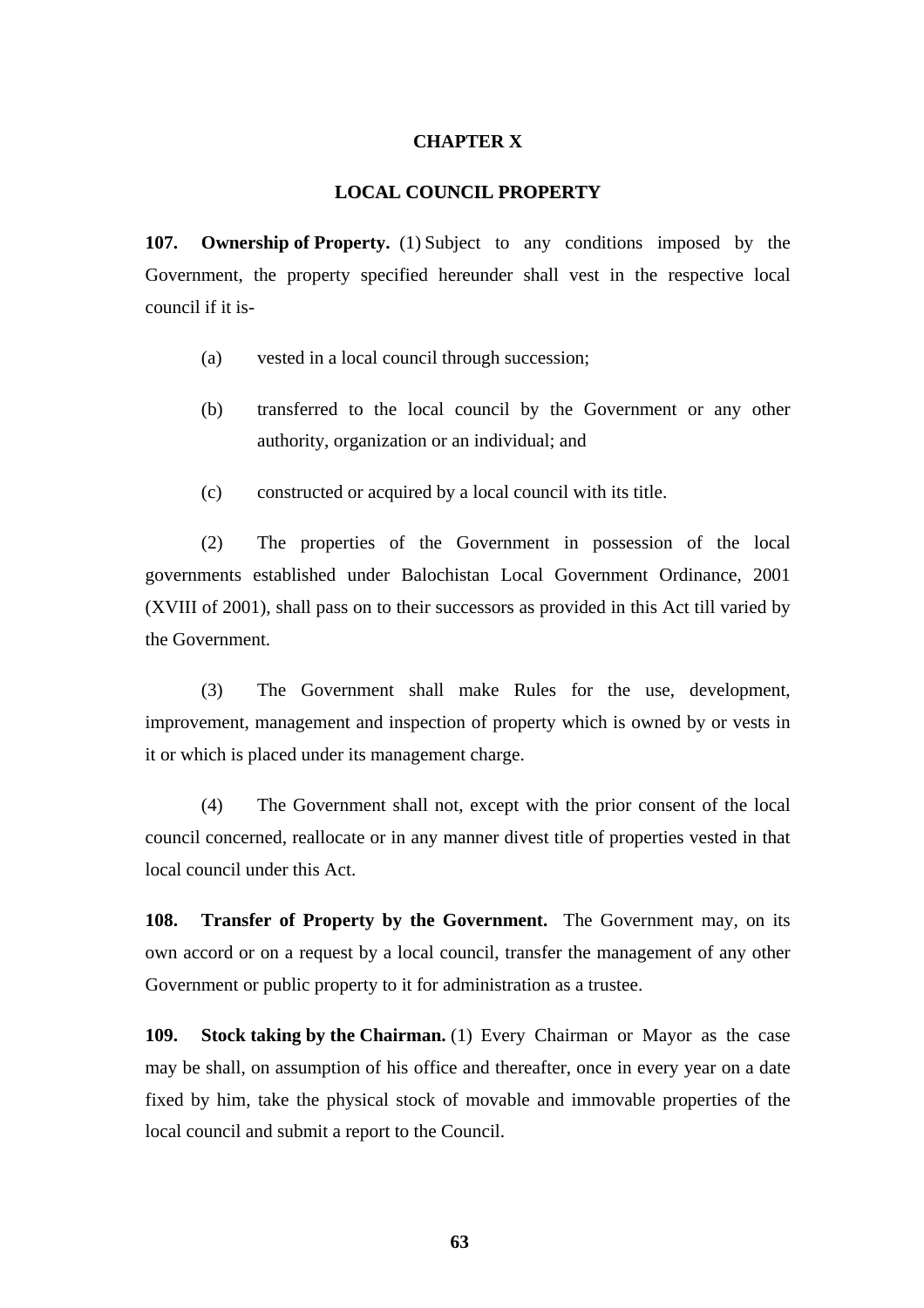- (2) The report referred to in sub-section (1) shall contain-
- (a) particulars of the properties held during the preceding year;
- (b) total value of the property and annual return therefrom ;
- (c) particulars of unserviceable articles and losses if any; and
- (d) plans for utilization, development and improvement during the following year.

**110. Use and disposal of properties of local council.**(1) Properties of local council shall be used only for public purposes.

(2) Immovable properties of local council shall not be sold or permanently alienated:

Provided that such properties may be given on lease through competitive bidding in public auction with the prior approval of the Government.

Provided further that no such property under or near a fly-over bridge shall be leased or otherwise given to any person for private, commercial or non-commercial use, and any order, licence, permission, handcart passes or certificate issued by any authority at any time in this respect shall stand withdrawn and shall be deemed cancelled.

(3) The movable property of a local council which, by the order of the Government is required to be disposed of and all articles declared unserviceable shall subject to approval by the Government, or any authority specially empowered by the Government in this regard, be sold through a transparent competitive bidding in public auction.

**111. Personal Responsibility with regard to loss and waste:** (1) Every Mayor/ Chairman, official or servant of a Local Council, every member of a Local Council, and every person charged with the administration and management of the property of a Local Council shall be personally responsible for any loss or waste, financial or otherwise, of any property belonging to a Local Council which is a direct consequence of decisions made by him personally or under his directions in violation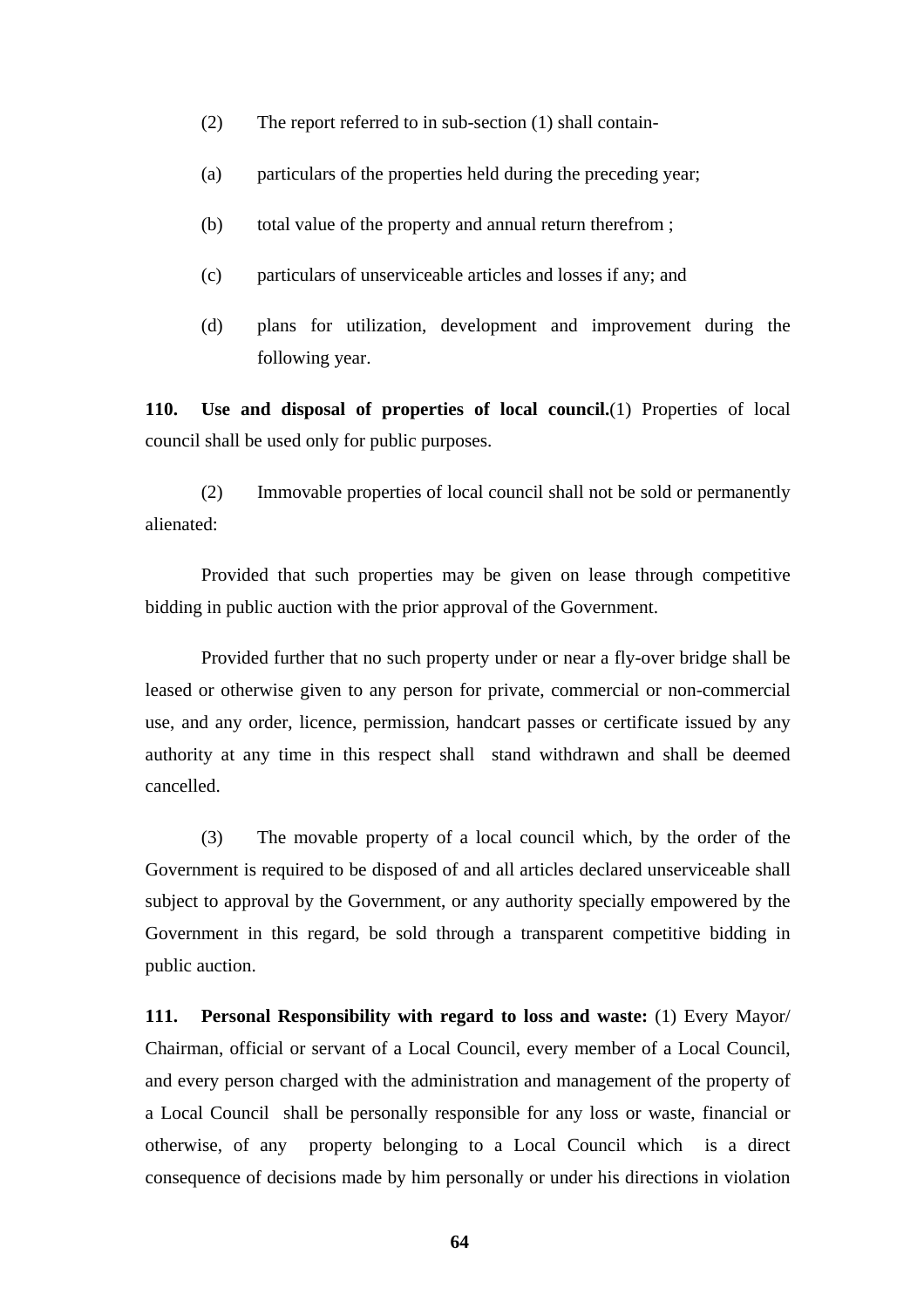of any provisions of this Act or any other law for the time being in force or which accrues as a result of his negligence or misconduct, and shall be liable to pay such surcharge as may be determined by the Local Councils Accounts Committee and such amount shall be recoverable as arrears of land revenue under surcharge proceedings.

(2) Any person aggrieved by the imposition of liability under sub-section (1) may prefer an appeal to Government, or any other authority or person authorized by the Government in this behalf, whose decision shall be final.

Provided that no order shall be passed in appeal, except after giving the aggrieved person an opportunity of being heard.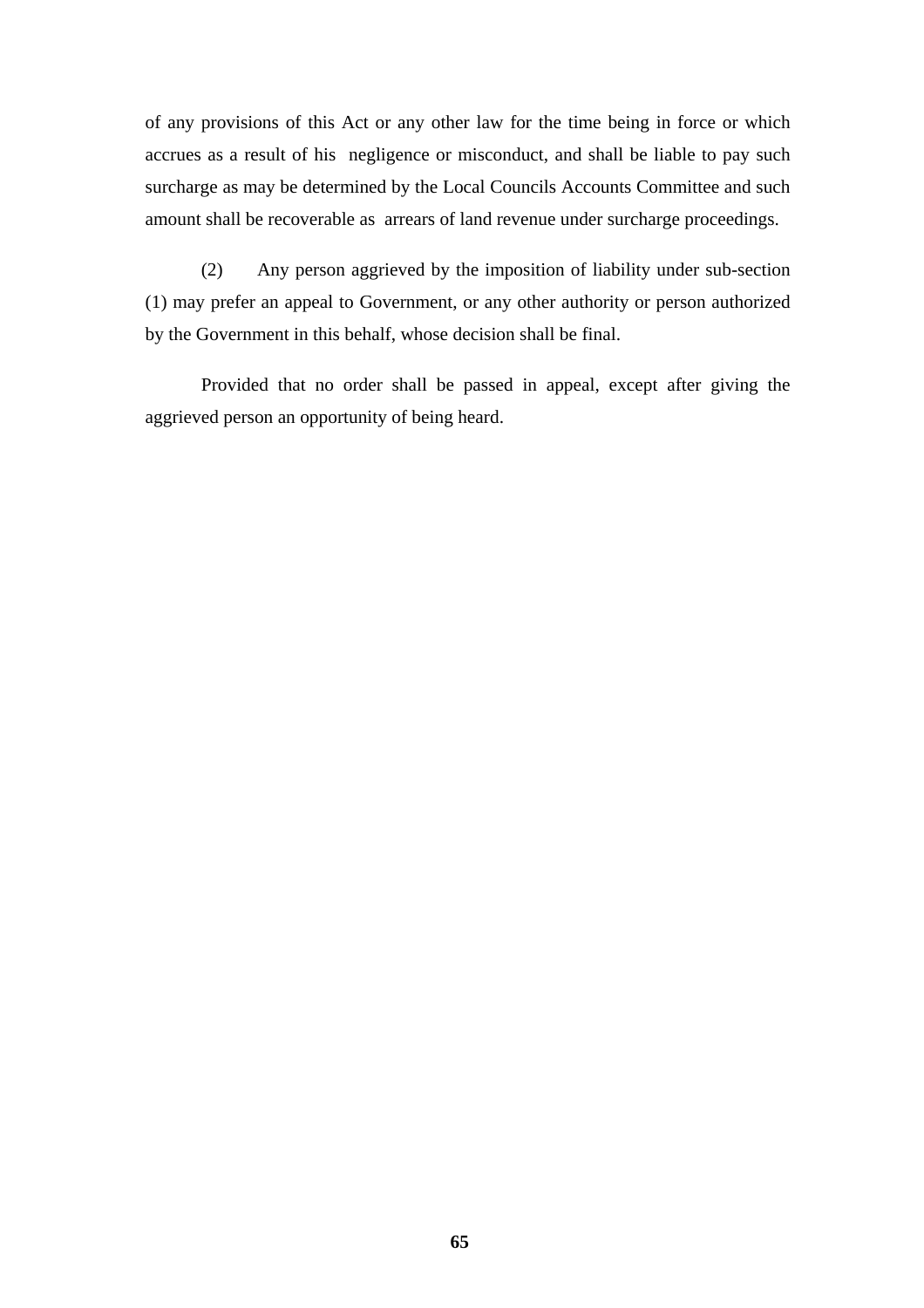#### **CHAPTER XI**

### **LOCAL COUNCIL TAXATION**

**112. Local Rate.** All lands assessable to rent or land revenue shall be subject to the payment of a rate to be known as the Local Rate. The local rate in each District shall bear such proportion to the rent or land revenue in the Local Area as Government may, by notification from time to time fix, and shall be collected in the prescribed manner alongwith the rent or land revenue by the revenue officials responsible for its collection and the proceeds thereof shall be credited to the Local Fund of the District Council.

**113. Rating Areas and Property Tax.** (1) On commencement of this Act, every notified urban area shall be the Rating Area within the meaning of Balochistan Urban Immovable Property Tax Act, 1958 (West Pakistan Act V of 1958).

(2) The Metropolitan Corporation, Municipal Corporation and Municipal Committee, as the case may be, shall determine the rate of property tax in their respective area;

Provided that the Government may vary the rate of property tax for any local area or a part thereof determined by the Local Council, and thereafter, the rate fixed by the Government shall prevail;

Provided further that in the urban areas where the rate has not been determined, the areas shall be deemed to be exempted from property tax till determination of the rate.

(3) Unless varied under sub-section (2), the existing rates shall remain inforce.

(4) Government may declare any local area or a part thereof as the Rating Area.

**Explanation:** For the purpose of this section the "Rate" shall mean the tax leviable under the Balochistan Urban Immovable Properly Tax Act, 1958 (West Pakistan Act V of 1958).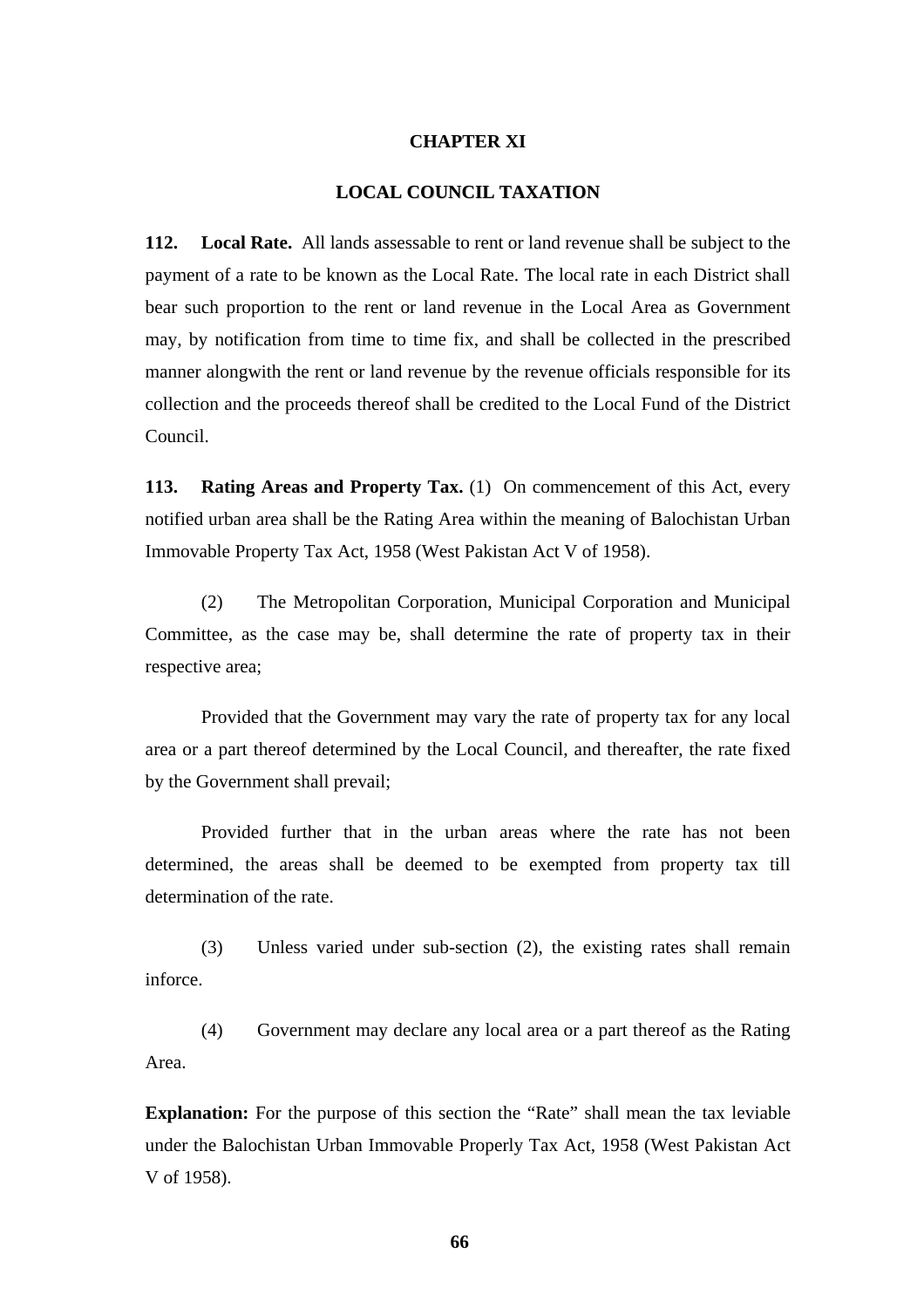**114. Imposition, notification and enforcement of Taxes.-** (1) A Local Council subject to the provisions of any other law may, and subject to approval by the Government shall, levy all or any of the taxes, cesses, fees, rates, rents, tolls, charge, surcharges and levies specified in the Second Schedule.

(2) No tax shall be levied without previous publication of the tax proposal and without inviting and considering/hearing public objections

(3) Subject to the provisions of any other law for the time being in force, and with the prior approval of the Government, a Council may reduce, suspend or abolish a tax.

(4) Where a tax is levied or modified, the Local Council shall specify the date for the enforcement thereof, and such tax or the modification shall come into force on such date.

**115. Model Tax Schedule.-** Government may frame Model Tax Schedules and when such Schedules have been framed a Local Council shall be guided by them in levying a tax, cess, rent, charge, rate, toll or fee.

**116.** Collection and recovery of taxes, etc. (1) Failure to pay any tax and other money claimable under this Act shall be an offence

(2) All arrears of taxes, rents and other moneys claimable by a Local Council under this Act shall be recoverable as arrears of land revenue.

(3) Government may empower any Local Council to recover arrears of taxes or any other moneys claimable by the Local Council under this Act by distress and sale of the movable property belonging to the person concerned or by attachment and sale of the immovable property belonging to him.

(4) Government may, by rules, specify the officials or classes of officials by whom the power under sub-section (2) shall be exercised and prescribe the manner in which it shall be exercised.

**117. Liability on account of taxes.** (1) A Local Council may by notification, call upon any person to furnish such information, produce such record or accounts or to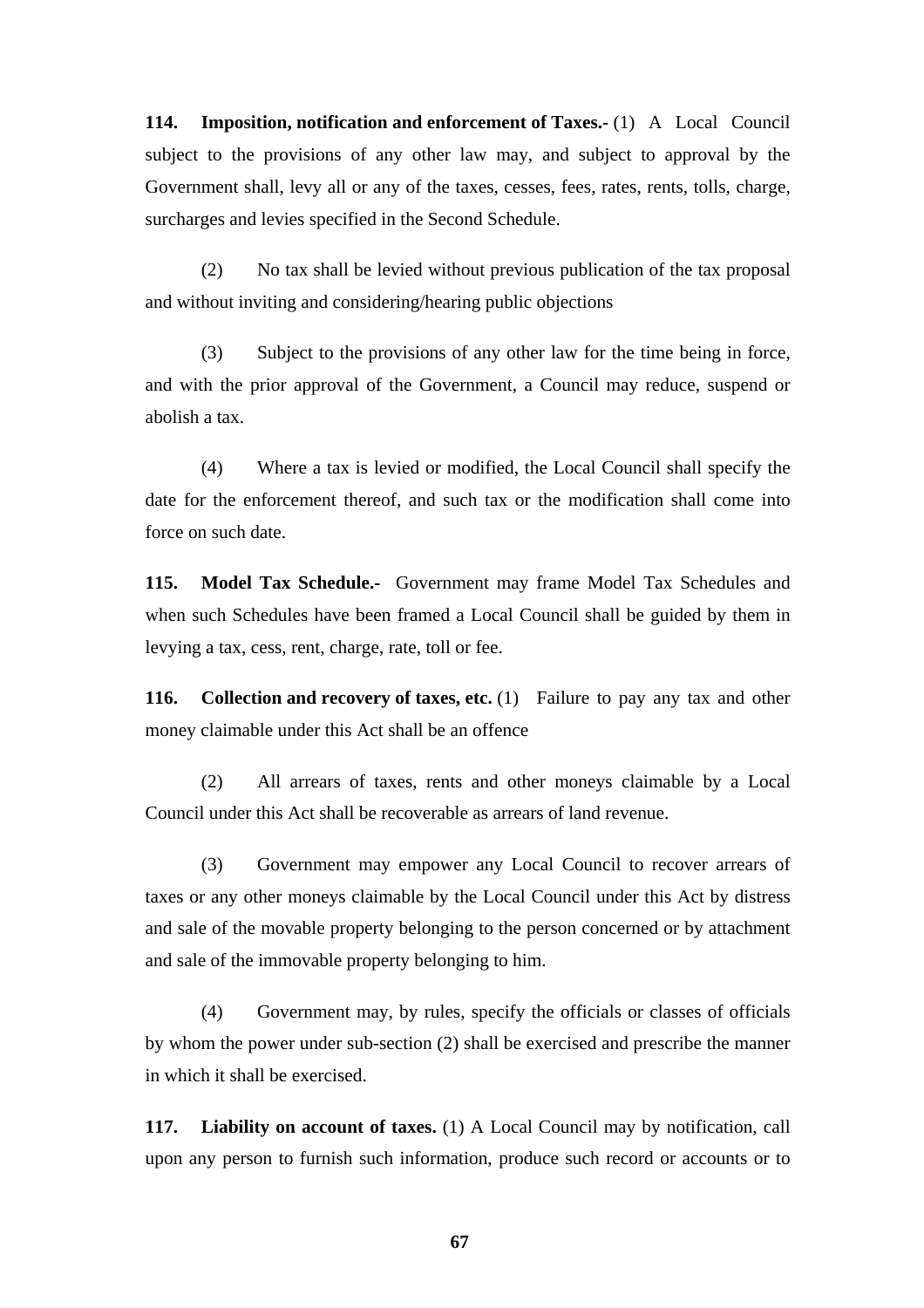present such goods or animals liable to any tax as may be necessary for the purpose of determining the liability of such person, goods or animals to a tax.

(2) Any official of a Local Council authorized in this behalf, may after due notice, enter upon any building or premises for the purposes of assessing the liability of such building or premises to any tax, or inspecting any goods or animals therein liable to any tax.

(3) Any official of a Local Council authorized in this behalf may, in the prescribed manner, seize and dispose of any goods or animals on which any tax is due and is not paid.

**118. Taxation Rules.** (1) All taxes and other charges levied by a Local Council shall be imposed, assessed, leased, compounded, administered and regulated in such manner as may be provided by rules.

(2) Rules framed under this section may, among other matters, provide for the obligation of the tax payer and the duties and powers of the officials and other agencies responsible for the assessment and collection of taxes.

**119. Sharing of income.-** A District Council may, and if so directed by the Government shall, allocate a portion of its income to a Union Council or Councils .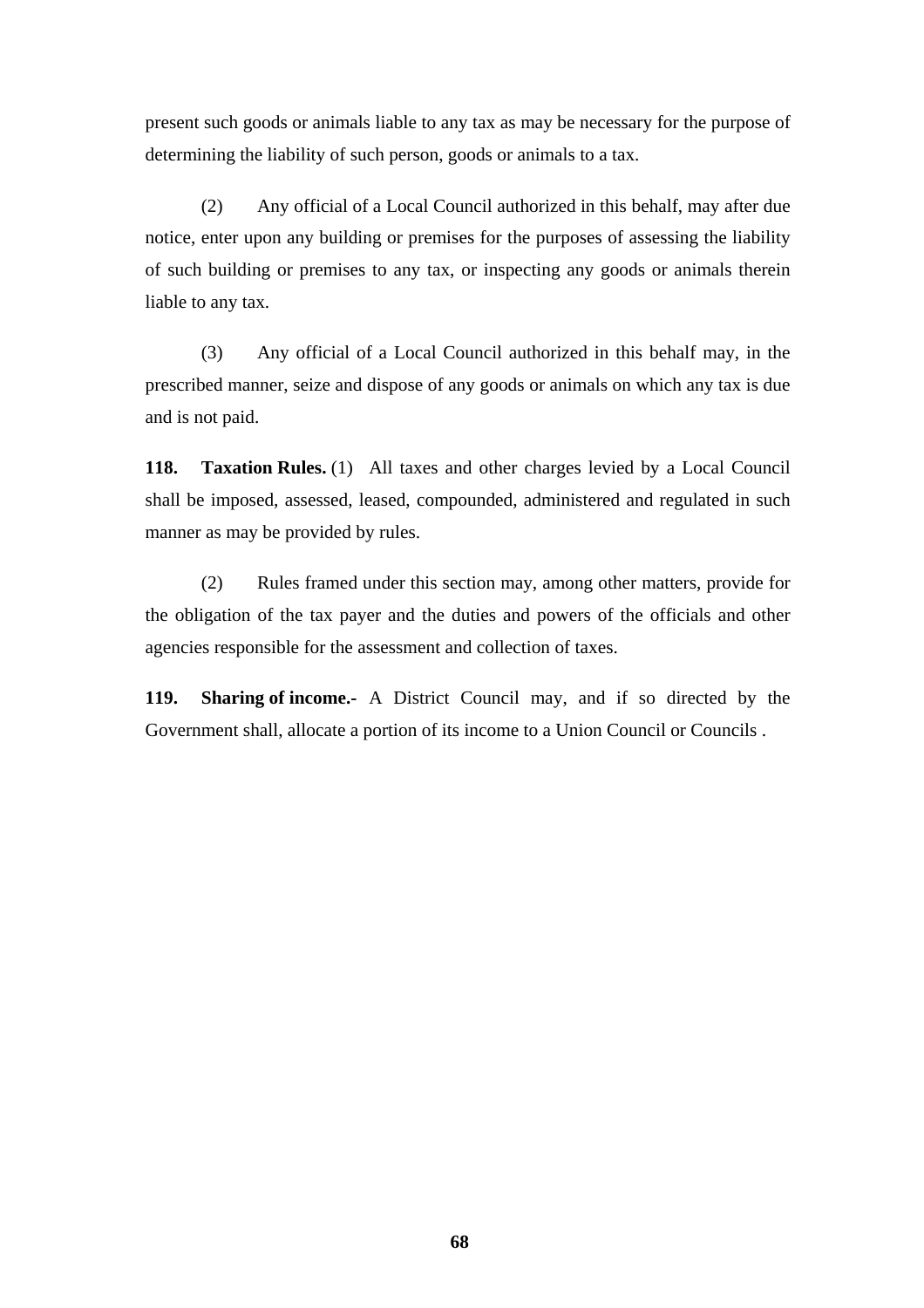## **CHAPTER XII**

## **LOCAL COUNCILS GRANTS COMMITTEE AND FISCAL TRANSFERS**

**120. Constitution of Local Councils Grants Committee.** The Government shall constitute a Local Councils Grant Committee headed by the Minister Finance with Secretaries of the Finance, Local Government and Planning & Development Departments as members for award of grant to the Local Councils.

**121. Functions of the Local Councils Grants Committee. -** (1) The Local Councils Grants Committee shall make recommendations to the Government on:

- (a) The amount of Local Councils Grant out of the proceeds of Provincial Consolidated Fund in a financial year in addition to the GST grant (in lieu of Octroi and Zila Tax);
- (b) Formula for distribution of Local Councils Grant among local councils in the province;
- (c) The amount of special grants with modalities and conditions for local councils to access the facility;
- (d) Grants in aid to local councils in need of assistance; and
- (e) Matters relating to local councils finance.

(2) The Grants Committee shall take into account the principles of need, capacity, effort and performance of local councils while making recommendations.

**122. Rules of Business of Local Councils Grants Committee.-** The Government shall make rules to regulate the business of Local Councils Grants Committee.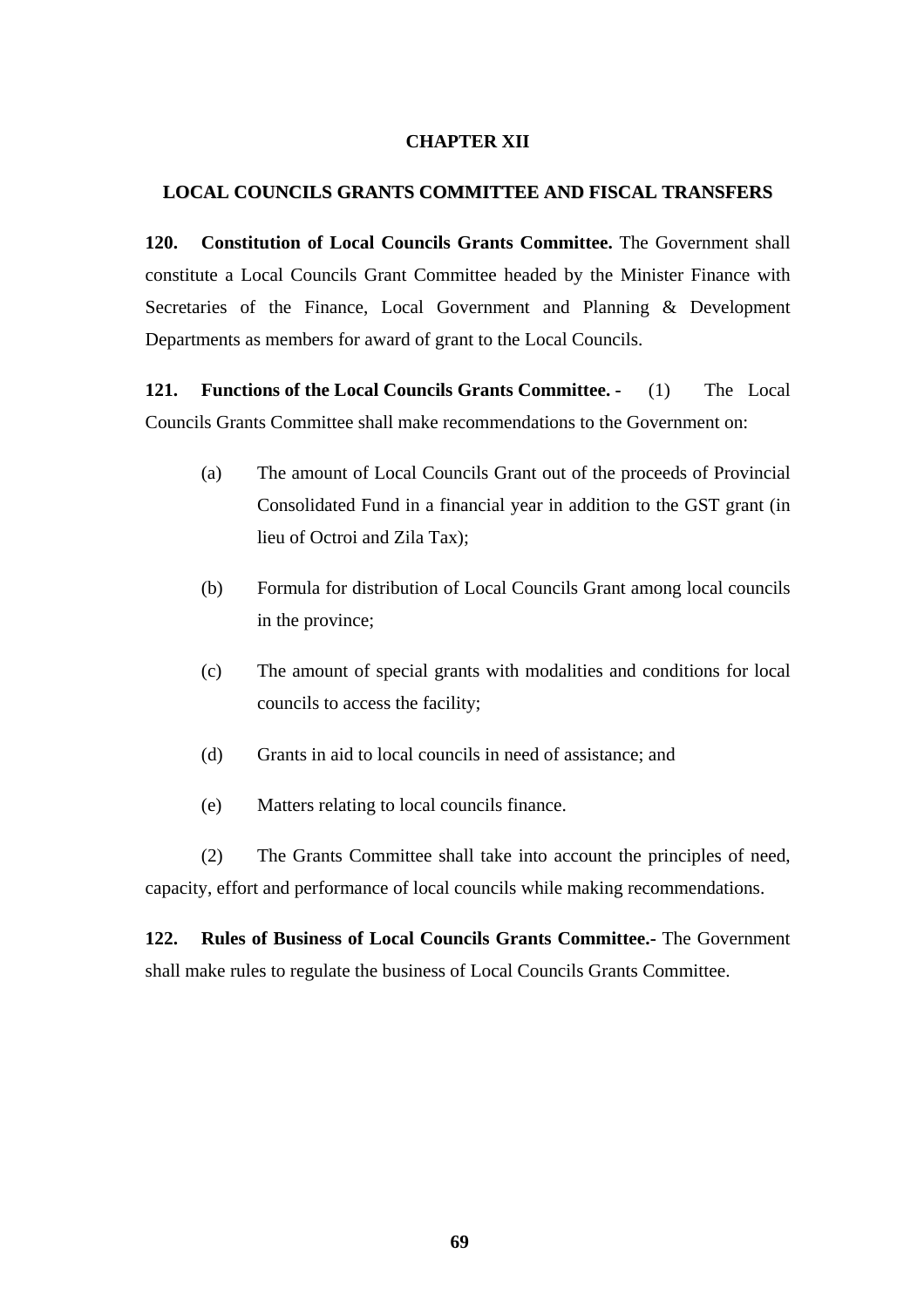## **CHAPTER – XIII**

## **SUPERVISION OF LOCAL COUNCILS**

**123. Supervision of Local Councils.** (1) Government shall exercise general supervision, and control over the Local Councils in order to ensure that their activities conform to the provisions of this Act.

(2) In performance of their functions, the local councils shall not impede or prejudice the exercise of the executive authority of the Government.

**124.** Inspections of Local Council. – (1) The working of the Local Councils shall be inspected at least once in each financial year by the inspecting officer or officers to be notified by Government.

- (2) The Inspecting Officer shall have the power–
- (a) to enter upon, inspect and survey any immovable property occupied by a Local Council or any institution maintained by or any work in progress under the directions of Local Council;
- (b) to call for or inspect files, registers, books or documents in the possession or under the control of a Local Council;
- (c) to require the production of such statements, accounts, reports, documents and copies of documents relating to the proceedings of a Local Council as he may think fit;
- (d) to observe meetings of Local Council; and
- (e) to inquire generally into the affairs of a Local Council.

**125.** Inspection reports and action thereon– (1) The inspection reports shall be prepared in such form as may be specified by Government and the inspection reports so prepared shall be forwarded to the Local Council concerned within thirty days of the completion of inspection.

(2) As soon as may be, the inspection reports prepared under sub-section (1) shall be placed before a meeting of the Local Council for information and compliance.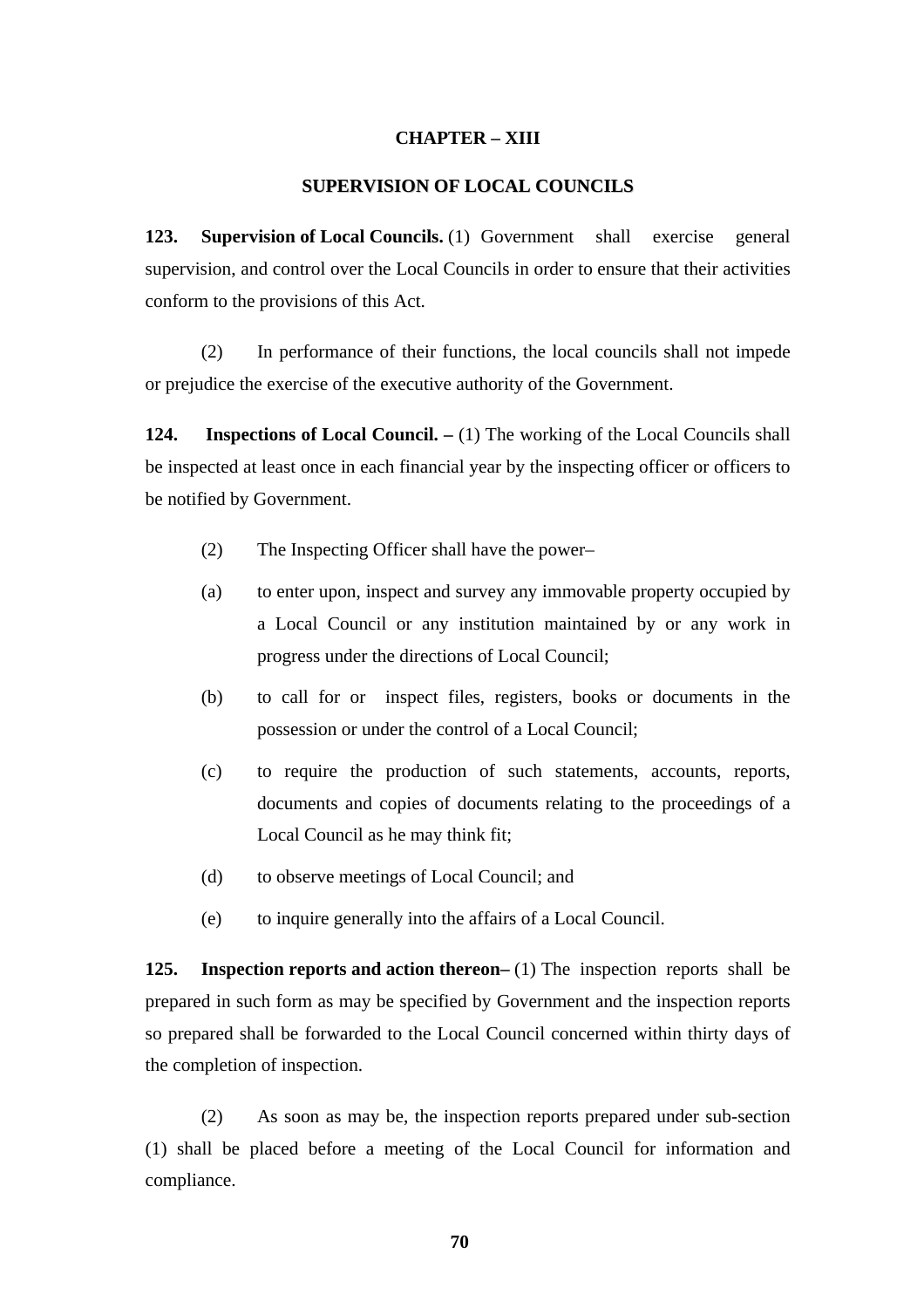(3) The Chairman shall take such action on the inspection report as may be required.

(4) Within thirty days of the receipt of an inspection report, Local Council shall annotate the inspection report and forward it to the Inspecting Officer who may issue such further directions and advice to the Local Council as may be necessary.

(5) If there is any dispute or difference of opinion between the Inspecting Officer and the Local Council, such dispute or matter shall be decided by Divisional Coordination Committee.

**126. Suspension of orders and resolutions. –**Where in the opinion of Government anything done or intended to be done by or on behalf of a Local Council is not in conformity with law, Government for reasons to be recorded, may:–

- (a) quash the proceedings;
- (b) suspend the execution of any resolution passed or order made by the Local Council;
- (c) prohibit the doing of anything proposed to be done; and
- (d) Require the Local Council to take such action as may be specified.

**127.** Power to give directions.  $- (1)$  Government may direct any Local Council or any person or authority responsible thereto to take within such period as may be specified such action as may be necessary for carrying out the purposes of this Act.

(2) Where after due enquiry, Government is satisfied that a Local Council or person or authority has failed to comply with any direction made under sub-section (1), Government may appoint a person or persons to give effect to such directions and may further direct that the expenses incurred in connection therewith shall be borne by the Local Council.

(3) Should the expenses be not so paid, Government may make an order directing the person having the custody of the balance of the Local Fund of the Local Council to pay the expenses or so much thereof as may, from time to time, be possible.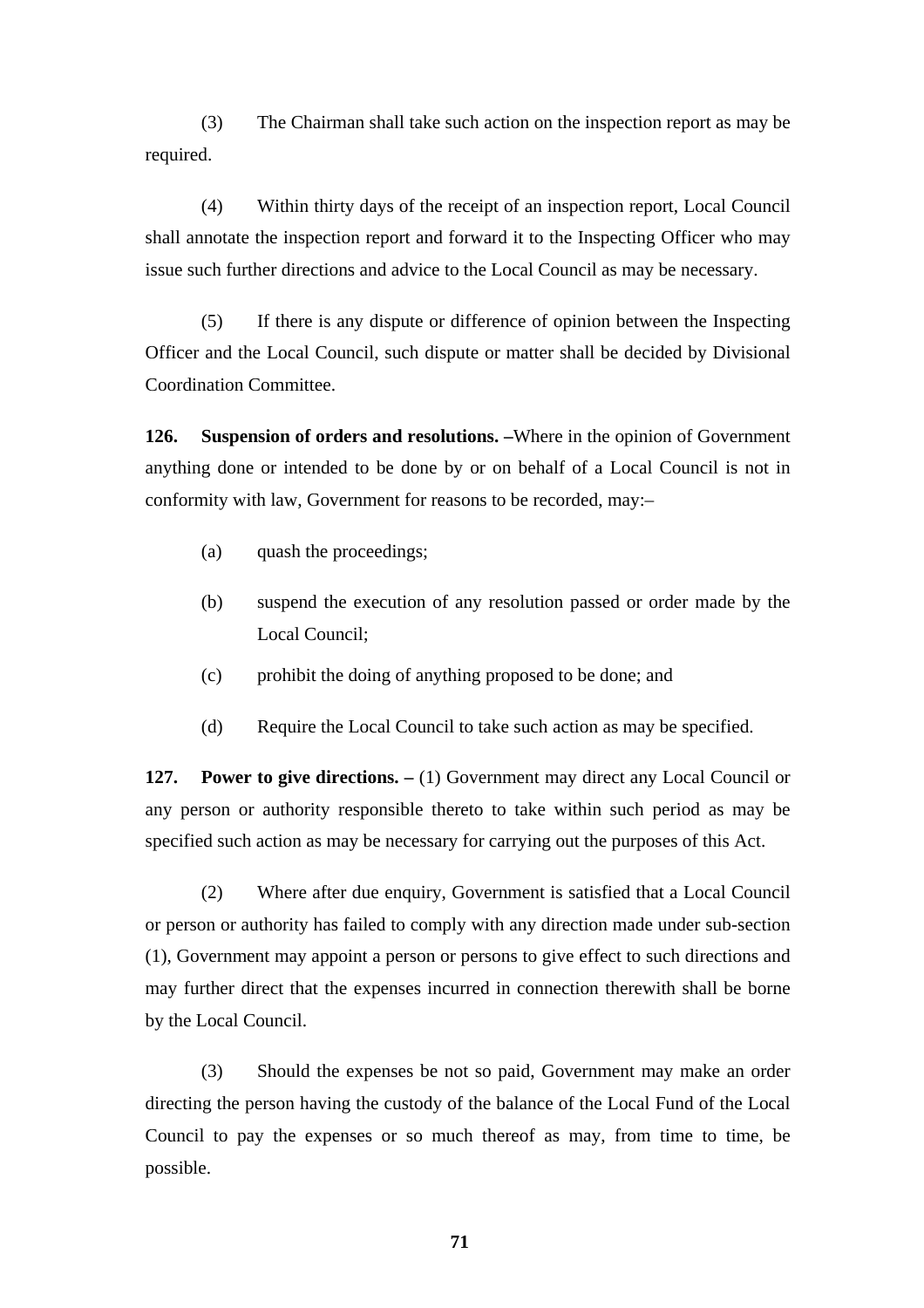**128. Inquiries. –**(1) Government may, for reasons to be recorded and communicated to the concerned Chairman or Mayor, cause an inquiry to be made by such person as may be authorized by it in this behalf, into the affairs of a Local Council, generally or into any particular matter concerning a Local Council and take such remedial measures as may be warranted by the findings of such inquiry.

(2) Such person shall, for the purposes of the inquiry, have the powers of a court under the Code of Civil Procedure, 1908(V of 1908), to take evidence and to compel the attendance of witnesses and the production of documents.

**129.** Dissolution and Suspension.  $- (1)$  Government may by notification in the official gazette dissolve or suspend a Local Council for a period specified in such notification and appoint any person as Administrator if there are reasons to believe that a Local Council:-

- (a) Is unable to discharge or persistently fails to discharge its duties; or
- (b) Is unable to administer its affairs for meeting its financial obligations; or
- (c) Generally acts in a manner contrary to public interest; or
- (d) Otherwise exceeds or abuses its powers.
- (2) On publication of a notification under sub-section (1):
- (a) Person holding offices as Chairman/Vice Chairman, or Mayor/ Deputy Mayor as the case may be, and members of the Local Council shall cease to hold offices;
- (b) all functions of the Local Council shall, during the period of suspension, be performed by such person or authority as Government may appoint in this behalf; and
- (c) all funds and property belonging to the Local Council shall, during the period of suspension, vest in Government.

(3) Government shall hold or cause to be held an inquiry into charges on which a Local Council is suspended and if, within a period of two months, from the date of the suspension of the Local Council, the inquiry is not completed, the Local Council shall stand re-instated.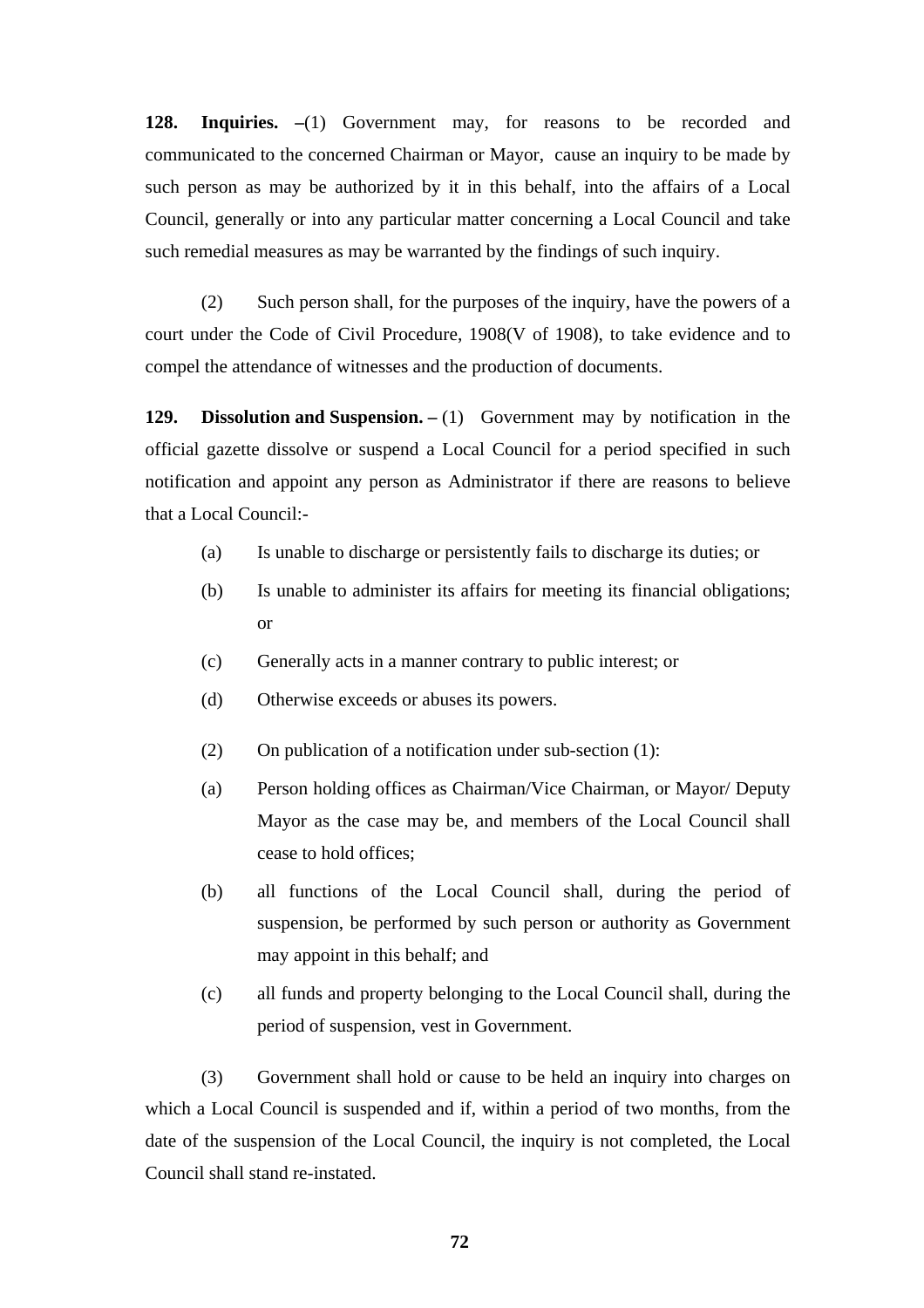(4) If, as a result of the inquiry, the charges against the Local Council are proved, Government may dissolve the Local Council.

- (5) When a Local Council is dissolved-
- (a) Government shall order fresh elections, for the remaining term of the Local Council, if the remaining term is not less than six months; and
- (b) If the remaining term of the Local Council is less than six months, the person or authority referred to in sub-section (2) (b) shall continue to perform the functions of the Local Council and its funds shall continue to vest in the Government till the re-constituted Local Council assumes office.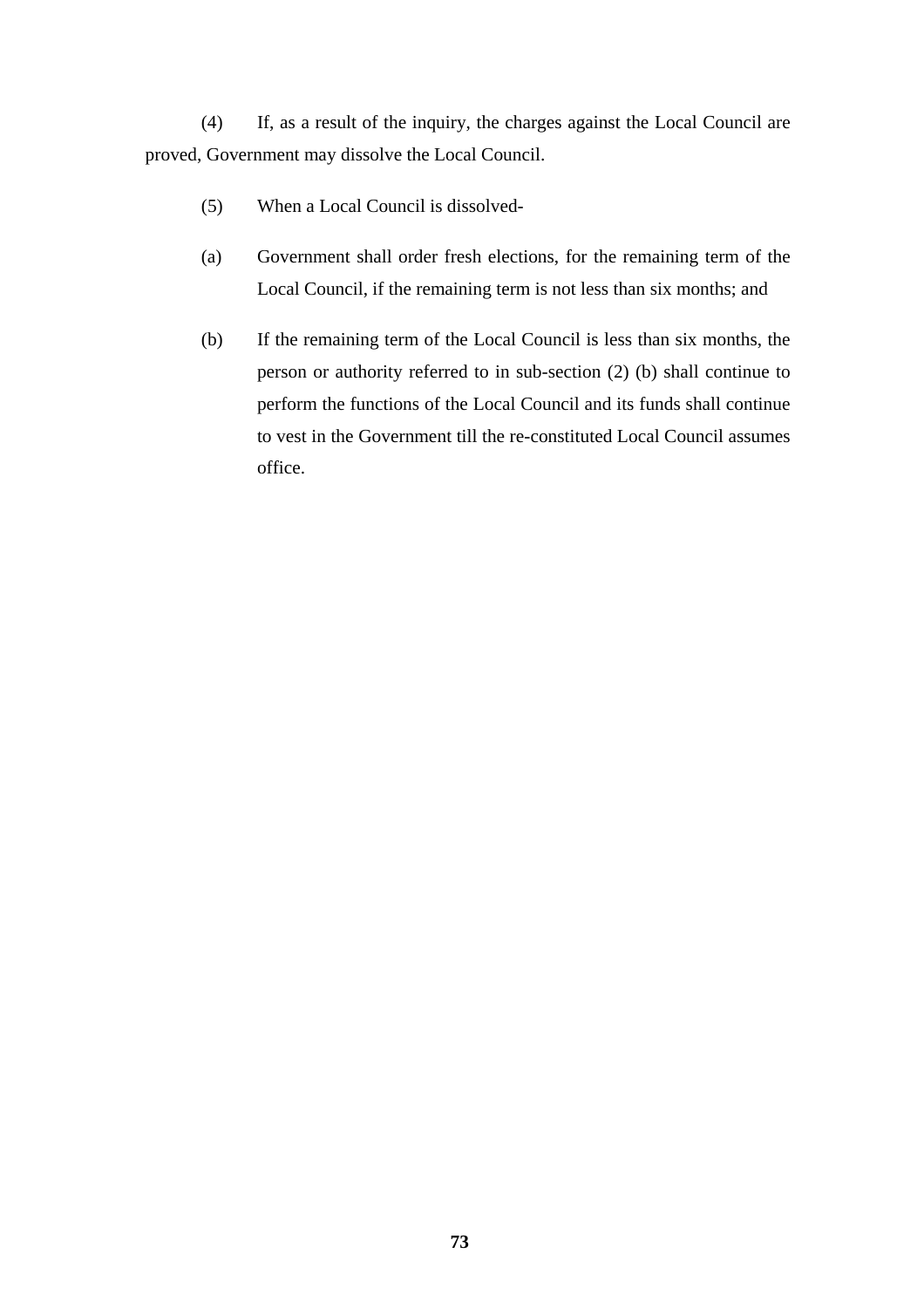#### **CHAPTER- XIV**

# **DIVISIONAL CO-ORDINATION COMMITTEE AND INTER-COUNCIL MATTERS**

**130. Divisional Coordination Committee.** – (1) There shall be Divisional Coordination Committee in every Division, which shall consist of -

- (a) Elected Mayor of Metropolitan Corporation, Chairmen of District Councils, Chairmen of Municipal Corporations, Chairmen of Municipal Committees and heads of all nation building departments of the Provincial and Federal Governments and Collector of the District.
- (b) One representative each of the special interest groups, viz. peasants, workers and women to be elected in the prescribed manner, by the elected members belonging to the respective groups in various Local Councils within a Division.

(2) The members of the Provincial and National Assemblies elected from the Division may take part as observers in the meetings of the Divisional Coordination Committee but they shall not be its members.

(3) The Chairman of the Divisional Coordination Committee shall be the Commissioner and the Deputy Director, Local Government and Rural Development shall be its ex-officio Secretary:

Provided that if the Chairman is unable to preside over any meeting of Divisional Coordination Committee, the members present may elect from amongst themselves, any member to preside over that meeting.

(4) The Divisional Coordination Committee shall meet at least once in every three months:

Provided that it shall compulsorily meet in the month of June each year to scrutinize, authenticate or sanction, as the case may be under this Act, the budget of the Local Councils.

**74**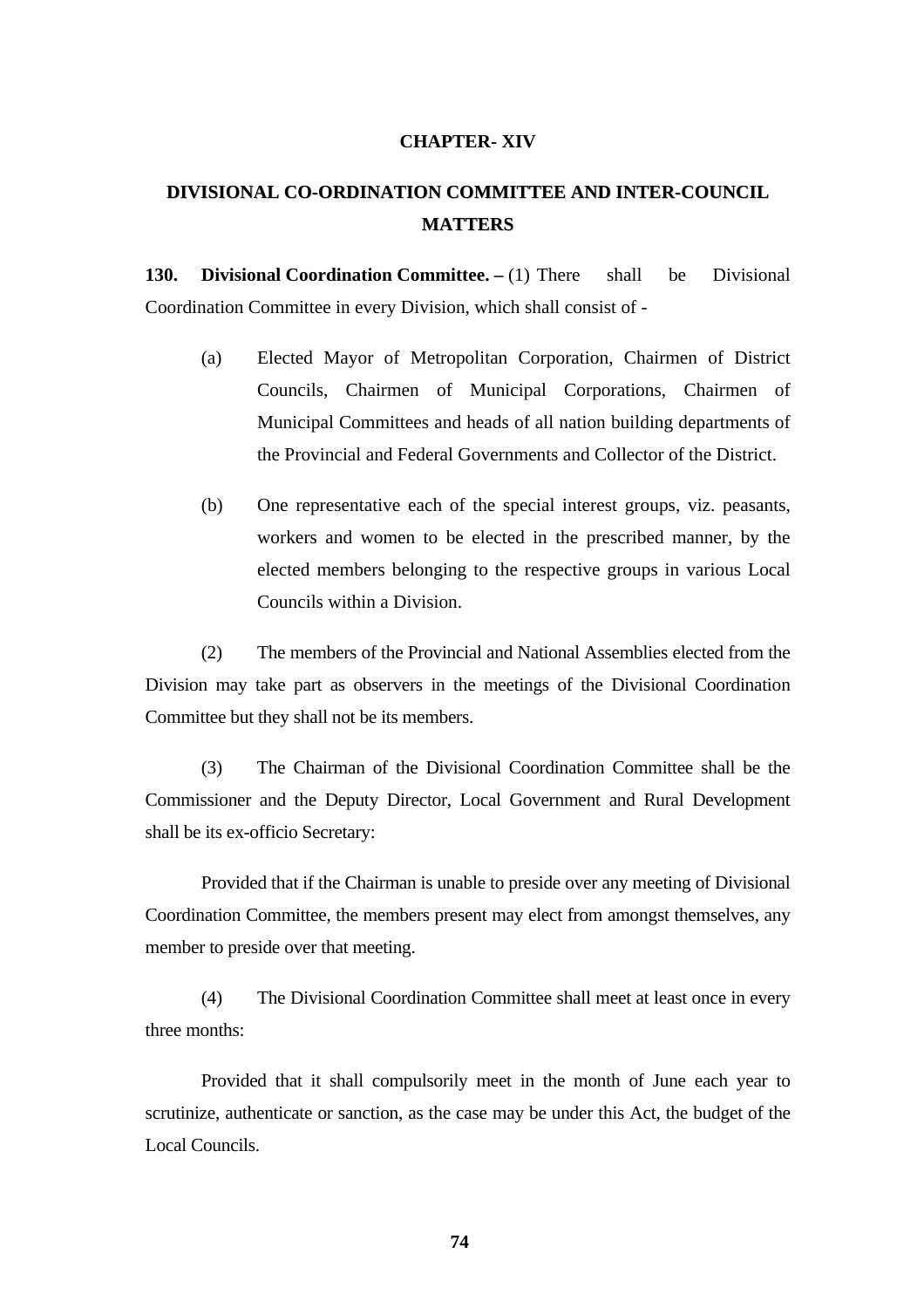(5) The Commissioner shall call its meetings, and decisions shall be taken by a majority of vote of the members participating in the meeting.

(6) Quorum for the meetings shall be one third of the total members of the Committee.

**131. Functions.-** (1) The functions and powers of the Divisional Coordination Committee, shall among other matters, include the following:

- (a) Coordination of the activities including the Development Plan of all Local Councils and all nation building departments in the Division;
- (b) settlement of disputes amongst Local Councils in the Division;
- (c) levy of surcharge under Section 104 and 113; and
- (d) Consideration and recommendation of the taxes proposed to be levied by District Councils, Metropolitan Corporation, Municipal Corporation or Municipal Committees.

(2) Any decision taken by the Divisional Coordination Committee shall be communicated to the Local Council concerned and Nation Building Departments concerned for implementation.

**132. Joint Committee.-** A Local Council may join any other Local Council or Local Authority in appointing a Joint Committee for any purpose in which such Local Councils or Local Authorities are jointly interested and may delegate to such joint Committees any power which may be exercised by it including the power to make byelaws for conduct of its business.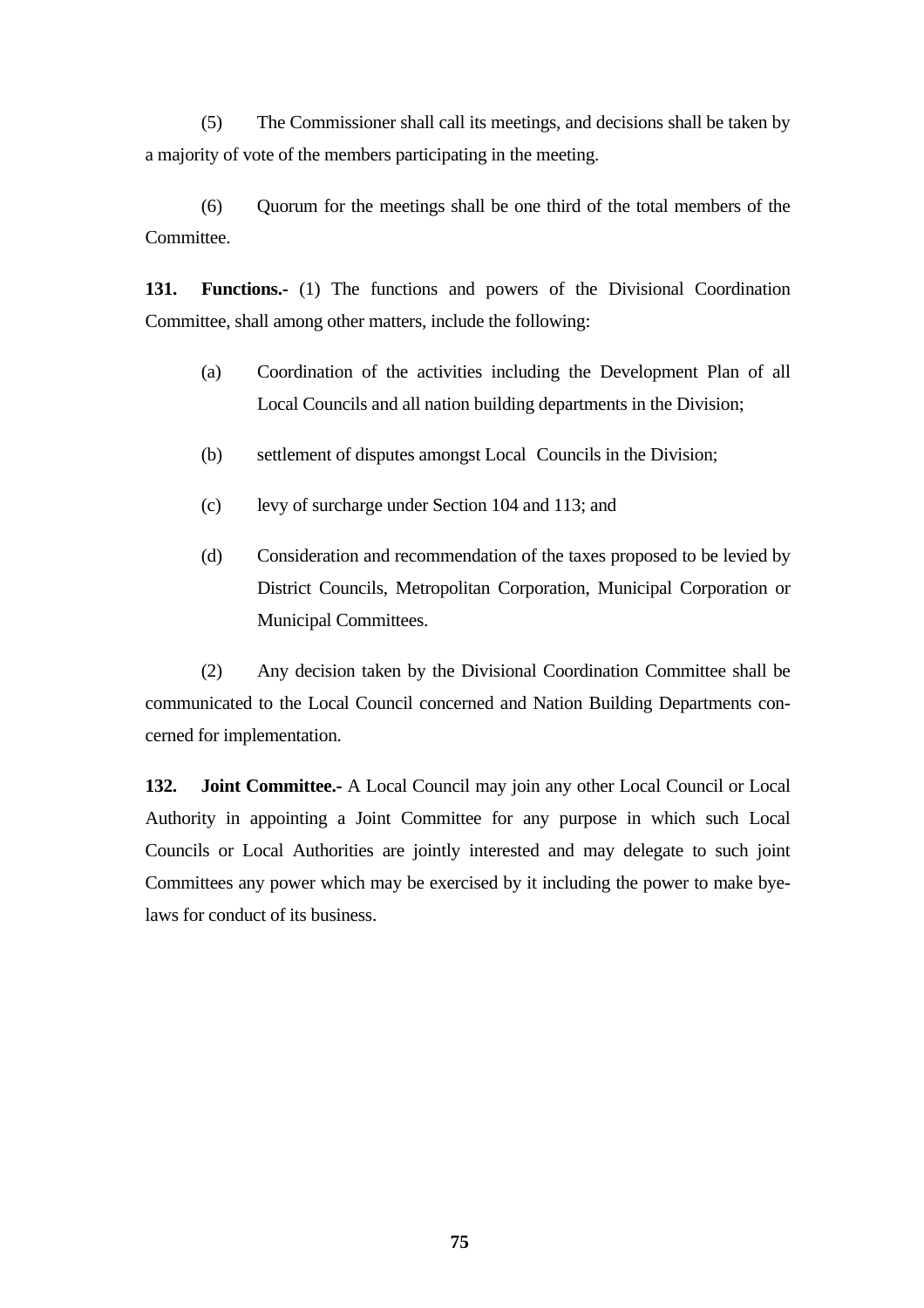#### **CHAPTER—XV**

#### **OFFENCES AND PENALTIES**

**133. Offences.** An act or omission specified in the Third Schedule shall be an offence under this Act.

**134. Punishment.** (1) Whoever commits any of the offences mentioned in Part-1 of the Third Schedule shall be punished with imprisonment for a term which may extend to six months, or with fine which may extend to ten thousand rupees, or with both, and if the offence is a continuing one, with a further fine which may extend to two hundred rupees for every day after the date of the first commission during which period the offender has persisted in the offence.

(2) Whoever commits any of the offences mentioned in Part-II of the Third Schedule shall be punished with fine which may extend to five thousand rupees and if the offence is a continuing one, with further fine which may extend to two hundred rupees for every day after the date of the first commission during which period the offender has persisted in the offence.

(3) Out of the fine imposed under sub-section (1) or sub-section (2), the court imposing the fine may award such compensation for the loss to or damage of the property of the Local Council as it may deem fit.

**135. Compounding of offence.** Save as otherwise provided the Chairman or any person generally or specially authorized by Local Council in this behalf, may at any time or after the commission of offence but before the conclusion of proceeding in the Court, compound any offence mentioned in the Third Schedule:

Provided that no case in respect of any offence pending adjudication before a court shall be compounded except with the permission of the court;

Provider further that an offence shall not be compounded where the accused has been served a notice forbidding him from continuing with the violation or contravention of any provision of this Act, and he persists in such violation and contravention;

**76**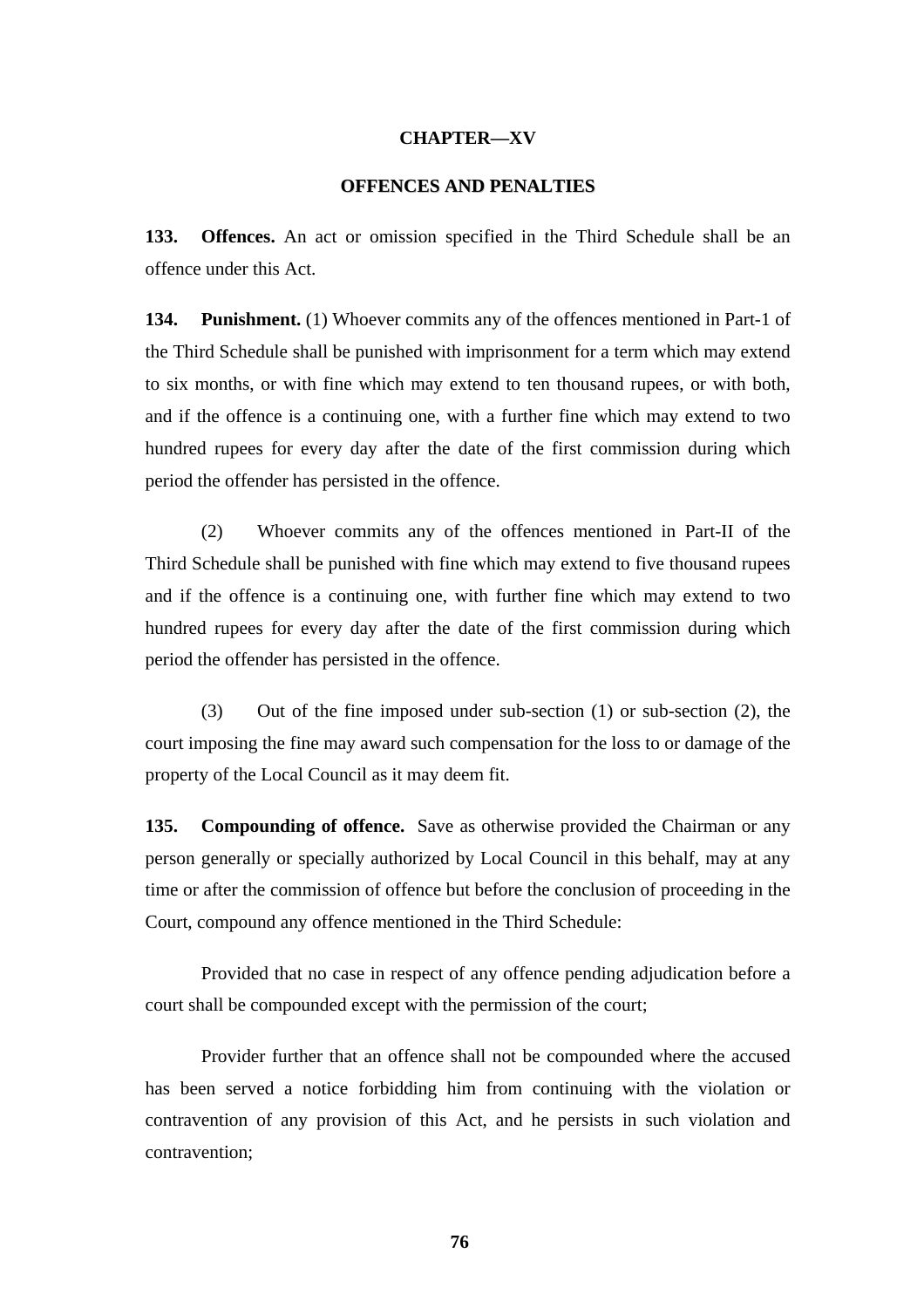Provided also that the accused shall be given an opportunity of being heard before passing an order or taking any action adverse to his interest.

**136. Cognizance of offences.** No Court shall take cognizance of any offence mentioned in the Third Schedule, except on a complaint in writing received from the Chairman, or a person generally or specially authorized by the Local Council in this behalf.

**137. Summary disposal of cases.** (1) A Court taking cognizance of any offence punishable under this Act other than an offence mentioned in Part-I of the Third Schedule, may state upon the summons to be served on the accused person that he may:

- (a) appear by pleader and not in person; or
- (b) by a specified date, prior to the hearing of the charge, plead guilty by registered letter and remit to the Court such amount as the Court may specify.

(2) The accused person shall, if he pleads guilty to the charge, forward his license, if any, to the Court with a letter containing his plea in order that the conviction may be endorsed on the licence.

(3) Where the accused person pleads guilty and remits the sum specified and has complied with the provisions of sub-section (2), no further proceedings in respect of the offence shall be taken against him nor shall he be liable to be disqualified from holding or obtaining a licence solely by reason of his having pleaded guilty.

**138. Summary trial of offences.** Notwithstanding anything to the contrary contained in any other law for the time being in force, the offences specified in the Third Schedule shall be tried summarily.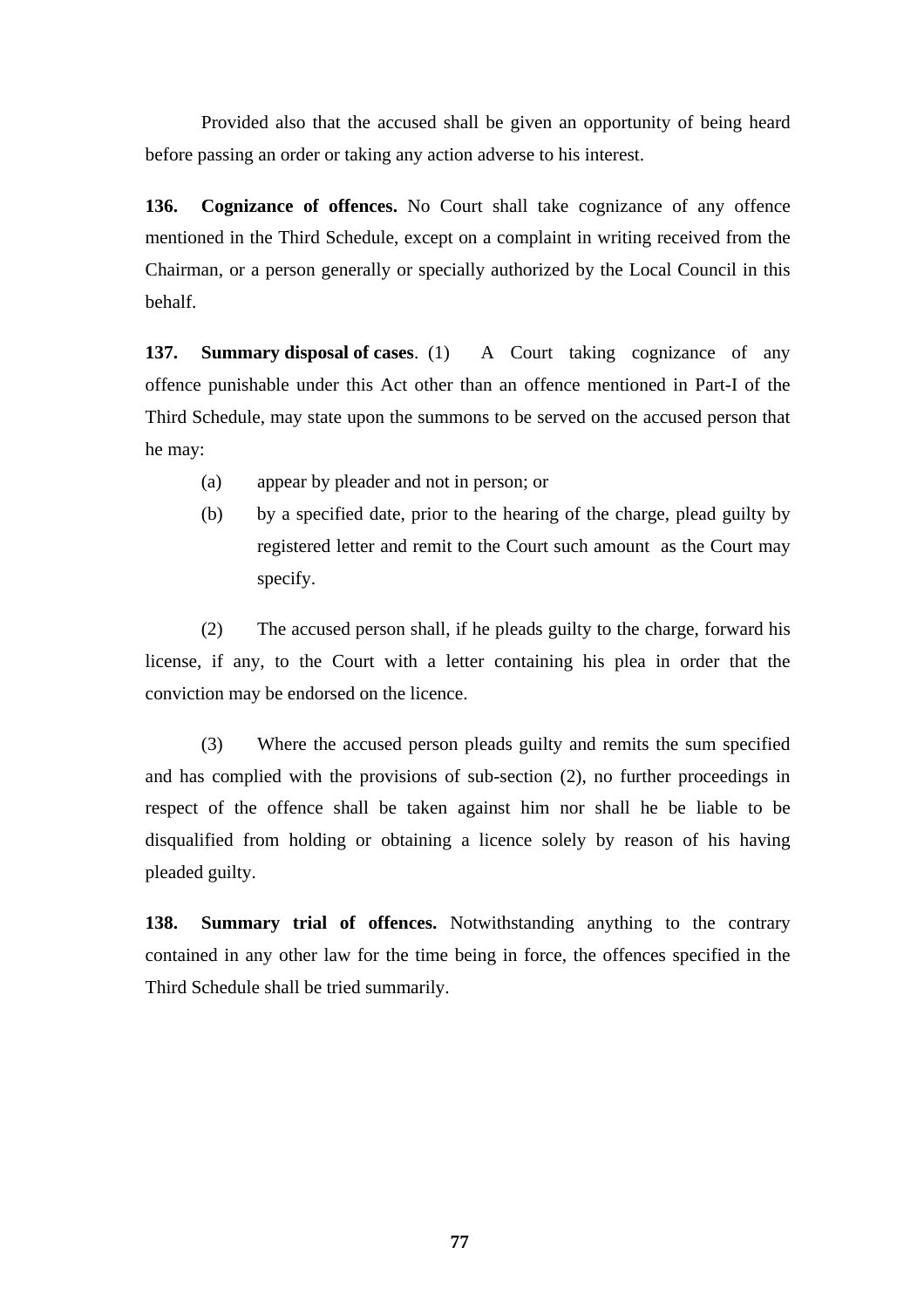#### **CHAPTER—XVI**

#### **MISCELLANEOUS**

**139. Appointment of whole-time Magistrates.** (1) Government may, on such terms and conditions as it may determine, appoint one or more Magistrates for trial of offences under this Act.

(2) Notwithstanding anything contained in any other law for the time being in force, the Magistrate or Magistrates, as the case may be, appointed under sub-section (1) shall have the power to try summarily the offence under this Act.

**140. Appeals.** (1) Any person aggrieved by any order passed by a Local Council or its Chairman in pursuance of this Act or the rules or bye-laws, may appeal to such authority, in such manner and within such period as may be prescribed.

(2) Any order passed in appeal shall be final:

Provided that no order shall be passed in appeal, except after giving the aggrieved person an opportunity of being heard.

**141.** Power to make rules. (1) Government may make rules for carrying out the purposes of this Act.

(2) In particular and without prejudice to the generality of the foregoing power, such rules may provide for all or any of the matters specifically required to be provided under this Act, and all matters incidental, consequential and supplemental thereto.

**142. Bye-laws.** (1) A Local Council may, and if required by Government shall, make bye-laws not inconsistent with this Act and the rules framed thereunder to carry out the purposes of this Act.

(2) In particular and without prejudice to the generality of the foregoing power, such bye-laws may provide for all or any of the matters specified in the Forth Schedule and the matters incidental, consequential and supplemental thereto.

(3) Any regulations made by any Local Council in pursuance of, or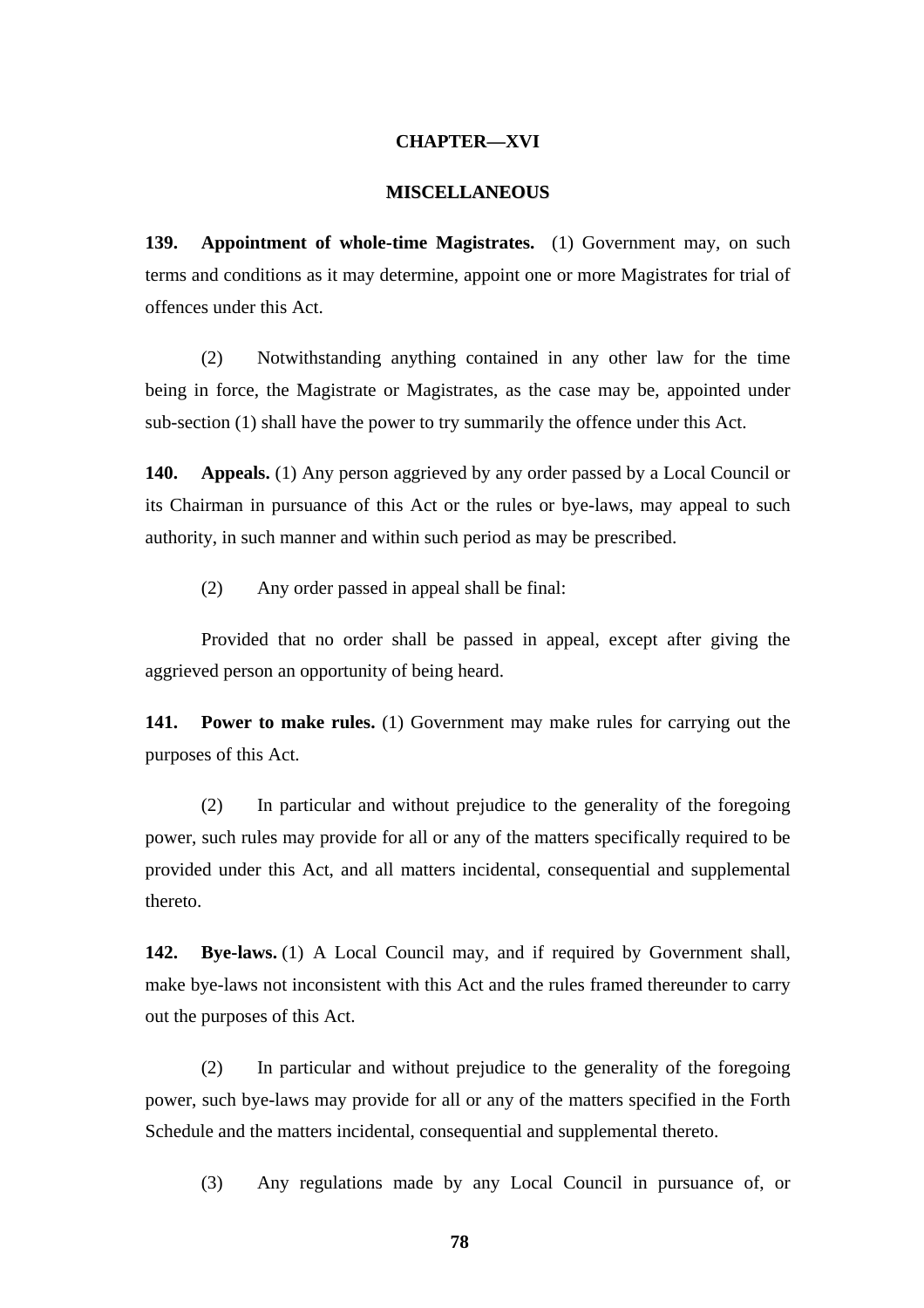continued in force under the provisions of the Balochistan Local Government Ordinance, 2001(XVIII of 2001), if not inconsistent with this Act or the rules made thereunder, shall be deemed to be bye-laws validly made under this Act.

**143.** General provisions relating to bye-laws, etc. (1) All bye-laws shall be made subject to the condition of previous publication.

(2) All bye-laws made by any Local Council shall be subject to the sanction of Government and Government may sanction such bye-laws subject to modifications:

Provided that if the Government does not sanction or modify the bye-laws made by the Local Council within three months of their receipt, the bye-law so made by the Local Council shall be deemed to be sanctioned.

(3) Government may frame model bye-laws and in framing their bye-laws the Local Councils shall be guided by such models.

(4) All rules shall be notified in the Official Gazette, and all bye-laws shall be published in such manner as in the opinion of the authority making them be best adopted for information of the residents of the Local Area concerned.

(5) Copies of rules and of bye-laws pertaining to a Local Council shall be kept available at the office of the Local Council for inspection and sale.

144. **Delegation of powers.** (1) Government may, by notification, delegate any of its powers under this Act or the rules to any officer subordinate to it.

(2) A Local Council may, with the previous sanction of Government, delegate any of its powers under this Act or the rules or bye-laws to its Chairman or a Sub-Committee or any of its officers or members.

(3) A Chairman may, with the previous sanction of the Local Council concerned, delegate all or any of his powers under this Act or the rules or bye-laws, not being powers delegated to him under sub-section (2), to any member of the Local Council, or any of its officers.

**79**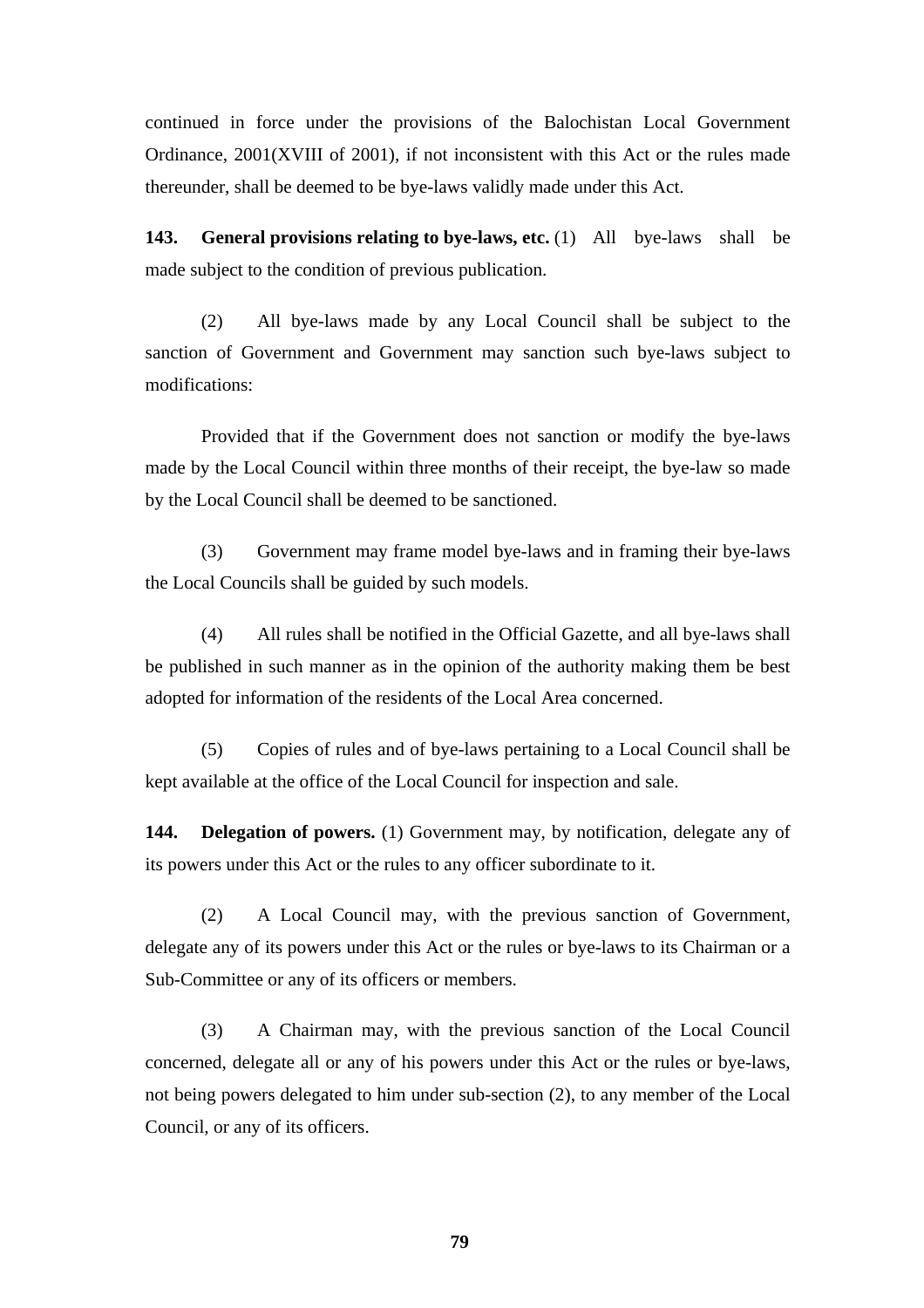(4) Notwithstanding anything to the contrary contained in this Act, or any delegation made under this section, whenever the Chairman of a Local Council is on leave for a period of more than ten days, then the Vice Chairman of the respective Council shall exercise all the executive powers and perform all the functions of the Chairman during the period of his absence.

**145. Transfer of function.** Notwithstanding anything contained in this Act or in any other law, Government may, from time to time, direct that subject to such terms and conditions, as may be specified in the direction.

- (a) any institution or service maintained by a Local Council shall be transferred to the management and control of Government; or
- (b) any institution or service maintained by Government shall be transferred to the management and control of a Local Council.

Provided that no direction regarding the transfer of any institution or service from a Local Council to Government or vice versa shall be given without the consent of the Local Council.

**146. Licenses and sanctions.** (1) Wherever it is provided in this Act or the rules or bye-laws that the permission or sanction of a Local Council shall be necessary to the doing of any act, such permission or sanction shall be in writing.

(2) Every license sanctioned or permission granted by or under the authority of a Local Council shall be signed by the Chairman, or by such Officer of the Local Council, as may be authorized in this behalf by rules or bye-laws.

**147. Institution of suits against Local Council, etc.** (1) A suit may be instituted against a Local Council or against any member, official or servant of a Local Council in respect of any act done or purported to have been done in his official capacity after the expiration of one month next after a notice in writing has been in the case of a Local Council, delivered or left at its office, and in the case of member, official or servant, delivered to him or left at his office or residence, stating the cause of action, the name, description, and place of residence of the intending plaintiff and the relief which he claims and the plaint shall contain a statement that such notice has been so delivered or left.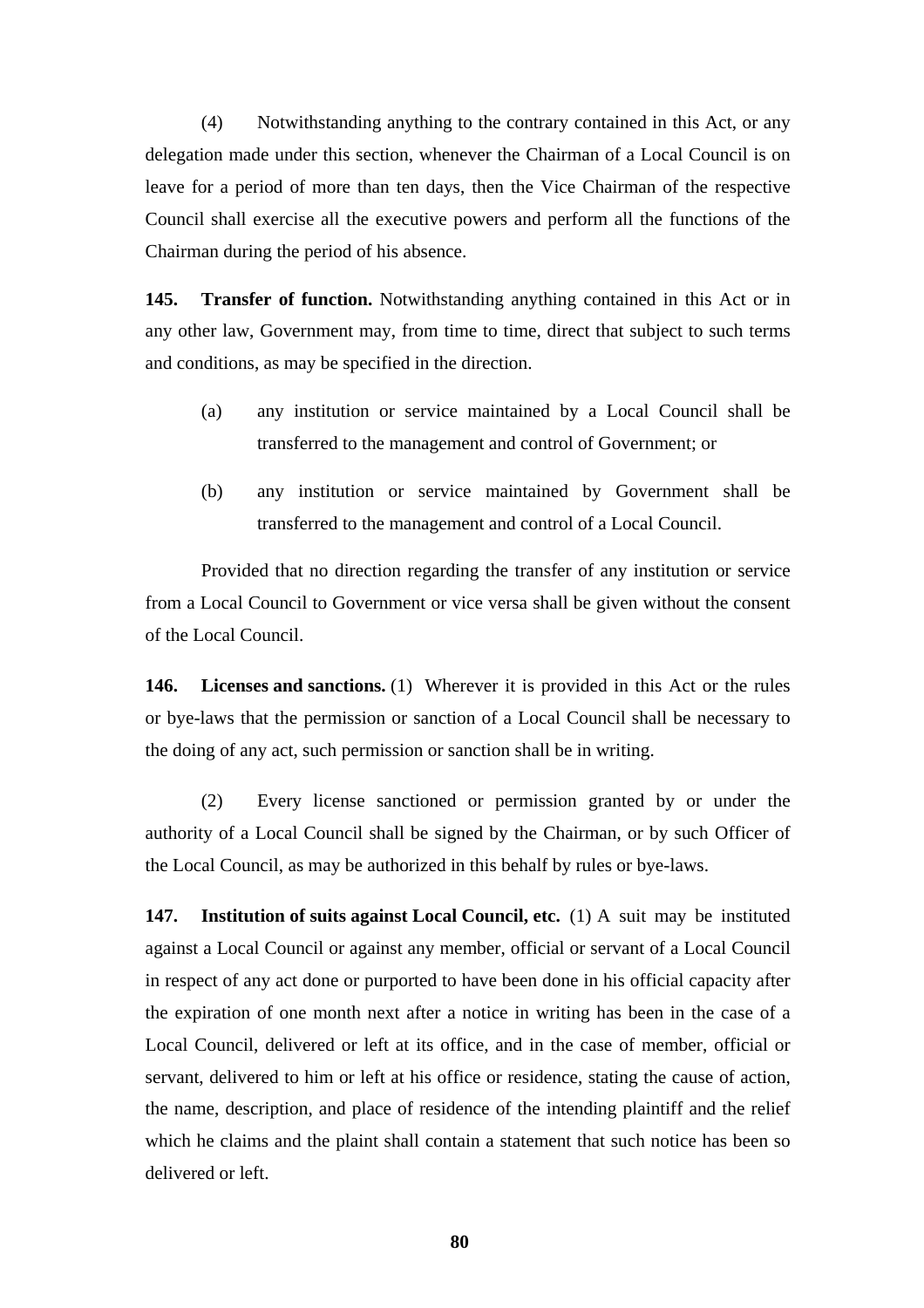(2) Where any such suit is instituted without delivering or leaving such notice as aforesaid or before the expiration of the said period of one month or where the plaint does not contain a statement that such notice has been so delivered or left or if settlement as regards the subject matter of the suit is reached or the Local Council or the member or official or servant, as the case may be concedes the plaintiff's claim within the period of one month from the date of institution of the suit, the plaintiff shall not be entitled to any cost.

**148.** Notice and service thereof.- (1) Where anything is required to be done by any person under this Act or the rules or bye-laws, a notice shall be served on the person concerned specifying the time within which the requirement shall be complied with.

(2) No notice shall be invalid for defect of form.

(3) Every notice shall, unless otherwise provided, be served or presented by giving or tendering the notice or sending it by post to the person for whom it is intended or by affixing it on some conspicuous part of his ordinary abode or usual place of business.

(4) A notice intended for the public in general shall be deemed to have been sufficiently served if a legible copy thereof is affixed in such public place as may be determined by the Local Council.

**149. Records to be public documents.** All records prepared or registers maintained under this Act shall be deemed to be public documents within the meaning of Qanun-e-Shahadat Order, 1984.

**150. Bar against employment.** A Chairman or a member of a Local Council shall not be employed under such Local Council for a period of one year from the date on which he ceases to be a Chairman or member, as the case may be.

**151. Protection of action taken in good faith.** No suit, prosecution or other legal proceedings shall lie against Government or any Local Council or against any person authorized by either, for anything done in good faith or intended to be done under this Act or for any damage caused or likely to be caused by any such thing.

**81**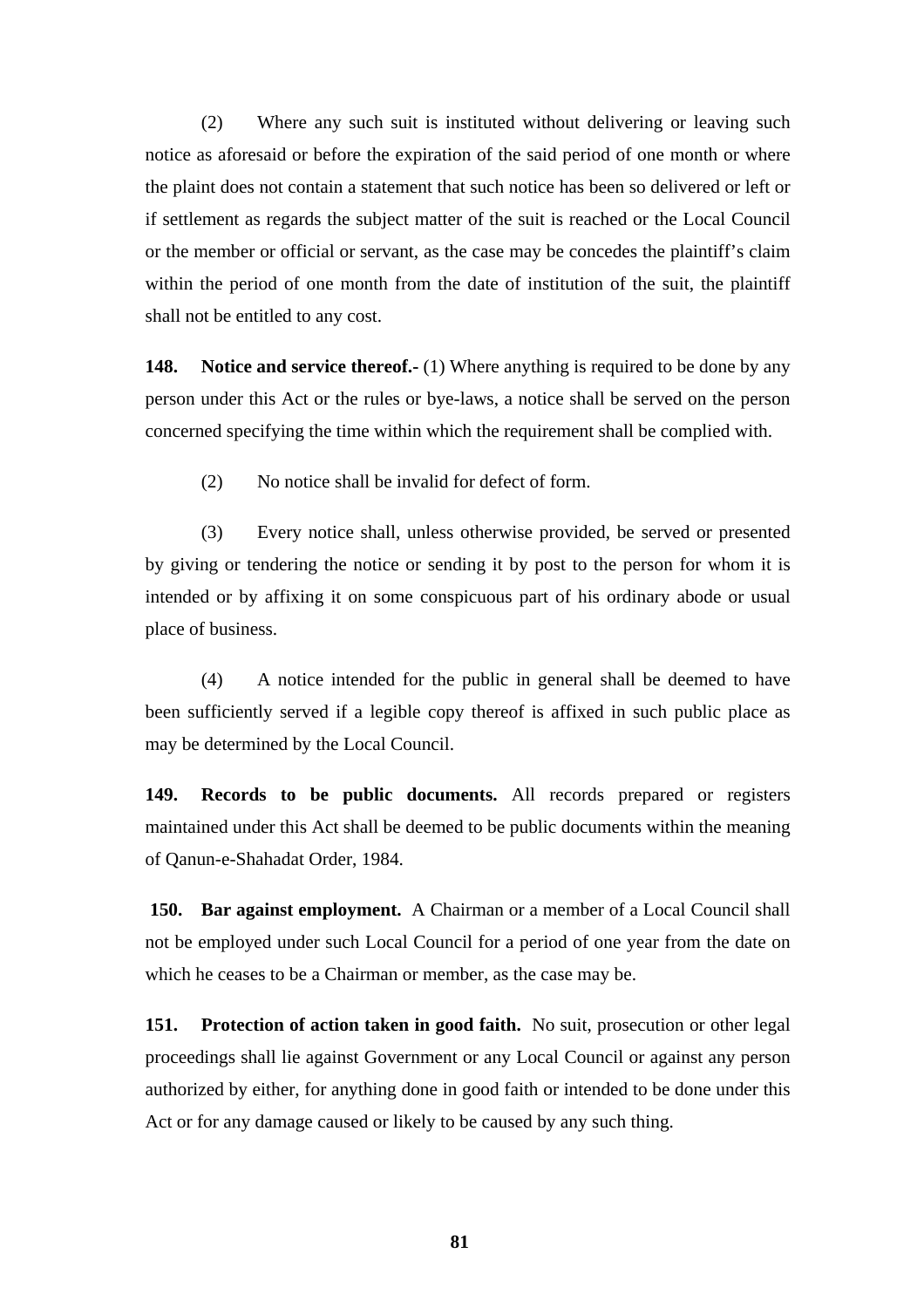**152. Revival of the Divisional and District offices of Local Government and Rural Development Department and Water & Sanitation Agencies and any other Authorities.-** On commencement of this Act the Divisional and District Offices of the Local Government & Rural Development Department entrusted to the Town/ Tehsil Municipal Administrations constituted under the Balochistan Local Government Ordinance 2001 alongwith employees shall stand revived. The Water and Sanitation Agency and any other Authority under the control of District Government shall also stand functioning as prior to the promulgation of the Balochistan Local Government Ordinance, 2001.

**153. Entrustment of Decentralized Offices.-** On the commencement of this Act the administrative and financial authority for the management of the offices of the District Government set up in a District under BLGO 2001 shall stand entrusted to the respective Provincial Administrative Departments.

**154. Removal of difficulty.-** The government may, by order, provide for the removal of any difficulty which may arise in giving effect to the provisions of this Act.

**155. Amendment of Schedules.** The Government may, by notification in the official gazette, amend or vary any of the Schedules incorporated in this Act.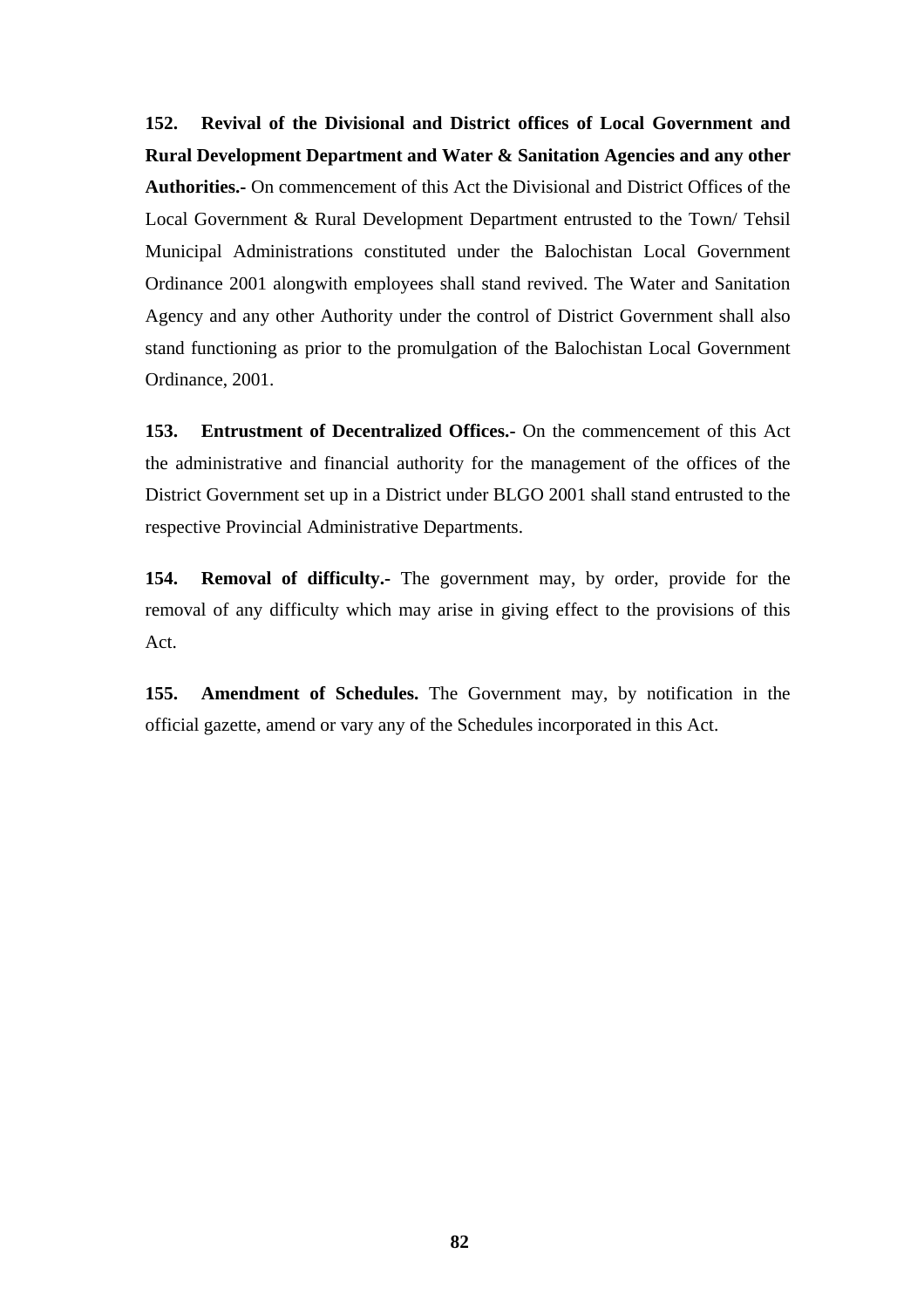# **CHAPTER—XVII MANAGING TRANSITION**

**156. Interim authorities**. In any area within the jurisdiction of a Local Government as defined in the Balochistan Local Government Ordinance,2001 (XVIII of 2001), in which the provisions of this Act are brought into force but a Local Council is not constituted or a Local Council constituted under this Act has been dissolved, then notwithstanding anything contained in this Act, Government may, by order empower a person or persons to perform all or any of the functions of such Local Government or Local Council as had jurisdiction therein immediately before such enforcement or dissolution, as the case may be, or such functions under this Act or any other law for the time being in force as may be specified in the order, until a Local Council for the area assumes office in accordance with the provisions of this Act.

**157. Interim maintenance of institutions.** Where on the enforcement of this Act in any area, any service undertaken or institution maintained by Government is required under any of the provisions of this Act to be compulsorily undertaken or maintained by a Local Council, such service or institution shall, notwithstanding anything contained in this Act, continue to be undertaken or maintained by Government until the management thereof is duly transferred to the Local Council.

**158. Interim budget.** Where a Local Council assumes office under this Act for the first time, its budget for the financial year during which it assumes office shall relate to the remaining period of that year and the provisions regarding budget under this Act shall mutatis mutandis apply to such a budget.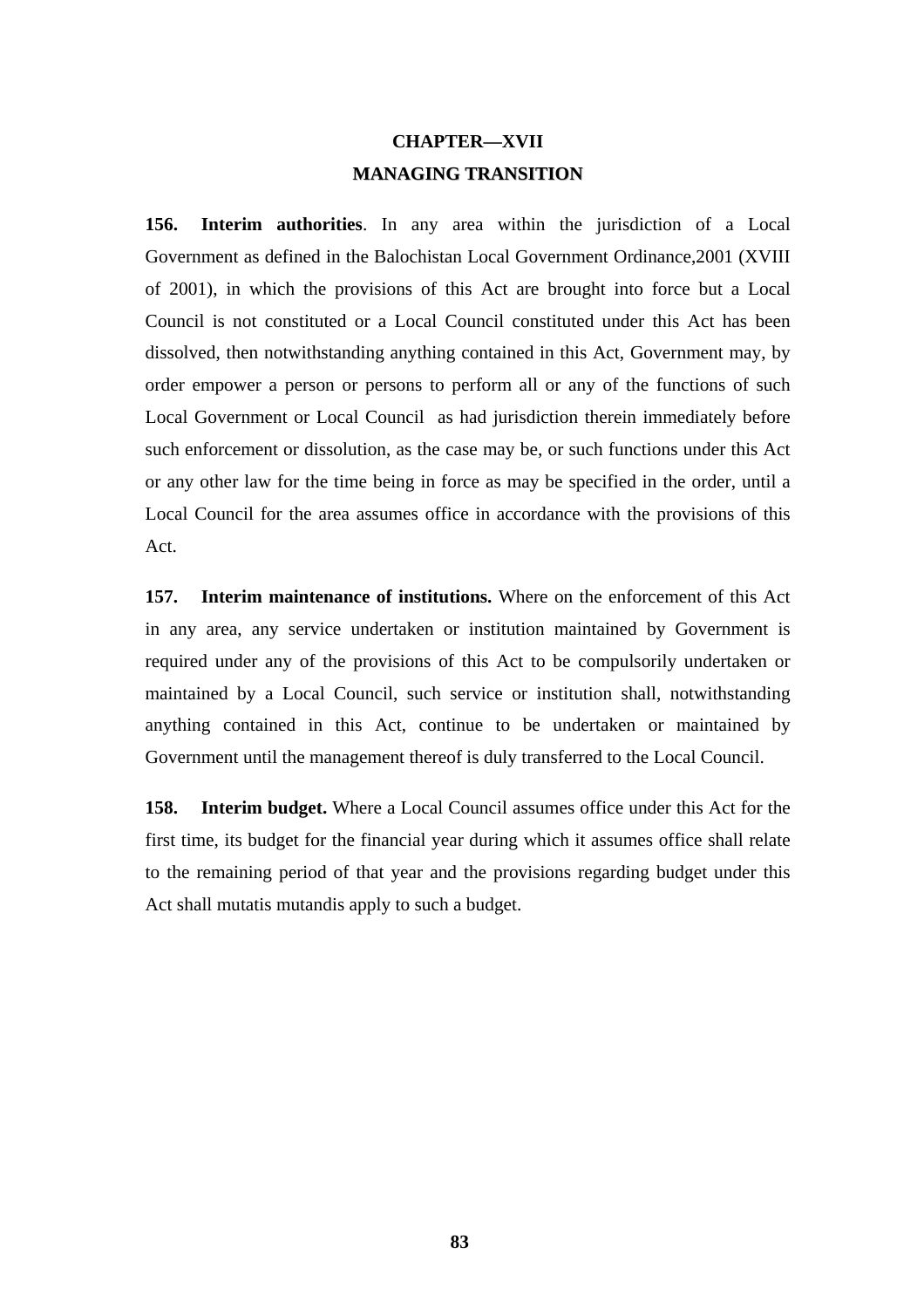#### **THE FIRST SCHEDULE**

#### **DANGEROUS AND OFFENSIVE ARTICLES AND TRADES**

#### **(See Section 80)**

- 1. The business of storing or selling timber, firewood, coal, charcoal and coke, hay straw, grass and bamboo, jute, shrub, hemp munj and their products, matches, explosives, petrol, oil and lubricants, paper, ghee and other dangerously inflammable materials.
- 2. Sugar refining and sugar refineries.
- 3. preparation of aerated water.
- 4. Operating or running bake houses.
- 5. Electroplating.
- 6. Welding.
- 7. Storing, packing, pressing, cleaning, preparing or manufacturing by any process whatever blasting powder, ammunition, fireworks, gun powder, sulpher, mercury, gases, gun cotton, saltpeter, nitrocompounds, nitromixtures, phosphorus or dynamite.
- 8. Cleaning, dying, preparing or manufacturing by any process whatever clothes or yarn in indigo and other colours.
- 9 Storing, processing, cleanings, crushing, melting, preparing or manufacturing by any process whatever or dealing in bones, offal, fat blood, soap, raw hides and skins candles, manure, catgut and oil cloth.
- 10. Manufacturing oils.
- 11. Washing or drying wool or hair.
- 12. Making or manufacturing bricks, 'Surkhi', tiles, or earthenware potsclay pipes or other earthenware by any process of baking or burning.
- 13. Burning or grinding of limestone or metal stone or storing of lime for sale.
- 14. Cleaning or grinding of grain or chilies by any kind or class or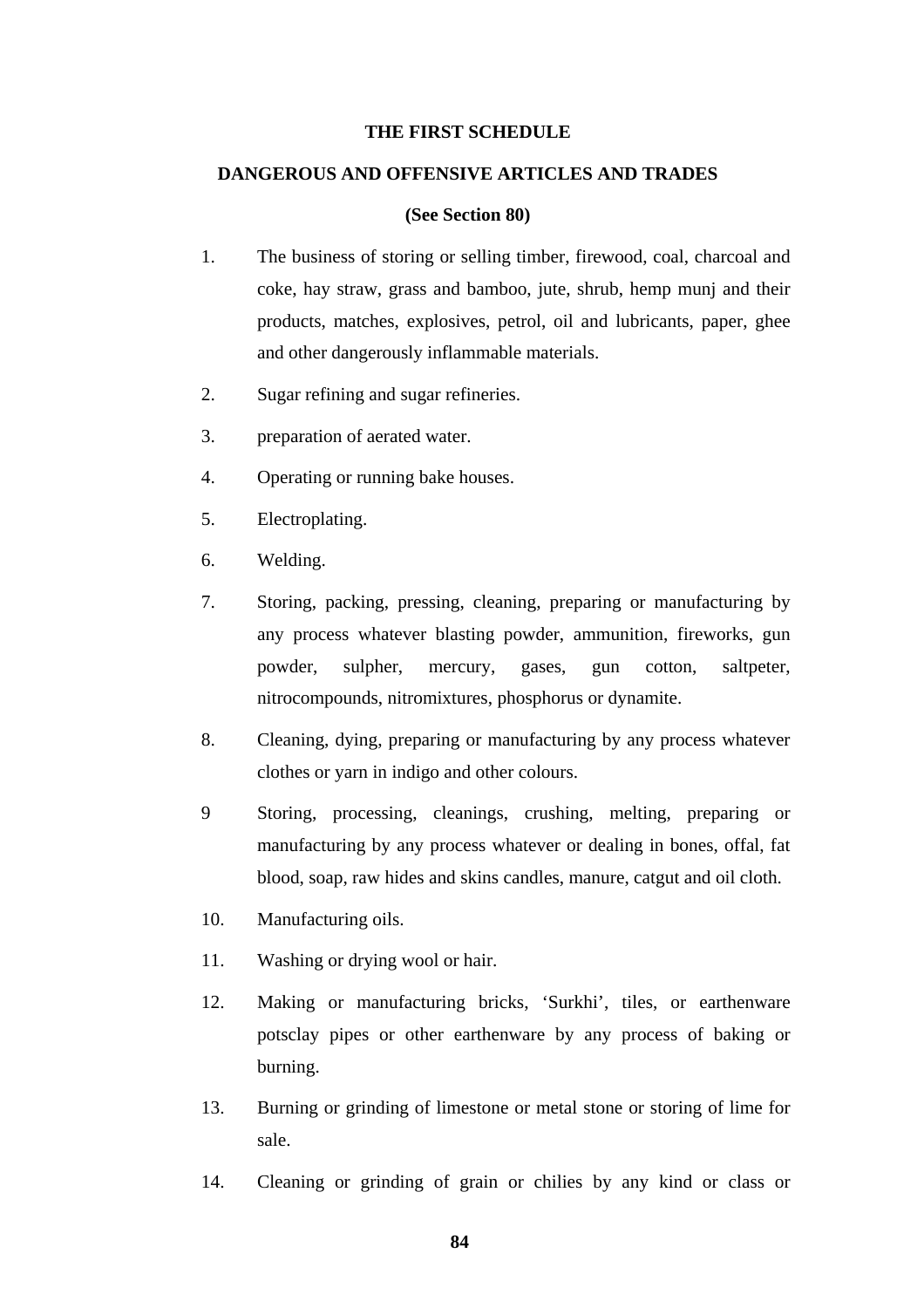machinery.

- 15. Keeping animals likely to create nuisance.
- 16. Casting of heavy metals such as iron, lead copper and brass.
- 17. Dealing in chemicals, liquid or otherwise.
- 18. Whole-sale storing cleaning pounding and selling of tobacco except the storing of tobacco required for the preparation of biddies, cigars or cigarettes.
- 19. Operating or running tin factories.
- 20. Manufacture of safes, trunks and boxes.
- 21. Marble cutting and polishing.
- 22. Glass leveling and polishing.
- 23. Manufacture of cement and home pipes.
- 24. Storing, packing, pressing, cleaning, preparing or manufacturing by any process whatever, rags, pitch, tar, turpentine, dammar, coconut, fiber, flax, hemp, rosin or spirit.
- 25. Tanning, pressing or packing hides or skins whether raw or dry.
- 26. Trade or operation of a Ferries.
- 27. Working of power-looms, rice husking plants, steam whistle, steam trumpet or electric or hand operated sirens beyond hours fixed for their operation by a Local Council.
- 28. Discharging fire-arms and letting off fire-works, fire-balloons or detonators, or any game dangerous to life, dwelling and other property.
- 29. Any other article or trade declared by Government to be dangerous to life, health or property or likely to cause nuisance either from its nature or any reason of the manner in which or the conditions under which, the same may be processed or carried on.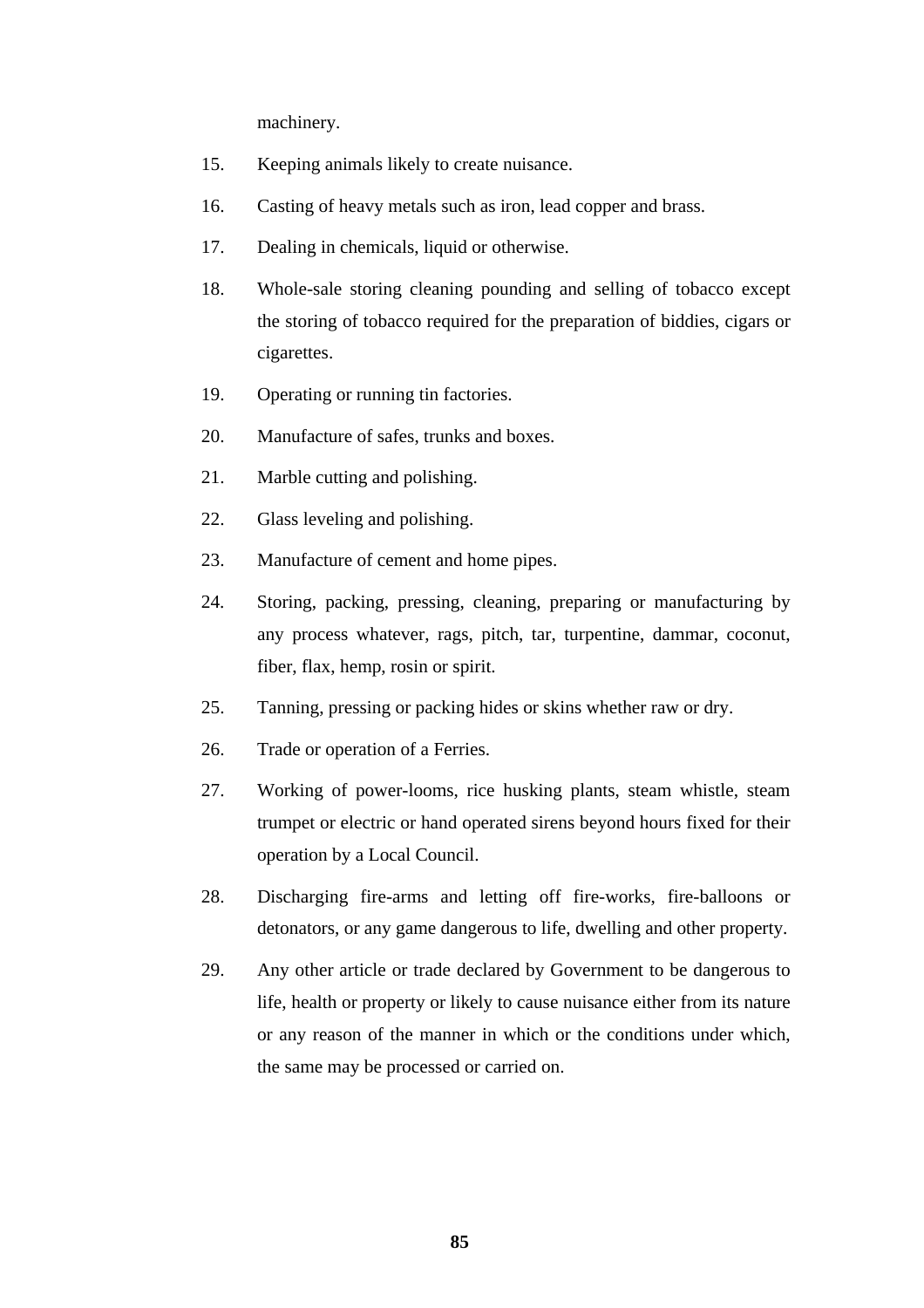#### **THE SECOND SCHEDULE**

#### **TAXES OF LOCAL COUNCILS**

(See Section 114)

#### Part I - Taxes of Union Councils

- (1) Tax on cinemas and cinema tickets.
- (2) Entertainment tax on dramatical and theatrical show;
- (3) Fees for registration and certification of birth, marriages, and deaths;
- (4) Fees for licenses, sanctions and permits granted by a Union Council;
- (5) Fee on the slaughter of animals;
- (6) Fee for erection and re-erection of buildings;
- (7) Rate for the remuneration of village guards;
- (8) Market fees for the markets established by the Union Council;
- (9) Rates on the services provided by the Union Council;
- (10) Rate for the execution or maintenance of any work of public utility like lighting of public places, drainage, conservancy and water supply operated by Union Council;
- (11) Fee at fairs, agricultural shows, industrial exhibitions, tournaments and other public gathering;
- (12) Tax on feasts where more than twenty persons, not belonging to the household of the person arranging the feast, are entertained with foodstuffs;
- (13) Community tax for the construction of public work of general utility for the inhabitants of the Union; and
- (14) Any other tax authorized by Government.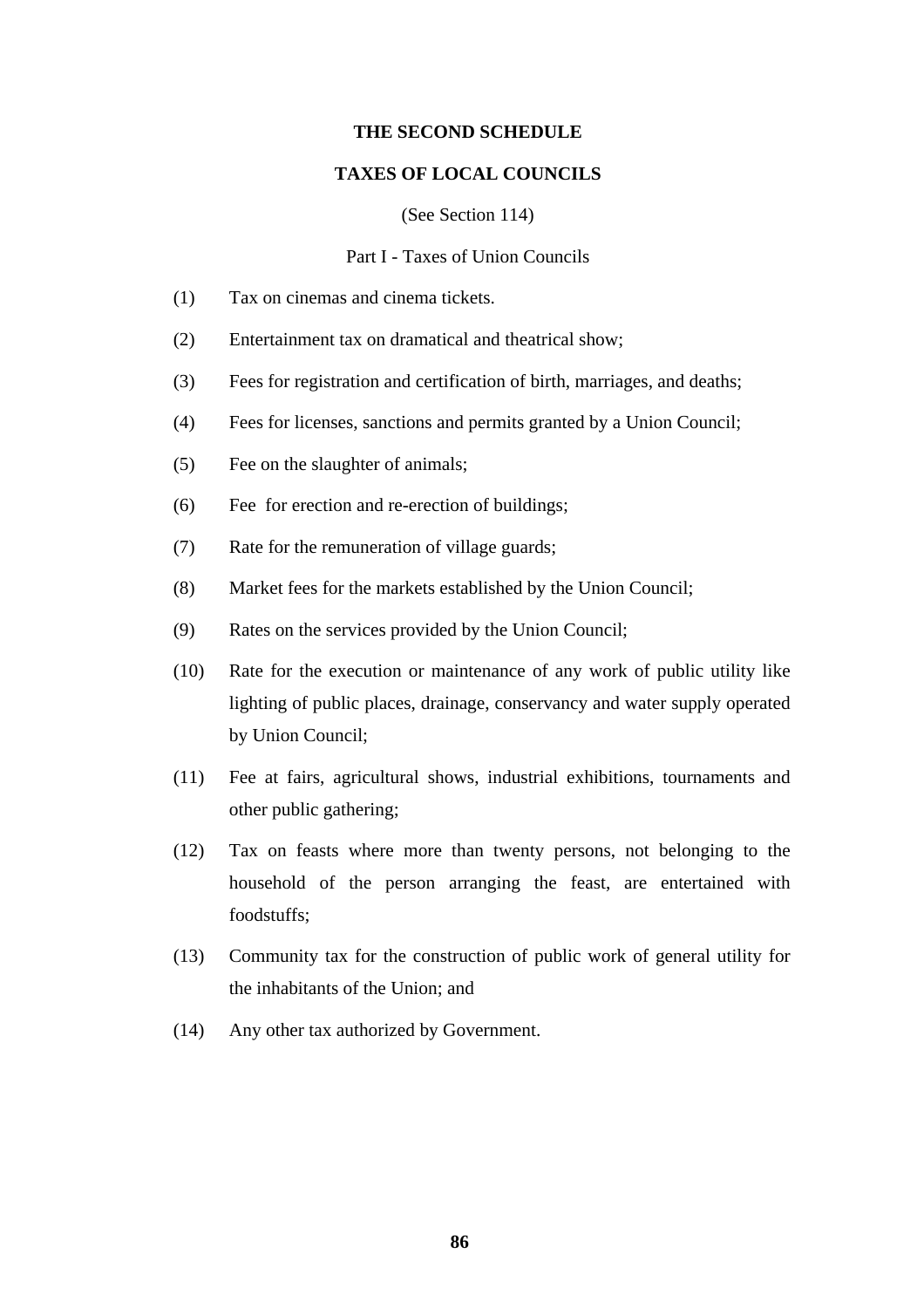#### **Part II**

#### **Taxes of District Councils**

- (1) Tax on the transfer of immovable property;
- (2) Fees for licenses, sanctions and permits granted by the District Council;
- (3) Market fees for the markets maintained by the District Council
- (4) Rates on the services provided by the District Council;
- (5) Fees at fairs, agricultural shows and industrial exhibitions tournaments and other public gathering;
- (6) Fees for specific services rendered by the District Council;
- (7) Tax on the annual rental value of buildings and lands;
- (8) Toll on roads and bridge and ferries maintained by the District Council;
- (9) Tax on vehicles other than motor vehicles and including carts, bicycles, and tongas.
- (10) Tax for the construction or maintenance of a work of public utility;
- (11) Fee on advertisement and billboards, other than on radio, print media and television, and
- (12) Any other tax authorized by Government.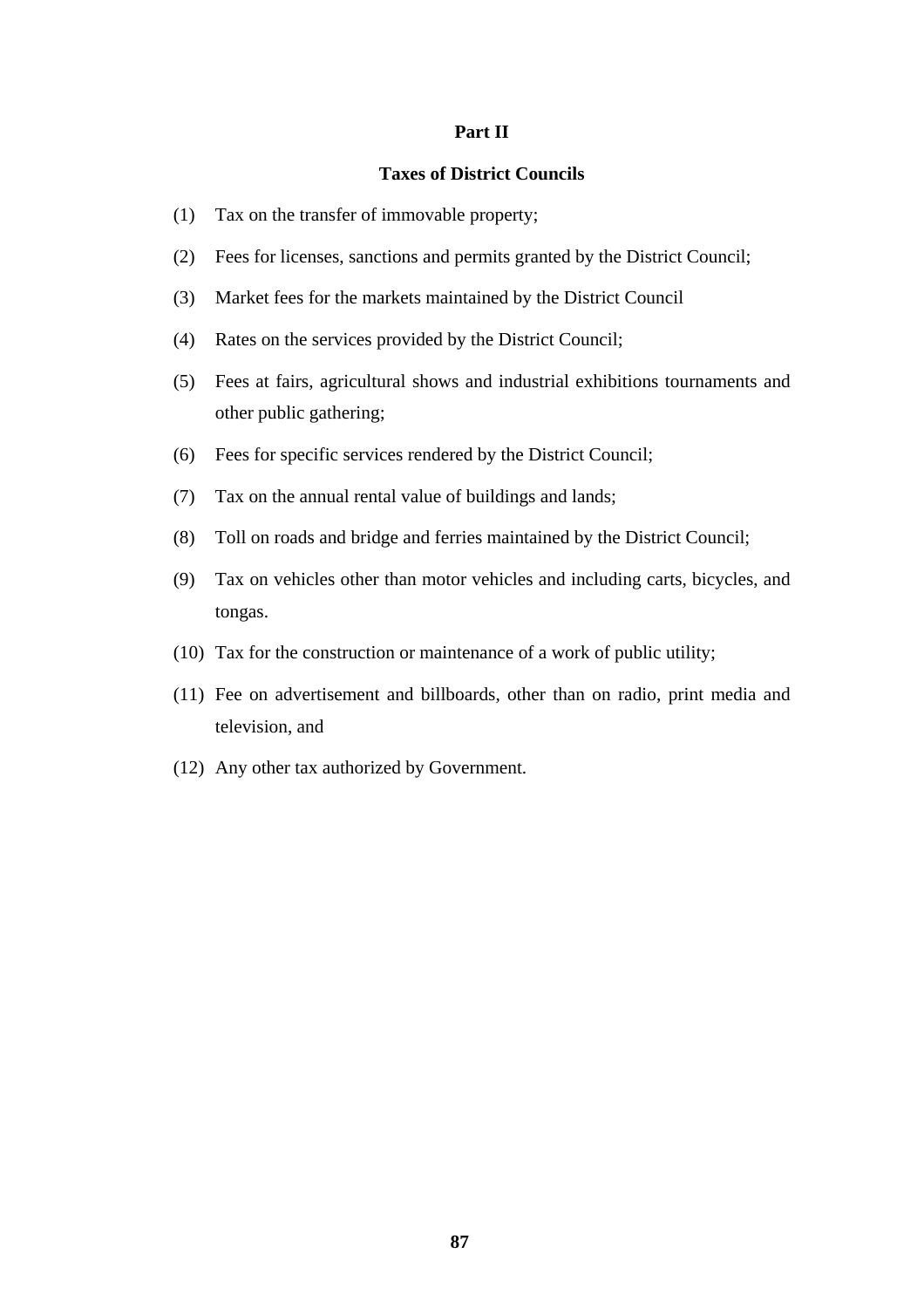#### **Part III**

#### **Taxes of Urban Councils**

#### **Municipal Committees, Municipal Corporations and Metropolitan Corporation**

- (1) Tax on the annual rental value of buildings and land;
- (2) Tax on cinemas and cinema tickets;
- (3) Entertainment tax on dramatical and theatrical shows;
- (4) Tax on the transfer of immovable property;
- (5) Water rate;
- (6) Drainage rate;
- (7) Conservancy rate;
- (8) Tax on all kinds of vehicles;
- (9) Lighting rate;
- (10) Tax on the birth of children;
- (11) Fee for the erection and re-erection of buildings;
- (12) Marriage tax;
- (13) Fee for the licenses, sanctions and permits granted by an Urban Council;
- (14) Fees on the slaughter of animals;
- (15) Tax on professions, trade, callings and employment;
- (16) Market fees for market established by the respective Urban Council;
- (17) Fee on advertisement and billboards, other than on radio, print media and television;
- (18) Tax on feasts when more than twenty persons, not belonging to the household of the persons arranging the feast are entertained with foodstuffs;
- (19) Tax on animals and sale of animals;
- (20) Toll tax on roads, bridges and ferries maintained by an Urban Council;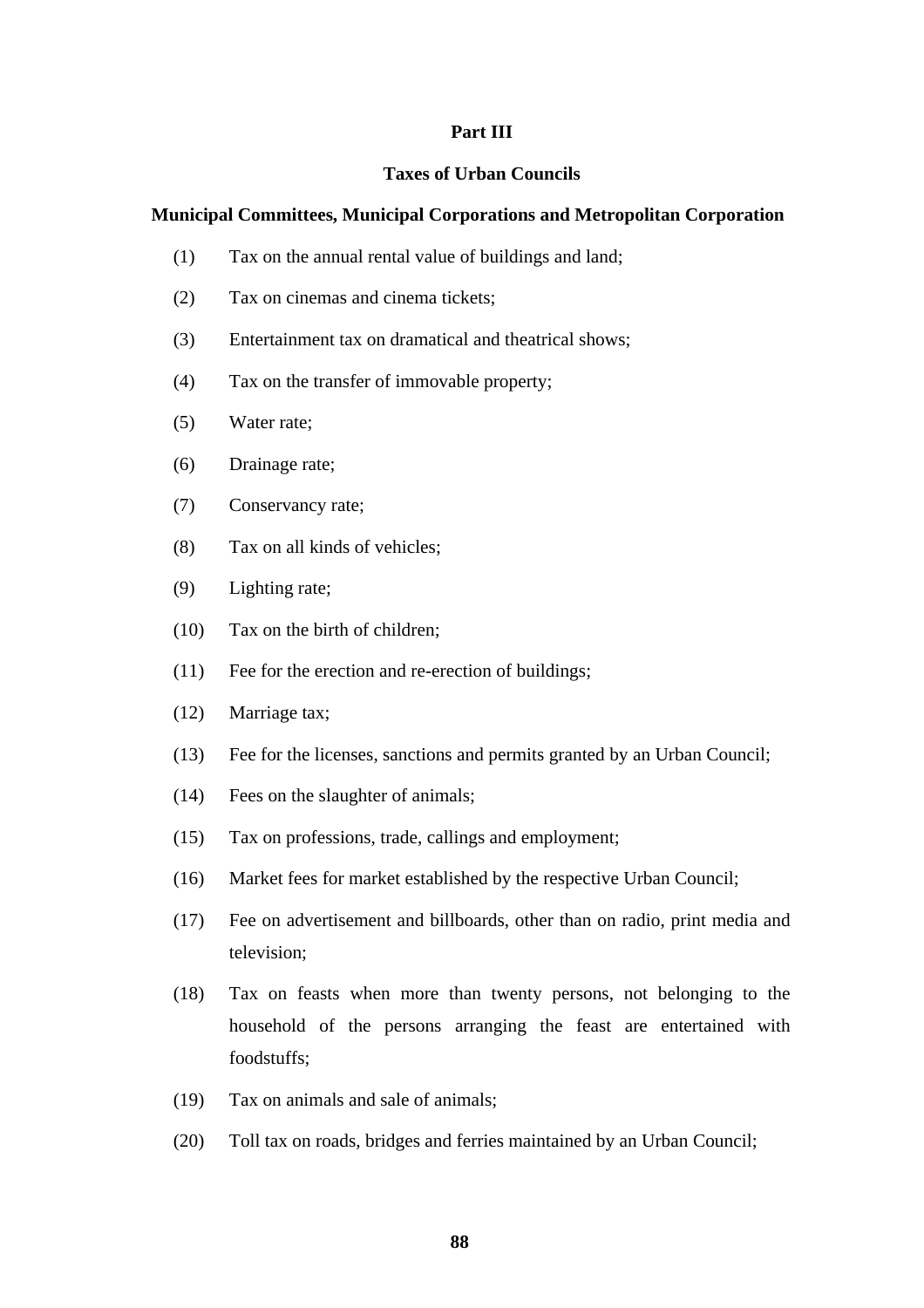- (21) Fees at fairs, agricultural shows, industrial exhibitions, tournaments and other public gathering;
- (22) Fees for specific services rendered by an Urban Council;
- (23) Tax for the construction or maintenance of any work of public utility;
- (24) Parking fees; and
- (25) Any other tax authorized by Government.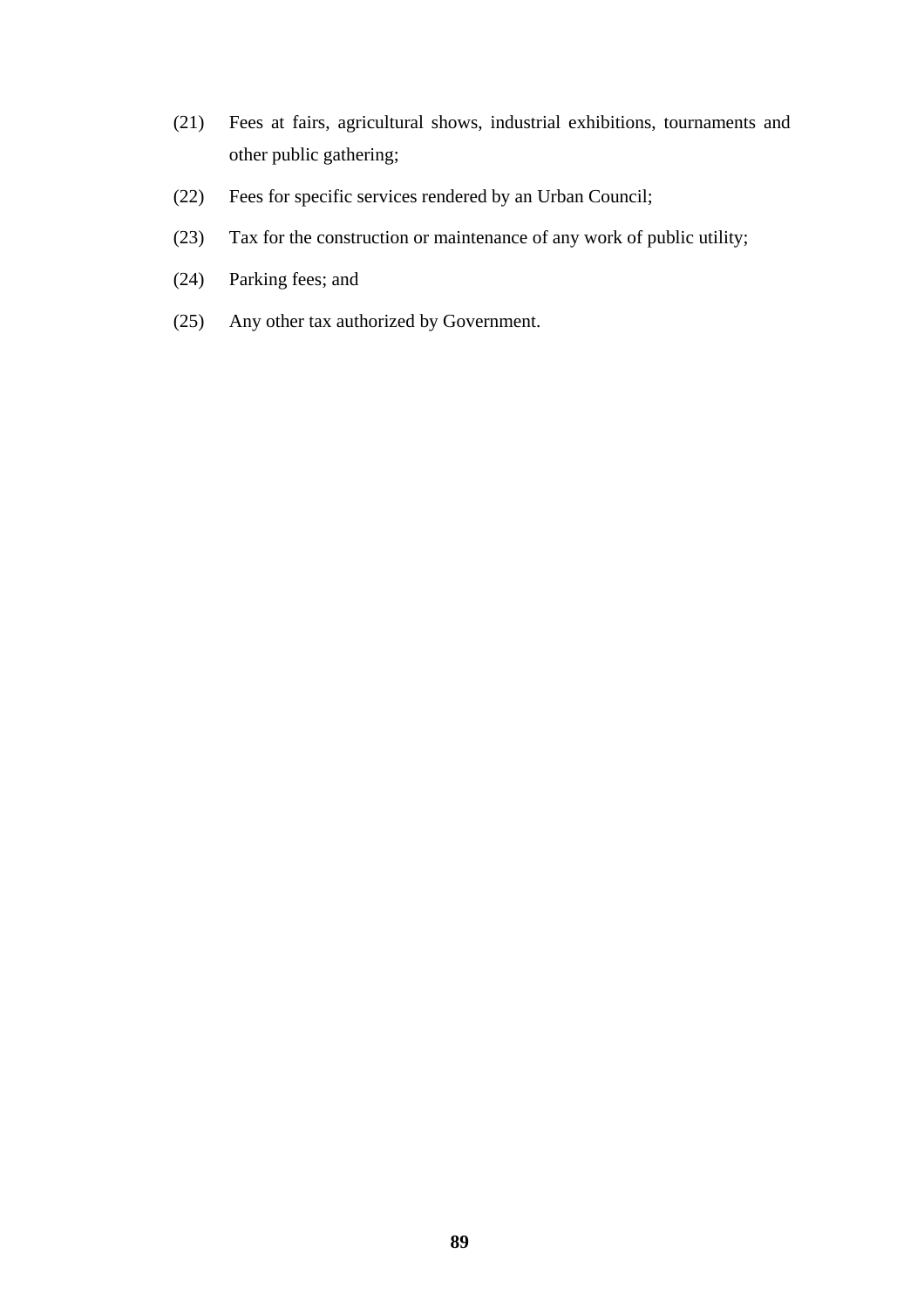#### **THE THIRD SCHEDULE**

#### **OFFENCES UNDER THE ACT**

(See Section 133)

#### **Part-I**

- 1. Contravention of the prohibition provided under the Act with regard to the development of sites and erection and re-erection of buildings within the urban area.
- 2. Keeping or maintaining any cattle in any part of a prohibited zone or failure to remove the cattle from the prohibited zone within the specified time when an order to this effect has been made.
- 3. Carrying of any dangerous or offensive trade or storing any offensive or dangerous articles without the sanction required under this Act.
- 4. Tampering with any road, drain, pavement, main, pipe, meter or any apparatus or appliance for the supply of water.
- 5. Exhibiting any obscene advertisement.
- 6. Stocking or collecting of timber, wood, dry grass, straw or other inflammable material in a manner which is declared by the Local Council to be dangerous.
- 7. Discharge fire-arms or letting off fire works, crackers fire balloons or detonators or engaging in any game in such manner as causes or is likely to cause danger to persons passing by or living or working in neighborhood, or risk or injury to property.
- 8. Willfully obstructing any officer or servant of a Local Council or any person authorized by the Local Council in the exercise of powers conferred by or under this Act.
- 9. Fixing of wooden Khokhas, plying of hand carts for the sale of goods and temporary shops or permanent shops or extension thereof on footpaths or beyond the street line.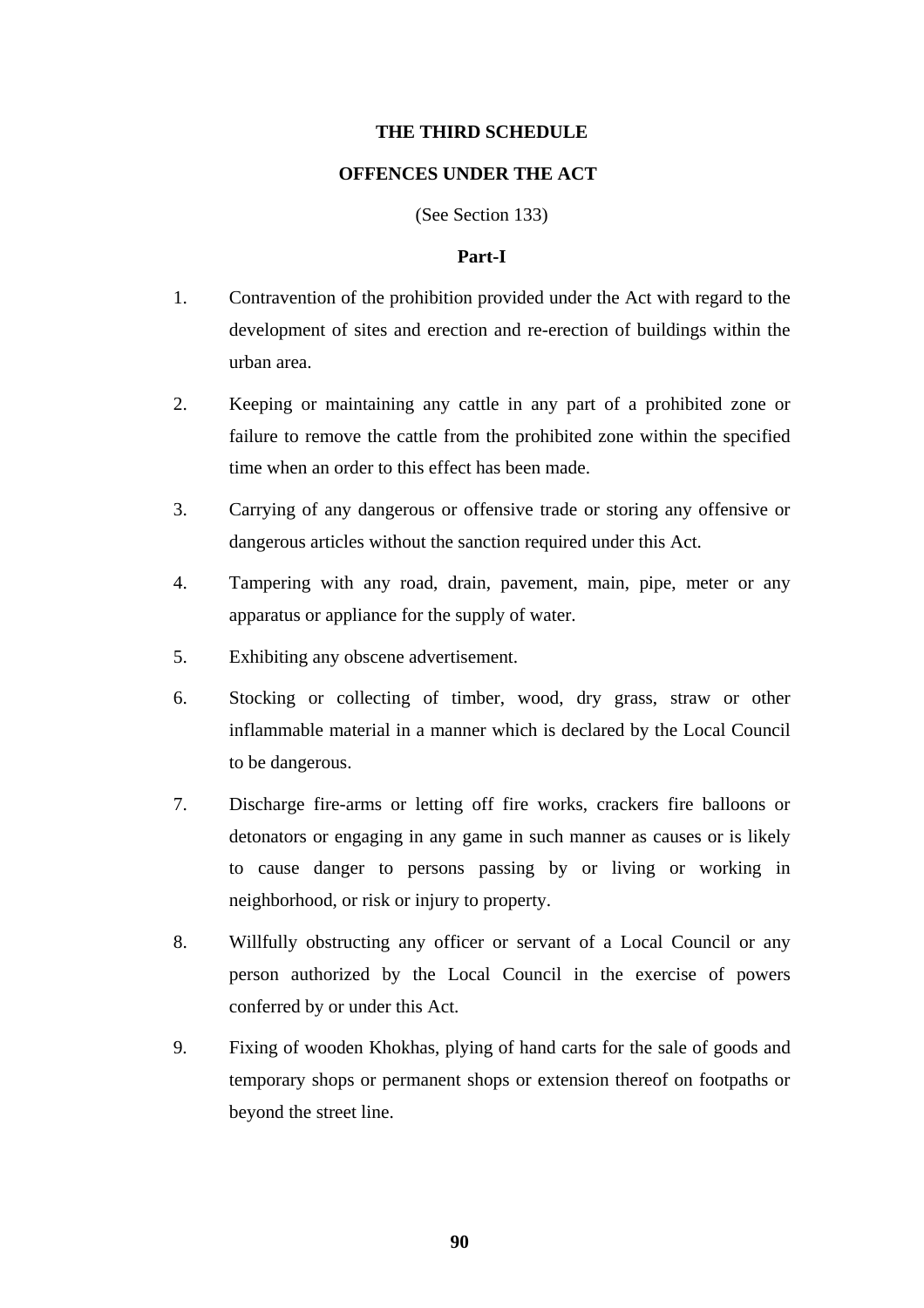- 10. Opposing forcible seizure of animals under this Act or rescuing the seized animals either from the pound or from any person taking them to a pound.
- 11. Erection or re-erection of a building without the sanction required under this Act or using for a purpose other than for which erection or re-erection was sanctioned.
- 12. Erection or re-erection or addition to or altering any building or buildings within the area of the scheme respecting which notice under section 92 has been notified, except with the permission of the Town Improvement Committee.
- 13. Dyeing or tanning skins within such distance of the residential area as may be specified by the Local Council.
- 14. Establishing a brick kiln, lime kiln, charcoal kiln, or pottery within such distance of the residential area as may be specified by the Local Council.
- 15. Failure to demolish or otherwise secure a building declared by the Local Council to be dangerous building.
- 16. Failure of industrial or commercial concerns to provide adequate and safe disposal of affluent.
- 17. Erection or re-erection, addition or alteration of any building or buildings within the area of the scheme included in the Site Development Schemes prepared by and sanctioned at the instance of Town Improvement Committee.
- 18. Failure by the owner or occupier of any land to clear away and remove any thick vegetation or under-growth declared by a Local Council to be injurious to health or offensive to the neighborhood.
- 19. Quarrying, blasting, cutting timber or carrying building operations in such manner as causes or is likely to cause danger to persons passing by or living or working in the neighborhood.
- 20. Being an officer or servant declared by the Local Council to be an essential officer or servant to be absent from duty or to neglect or refuse to perform any of the duties or to perform them willfully in inefficient manner.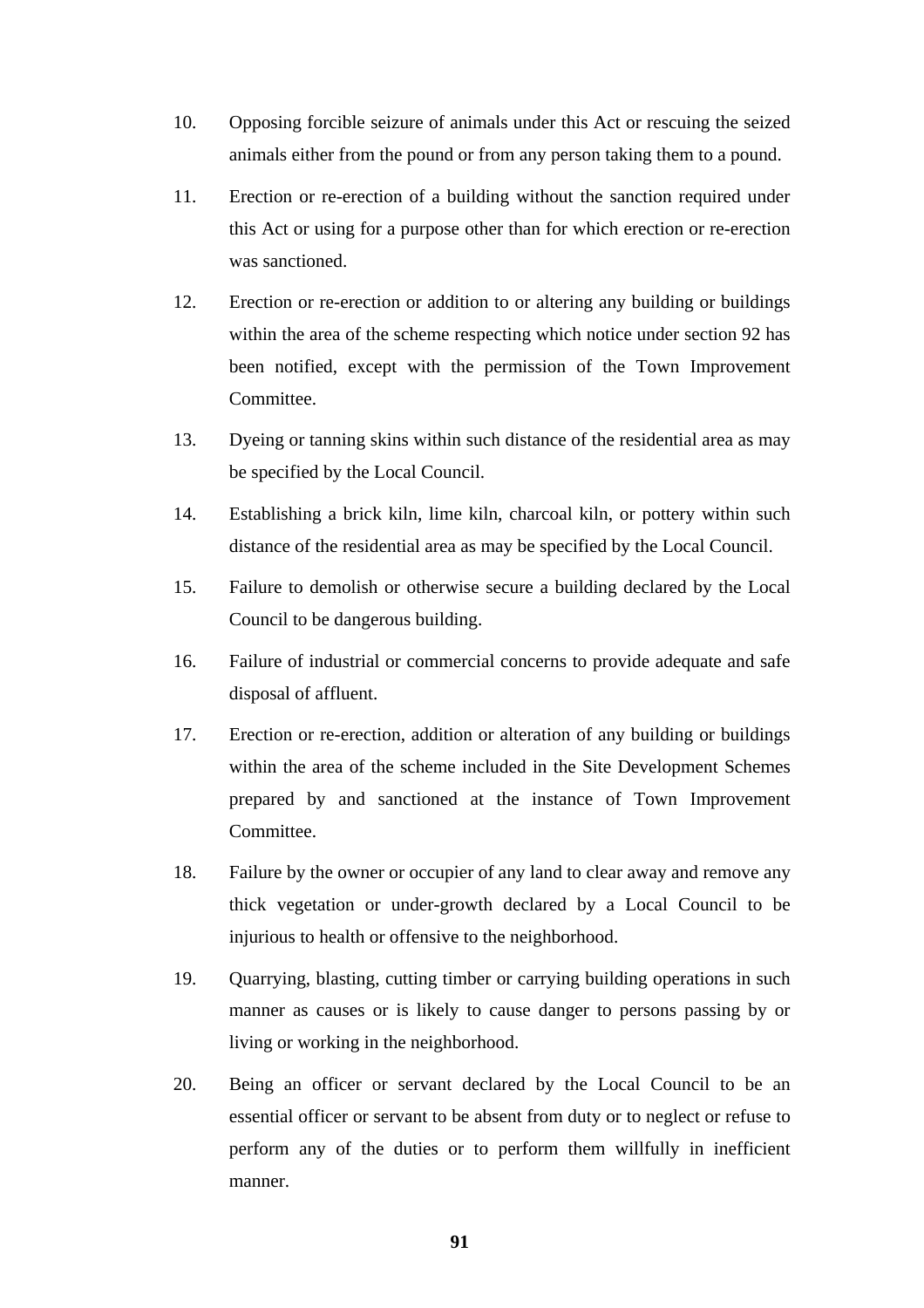- 21. Violation of the prohibitions and other provisions provided in the Master Plan, and the sanctioned and un-sanctioned Site Development Scheme under this Act.
- 22. Cutting down of any tree, or cutting of a branch of any tree, or erection or demolition of any building, or a part of a building where such action is declared under this Act to be a cause of danger or annoyance to public.

# **Part-II**

- **1.** Without the permission of the Local Council, causing or knowingly or negligently allowing the contents of any sink, sewer or cesspool or any other offensive matter to flow, or drain to be put upon any street, or public place, or into any irrigation channel or any sewer or drain not set apart for the purpose.
- **2.** Laying out a drain or altering any drain in a street without the sanction required under this Act.
- **3.** Connecting any house drain with a drain in a public street without the permission required under this Act.
- **4.** Using water for drinking from any source which is suspected to be dangerous to public health and the use thereof has been prohibited by the Local Council.
- **5.** Excavation of earth, stone or any other material with in such distance of the residential area as specified by the Local Council.
- **6.** Disposing of carcasses of animals within prohibited distance and removal of fat from a dead animal other than a slaughtered animal.
- **7.** Slaughtering of animals for the sale of meat at a place other than the place set apart for the purpose.
- **8.** Burning or burning a dead body at a place which is not a public or registered burial or burning place, except with the sanction of the Local Council.
- **9.** Evasion of payment of a tax or other impost lawfully levied by a Local Council.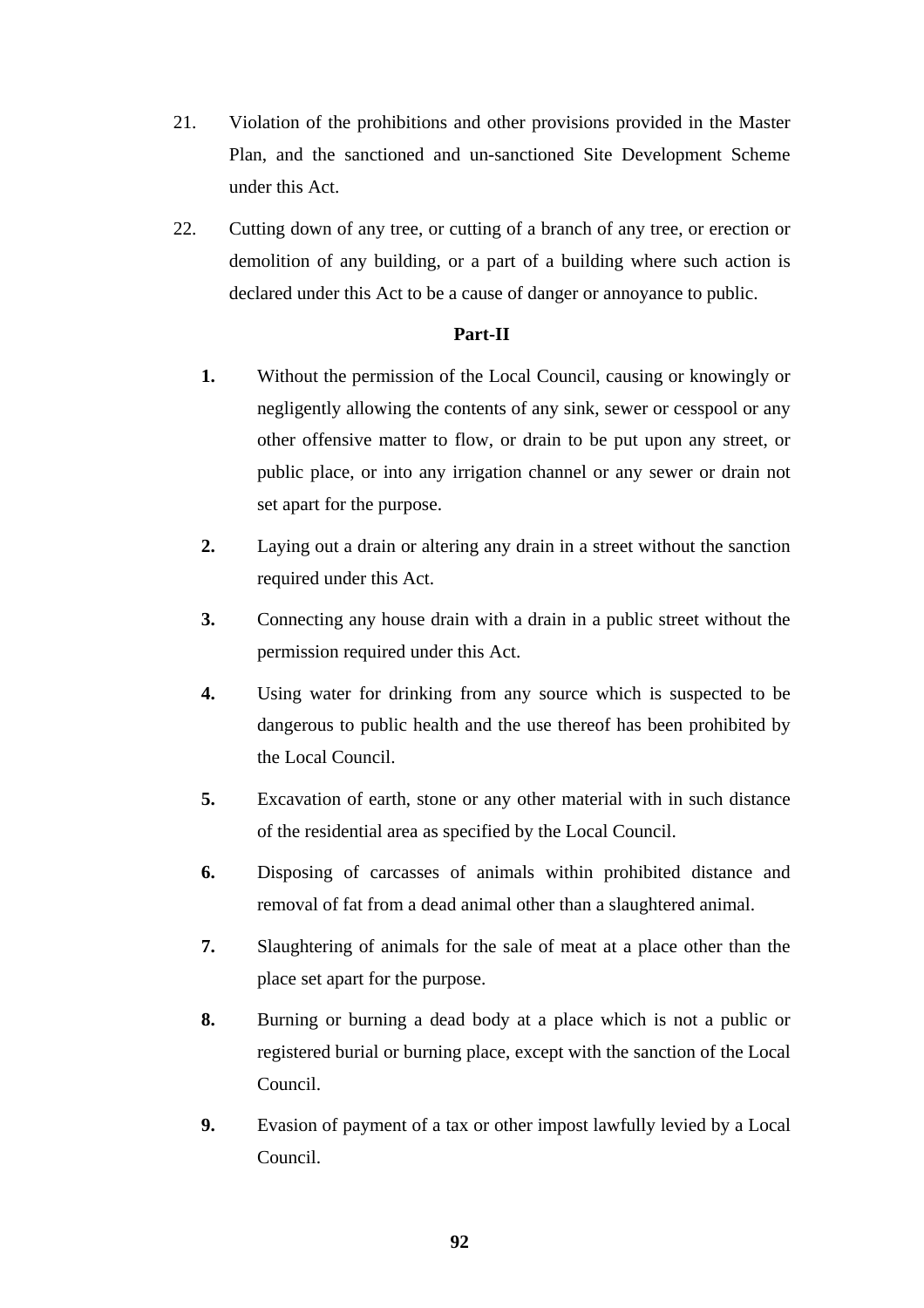- **10.** Failure to furnish, on requisition, information in respect of any matter which a Local Council is authorized to call for under any of the provisions of this Act, rules or bye-laws or furnishing wrong information.
- **11.** Doing an act without licence or permission when the doing of such act requires a licence or permission under any of the provisions of this Act or the rules or bye-laws.
- **12.** Picketing, parking animals or collecting carts or vehicles on any street, using any street as a halting place for vehicles or animals or as a place of encampment without the permission of the Local Council
- **13.** Causing or permitting animals to stray or keeping, tethering, stalling, feeding or grazing any cattle on any road, street or thoroughfare or in any public place or damaging or causing or permitting to be damaged any road, street or thoroughfare by allowing cattle to move thereon.
- **14.** Throwing or placing any refuse on any street, or in any place, not provided or appointed for the purpose by a Local Council.
- **15.** Doing any act by which water for drinking is rendered unfit for such use.
- **16.** Watering cattle or animals, or bathing or washing at or near a well or other source of drinking water for the public.
- **17.** Steeping hemp, jute or any other plant in or near a pond or any other excavation within such distance of the residential area as may be specified by a Local Council.
- **18.** Willfully or negligently injuring or suffering to be injured, wells, reservoirs mains, pipes or other appliances for the supply of water under the management or control of a Local Council.
- **19.** Drawing off, diverting or taking any water except with the permission required under this Act.
- **20.** Failure or provide, close, remove, alter, repair, clean, disinfect or put in proper order any latrine, urinal, drain, cesspool or other receptacle for filth, sullage, water or refuse when so required by a Local Council.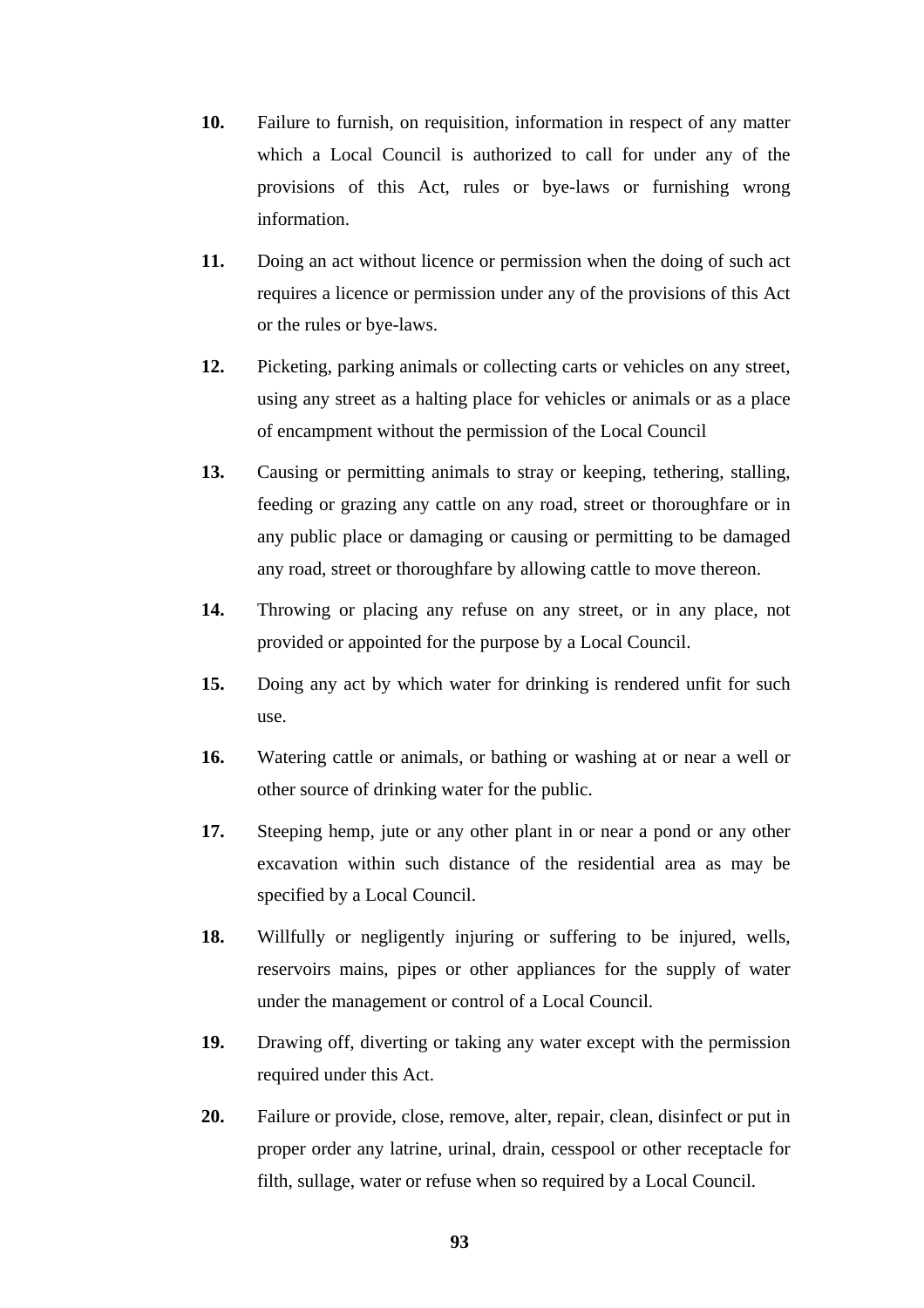- **21.** Failure by the owner or occupier of any land to cut or trim, the hedges growing thereon which overhang any well, tank or other source from which water is derived for public use.
- **22.** Cultivation of such crops, use of such manure, or irrigation of any land in such manner as is declared under this Act to be injurious to public health or offensive to the neighborhood.
- **23.** Failure by the owner or occupier of any land or building to clean, repair, cover, fill up or drain off any private well, tank or other source of water-supply, which is declared under this Act to be injurious to health or offensive to the neighborhood.
- **24.** Failure of an owner or occupier of any building or land to put up and keep in good condition troughs and pipes for receiving or carrying water or sullage water.
- **25.** Sale of article of food or drink by a person suffering from any infectious disease.
- **26.** Feeding or allowing to be fed any animal meant for dairy, or food purposes on deleterious substance, filth or refuse of any kind.
- **27.** Defacing or disturbing any direction-post, lamp-post or lamp, or extinguishing any light arranged by a Local Council without due authority.
- **28.** Fixing any bill board, notice, placard or other paper or means of advertisement against or upon any building or place other than the places fixed for the purpose by a Local Council.
- **29.** Writing or painting any objectionable, abusive, provocative, anti-State or such other slogans or words on a building.
- **30.** Failure to remove or erase bills, notices, placards, papers, writing or paintings referred to in items 28 and 29 by the owner or occupier of the buildings.
- **31.** Playing of music or radio, beating a drum or tomtom, blowing a horn or trumpet or beating or sounding any brass or other instrument or utensil in contravention of any general or special prohibition issued by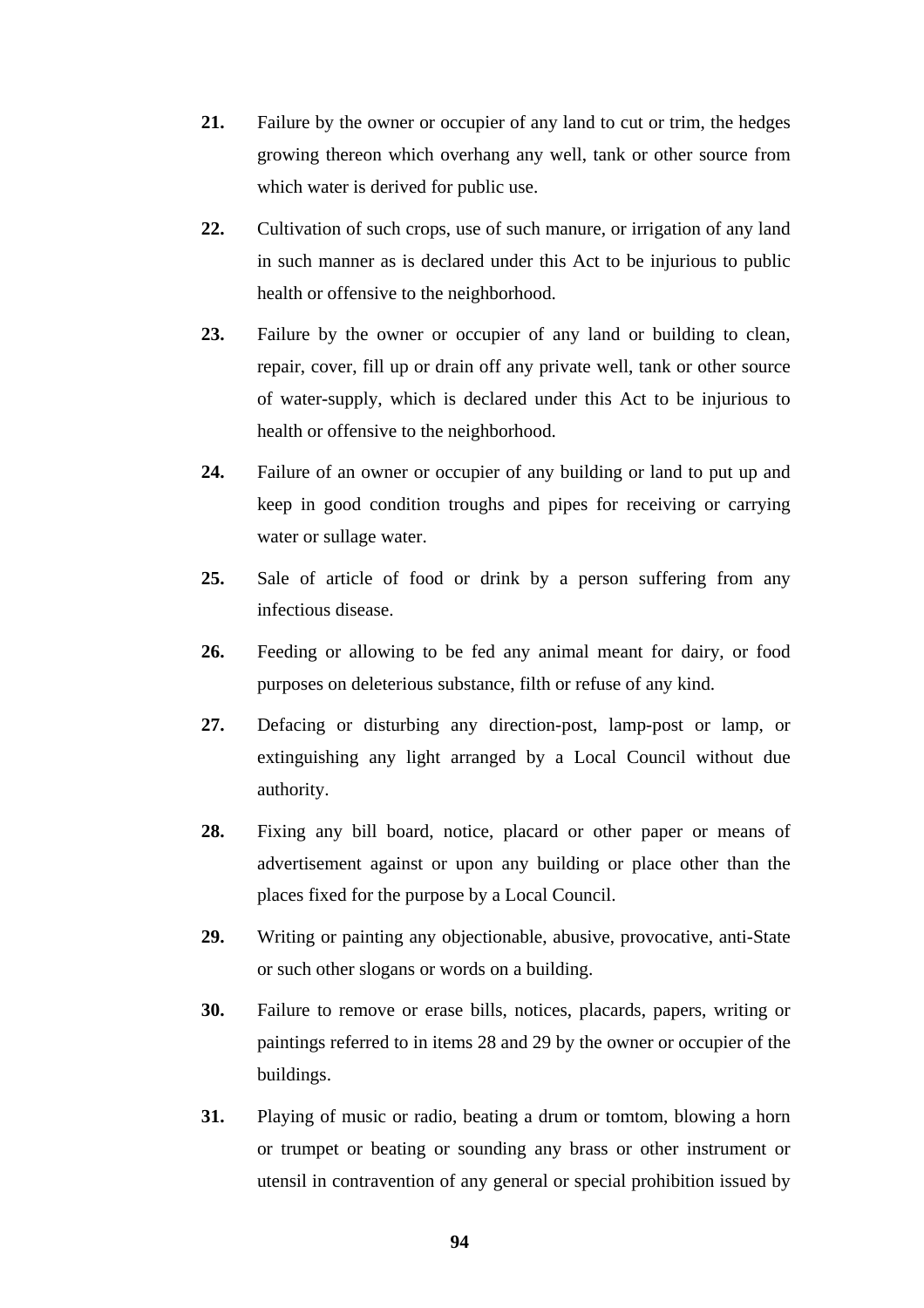a Local Council.

- **32.** Letting loose or setting in of ferocious dogs or other dangerous animals.
- **33.** Using or allowing the use for human habitation of a building declared by a Local Council to be unfit for human habitation.
- **34.** Failure to lime-wash or repair a building if so required by a Local Council.
- **35.** Failure by the owner or occupier of a building to make adequate arrangements for house scavenging when so required by a Local Council.
- **36.** Begging importunately for alms or exposing or exhibiting with the object of exciting charity, any deformity or disease or any offensive sore or wound.
- **37.** Failure of the head of family to report the birth or death to a Local Council or a person appointed in this behalf within a reasonable time.
- **38.** Any owner or keeper of an animal who through neglect or otherwise damages or causes or permits to be damaged any land or crop or produce of land, or any public road, by allowing such animals to trespass thereon.
- **39.** Doing of any other act which is prescribed as an offence under this Act.
- **40.** Contravening any of the provisions of this Act, rules or bye-laws, or any order, direction, notice or declaration made or issued thereunder.
- **41.** Attempts and abetment of any of the offences as aforesaid.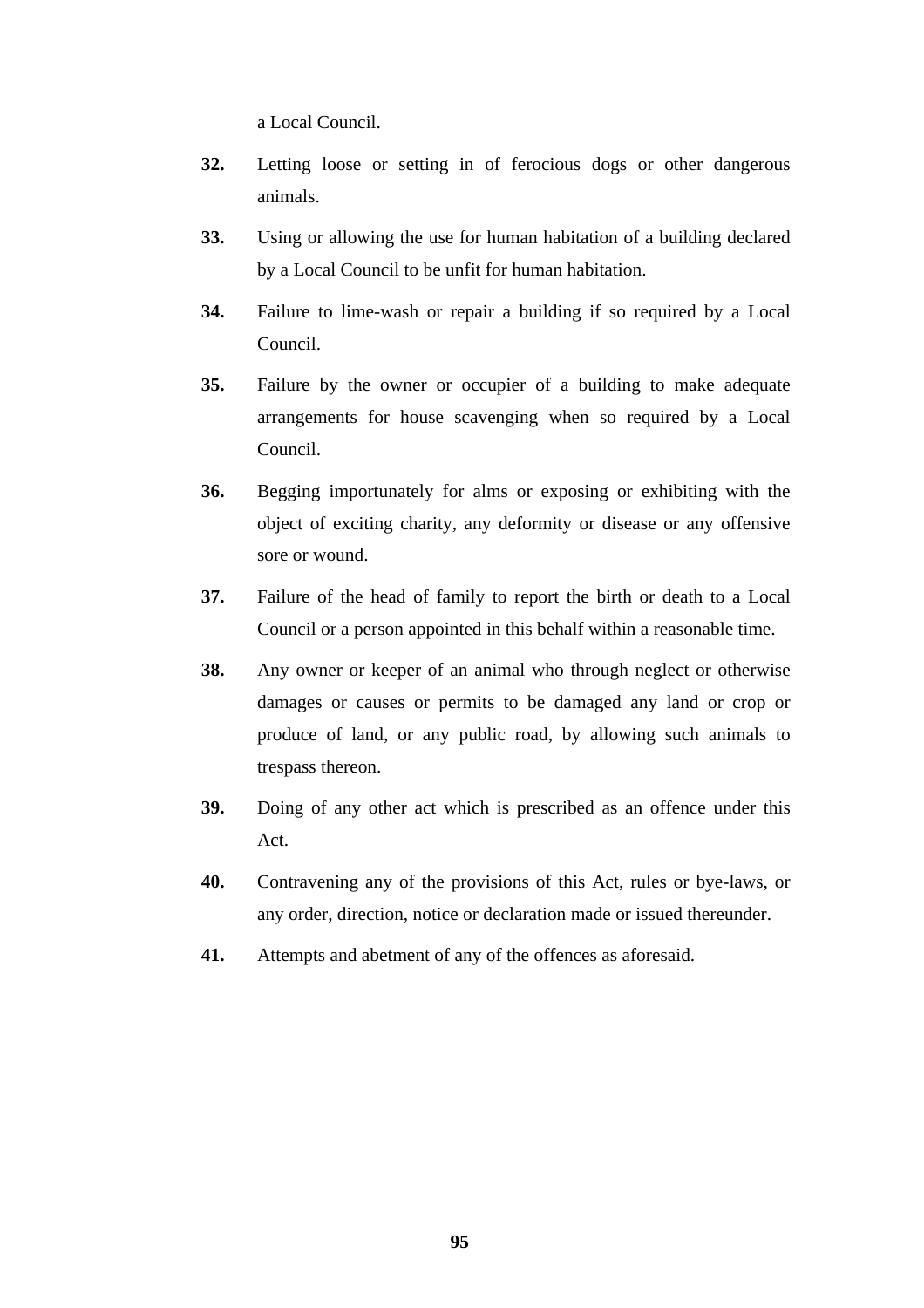## **THE FOURTH SCHEDULE**

#### (See Section 142)

#### **MATTERS RESPECTING WHICH BYE-LAWS MAY BE MADE**

- 1. Registration of births, deaths and marriages.
- 2. Registration of the sale of cattle and animals.
- 3. Registration, management, regulation of orphanages, widow homes and other institutions for the relief of the poor.
- 4. Organization of village defence, and adaptation of measures for village defence.
- 5. Regulation and management of Shamilats and other common property.
- 6. Regulation of burning and burial grounds.
- 7. Regulation of the slaughter houses.
- 8. Detention and destruction of stray dogs.
- 9. Enforcement of disease immunization programmes and control of infectious diseases.
- 10. Prevention of adulteration of food stuffs.
- 11. Regulation of milk supply.
- 12. Regulation of stables.
- 13. Prevention of encroachments.
- 14. Prevention or abatement of nuisances.
- 15. Regulation of dangerous buildings and structures and erection and re-erection of buildings.
- 16. Regulation of dangerous and offensive trades.
- 17. Management and regulation of cattle ponds.
- 18. Regulation of traffic.
- 19. The holding & celebration of public and private fairs, festivals, tournaments and other public gatherings.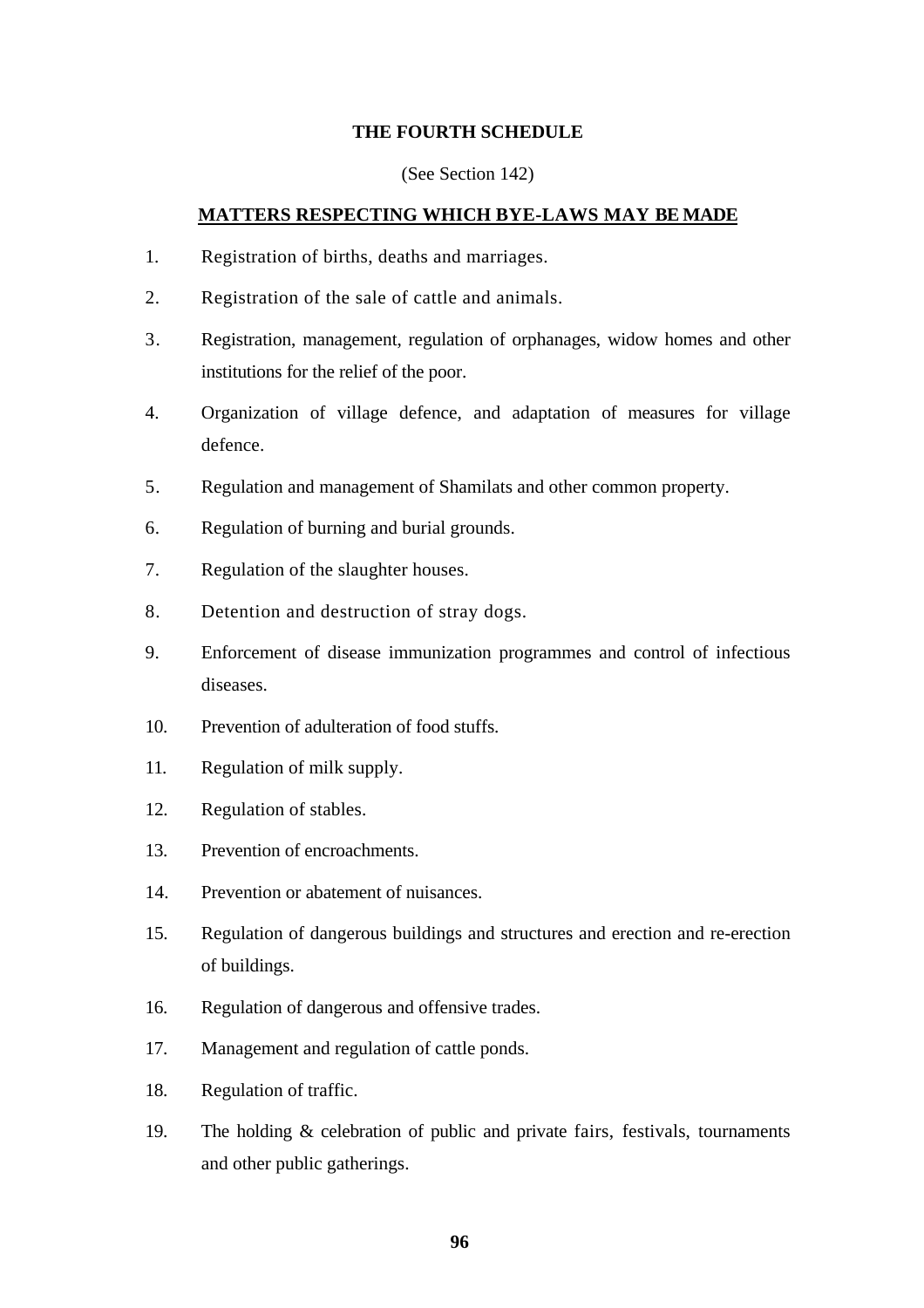- 20. Enforcement of compulsory primary education.
- 21. Prevention ofbeggary, juvenile delinquency, prostitution and other social evils.
- 22. Regulation for grant of licences, sanctions, levy of licences fee and permission thereof.
- 23. Regulation of public notices, special notices and other notices and manner for services of the notices.
- 24. The provision, promotion, or subsidization of facilities for public recreation, entertainment, amusement and other cultural activities.
- 25. Regulation of sanitation.
- 26. Regulation of Parks.
- 27. Regulation of fire-fighting.
- 28. Regulation of water supply.
- 29. Regulation of construction and maintenance of private drain.
- 30. The Regulation for the use of public water courses.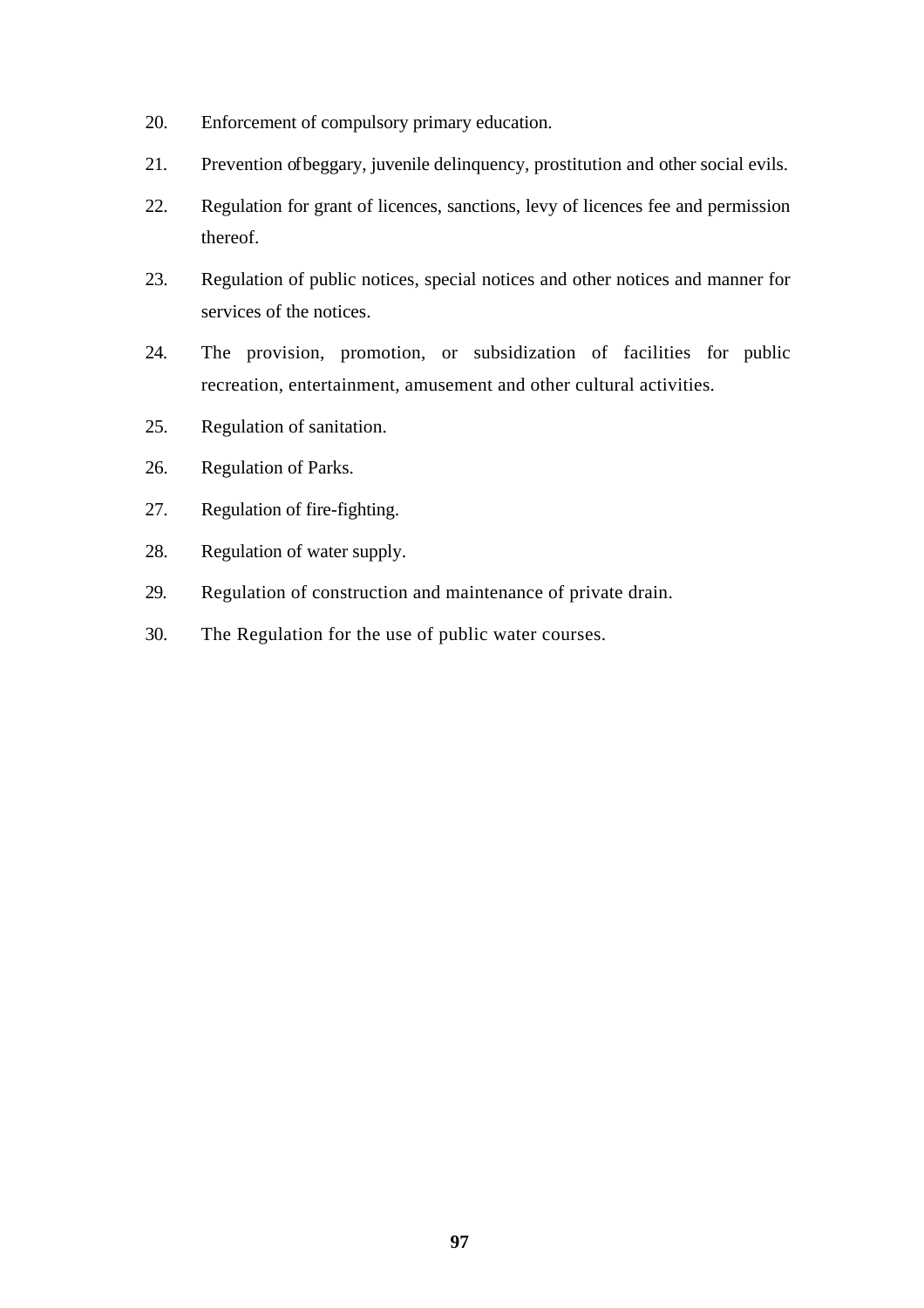## **THE FIFTH SCHEDULE**

(See Section 78)

#### **1. URBAN COUNCILS**

#### **COMPULSORY FUNCTIONS**

An Urban Council may and if the Government so directs shall undertake all or any of the functions as follows:-

#### **a. Public Health**

- 1. Maintenance of sanitation.
- 2. Removal, collection and disposal of refuse.
- 3. Provision and maintenance of private and public latrines and urinals.
- 4. Prevention and cure of infectious disease.
- 5. Registration of Births and Deaths.
- 6. Reservation of places for digging pits for storing and preservation of composite and farm yard manure.

## **b. Water supply**

- 7. Regulate water supply.
- 8. Regulate, inspection and control of private sources of water supply within Municipal limits.

## **c. Drains**

9. Regulate private drainage and sewerage and for commercial and industrial area (s) for the adequate drainage and disposal of their waste.

## **d. Articles of Food and Drinks**

- 10. Regulate private markets established for the sale of articles of food or drink or animals.
- 11. Provision and maintenance of slaughter house.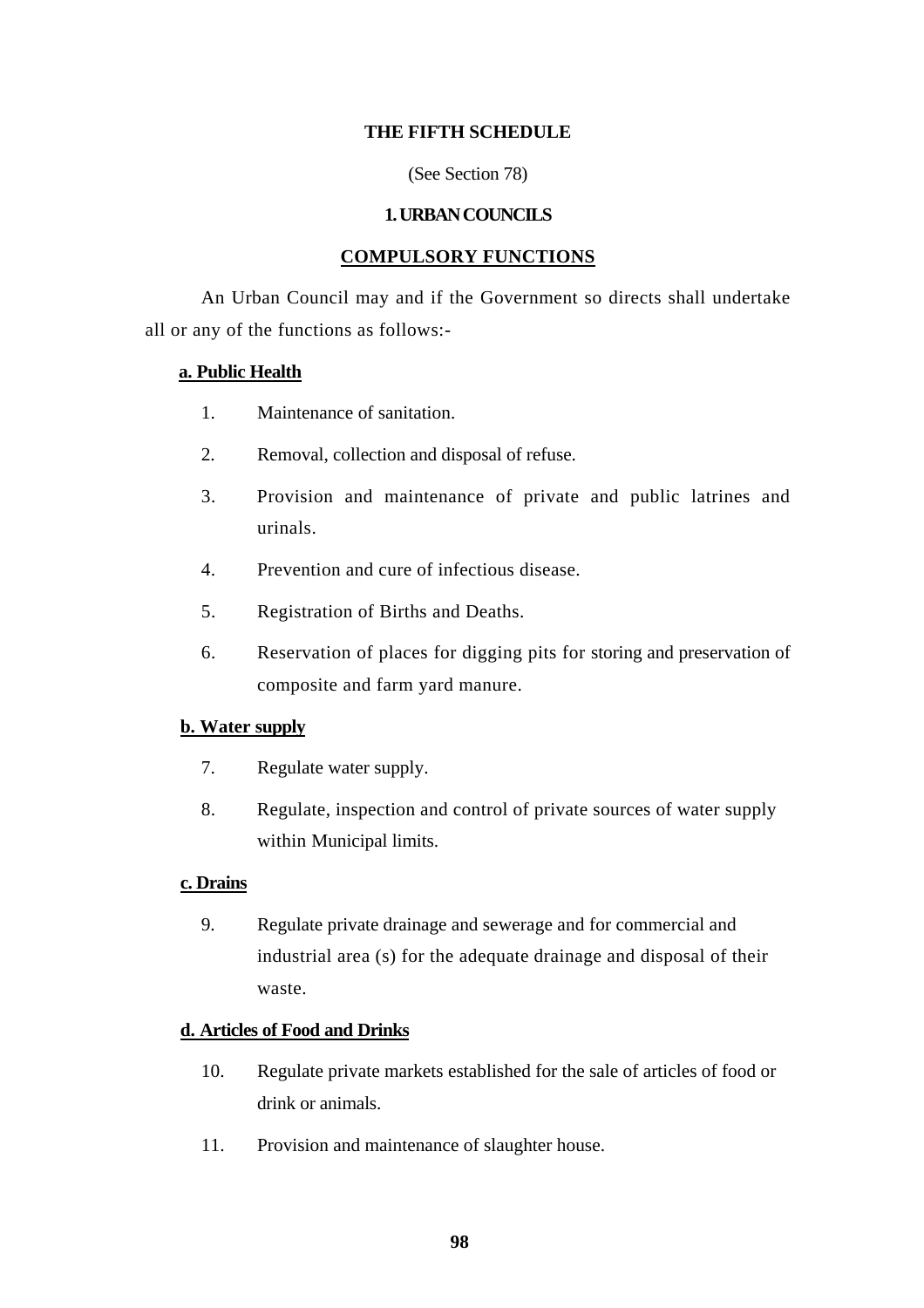# **e. Animals and Cattle**

- 12. Prohibition on picketing or tethering of animals in streets.
- 13. Regulate keeping and maintaining animals.
- 14. Control over dangerous animals.
- 15. Regulate disposal of carcasses.

## **f. Education**

- 16. To establish, maintain and manage for promotion of education such educational institutions as may be required and approved by the Government.
- 17. Enforcement of compulsory primary education.

# **g. Public Safety**

- 18. Maintenance of Fire-fighting.
- 19. Civil Defence.
- 20. Relief measures in the event of fire, flood, famine, hail storm or other natural calamities.
- 21. Control over dangerous and offensive trades.

## **h. Town Planning**

22. Master planning for development expansion and improvement of any area.

## **i. Building Control**

- 23. Regulate erection and re-erection of buildings.
- 24. Regulate construction of buildings and development of sites.

## **j. Streets**

- 25. Provision and maintenance of public streets and other means of public communication.
- 26. Regulation of private streets.
- 27. Measures for the prevention of encroachments.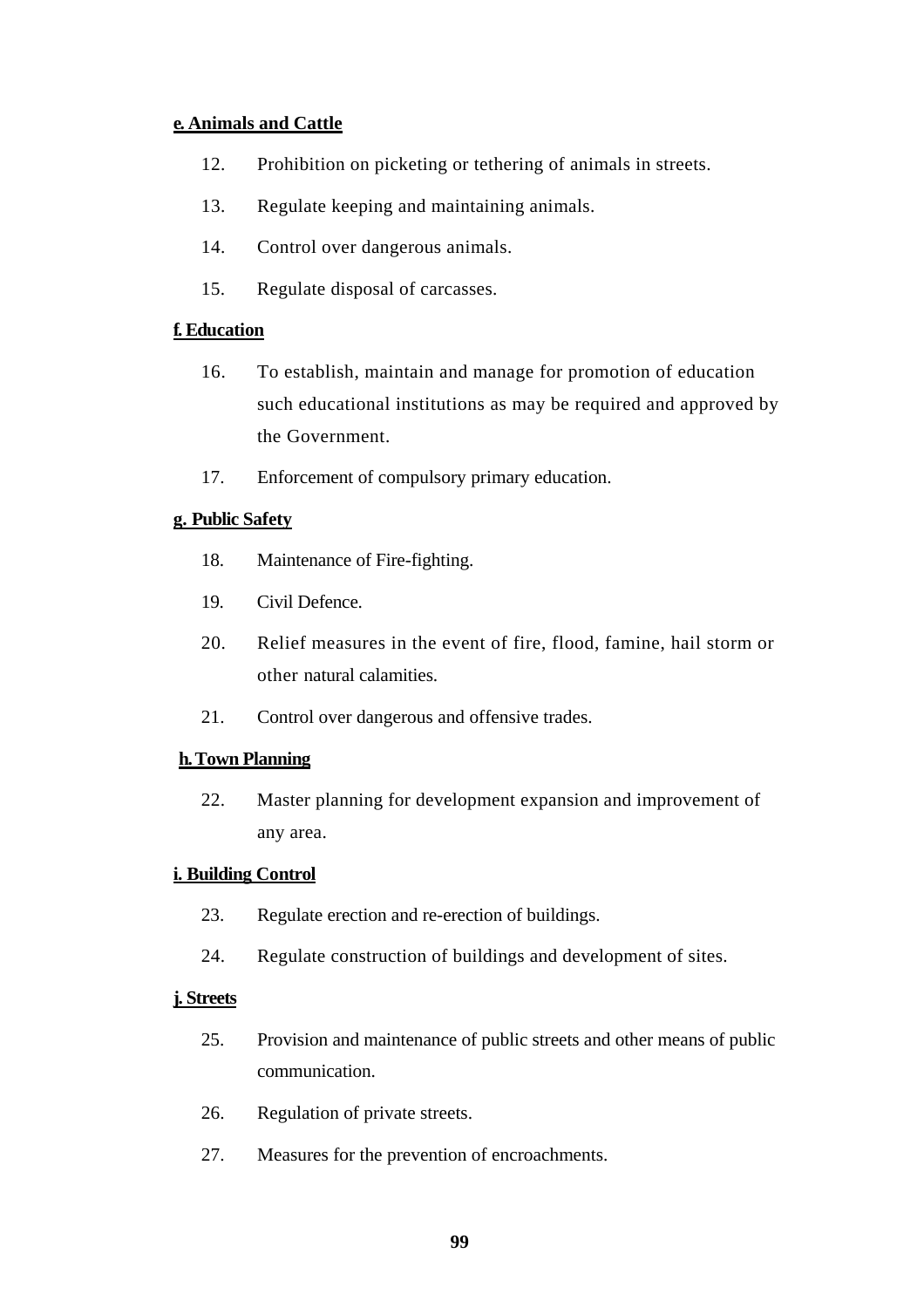- 28. Proper lighting of streets and roads.
- 29. To adopt measures for the watering of public streets for the comfort and convenience of public.
- 30. Regulation of traffic and public vehicles.

# **k. Arboriculture**

31. Plantation and protection of trees.

# **OPTIONAL FUNCTIONS**

## **a. Public Health**

- 1. To establish, maintain or manage or contribute towards the health centres, maternity centres for the welfare of women, infants and children.
- 2. The measures for promoting the public health.
- 3. To establish, maintain and manage hospitals and dispensaries as may be necessary.
- 4. Provision, maintenance and management of-
	- (a) first aid centres ;
	- (b) mobile medical aid units
	- (c) grants to institutions for medical relief ;
	- (d) the medical inspection of school children ; and
	- (e) the encouragement of societies for the provision of medical aid.
- 5. Preparation and implementation of schemes for the prevention ofthe pollution of air, water, land gases, dust or other substances exhausted or emitted by automobiles, engines, factories, brick or lime kilns, crushing machines for grains, stone, salt or other materials and such other sources of air pollution.

## **b. Dhobi Ghats**

6. Regulate, provide and maintain bathing and washing places ;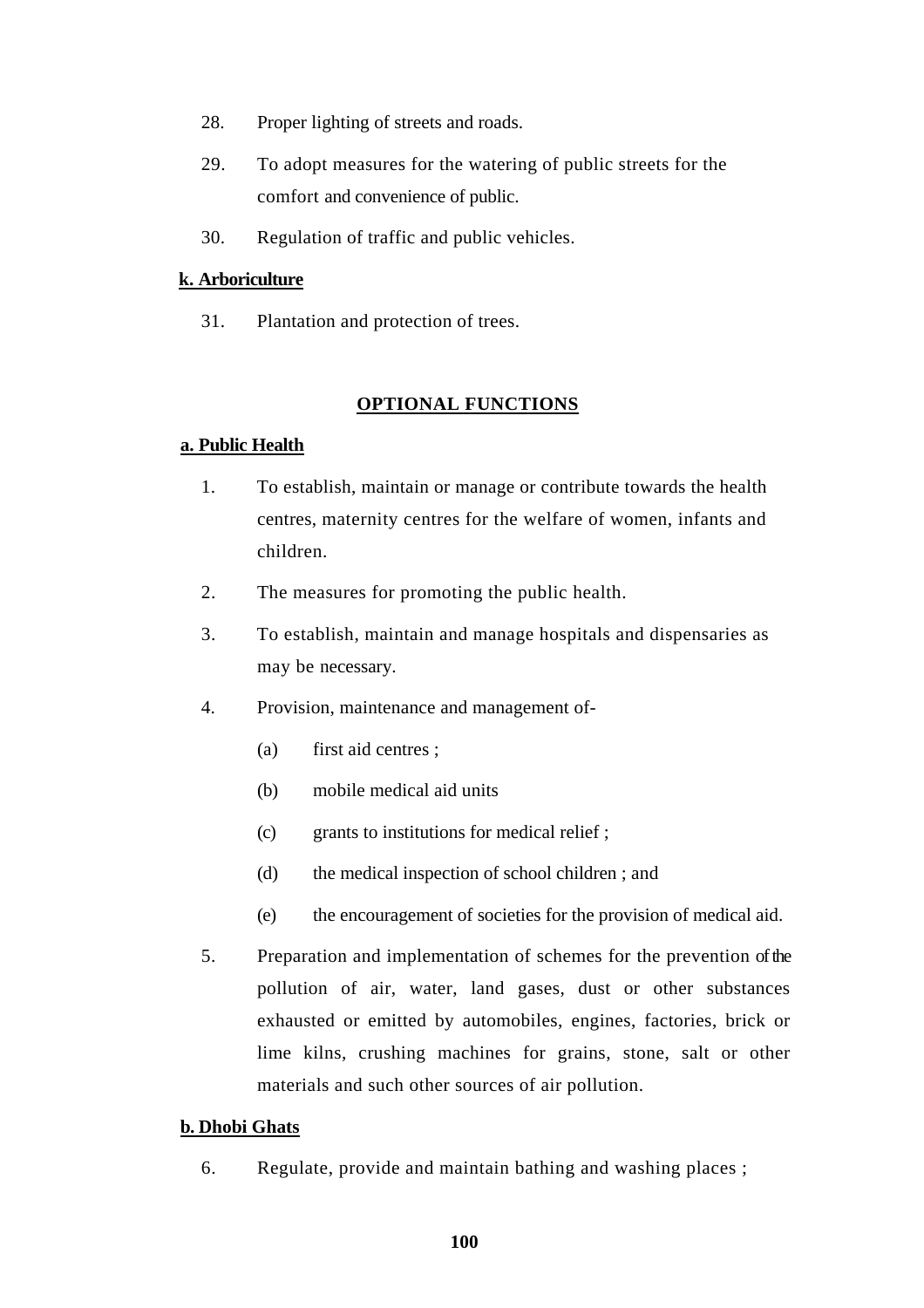7. Maintain and provision, maintenance and management of public fisheries.

# **c. Articles of Food and Drinks**

- 8. Through bye-laws :
	- (a) prohibit the manufacture, sale or preparation or the exposure for sale of any specified articles of food or drink in any place or premises not licensed by the Municipal Committee.
	- (b) Prohibit the import into the Municipality for sale or the hawking for sale, of any specified article of food or drink by person not so licenced.
	- (c) Prohibit the hawking of specified articles of food or drink in such parts of the Municipality as may be specified.
	- (d) regulate the time and manner of transport within the Municipality of any specified articles of food or drink.
	- (e) regulate the grant and withdrawal of license under this section and the levying of the fees thereon ; or
	- (f) provide for the seizure and disposal of any animals, poultry or fish intended for food which is diseased or any articles of food or drink which is noxious.
- 9. Regulate import of milk for sale, manufacture of butter, ghee, or any other milch, or dairy product and milk supply scheme including milkmen's colonies, the prohibition of the keeping of milch cattle in the municipal area or any part thereof.
- 10. Measures, as may be necessary to ensure an adequate supply of pure milk to the public.
- 11. Establishment and maintenance of public markets.

# **d. Animal Husbandry**

12. Prevention of contagious diseases amongst animals and compulsory inoculation of animals.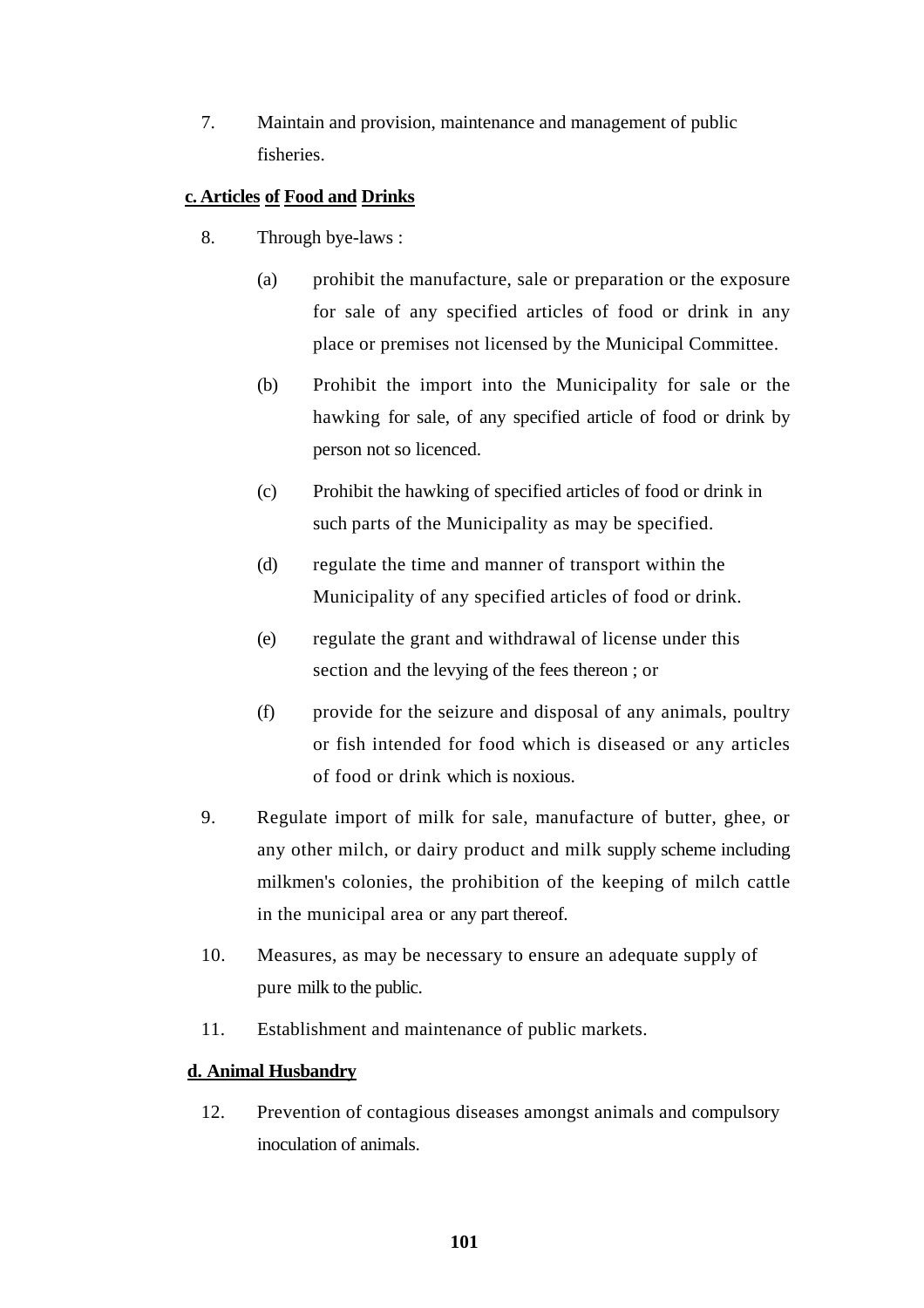- 13. Maintenance and management of animal homes.
- 14. Maintenance and management of cattle and poultry farms.
- 15. Registration of sale of cattle.
- 16. Frame and execute a livestock scheme, and to regulate, keeping of such animals unless castrated to be fit for breeding.
- 17. Holding of cattle shows and fairs.
- 18. Contribution towards the maintenance of Zoological gardens.
- 19. natural calamities.
- 20. Provision and maintenance of burial and burning places.

#### **e. Trees, Parks, Gardens and Forests**

- 21. Maintenance of public gardens for the recreation and convenience of the public.
- 22. Provision and maintenance of open spaces, as may be necessary, for the convenience of the public and such spaces shall be grassed, hedged, planted and equipped with such amenities, in the prescribed manner.
- 23. Prevention of nuisances pertaining to trees and plantations.

#### **f. Education**

- 24. Promotion of adult education.
- 25. Construct and maintain buildings to be used for schools and hostels for students.

#### **g. Culture**

- 26. Maintenance of information centres for the furtherance of civic education and dissemination of information on matters of community development and other public interest.
- 27. Maintenance of radio and television sets at public institutions and places of public interest.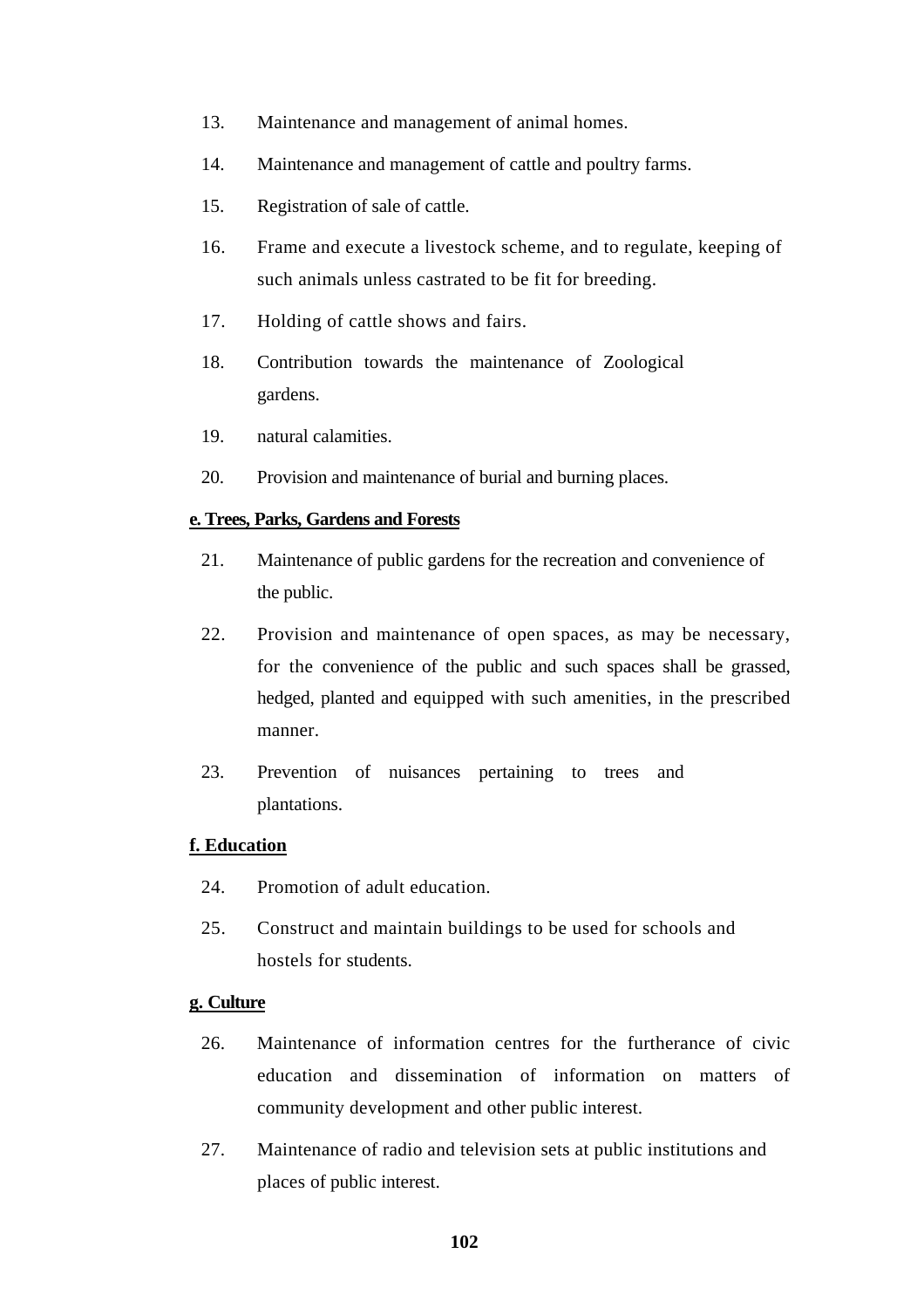- 28. Organize museums, exhibitions and arts galleries.
- 29. Provision and maintenance of public halls and community centres.
- 30. Provide for the reception of distinguished visitors visiting the Municipal Committees.
- 31. Encouragement of national and regional languages.
- 32. Promote physical culture and encouragement of public games and sports and organize rallies and tournaments.
- 33. Promote tours to the Municipal Committees and adopt measures for the preservation of the historical and indigenous characteristics of the Municipal Committees.
- 34. Provide, promote or subsidies facilities for the recreation of the public.
- 35. To establish and maintain public libraries, reading rooms and the circulation libraries.
- 36. Arrangements on the occasion of any fairs, shows, or public festivals.

## **h. Social Welfare**

- 37. To establish, manage and maintain welfare homes and other institutions for the relief of distressed.
- 38. Provide for the burial and burning of paupers found dead within municipal limits.
- 39. Prevention of beggary, prostitution, gambling, taking of injurious drugs and consumption of alcoholic liquor, Juvenile delinquency and social evils.
- 40. Organize voluntary services.
- 41. To adopt such measures as may be prescribed for the promotion of welfare of backward classes, families of the persons serving in Armed Forces and Women and children.
- 42. Assistance to Social Welfare Organization.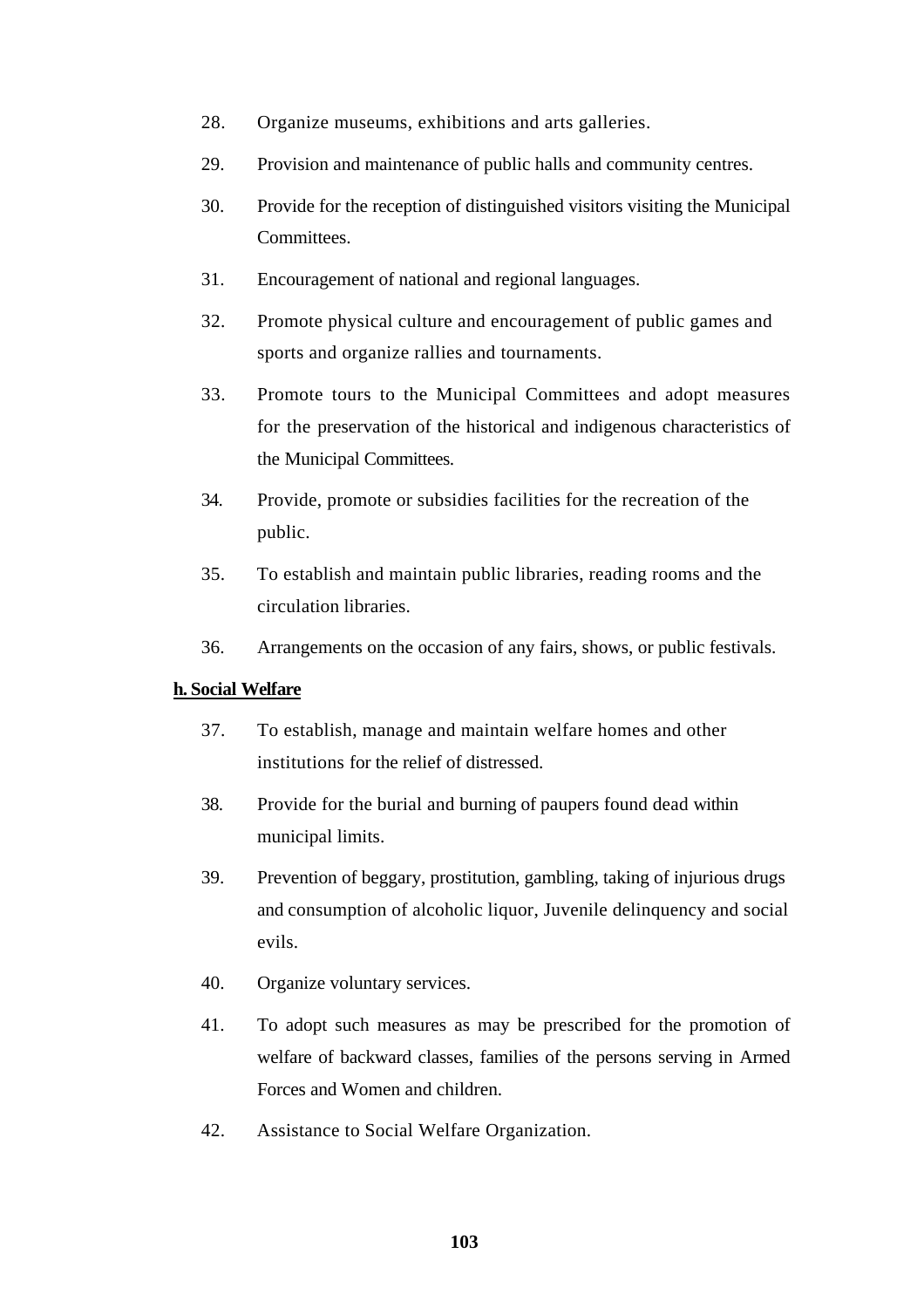#### **i. Municipal Police**

43. Maintenance of municipal police.

#### **j. Additional Functions**

Nothing contained in this schedule shall preclude a municipal committee to perform such functions as may be assigned to it by or under any other law or by the Government.

## **II. RURAL COUNCILS**

#### **A. Functions of Union Councils**

1. The Union Council may and if the District Council or the Government so direct shall perform all or any of the functions enumerated at a', 'b', 'c',  $\Delta$ ' d',  $\Delta$  e f', and 'l', of the Fifth Schedule showing functions of District Council ; and

# 2. **Under Rural Development**

(i) To formulate ADP and act as construction and maintenance agency following sub-sectors :-

> Primary Education, Rural health clinics, family welfare clinics, Basic health units, piped water supply, potable water storage tanks, Handpumps wells and Tube wells.

Karez.

**Sanitation** 

Farm to market road.

- *Note :* -In pursuance of the above, the Union Councils shall be responsible for site selection, project preparation, land acquisition where necessary, construction and maintenance of new buildings as well as the maintenance of already completed projects.
- (ii) Monitor the, implementation of development projects of the line departments by regular review meetings, inspections and review of periodical progress reports ;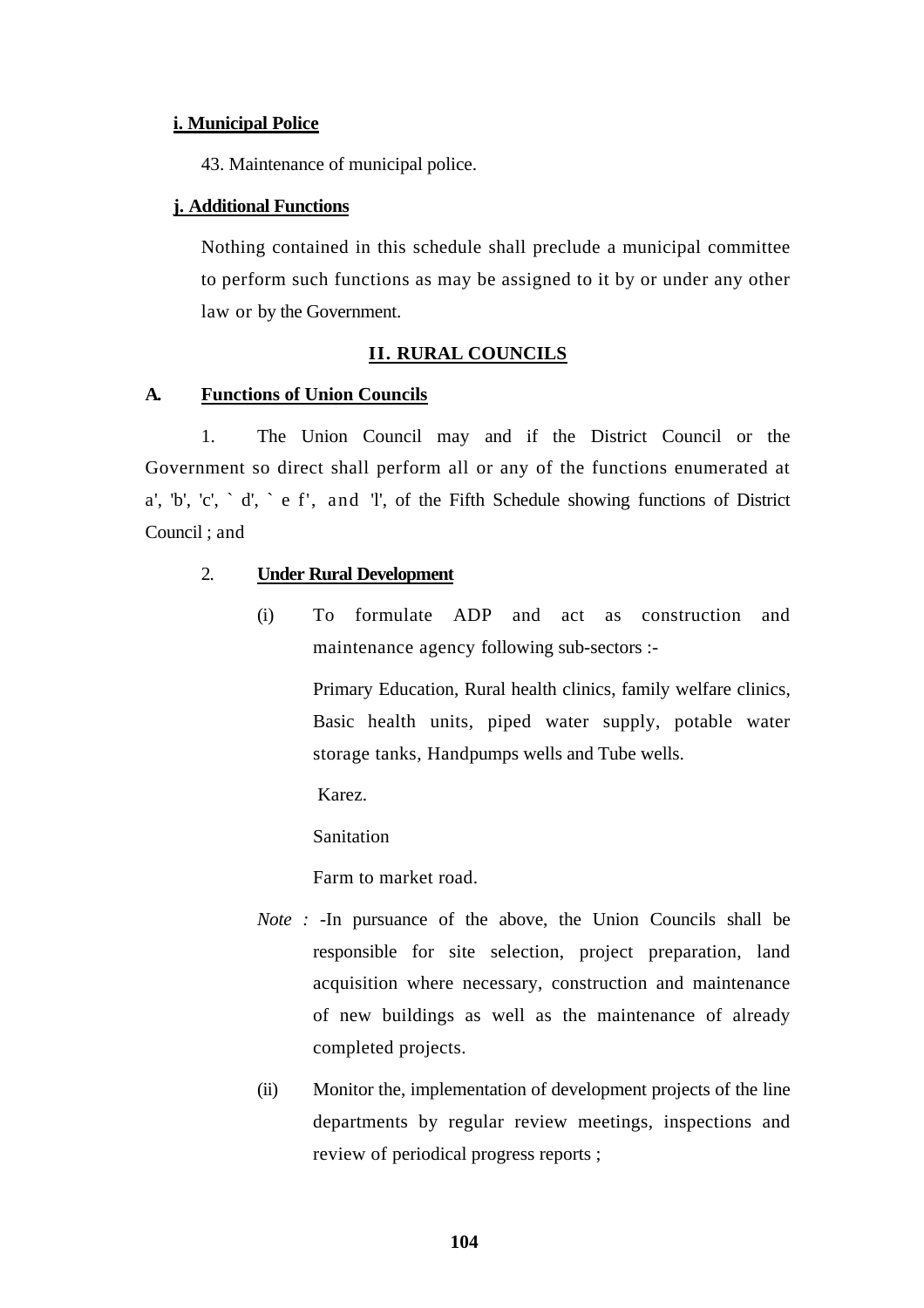- (iii) Make recommendations about the location of various facilities to the District Council ;
- (iv) Identify gaps in various sectors in the Union Council areas and to take steps to remove, these gaps with the available resources in accordance with the priorities laid down by District Council;
- (v) Circulate widely the information on the projects, allocations and physical programmes to be executed by various line departments and the Union Council within the Union Council area to enlist the voluntary financial and material support to the local development programmes and to stimulate better community supervision.

# **B. Functions of District Councils**

**Local Government Rural Development and Local Council function**.- A District Council may and if the Government so directs shall undertake all or any of the following functions;

## **a. Public Works**

- (1) provision, maintenance, improvement and management of its public roads, public streets and public ways, culverts bridges, public buildings, wells, water pumps, tanks, ponds and other works of water supply ;
- (2) provision, maintenance and management of sarais, dak bungalows, rest houses and other buildings for the convenience of travelers
- (3) plantation and preservation of trees on road sides, public ways, public places and public buildings ;
- (4) provision and maintenance of public garden, public playgrounds and public places.

# **b. Public Health**

(5) prevention and cure of infectious diseases and enforcement of vaccination ;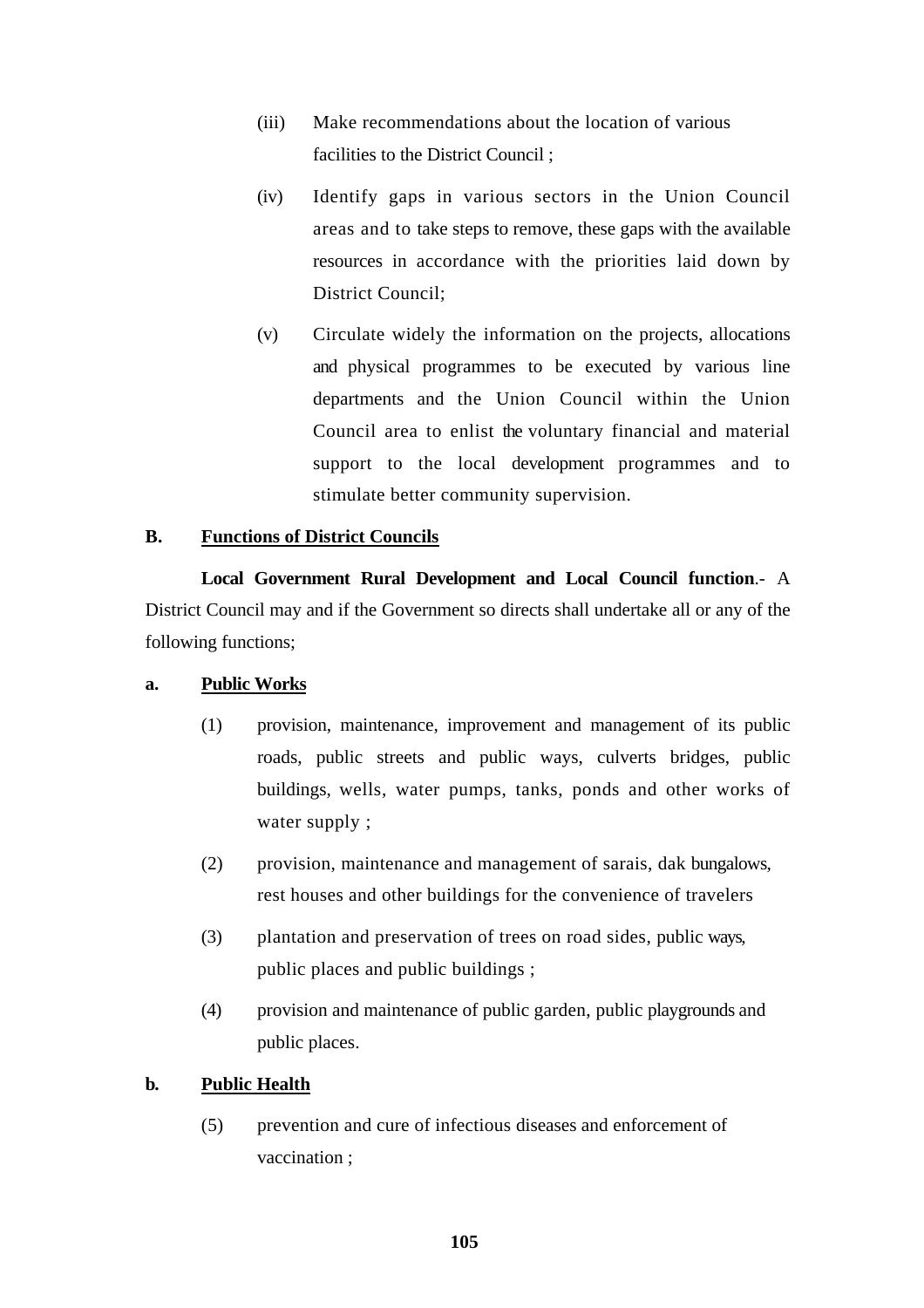- (6) establishment, maintenance and management of hospitals and rural health centres ;
- (7) establishment, maintenance and management of First Aid Centres ;
- (8) provision and maintenance of Medical Aid Units ;
- (9) establishment, management and visting of health centres, maternity centres, and centres for the welfare of infants and children, training of Dais and adoption of other measures likely to promote health and welfare of women, infant and children ;
- (10) payment of grants to medical aid societies and institutions ;
- (11) establishment, management, maintenance and the visiting of Unani, Ayurvedic and Homoeopathic dispensaries ; and
- (12) promotion of sanitation, public health and educating people in public health.

## **c. Education**

- (13) provision, maintenance and management of primary Schools ;
- (14) construction and maintenance of building as hostels of students ;
- (15) payment of grants and subsidies to institutions and organizations engaged in the promotion of education ;
- (I6) promotion of adult education ;

## **d. Agricultural Development and Economic Welfare**

- (17) agricultural, industrial and community development promotion of national reconstruction, promotion and development of co-operative movement and village industry ;
- (18) adoption of measures for increased agricultural production ;
- (19) establishment and maintenance of model agricultural farms ;
- (20) popularization of improved methods of agriculture, maintenance of improved agricultural implements and machinery and lending of such implements and machinery to cultivators and adoption of measures for bringing waste land under cultivation.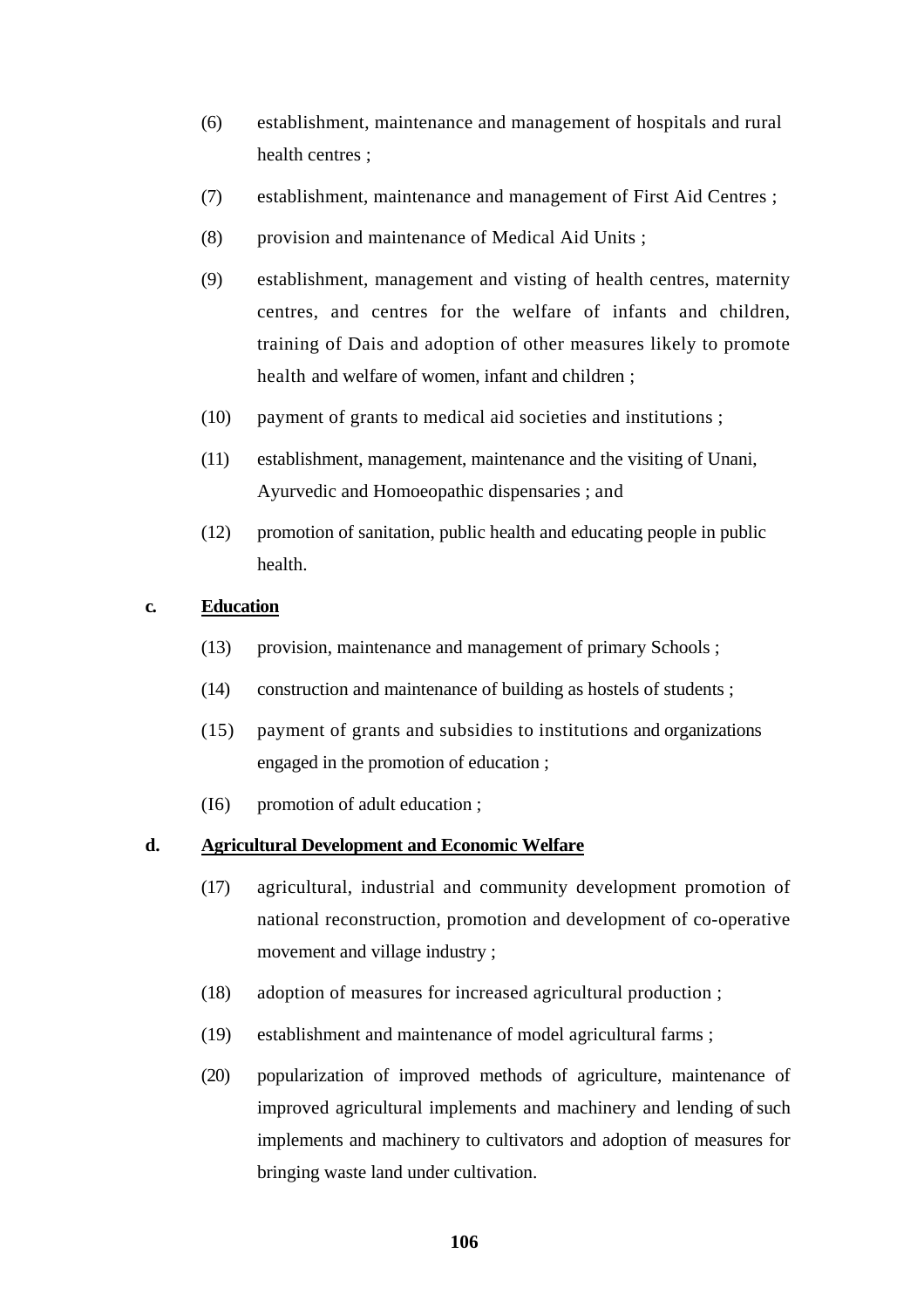- (21) promotion of agricultural credit, agricultural education and adoption of other measures likely to promote agricultural development ;
- (22) promotion and co-ordination with Agrovilles ;
- (23) provision, regulation and maintenance of markets ;
- (24) popularization of co-operative movement and the promotion of education in co-ordination.
- (25) construction and repair of embankment supply, storage and control of water for agricultural purposes ; and
- (26) promotion of cottage industry ;

# **e. Articles of Food and Drink**

(27) protection of food stuff and prevention of adulteration.

## f. **Drainage**

(28) provision and maintenance of adequate system of public drains and regulation of the disposal of industrial wastes

# **g. Livestock and Dairy Development**

- (29) voluntary registration of the sale of cattle and other animals ;
- (30) prevention of cruelty to animals and measures to combat ordinary and contagious diseases of birds and animals ;
- (31) provision, maintenance and improvement of pastures and grazing grounds;
- (32) regulation of milk supply ;
- (33) establishment and maintenance of cattle colonies ;

## **h**. **Culture**

- (34) holding of fairs and shows ;
- (35) promotion of public games and sports ;
- (36) provisions, organization and maintenance of museums, exhibitions and art galleries ;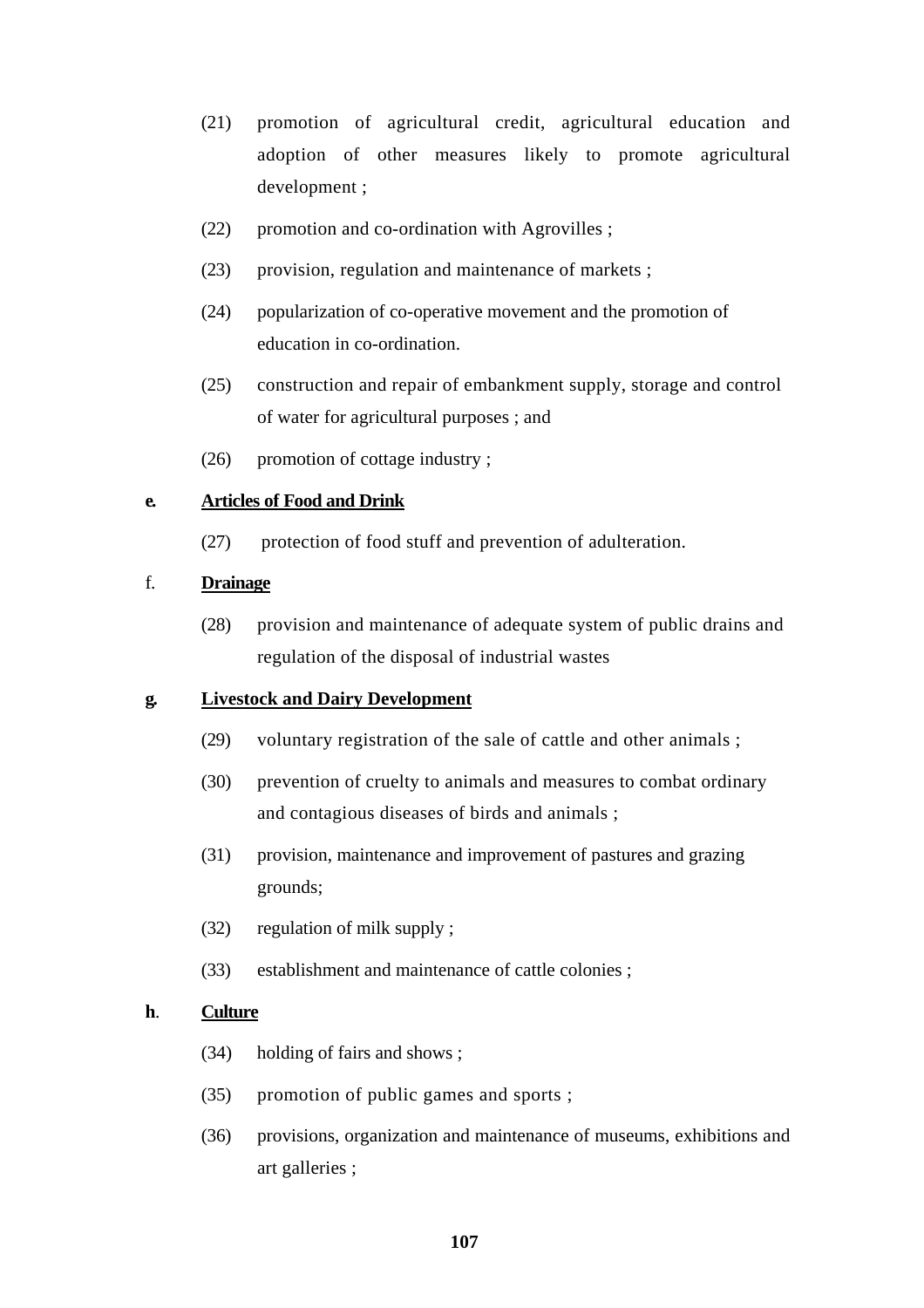- (37) provision and maintenance of public halls, public meeting places and community centres ;
- (38) celebration of national occasions
- (39) establishment management and maintenance of welfare Homes and other institutions for the relief of the destitutes ,
- (40) suppression of beggary, prostitution, gambling, taking of injurious drugs, consumption of alcoholic drink and other social evils ;
- (41) establishment and maintenance of information Centres ;
- (42) encouragement of national and regional languages ; and
- (43) reception of distinguished visitors.

## **i**. **Public Safety**

(44) relief measures in the event of any fire, flood, hail storm, earth quake, famine and other natural calamities.

## **j. Other Functions**

- (45) provision and maintenance of libraries and reading rooms ;
- (46) prevention and abatement of nuisance and encroachment ; and
- (47) regulation of traffic, licensing of vehicles and the establishment and maintenance of public stands for vehicles in Rural areas.

#### **k. Rural Development**

- (48) Aggregation of the financial allocation and physical programmes and targets received from the Provincial Government in different sectors and to draw up a District Development Programme. In this work the Council will take into account Federal Projects, their allocations and the physical targets falling in or benefiting the districts (Generally the organization may develop and take on complete planning functions).
- (49) To proposal submit, if necessary, to the Local Government and Rural Development Department for modifications in the aggregate District programmes after identifying the (a) gaps, (b) internal inconsistence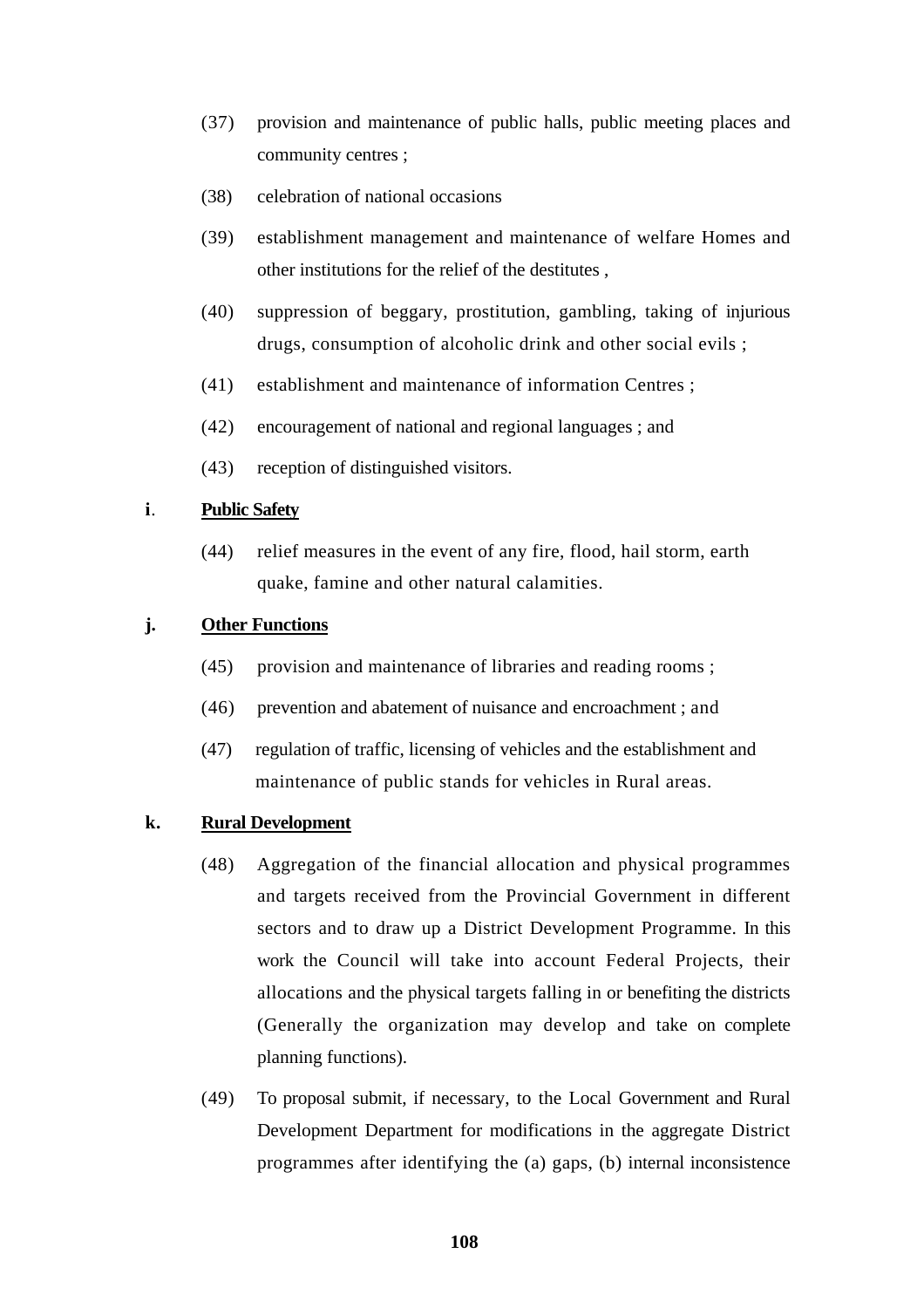(c) compatibility of the programme with capacity available in the District implementation, maintenance and supervision and (d) evaluating it in the light of local priorities ;

- (50) To facilitate the formation of associations for the performance of tasks that can be done/performed collectively, for example, consumer association for distribution of electricity, farmers association for water courses management, associations for distribution of agriculture inputs, cooperative marketing associations, etc
- (51) To discharge the overall responsibility for the identification appraisal of projects and approval of projects prepared and to be constructed by Rural Local Councils in the following sub-sectors: -

Primary schools, Basic health units, Family welfare clinics, piped water supply, potable water/storage tanks Hand pumps / Sanitation, Rural roads.

- (52) To propose disbursement of ADP funds for the approved projects to various Local Councils mentioned in (51) above inclusive of Municipal Committees if necessary;
- (53) To take appropriate measures for the development of skills, crafts and cottage industries. Development of skills would include promotion of industrial homes, domestic and cottage level crafts and trades, modest repairs of agricultural and other machinery, training of un-skilled labour etc.;
- (54) To review the implementation of the District Development programmes (as an extension of the function of Government and as their agent) by holding review meetings within the District as well as through periodic inspections and progress reports from the lower tiers etc ;
- (55) To supervise and submit to the Government regular progress reports on the implementation of Development projects at different levels within the District;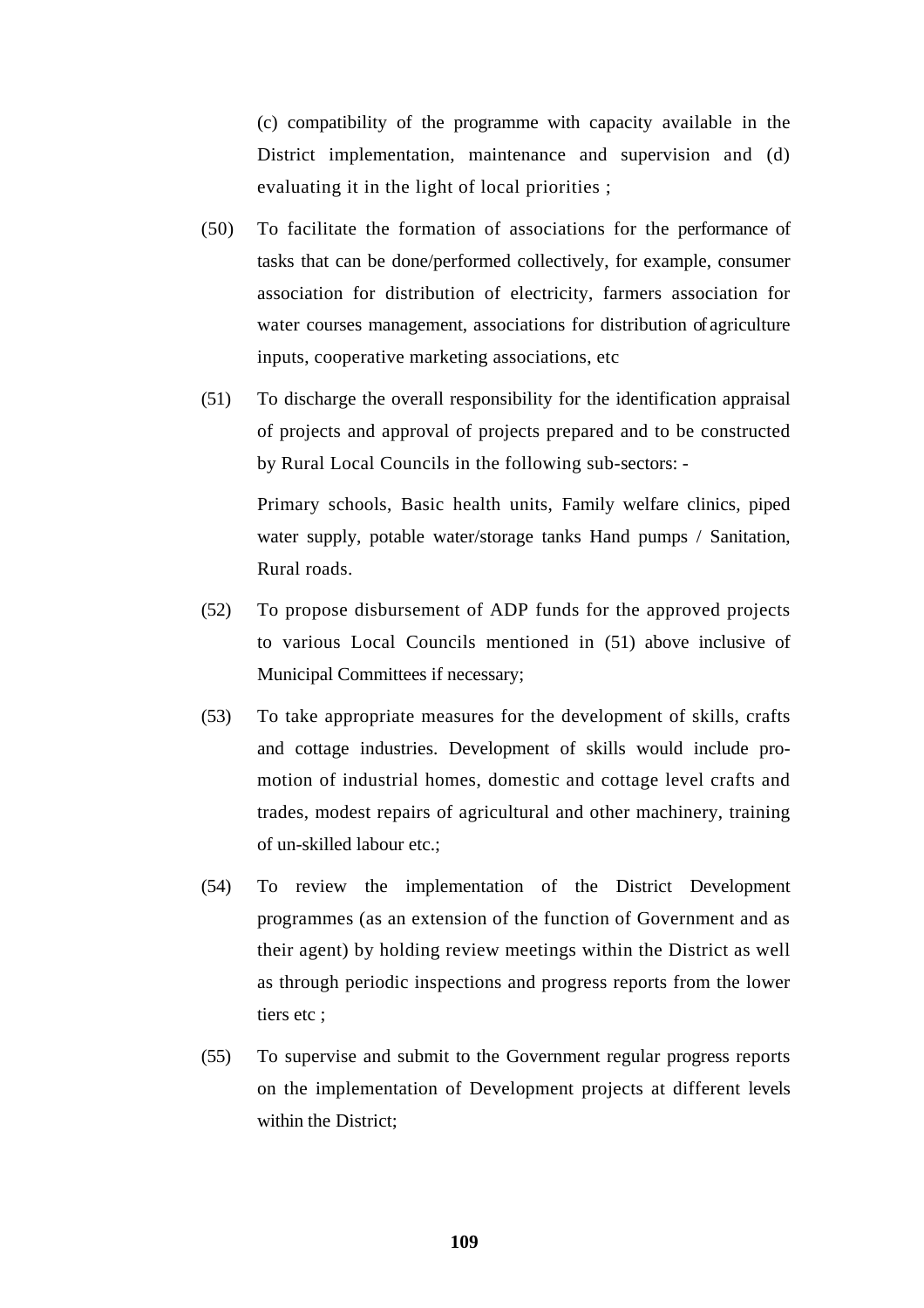- (56) To evolve standard designs and specifications to the extent possible and desirable in harmony with the general conditions obtaining in the District and use appropriate technology to execute its development projects on a more economic basis ;
- (57) To monitor the supply of agricultural inputs and to make appropriate recommendations to the concerned authorities ;
- (58) To formulate Tehsil Markaz development programmes derived from the District Development programmes in consultation with the respective Local Councils in Tehsil and to review periodically its implementation;
- (59) Disseminate information about the projects and allocations of funds for the District to keep the people fully informed about the projects for the District Development Programmes throughout the District to keep the people fully informed about the projects to be executed in the district. This will not only mobilize the interest of the people in the development work, for the District but also make them more watchful about the use of development funds by the better community supervision ;
- (60) Improvement of breeding of cattle, horses and other animals ;
- (61) Establishment and maintenance of Cattle colonies ;
- (62) Establishment and maintenance of cattle and dairies ;
- (63) Initiation, promotion, undertaking individually or on co-operative basis of commercial schemes, like the establishment of cattle, poultry, fish and agricultural farms, installation of wells/ tube wells, construction of tanks for the storage of irrigation water, establishment of workshops for manufacture and repair of agricultural implements and machinery, provision and maintenance of transportation services, construction of shops, establishment of markets and other commercial enterprises for which funds are available.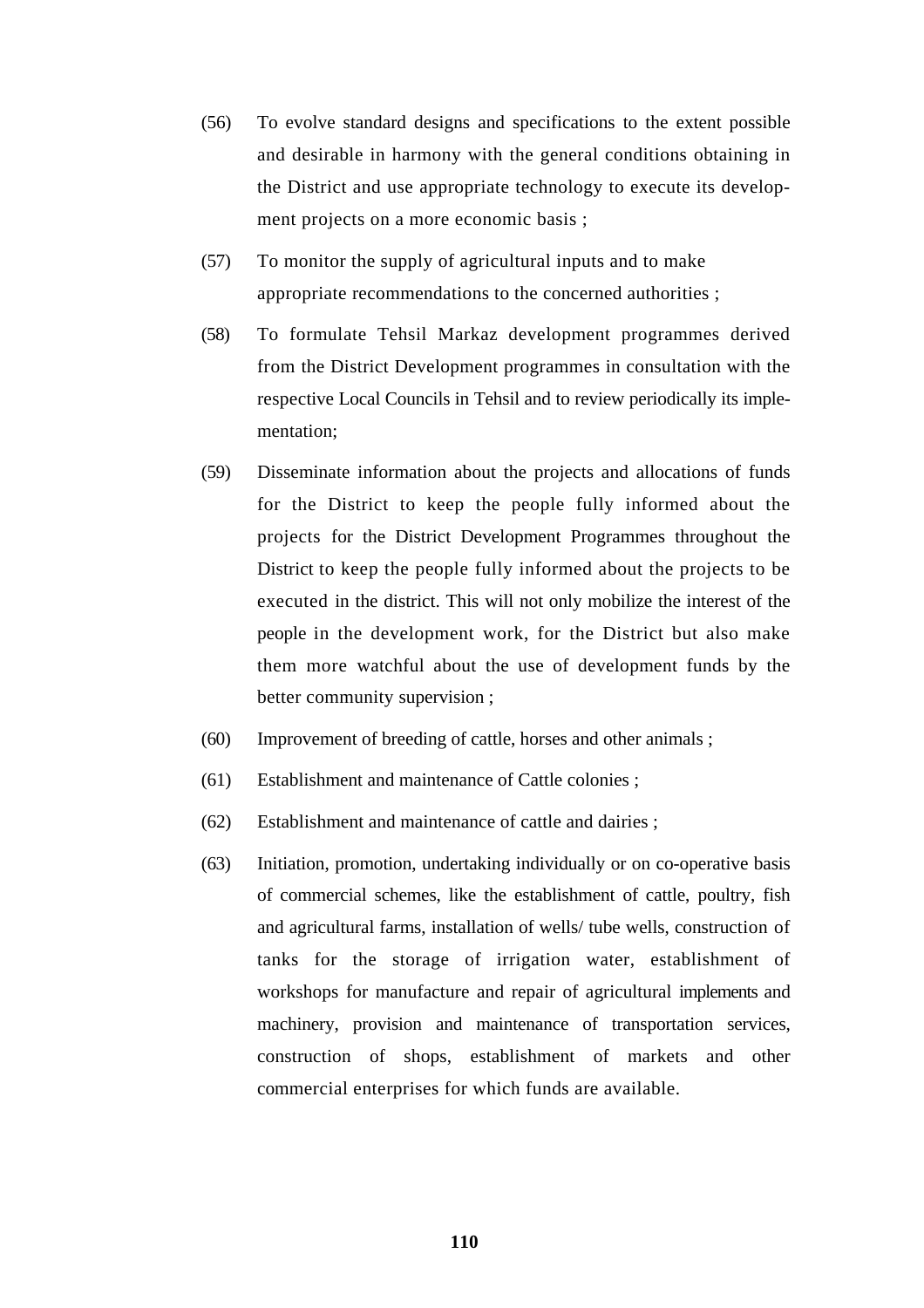#### l. **Through Bye-Laws Regulate**

- (1) the collection and removal of manure and street sweepings ;
- (2) disposal of industrial waste ;
- (3) offensive and dangerous trades ;
- (4) disposal of carcasses ;
- (5) slaughter of animals ;
- (6) erection and re-erection of buildings ;
- (7) removal of dangerous buildings and structures ;
- (8) prohibition of watering of cattle, bathing or washing near wells, ponds and other sources of water reserved for drinking purposes
- (9) prohibition of steeping of hemp or other plants in or near ponds or other sources of water supply ;
- (10) prohibition of dyeing or tanning of skins within residential areas ;
- (11) prohibition of the establishment of brick kilns, lime kilns, potteries and other kilns within the residential areas;
- (12) destruction of weeds and pests of crops;
- (13) preservation of useful wildlife;
- (14) registration of birth, death and marriage;
- (15) registration of sale of cattle and other animals.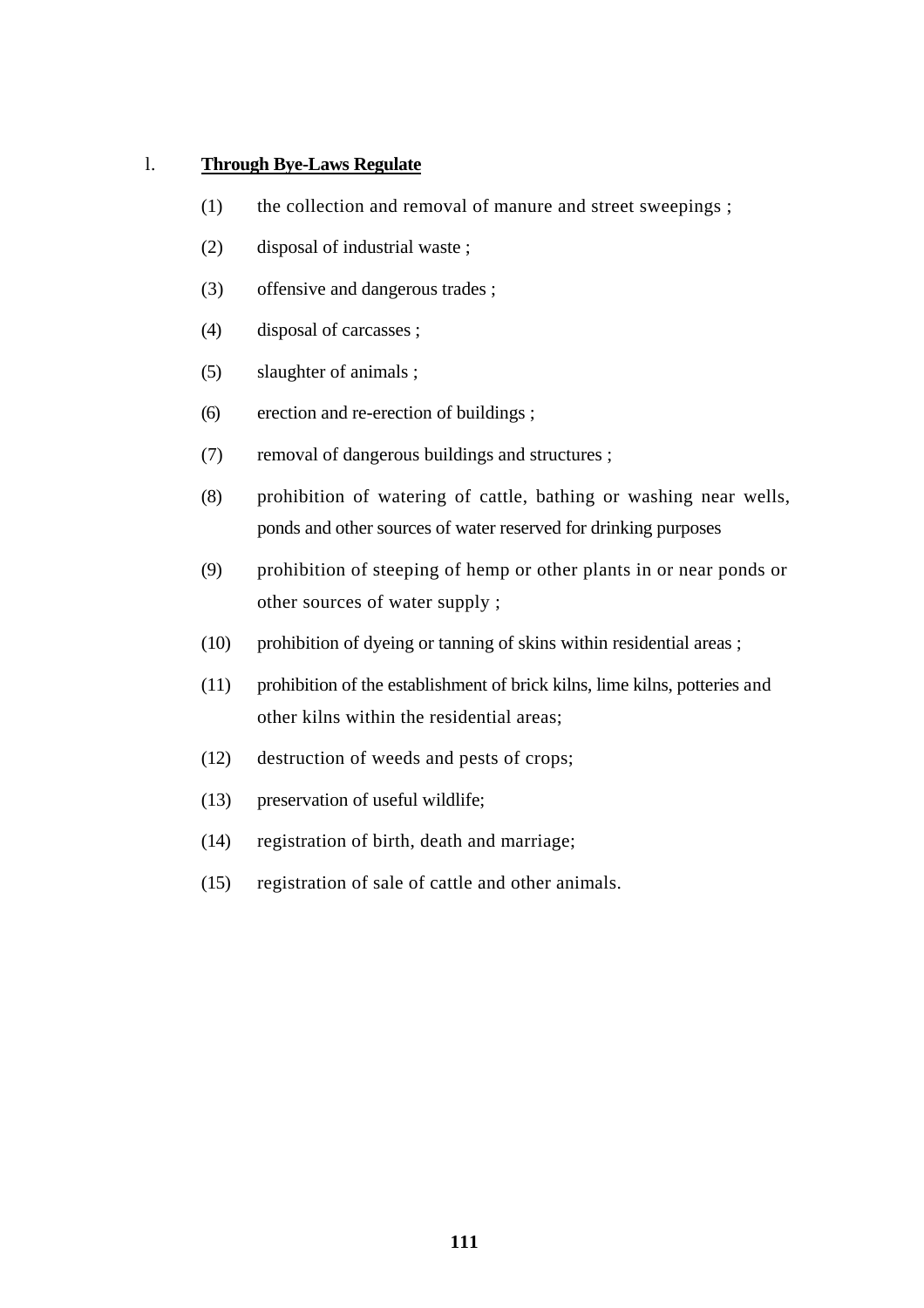## **THE BALOCHISTAN LOCAL GOVERNMENT ACT, 2009**

## **TABLE OF CONTENTS**

## **CHAPTER-I**

## **PRELIMINARY**

| <b>Section</b>   |                                      | Page |
|------------------|--------------------------------------|------|
| 1.               | Short title, extent and commencement | 3    |
| 2.               | Definitions                          | 3    |
| 3.               | Repeal and savings                   | 12   |
| $\overline{4}$ . | Act to override other laws           | 12   |
| 5.               | Succession                           | 12   |
| 6.               | Certain matters to be prescribed     | 13   |

## **CHAPTER-II**

## **CONSTITUTION OF LOCAL COUNCILS**

| 7 <sup>7</sup> | Constitution of Local Councils                                 |    |
|----------------|----------------------------------------------------------------|----|
|                | 8. Division, amalgamation and reconstitution of Local Council. | 16 |
|                | 9. Bar of Suit                                                 | 16 |

## **CHAPTER-III**

## **COMPOSITION OF LOCAL COUNCILS**

| 10. | Composition of Local Councils                 |  |
|-----|-----------------------------------------------|--|
| 11. | Representation of Non-Muslims                 |  |
| 12. | Representation of Women, workers and Peasants |  |

#### **CHAPTER-IV**

#### **LOCAL COUNCIL ELECTIONS**

| 13. Franchise and Wards                                   | 20 |
|-----------------------------------------------------------|----|
| 14. Election of Chairmen of Local Councils                | 20 |
| 15. Election of Vice Chairmen                             | 20 |
| 16. Election Commission                                   | 20 |
| 17. Executive Authority to assist the Election Commission |    |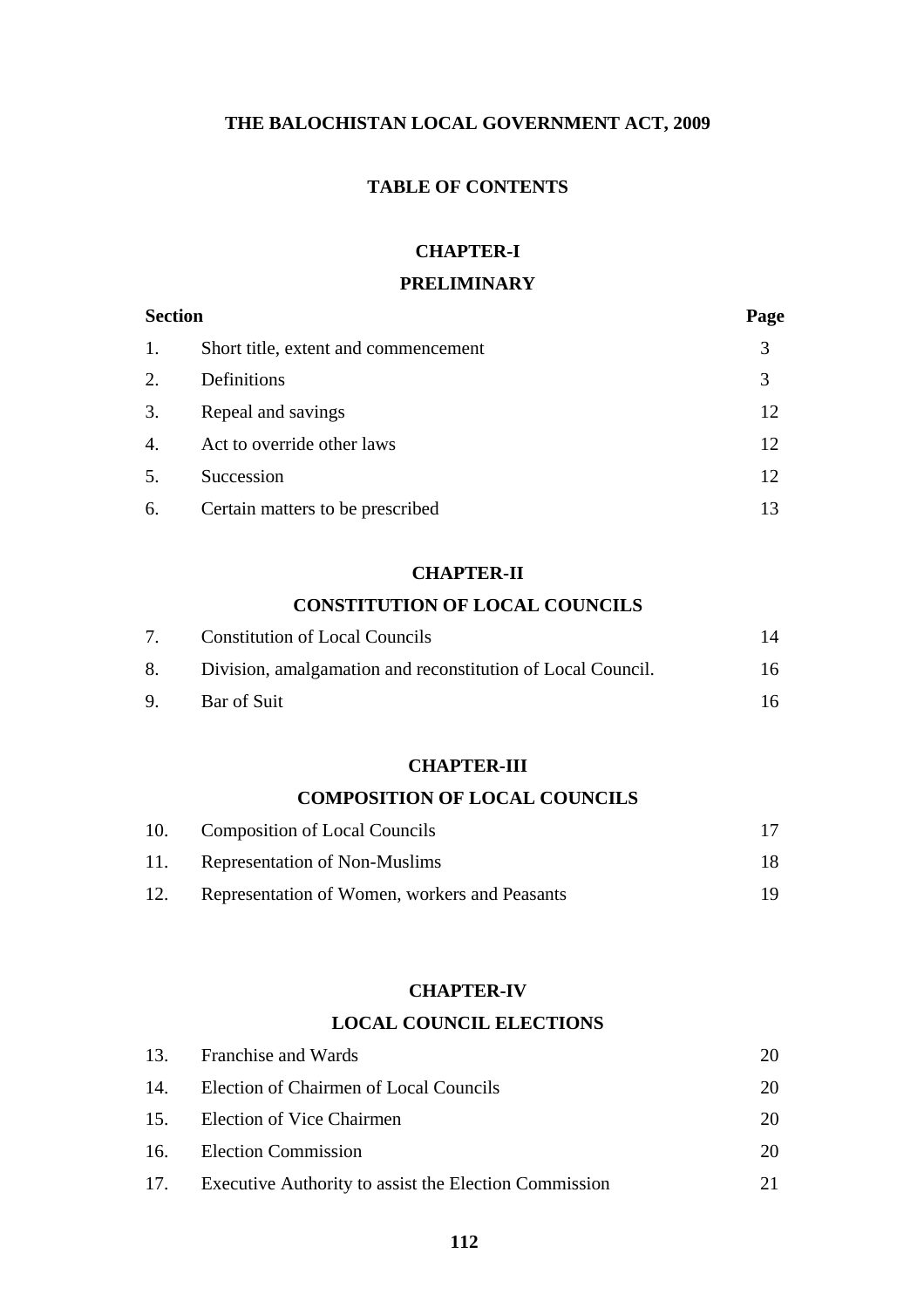| 18. | Election Cell.                                                        | 21 |
|-----|-----------------------------------------------------------------------|----|
| 19. | Appointment of Returning Officer, etc.                                | 21 |
| 20. | <b>Polling Station</b>                                                | 22 |
| 21. | Presiding Officer and Polling Officer                                 | 22 |
| 22. | <b>Supply of Election Material</b>                                    | 23 |
| 23. | <b>Electoral Rolls</b>                                                | 23 |
| 24. | Qualification for candidates and elected members                      | 24 |
| 25. | Non Party-based elections                                             | 26 |
| 26. | Term of Office                                                        | 26 |
| 27. | <b>Declaration of Assets</b>                                          | 27 |
| 28. | Oath of Office                                                        | 27 |
| 29. | Bar against double membership                                         | 27 |
| 30. | Casual vacancy                                                        | 28 |
| 31. | Removal                                                               | 29 |
| 32. | Resignation                                                           | 29 |
| 33. | Vote of No-Confidence                                                 | 29 |
| 34. | Bar against re-Election                                               | 30 |
| 35. | Remuneration                                                          | 30 |
| 36. | Notification of Election, Resignation and Removal of Chairman and     |    |
|     | Members, etc.                                                         | 30 |
| 37. | <b>Election Petition</b>                                              | 30 |
| 38. | <b>Election Tribunal</b>                                              | 30 |
| 39. | Procedure for hearing of Election Petition                            | 31 |
| 40. | Powers of the Election Tribunal                                       | 31 |
| 41. | Decision of the Election Tribunal                                     | 31 |
| 42. | Ground for declaring election of returned candidate void              | 31 |
| 43. | Ground for declaring a person other than a returned candidate elected | 32 |
| 44. | Ground for declaring election as a whole void                         | 32 |
| 45. | Decision in case of equality of votes                                 | 32 |
| 46. | Corrupt practice                                                      | 33 |
| 47. | <b>Bribery</b>                                                        | 33 |
| 48. | Personating                                                           | 34 |
| 49. | <b>Undue Influence</b>                                                | 34 |
| 50. | <b>Illegal Practice</b>                                               | 35 |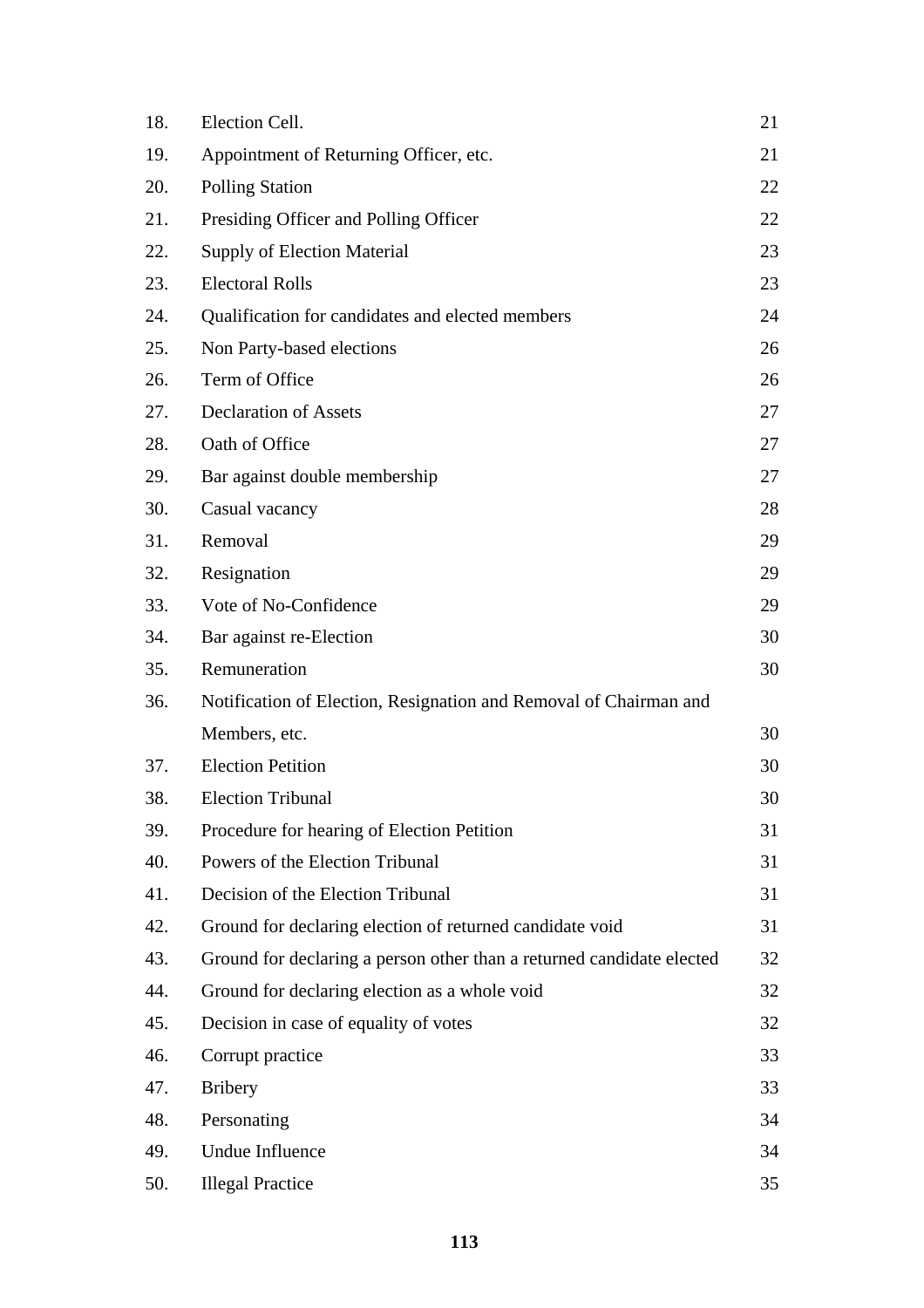| 51. | Prohibition of canvassing                             | 36 |
|-----|-------------------------------------------------------|----|
| 52. | Disorderly conduct near polling station               | 36 |
| 53. | Tempering with papers                                 | 37 |
| 54. | Interference with the secrecy of voting               | 37 |
| 55. | Failure to maintain secrecy                           | 38 |
| 56. | <b>Conduct of Officials</b>                           | 38 |
| 57. | Breaches of Official duty in connection with Election | 39 |
| 58. | <b>Assistance by Government Servants</b>              | 39 |
| 59. | <b>Summary Trial</b>                                  | 39 |
| 60. | Cognizance                                            | 39 |
| 61. | Certain offences to be cognizable.                    | 39 |
| 62. | Prosecution of offences under this Chapter            | 39 |

#### **CHAPTER-V**

## **EXECUTIVE POWERS AND CONDUCT OF BUSINESS**

| 63. | Executive powers and conduct of Business | 41 |
|-----|------------------------------------------|----|
| 64. | Disposal of Business                     | 41 |
| 65. | Meeting                                  | 42 |
| 66. | Contracts                                | 44 |
| 67. | Works                                    | 44 |
| 68. | Reporting and Evaluation                 | 44 |

## **CHAPTER–VI**

## **ADMINISTRATION OF SERVICES**

| 69. | <b>Local Councils Service</b>                               | 45 |
|-----|-------------------------------------------------------------|----|
| 70. | <b>Balochistan Local Government Board</b>                   | 45 |
| 71. | Members of the Local Councils Service to be Civil Servants  | 45 |
| 72. | Servants of the Local Councils                              | 45 |
| 73. | <b>Functions of Secretary</b>                               | 46 |
| 74. | Provident Fund, Pension and other facilities for members of |    |
|     | <b>Local Council Service</b>                                | 46 |
| 75. | <b>Service Rules</b>                                        | 47 |
| 76. | Legal Adviser                                               | 47 |
| 77. | Training and Training Institutes                            | 47 |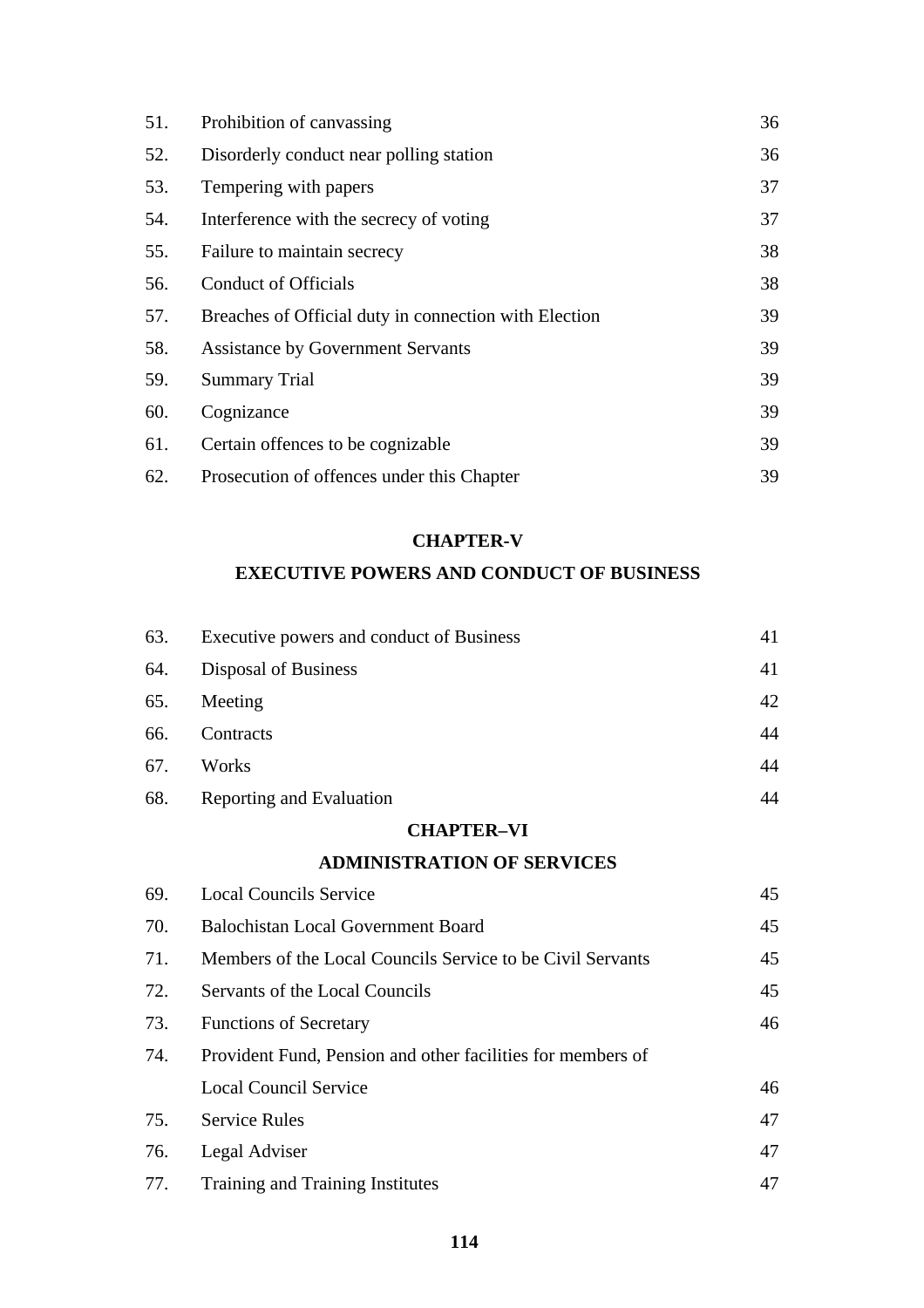#### **CHAPTER–VII**

# **FUNCTIONS OF LOCAL COUNCILS**

|     | 78 & 79. Functions                                |    |
|-----|---------------------------------------------------|----|
| 80. | Dangerous and Offensive trades                    | 49 |
| 81. | <b>Constitution of Musalihat Anjuman</b>          | 50 |
| 82. | Encouragement for amicable settlement of disputes | 50 |
| 83. | Courts may refer cases to Musalihat Anjuman       | 51 |
| 84. | Appointment of Conciliator for individual cases   | 51 |
| 85. | Procedure of settlement of disputes               | 51 |

#### **CHAPTER–VIII**

### **DEVELOPMENT PLANNING IN LOCAL COUNCILS**

| 86. | <b>Development Plans</b>                               | 52 |
|-----|--------------------------------------------------------|----|
| 87. | <b>Community Development Projects</b>                  | 53 |
| 88. | <b>Commercial Schemes</b>                              | 53 |
| 89. | <b>Town Improvement</b>                                | 53 |
| 90. | Development Schemes                                    | 53 |
| 91. | Notice of Scheme                                       | 54 |
| 92. | Notice of acquisition of land and notification schemes | 55 |
| 93. | Finances                                               | 55 |
| 94. | Approval of Development Plan                           | 55 |
| 95. | Development Plans to be included in the Budget         | 55 |

## **CHAPTER–IX**

## **LOCAL COUNCIL FINANCE**

| 96.  | Establishment of Local Fund and Public Account         | 56 |
|------|--------------------------------------------------------|----|
| 97.  | Custody and Operation of Local Fund and Public Account | 57 |
| 98.  | Charge Expenditure                                     | 57 |
| 99.  | <b>Application of Funds</b>                            | 58 |
| 100. | <b>Budget</b>                                          | 58 |
| 101. | Accounts.                                              | 59 |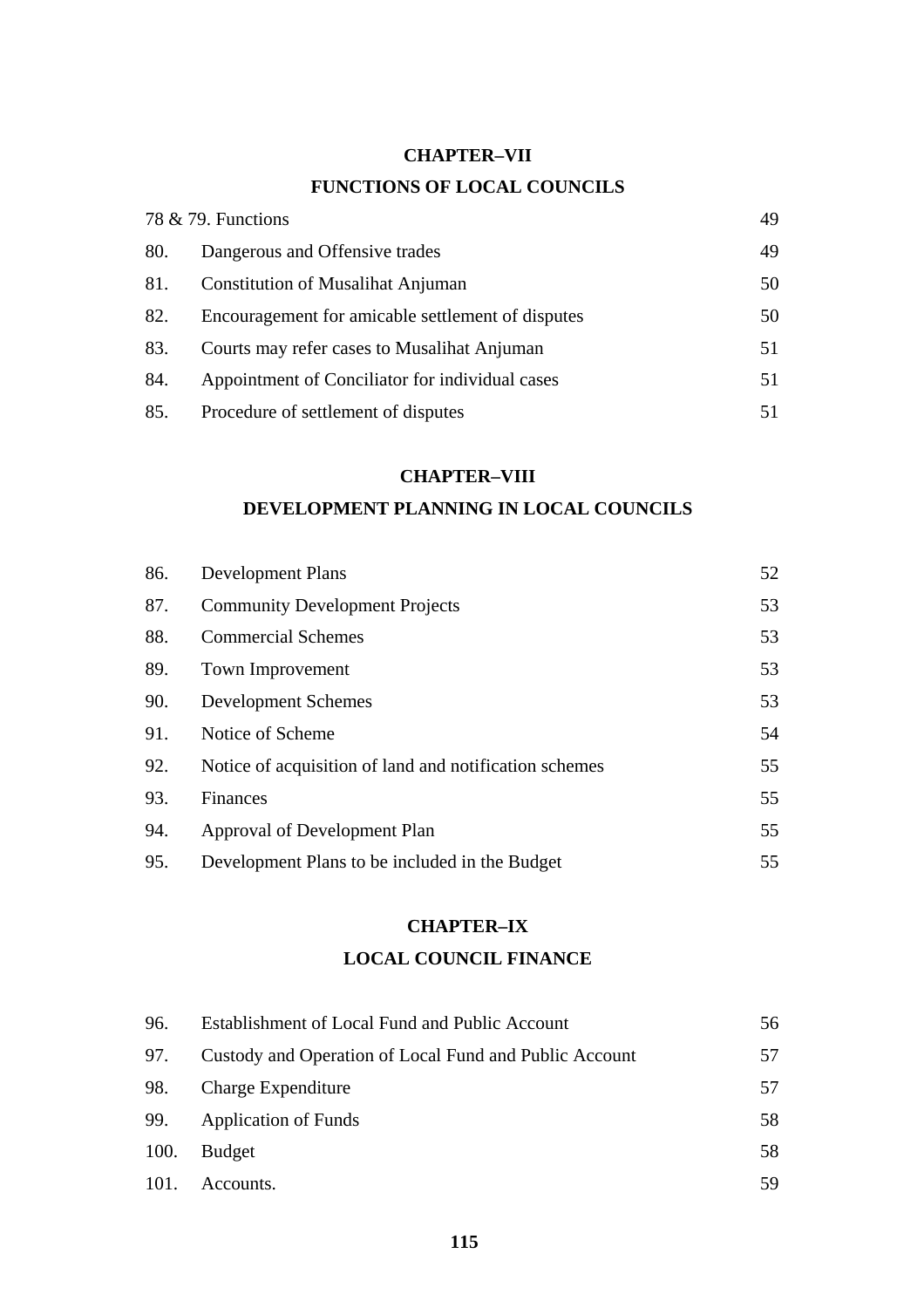| 102. | Audit                                | 60 |
|------|--------------------------------------|----|
|      | 103. Special Audit                   | 61 |
|      | 104. Surcharge                       | 61 |
|      | 105. Appeal                          | 62 |
|      | 106. Local Council not to incur Debt | 62 |

#### **CHAPTER–X**

#### **LOCAL COUNCIL PROPERTY**

| 107. Ownership of property                                 | 63 |
|------------------------------------------------------------|----|
| 108. Transfer of Property by the Government                | 63 |
| 109. Stock taking by the Chairman                          | 63 |
| 110. Use and disposal of properties of Local Council       | 64 |
| 111. Personal Responsibility with regard to loss and waste | 64 |

## **CHAPTER–XI**

#### **LOCAL COUNCIL TAXATION**

|      | 112. Local Rate                                   | 66 |
|------|---------------------------------------------------|----|
| 113. | <b>Rating Areas and Property Tax</b>              | 66 |
| 114. | Imposition, Notification and Enforcement of Taxes | 67 |
|      | 115. Model Tax Schedule                           | 67 |
|      | 116. Collection and Recovery of Taxes, etc.       | 67 |
|      | 117. Liability on account of Taxes                | 67 |
| 118. | <b>Taxation Rules</b>                             | 68 |
| 119. | Sharing of Income                                 | 68 |

#### **CHAPTER-XII**

#### **LOCAL COUNCILS GRANTS COMMITTEE AND FISCAL TRANSFER**

|      | 120. Constitution of Local Councils Grant Committee     | 69. |
|------|---------------------------------------------------------|-----|
|      | 121. Function of the Local Councils Grant Committee     | 69. |
| 122. | Rules of Business of the Local Councils Grant Committee | 69. |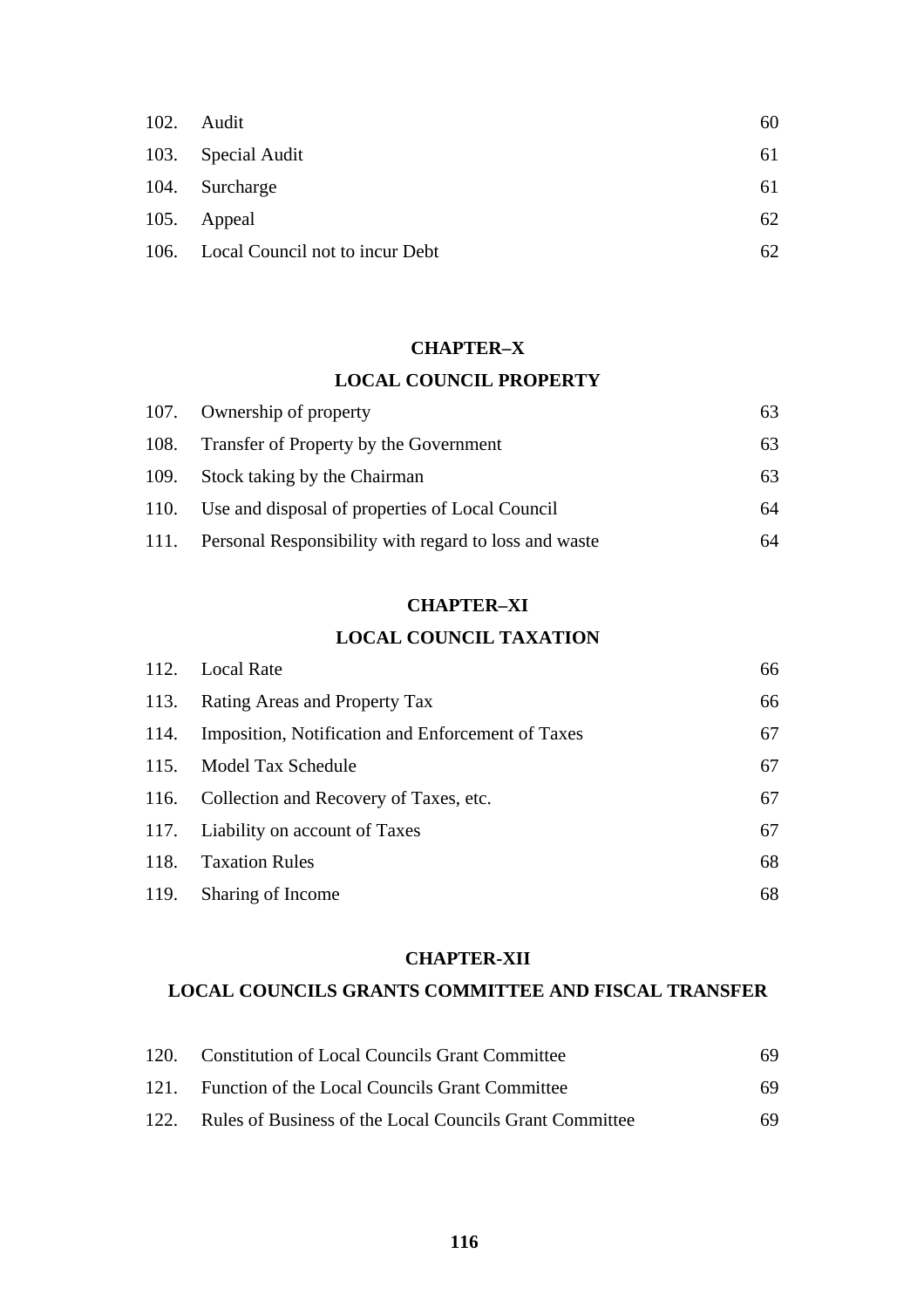#### **CHAPTER XIII**

### **SUPERVISION OF LOCAL COUNCILS**

| 123. | Supervision of Local Councils         | 70  |
|------|---------------------------------------|-----|
| 124. | <b>Inspection of Local Councils</b>   | 70  |
| 125. | Inspection Reports and Action thereon | 70  |
| 126. | Suspension of orders and resolutions  | 71  |
|      | 127. Power to give directions         | 71  |
| 128. | Inquiries                             | 72  |
|      | 129. Dissolution and Suspension       | 72. |

#### **CHAPTER–XIV**

# **DIVISIONAL COORDINATION COMMITTEE AND INTER COUNCIL MATTER**

| 130. Divisional Coordination Committee | 74 |
|----------------------------------------|----|
| 131. Functions                         |    |
| 132. Joint Committee                   |    |

#### **CHAPTER–XV**

## **OFFENCES AND PENALTIES**

| 133. | <b>Offences</b>                | 76 |
|------|--------------------------------|----|
|      | 134. Punishment                | 76 |
|      | 135. Compounding of Offence    | 76 |
|      | 136. Cognizance of Offences    | 77 |
|      | 137. Summary Disposal of Cases | 77 |
|      | 138. Summary Trial of Offences |    |

#### **CHAPTER-XVI**

#### **MISCELLANEOUS**

| 139. Appointment of whole-time Magistrates | 78. |
|--------------------------------------------|-----|
| 140. Appeals                               | 78  |
| 141. Power to make rules                   | 78  |